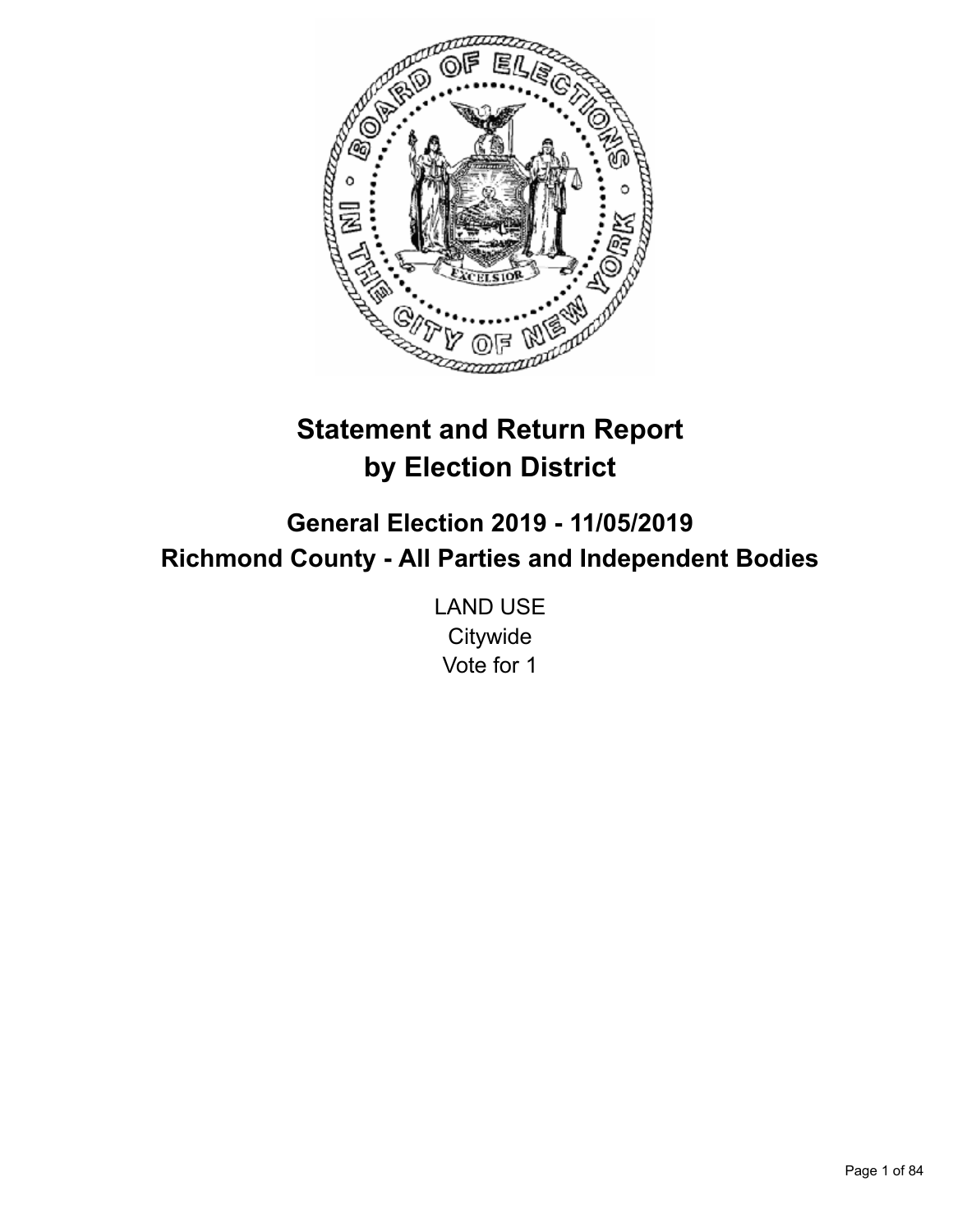

| PUBLIC COUNTER                                           | 255      |
|----------------------------------------------------------|----------|
| MANUALLY COUNTED EMERGENCY                               | $\Omega$ |
| ABSENTEE / MILITARY                                      | 8        |
| AFFIDAVIT                                                | 0        |
| Total Ballots                                            | 263      |
| Less - Inapplicable Federal/Special Presidential Ballots | 0        |
| <b>Total Applicable Ballots</b>                          | 263      |
| YES                                                      | 163      |
| NO.                                                      | 49       |
| <b>Total Votes</b>                                       | 212      |
| Unrecorded                                               | 51       |

### **002/61**

| <b>PUBLIC COUNTER</b>                                    | 268 |
|----------------------------------------------------------|-----|
| <b>MANUALLY COUNTED EMERGENCY</b>                        | 0   |
| ABSENTEE / MILITARY                                      | 9   |
| AFFIDAVIT                                                | 0   |
| <b>Total Ballots</b>                                     | 277 |
| Less - Inapplicable Federal/Special Presidential Ballots | 0   |
| <b>Total Applicable Ballots</b>                          | 277 |
| <b>YES</b>                                               | 199 |
| <b>NO</b>                                                | 42  |
| <b>Total Votes</b>                                       | 241 |
| Unrecorded                                               | 36  |

| <b>PUBLIC COUNTER</b>                                    | 308      |
|----------------------------------------------------------|----------|
| <b>MANUALLY COUNTED EMERGENCY</b>                        | 0        |
| ABSENTEE / MILITARY                                      | 6        |
| AFFIDAVIT                                                | 0        |
| <b>Total Ballots</b>                                     | 314      |
| Less - Inapplicable Federal/Special Presidential Ballots | $\Omega$ |
| <b>Total Applicable Ballots</b>                          | 314      |
| <b>YES</b>                                               | 242      |
| <b>NO</b>                                                | 56       |
| <b>Total Votes</b>                                       | 298      |
| Unrecorded                                               | 16       |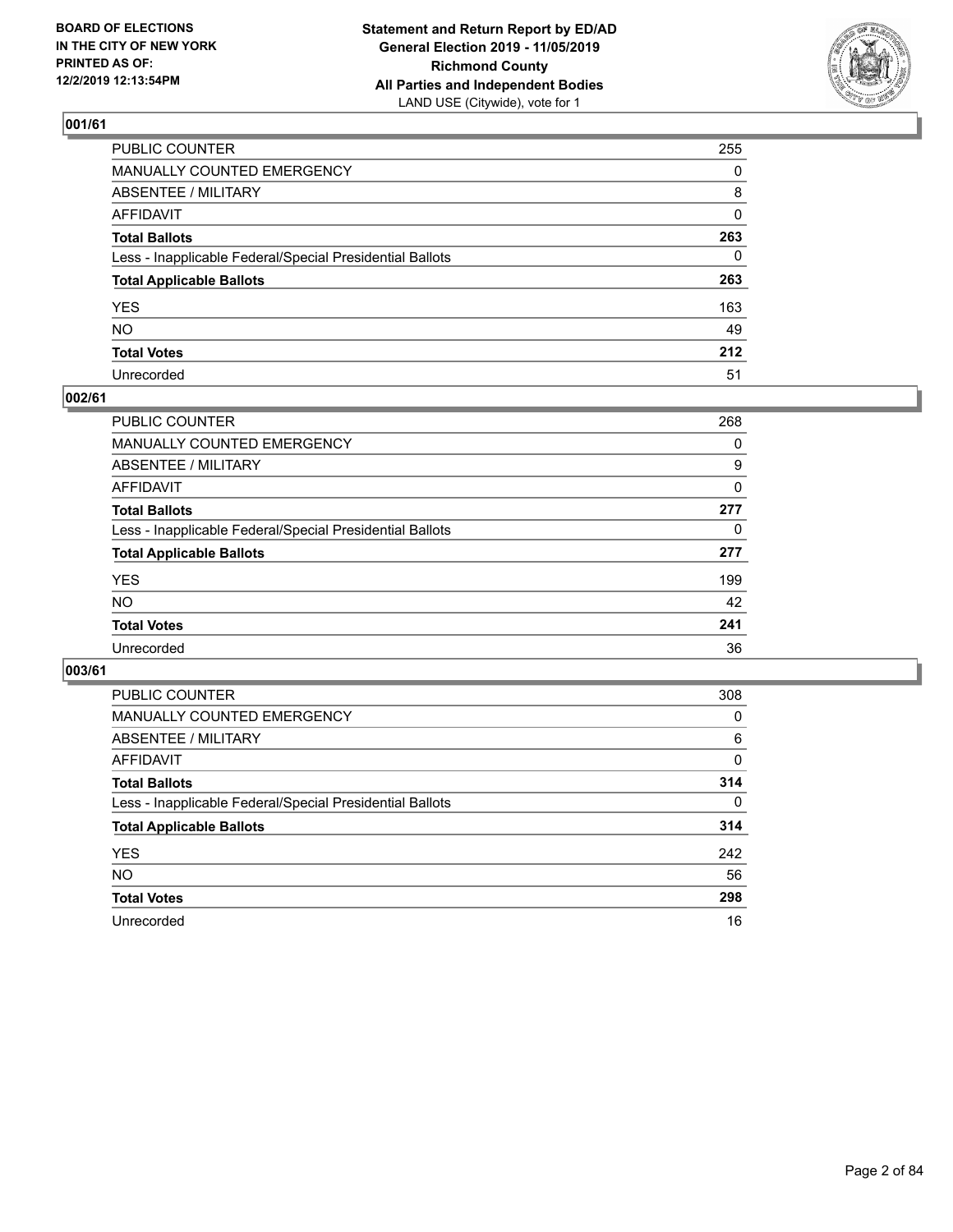

| PUBLIC COUNTER                                           | 319      |
|----------------------------------------------------------|----------|
| MANUALLY COUNTED EMERGENCY                               | 0        |
| <b>ABSENTEE / MILITARY</b>                               | 11       |
| <b>AFFIDAVIT</b>                                         | 1        |
| <b>Total Ballots</b>                                     | 331      |
| Less - Inapplicable Federal/Special Presidential Ballots | $\Omega$ |
| <b>Total Applicable Ballots</b>                          | 331      |
| <b>YES</b>                                               | 242      |
| <b>NO</b>                                                | 57       |
| <b>Total Votes</b>                                       | 299      |
| Unrecorded                                               | 32       |

#### **005/61 COMBINED into: 004/61**

#### **006/61**

| <b>PUBLIC COUNTER</b>                                    | 172      |
|----------------------------------------------------------|----------|
| <b>MANUALLY COUNTED EMERGENCY</b>                        | $\Omega$ |
| ABSENTEE / MILITARY                                      | 31       |
| AFFIDAVIT                                                | 3        |
| <b>Total Ballots</b>                                     | 206      |
| Less - Inapplicable Federal/Special Presidential Ballots | 0        |
| <b>Total Applicable Ballots</b>                          | 206      |
| <b>YES</b>                                               | 129      |
| <b>NO</b>                                                | 37       |
| <b>Total Votes</b>                                       | 166      |
| Unrecorded                                               | 40       |

| <b>PUBLIC COUNTER</b>                                    | 157      |
|----------------------------------------------------------|----------|
| <b>MANUALLY COUNTED EMERGENCY</b>                        | 0        |
| ABSENTEE / MILITARY                                      | 4        |
| AFFIDAVIT                                                | 0        |
| <b>Total Ballots</b>                                     | 161      |
| Less - Inapplicable Federal/Special Presidential Ballots | $\Omega$ |
| <b>Total Applicable Ballots</b>                          | 161      |
| <b>YES</b>                                               | 84       |
| <b>NO</b>                                                | 22       |
| <b>Total Votes</b>                                       | 106      |
| Unrecorded                                               | 55       |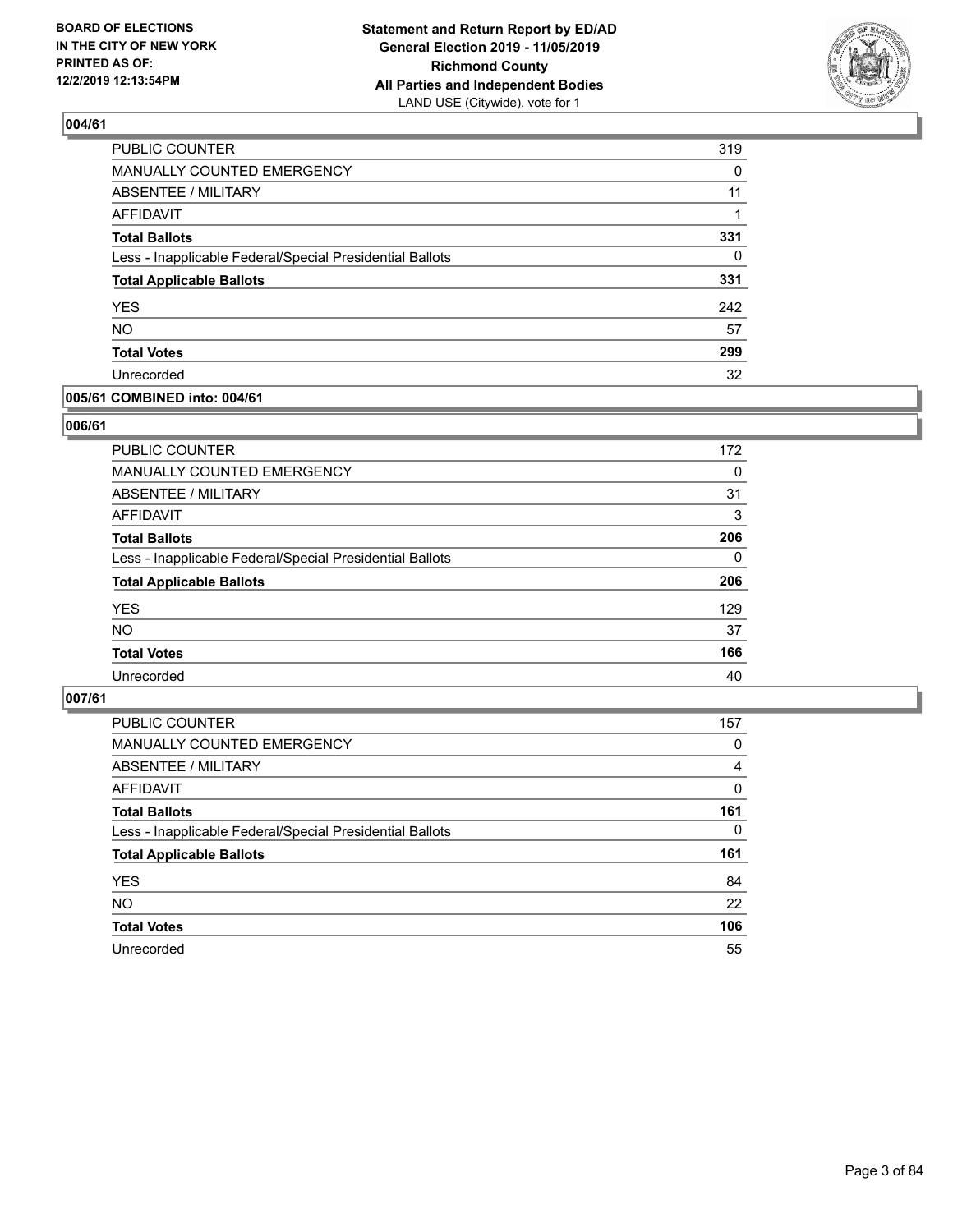

| PUBLIC COUNTER                                           | 227          |
|----------------------------------------------------------|--------------|
| MANUALLY COUNTED EMERGENCY                               | $\mathbf{0}$ |
| ABSENTEE / MILITARY                                      | 7            |
| AFFIDAVIT                                                | 0            |
| Total Ballots                                            | 234          |
| Less - Inapplicable Federal/Special Presidential Ballots | 0            |
| <b>Total Applicable Ballots</b>                          | 234          |
| YES                                                      | 178          |
| NO.                                                      | 25           |
| <b>Total Votes</b>                                       | 203          |
| Unrecorded                                               | 31           |

#### **009/61**

| <b>PUBLIC COUNTER</b>                                    | 505      |
|----------------------------------------------------------|----------|
| <b>MANUALLY COUNTED EMERGENCY</b>                        | $\Omega$ |
| ABSENTEE / MILITARY                                      | 26       |
| <b>AFFIDAVIT</b>                                         | $\Omega$ |
| <b>Total Ballots</b>                                     | 531      |
| Less - Inapplicable Federal/Special Presidential Ballots | $\Omega$ |
| <b>Total Applicable Ballots</b>                          | 531      |
| <b>YES</b>                                               | 377      |
| <b>NO</b>                                                | 99       |
| <b>Total Votes</b>                                       | 476      |
| Unrecorded                                               | 55       |

| <b>PUBLIC COUNTER</b>                                    | 230      |
|----------------------------------------------------------|----------|
| <b>MANUALLY COUNTED EMERGENCY</b>                        | 0        |
| ABSENTEE / MILITARY                                      | 9        |
| AFFIDAVIT                                                | 0        |
| <b>Total Ballots</b>                                     | 239      |
| Less - Inapplicable Federal/Special Presidential Ballots | $\Omega$ |
| <b>Total Applicable Ballots</b>                          | 239      |
| <b>YES</b>                                               | 136      |
| NO.                                                      | 34       |
| <b>Total Votes</b>                                       | 170      |
| Unrecorded                                               | 69       |
| 011/61 COMBINED into: 009/61                             |          |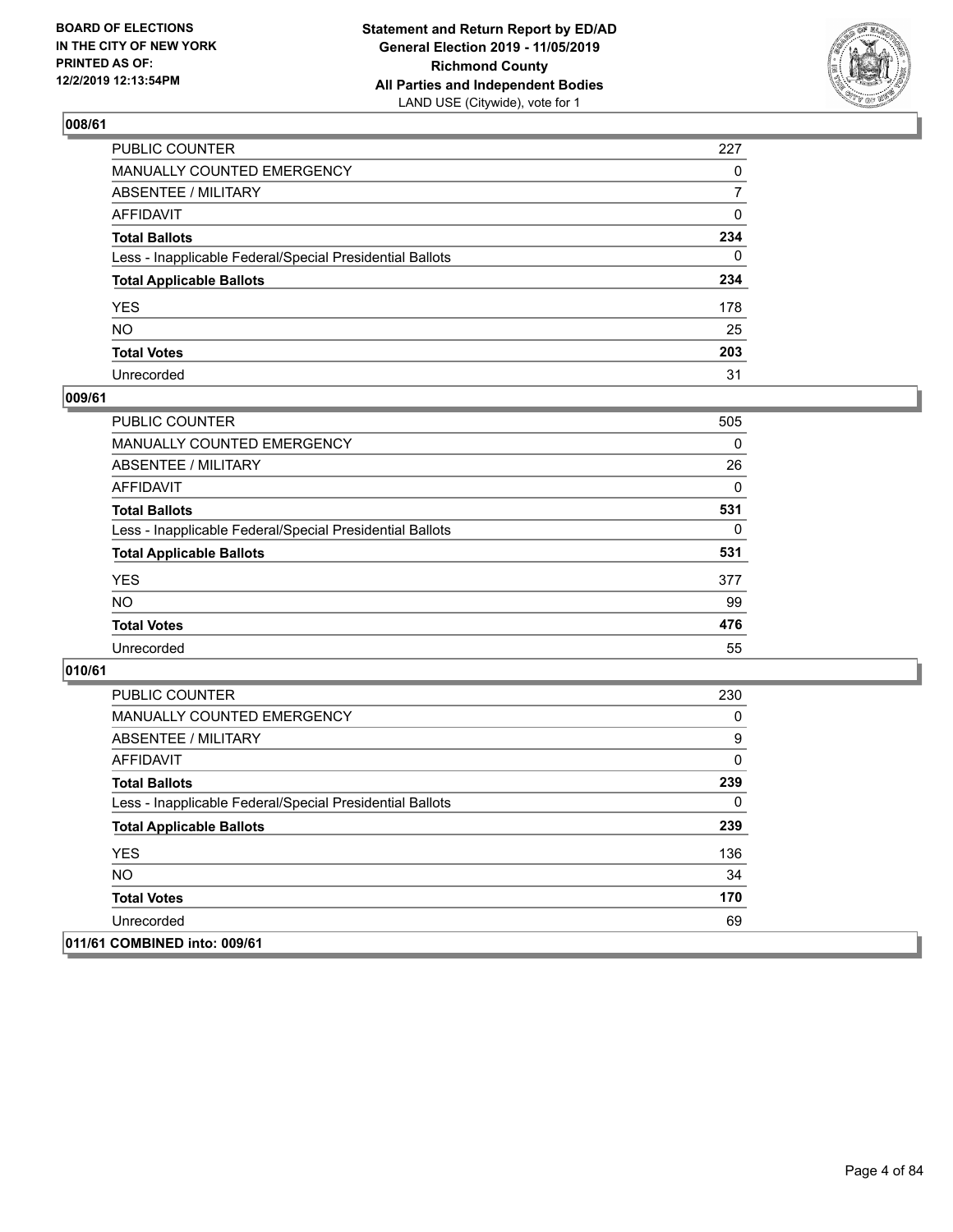

| PUBLIC COUNTER                                           | 417          |
|----------------------------------------------------------|--------------|
| MANUALLY COUNTED EMERGENCY                               | $\mathbf{0}$ |
| ABSENTEE / MILITARY                                      | 8            |
| AFFIDAVIT                                                |              |
| Total Ballots                                            | 426          |
| Less - Inapplicable Federal/Special Presidential Ballots | 0            |
| <b>Total Applicable Ballots</b>                          | 426          |
| YES                                                      | 264          |
| NO.                                                      | 128          |
| <b>Total Votes</b>                                       | 392          |
| Unrecorded                                               | 34           |

#### **013/61**

| <b>PUBLIC COUNTER</b>                                    | 201      |
|----------------------------------------------------------|----------|
| MANUALLY COUNTED EMERGENCY                               | 0        |
| ABSENTEE / MILITARY                                      | 8        |
| AFFIDAVIT                                                | 0        |
| <b>Total Ballots</b>                                     | 209      |
| Less - Inapplicable Federal/Special Presidential Ballots | $\Omega$ |
| <b>Total Applicable Ballots</b>                          | 209      |
| <b>YES</b>                                               | 146      |
| <b>NO</b>                                                | 36       |
| <b>Total Votes</b>                                       | 182      |
| Unrecorded                                               | 27       |

| <b>PUBLIC COUNTER</b>                                    | 242 |
|----------------------------------------------------------|-----|
| <b>MANUALLY COUNTED EMERGENCY</b>                        | 0   |
| ABSENTEE / MILITARY                                      | 10  |
| AFFIDAVIT                                                |     |
| <b>Total Ballots</b>                                     | 253 |
| Less - Inapplicable Federal/Special Presidential Ballots | 0   |
| <b>Total Applicable Ballots</b>                          | 253 |
| <b>YES</b>                                               | 155 |
| NO.                                                      | 74  |
| <b>Total Votes</b>                                       | 229 |
| Unrecorded                                               | 24  |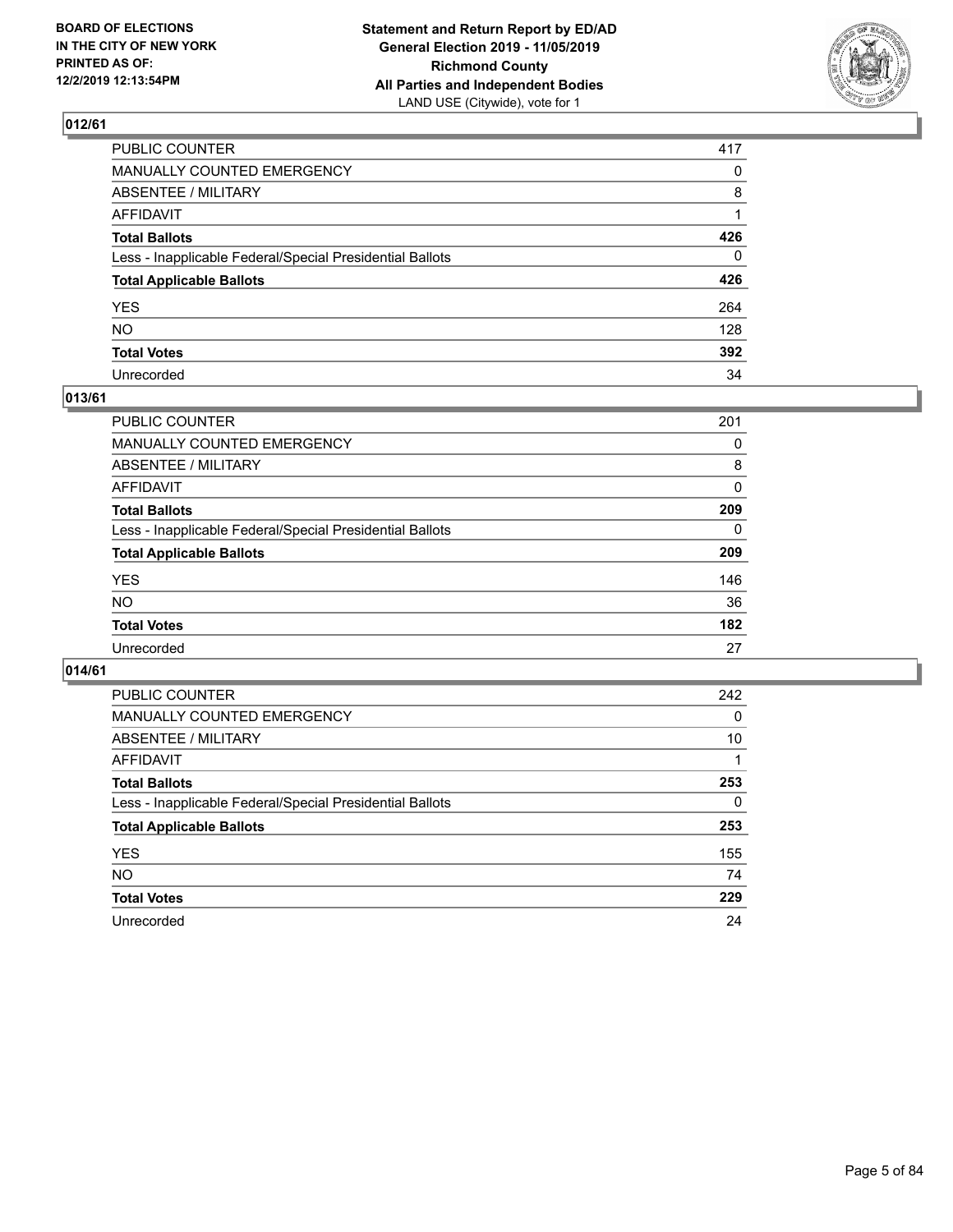

| PUBLIC COUNTER                                           | 179 |
|----------------------------------------------------------|-----|
| MANUALLY COUNTED EMERGENCY                               | 0   |
| ABSENTEE / MILITARY                                      | 5   |
| AFFIDAVIT                                                | 0   |
| Total Ballots                                            | 184 |
| Less - Inapplicable Federal/Special Presidential Ballots | 0   |
| <b>Total Applicable Ballots</b>                          | 184 |
| YES                                                      | 118 |
| NΟ                                                       | 44  |
| <b>Total Votes</b>                                       | 162 |
| Unrecorded                                               | 22  |

### **016/61**

| <b>PUBLIC COUNTER</b>                                    | 164      |
|----------------------------------------------------------|----------|
| <b>MANUALLY COUNTED EMERGENCY</b>                        | 0        |
| ABSENTEE / MILITARY                                      | 11       |
| AFFIDAVIT                                                |          |
| <b>Total Ballots</b>                                     | 176      |
| Less - Inapplicable Federal/Special Presidential Ballots | $\Omega$ |
| <b>Total Applicable Ballots</b>                          | 176      |
| <b>YES</b>                                               | 100      |
| <b>NO</b>                                                | 28       |
| <b>Total Votes</b>                                       | 128      |
| Unrecorded                                               | 48       |

| <b>PUBLIC COUNTER</b>                                    | 149 |
|----------------------------------------------------------|-----|
| MANUALLY COUNTED EMERGENCY                               | 0   |
| ABSENTEE / MILITARY                                      | 10  |
| AFFIDAVIT                                                | 3   |
| <b>Total Ballots</b>                                     | 162 |
| Less - Inapplicable Federal/Special Presidential Ballots | 0   |
| <b>Total Applicable Ballots</b>                          | 162 |
| <b>YES</b>                                               | 109 |
| NO.                                                      | 31  |
| <b>Total Votes</b>                                       | 140 |
| Unrecorded                                               | 22  |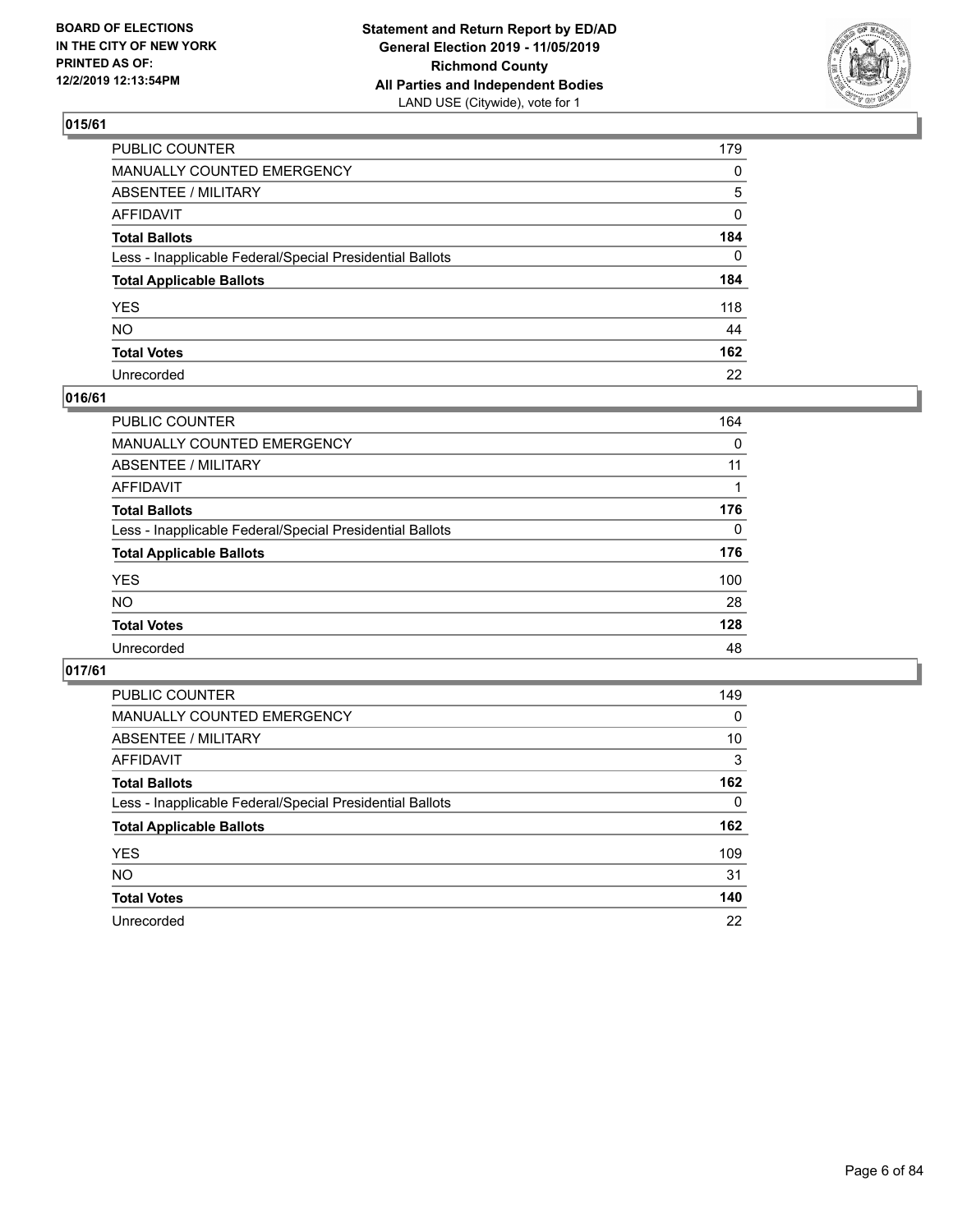

| PUBLIC COUNTER                                           | 445          |
|----------------------------------------------------------|--------------|
| MANUALLY COUNTED EMERGENCY                               | $\mathbf{0}$ |
| ABSENTEE / MILITARY                                      | 17           |
| AFFIDAVIT                                                |              |
| Total Ballots                                            | 463          |
| Less - Inapplicable Federal/Special Presidential Ballots | 0            |
| <b>Total Applicable Ballots</b>                          | 463          |
| YES                                                      | 265          |
| NO.                                                      | 135          |
| <b>Total Votes</b>                                       | 400          |
| Unrecorded                                               | 63           |

### **019/61**

| <b>PUBLIC COUNTER</b>                                    | 216      |
|----------------------------------------------------------|----------|
| <b>MANUALLY COUNTED EMERGENCY</b>                        | 0        |
| ABSENTEE / MILITARY                                      | 11       |
| AFFIDAVIT                                                | $\Omega$ |
| <b>Total Ballots</b>                                     | 227      |
| Less - Inapplicable Federal/Special Presidential Ballots | $\Omega$ |
| <b>Total Applicable Ballots</b>                          | 227      |
| <b>YES</b>                                               | 159      |
| <b>NO</b>                                                | 44       |
| <b>Total Votes</b>                                       | 203      |
| Unrecorded                                               | 24       |

| <b>PUBLIC COUNTER</b>                                    | 205 |
|----------------------------------------------------------|-----|
| MANUALLY COUNTED EMERGENCY                               | 0   |
| ABSENTEE / MILITARY                                      | 5   |
| AFFIDAVIT                                                |     |
| <b>Total Ballots</b>                                     | 211 |
| Less - Inapplicable Federal/Special Presidential Ballots | 0   |
| <b>Total Applicable Ballots</b>                          | 211 |
| <b>YES</b>                                               | 129 |
| NO.                                                      | 52  |
| <b>Total Votes</b>                                       | 181 |
| Unrecorded                                               | 30  |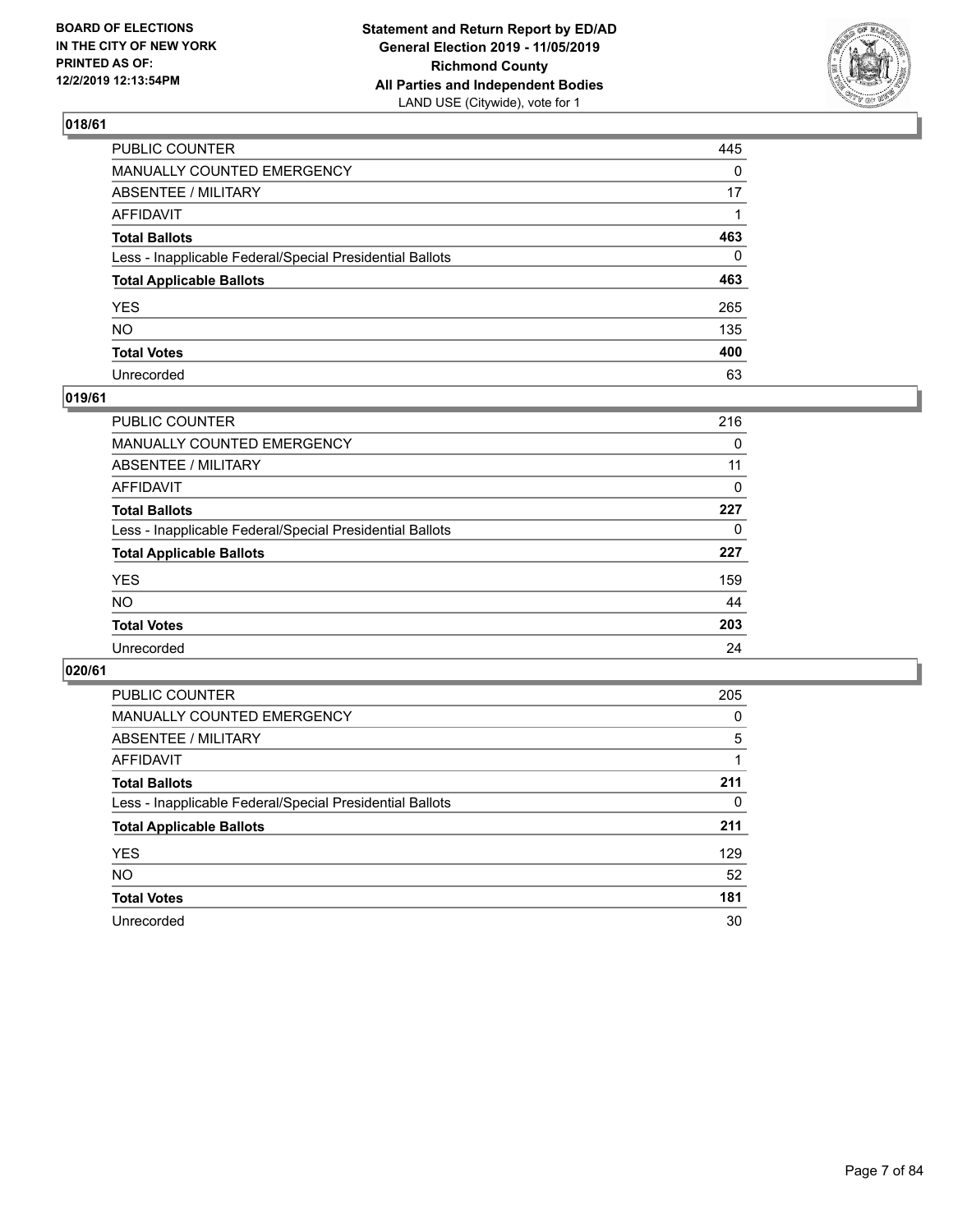

| PUBLIC COUNTER                                           | 185          |
|----------------------------------------------------------|--------------|
| MANUALLY COUNTED EMERGENCY                               | $\mathbf{0}$ |
| ABSENTEE / MILITARY                                      | 3            |
| AFFIDAVIT                                                | $\mathbf{0}$ |
| Total Ballots                                            | 188          |
| Less - Inapplicable Federal/Special Presidential Ballots | $\mathbf{0}$ |
| <b>Total Applicable Ballots</b>                          | 188          |
| YES                                                      | 129          |
| NO.                                                      | 26           |
| <b>Total Votes</b>                                       | 155          |
| Unrecorded                                               | 33           |

### **022/61**

| <b>PUBLIC COUNTER</b>                                    | 189      |
|----------------------------------------------------------|----------|
| MANUALLY COUNTED EMERGENCY                               | 0        |
| ABSENTEE / MILITARY                                      | 5        |
| AFFIDAVIT                                                | 0        |
| <b>Total Ballots</b>                                     | 194      |
| Less - Inapplicable Federal/Special Presidential Ballots | $\Omega$ |
| <b>Total Applicable Ballots</b>                          | 194      |
| <b>YES</b>                                               | 132      |
| <b>NO</b>                                                | 31       |
| <b>Total Votes</b>                                       | 163      |
| Unrecorded                                               | 31       |

| <b>PUBLIC COUNTER</b>                                    | 157 |
|----------------------------------------------------------|-----|
| <b>MANUALLY COUNTED EMERGENCY</b>                        | 0   |
| ABSENTEE / MILITARY                                      | 6   |
| AFFIDAVIT                                                | 0   |
| <b>Total Ballots</b>                                     | 163 |
| Less - Inapplicable Federal/Special Presidential Ballots | 0   |
| <b>Total Applicable Ballots</b>                          | 163 |
| <b>YES</b>                                               | 116 |
| <b>NO</b>                                                | 26  |
| <b>Total Votes</b>                                       | 142 |
| Unrecorded                                               | 21  |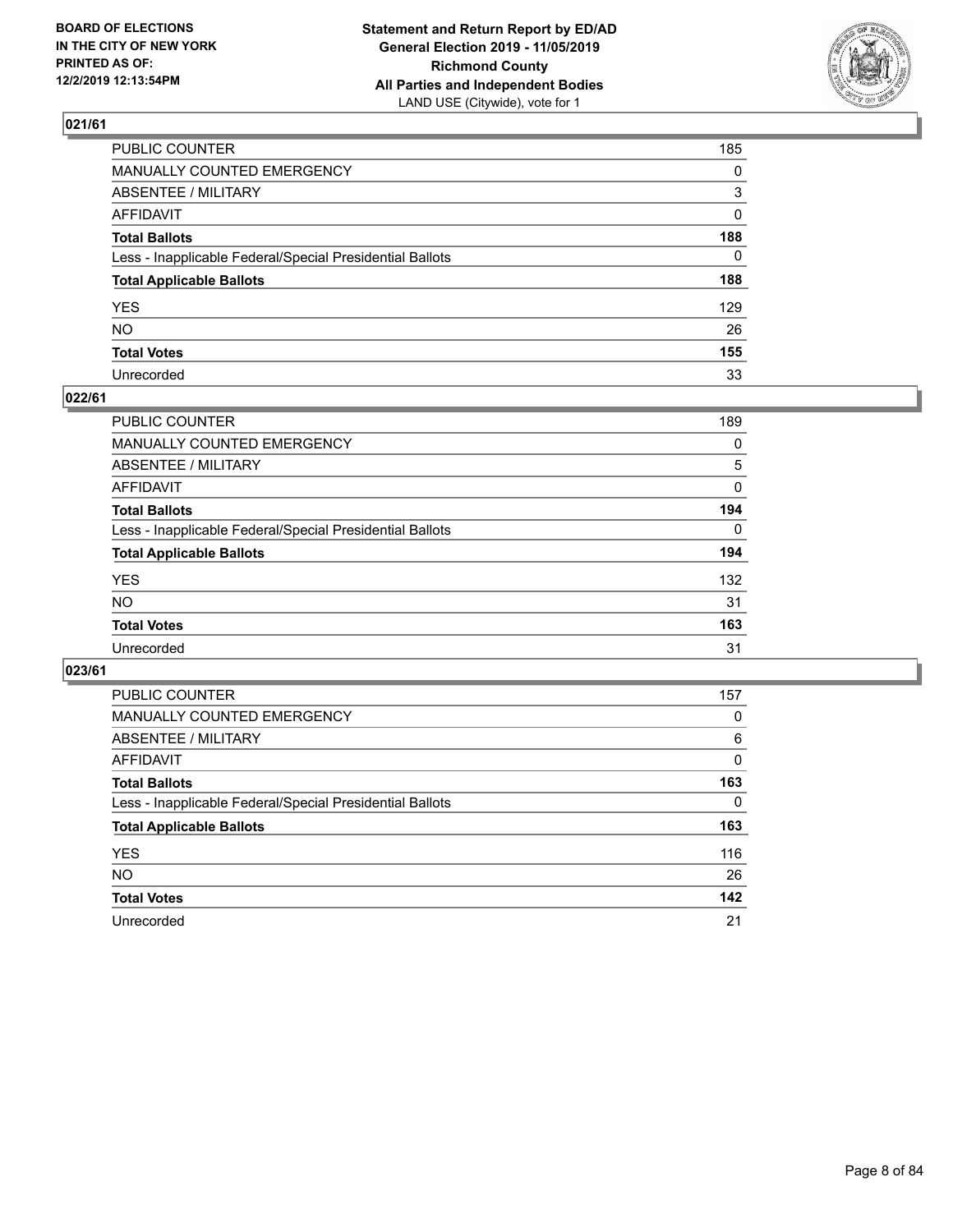

| PUBLIC COUNTER                                           | 201      |
|----------------------------------------------------------|----------|
| MANUALLY COUNTED EMERGENCY                               | $\Omega$ |
| ABSENTEE / MILITARY                                      | 5        |
| AFFIDAVIT                                                |          |
| Total Ballots                                            | 207      |
| Less - Inapplicable Federal/Special Presidential Ballots | 0        |
| <b>Total Applicable Ballots</b>                          | 207      |
| YES                                                      | 118      |
| NΟ                                                       | 59       |
| <b>Total Votes</b>                                       | 177      |
| Unrecorded                                               | 30       |

#### **025/61**

| <b>PUBLIC COUNTER</b>                                    | 187      |
|----------------------------------------------------------|----------|
| <b>MANUALLY COUNTED EMERGENCY</b>                        | 0        |
| ABSENTEE / MILITARY                                      | 3        |
| AFFIDAVIT                                                | 3        |
| <b>Total Ballots</b>                                     | 193      |
| Less - Inapplicable Federal/Special Presidential Ballots | $\Omega$ |
| <b>Total Applicable Ballots</b>                          | 193      |
| <b>YES</b>                                               | 111      |
| <b>NO</b>                                                | 44       |
| <b>Total Votes</b>                                       | 155      |
| Unrecorded                                               | 38       |

| <b>PUBLIC COUNTER</b>                                    | 161      |
|----------------------------------------------------------|----------|
| MANUALLY COUNTED EMERGENCY                               | 0        |
| ABSENTEE / MILITARY                                      | 8        |
| AFFIDAVIT                                                | 2        |
| <b>Total Ballots</b>                                     | 171      |
| Less - Inapplicable Federal/Special Presidential Ballots | $\Omega$ |
| <b>Total Applicable Ballots</b>                          | 171      |
| <b>YES</b>                                               | 119      |
| NO.                                                      | 23       |
| <b>Total Votes</b>                                       | 142      |
| Unrecorded                                               | 29       |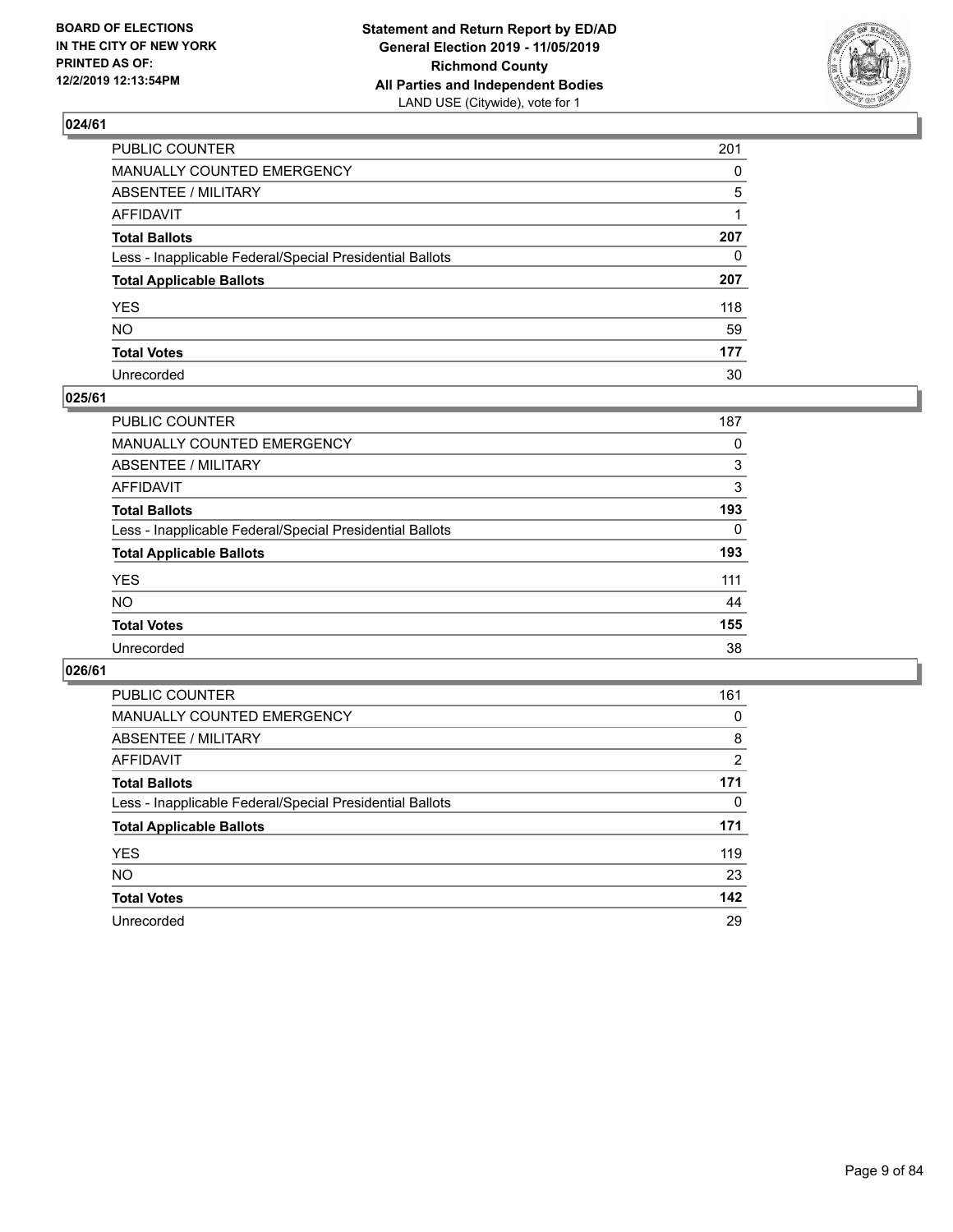

| PUBLIC COUNTER                                           | 155          |
|----------------------------------------------------------|--------------|
| MANUALLY COUNTED EMERGENCY                               | $\mathbf{0}$ |
| ABSENTEE / MILITARY                                      | 6            |
| AFFIDAVIT                                                |              |
| Total Ballots                                            | 162          |
| Less - Inapplicable Federal/Special Presidential Ballots | $\mathbf{0}$ |
| <b>Total Applicable Ballots</b>                          | 162          |
| YES                                                      | 111          |
| NO.                                                      | 31           |
| <b>Total Votes</b>                                       | 142          |
| Unrecorded                                               | 20           |

#### **028/61**

| <b>PUBLIC COUNTER</b>                                    | 283      |
|----------------------------------------------------------|----------|
| <b>MANUALLY COUNTED EMERGENCY</b>                        | 0        |
| ABSENTEE / MILITARY                                      | 7        |
| <b>AFFIDAVIT</b>                                         | $\Omega$ |
| <b>Total Ballots</b>                                     | 290      |
| Less - Inapplicable Federal/Special Presidential Ballots | 0        |
| <b>Total Applicable Ballots</b>                          | 290      |
| <b>YES</b>                                               | 189      |
| <b>NO</b>                                                | 61       |
| <b>Total Votes</b>                                       | 250      |
| Unrecorded                                               | 40       |
|                                                          |          |

#### **029/61 COMBINED into: 028/61**

| <b>PUBLIC COUNTER</b>                                    | 176          |
|----------------------------------------------------------|--------------|
| <b>MANUALLY COUNTED EMERGENCY</b>                        | 0            |
| ABSENTEE / MILITARY                                      | 5            |
| AFFIDAVIT                                                | $\mathbf{0}$ |
| <b>Total Ballots</b>                                     | 181          |
| Less - Inapplicable Federal/Special Presidential Ballots | 0            |
| <b>Total Applicable Ballots</b>                          | 181          |
| <b>YES</b>                                               | 111          |
| <b>NO</b>                                                | 50           |
| <b>Total Votes</b>                                       | 161          |
| Unrecorded                                               | 20           |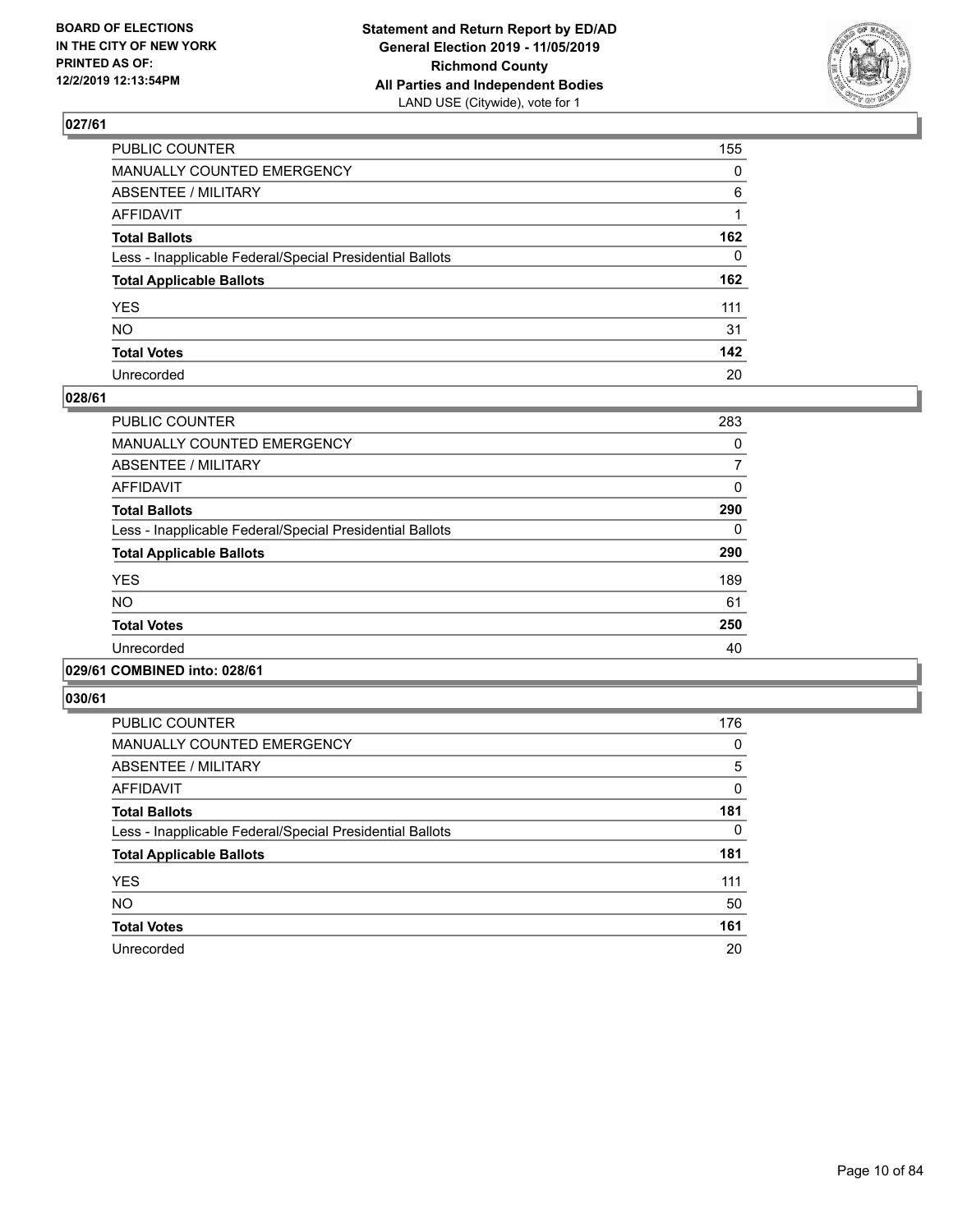

| PUBLIC COUNTER                                           | 150          |
|----------------------------------------------------------|--------------|
| MANUALLY COUNTED EMERGENCY                               | $\mathbf{0}$ |
| ABSENTEE / MILITARY                                      | 6            |
| AFFIDAVIT                                                | 0            |
| Total Ballots                                            | 156          |
| Less - Inapplicable Federal/Special Presidential Ballots | 0            |
| <b>Total Applicable Ballots</b>                          | 156          |
| YES                                                      | 99           |
| NO.                                                      | 24           |
| <b>Total Votes</b>                                       | 123          |
| Unrecorded                                               | 33           |

### **032/61**

| PUBLIC COUNTER                                           | 136      |
|----------------------------------------------------------|----------|
| MANUALLY COUNTED EMERGENCY                               | $\Omega$ |
| ABSENTEE / MILITARY                                      | 27       |
| AFFIDAVIT                                                | $\Omega$ |
| <b>Total Ballots</b>                                     | 163      |
| Less - Inapplicable Federal/Special Presidential Ballots | $\Omega$ |
| <b>Total Applicable Ballots</b>                          | 163      |
| <b>YES</b>                                               | 89       |
| <b>NO</b>                                                | 24       |
| <b>Total Votes</b>                                       | 113      |
| Unrecorded                                               | 50       |

| <b>PUBLIC COUNTER</b>                                    | 155 |
|----------------------------------------------------------|-----|
| MANUALLY COUNTED EMERGENCY                               | 0   |
| ABSENTEE / MILITARY                                      | 6   |
| AFFIDAVIT                                                | 0   |
| <b>Total Ballots</b>                                     | 161 |
| Less - Inapplicable Federal/Special Presidential Ballots | 0   |
| <b>Total Applicable Ballots</b>                          | 161 |
| <b>YES</b>                                               | 111 |
| NO.                                                      | 26  |
| <b>Total Votes</b>                                       | 137 |
| Unrecorded                                               | 24  |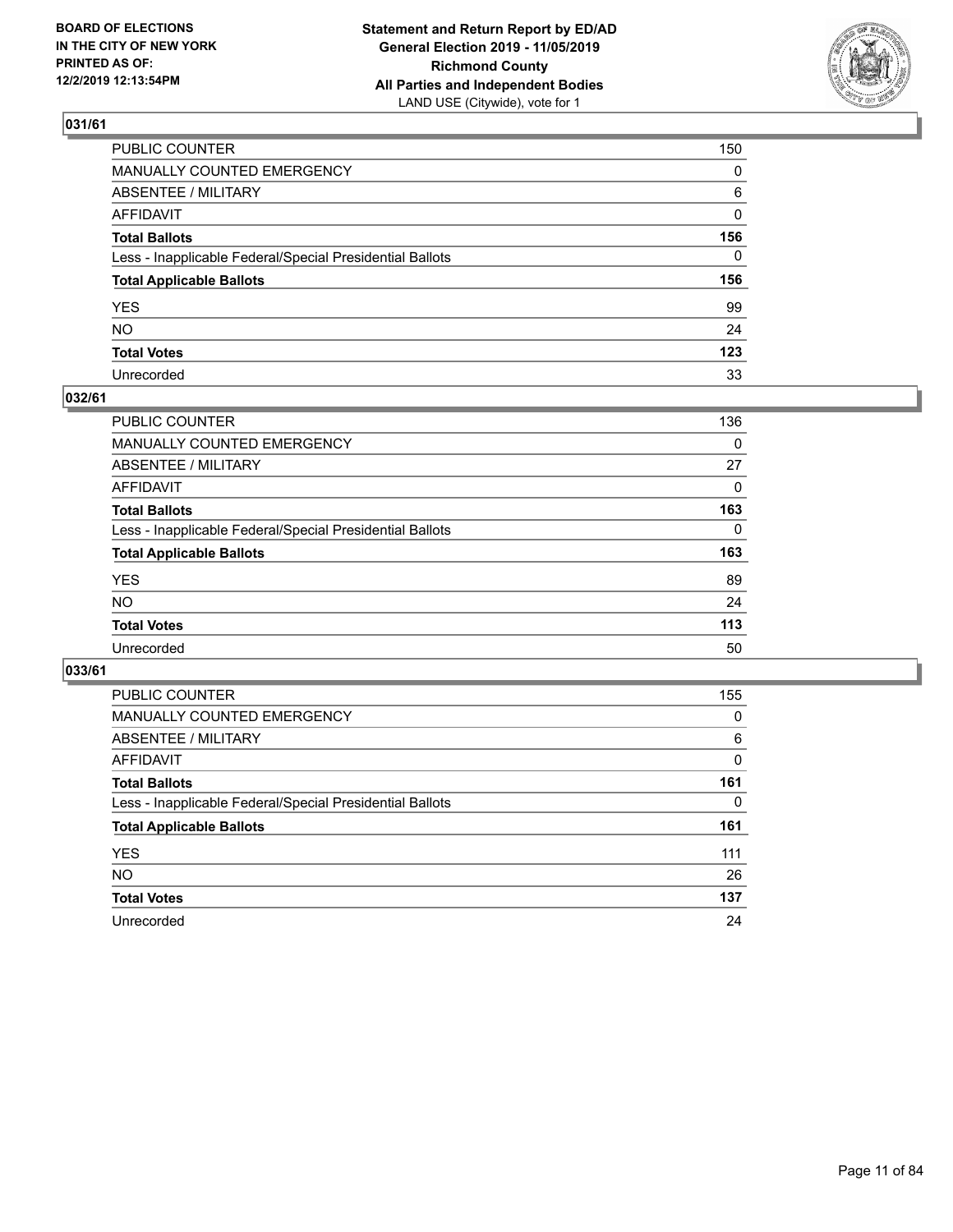

| PUBLIC COUNTER                                           | 479          |
|----------------------------------------------------------|--------------|
| MANUALLY COUNTED EMERGENCY                               | $\mathbf{0}$ |
| ABSENTEE / MILITARY                                      | 28           |
| AFFIDAVIT                                                | 2            |
| Total Ballots                                            | 509          |
| Less - Inapplicable Federal/Special Presidential Ballots | $\Omega$     |
| <b>Total Applicable Ballots</b>                          | 509          |
| YES                                                      | 292          |
| NO.                                                      | 175          |
| <b>Total Votes</b>                                       | 467          |
| Unrecorded                                               | 42           |

#### **035/61**

| <b>PUBLIC COUNTER</b>                                    | 351 |
|----------------------------------------------------------|-----|
| MANUALLY COUNTED EMERGENCY                               | 0   |
| ABSENTEE / MILITARY                                      | 5   |
| <b>AFFIDAVIT</b>                                         |     |
| <b>Total Ballots</b>                                     | 357 |
| Less - Inapplicable Federal/Special Presidential Ballots | 0   |
| <b>Total Applicable Ballots</b>                          | 357 |
| <b>YES</b>                                               | 196 |
| <b>NO</b>                                                | 118 |
| <b>Total Votes</b>                                       | 314 |
| Unrecorded                                               | 43  |
|                                                          |     |

#### **036/61 COMBINED into: 035/61**

| <b>PUBLIC COUNTER</b>                                    | 517 |
|----------------------------------------------------------|-----|
| <b>MANUALLY COUNTED EMERGENCY</b>                        | 0   |
| ABSENTEE / MILITARY                                      | 15  |
| <b>AFFIDAVIT</b>                                         | 3   |
| <b>Total Ballots</b>                                     | 535 |
| Less - Inapplicable Federal/Special Presidential Ballots | 0   |
| <b>Total Applicable Ballots</b>                          | 535 |
| <b>YES</b>                                               | 338 |
| <b>NO</b>                                                | 145 |
| <b>Total Votes</b>                                       | 483 |
| Unrecorded                                               | 52  |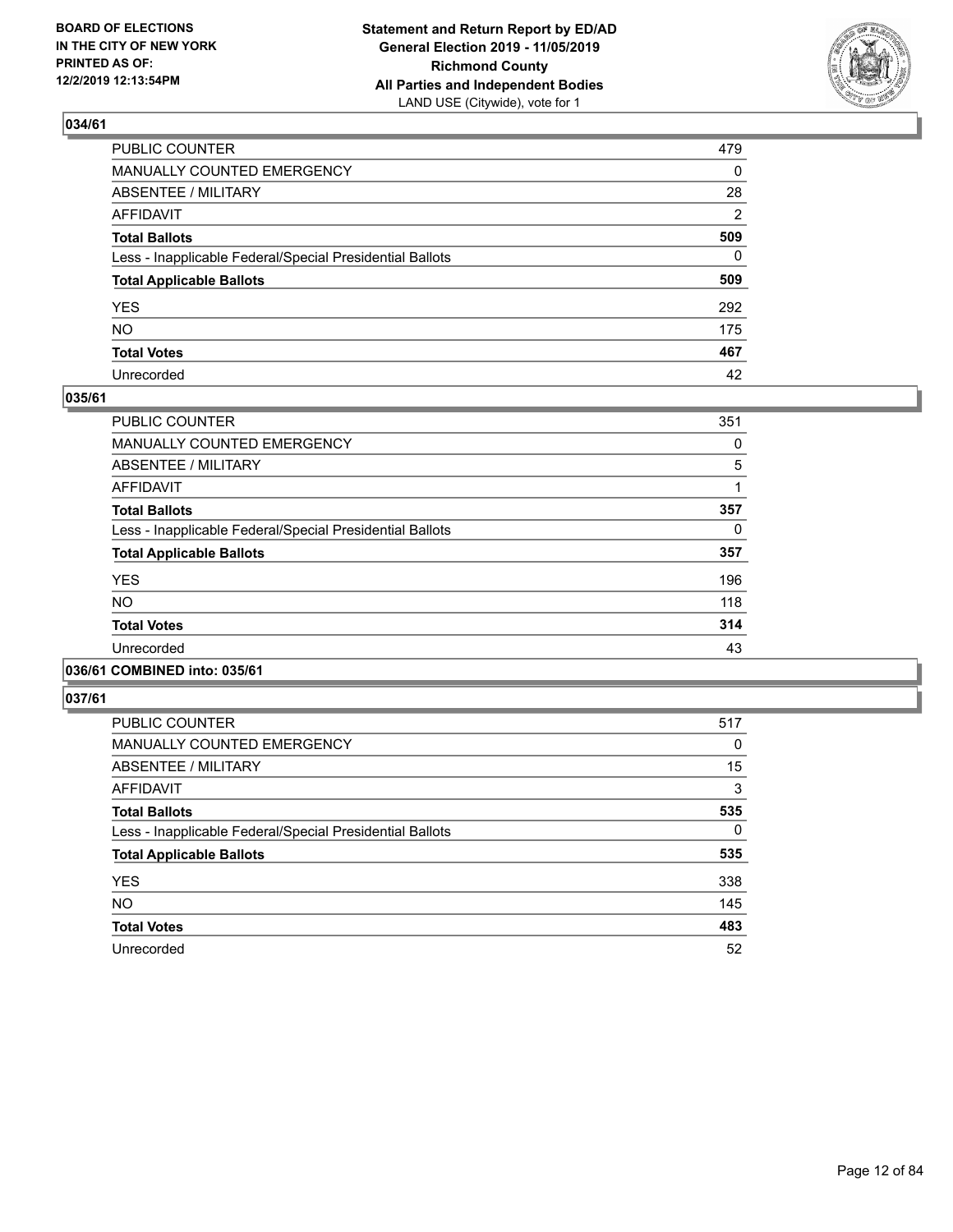

| PUBLIC COUNTER                                           | 337      |
|----------------------------------------------------------|----------|
| MANUALLY COUNTED EMERGENCY                               | 0        |
| <b>ABSENTEE / MILITARY</b>                               | 13       |
| <b>AFFIDAVIT</b>                                         | 2        |
| <b>Total Ballots</b>                                     | 352      |
| Less - Inapplicable Federal/Special Presidential Ballots | $\Omega$ |
| <b>Total Applicable Ballots</b>                          | 352      |
| <b>YES</b>                                               | 217      |
| <b>NO</b>                                                | 107      |
| <b>Total Votes</b>                                       | 324      |
| Unrecorded                                               | 28       |

#### **039/61 COMBINED into: 037/61**

#### **040/61**

| <b>PUBLIC COUNTER</b>                                    | 501          |
|----------------------------------------------------------|--------------|
| <b>MANUALLY COUNTED EMERGENCY</b>                        | 0            |
| <b>ABSENTEE / MILITARY</b>                               | 15           |
| <b>AFFIDAVIT</b>                                         | $\mathbf{0}$ |
| <b>Total Ballots</b>                                     | 516          |
| Less - Inapplicable Federal/Special Presidential Ballots | 0            |
| <b>Total Applicable Ballots</b>                          | 516          |
| <b>YES</b>                                               | 313          |
| <b>NO</b>                                                | 152          |
| <b>Total Votes</b>                                       | 465          |
| Unrecorded                                               | 51           |
|                                                          |              |

# **041/61 COMBINED into: 018/61**

| <b>PUBLIC COUNTER</b>                                    | 363 |
|----------------------------------------------------------|-----|
| <b>MANUALLY COUNTED EMERGENCY</b>                        | 7   |
| ABSENTEE / MILITARY                                      | 6   |
| AFFIDAVIT                                                | 0   |
| <b>Total Ballots</b>                                     | 376 |
| Less - Inapplicable Federal/Special Presidential Ballots | 0   |
| <b>Total Applicable Ballots</b>                          | 376 |
| <b>YES</b>                                               | 224 |
| <b>NO</b>                                                | 112 |
| <b>Total Votes</b>                                       | 336 |
| Unrecorded                                               | 40  |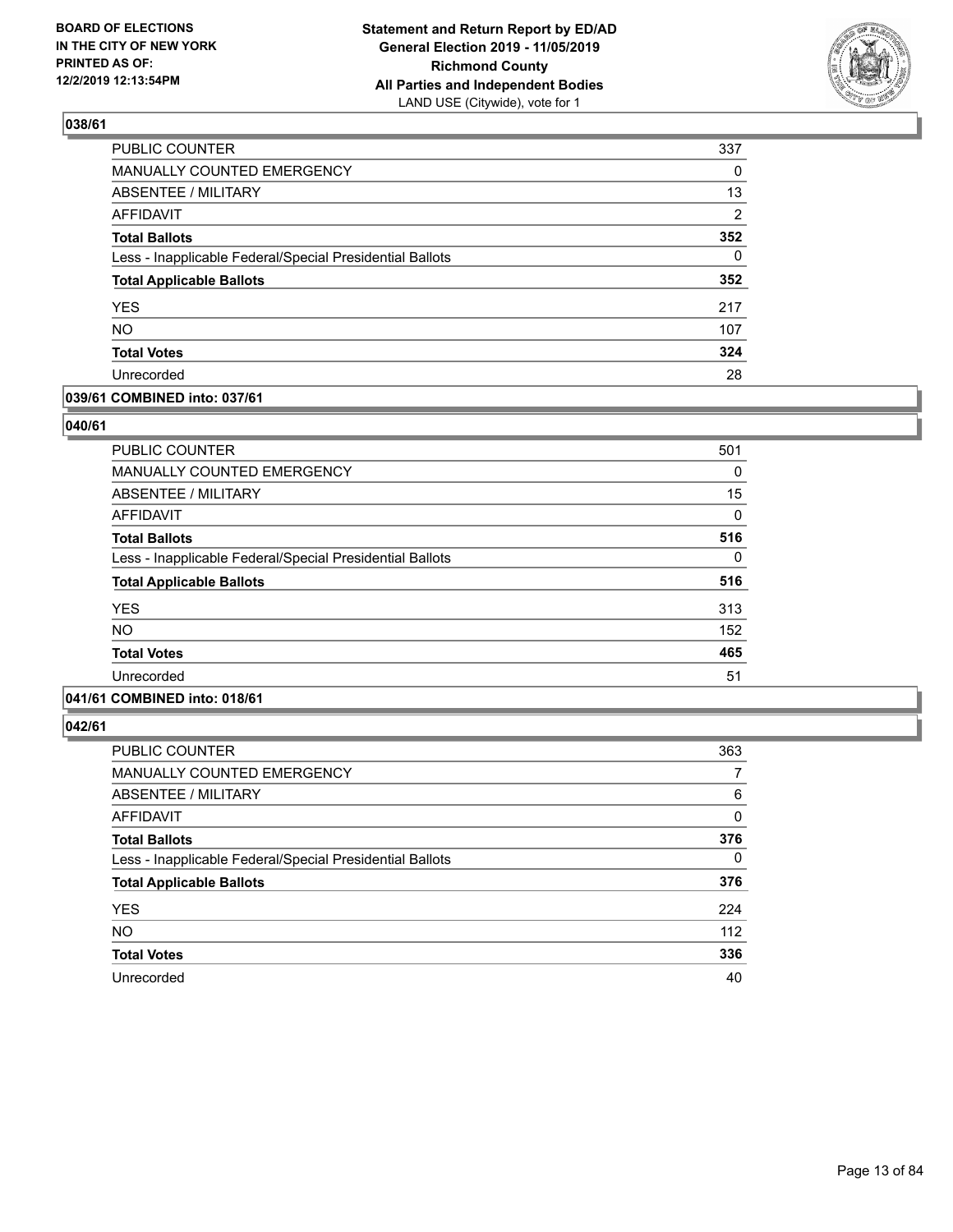

| PUBLIC COUNTER                                           | 496             |
|----------------------------------------------------------|-----------------|
| MANUALLY COUNTED EMERGENCY                               | 0               |
| ABSENTEE / MILITARY                                      | 12 <sup>2</sup> |
| AFFIDAVIT                                                | 0               |
| Total Ballots                                            | 508             |
| Less - Inapplicable Federal/Special Presidential Ballots | 0               |
| <b>Total Applicable Ballots</b>                          | 508             |
| YES                                                      | 276             |
| NO.                                                      | 170             |
| <b>Total Votes</b>                                       | 446             |
| Unrecorded                                               | 62              |

#### **044/61**

| <b>PUBLIC COUNTER</b>                                    | 456      |
|----------------------------------------------------------|----------|
| MANUALLY COUNTED EMERGENCY                               | $\Omega$ |
| ABSENTEE / MILITARY                                      | 22       |
| AFFIDAVIT                                                | $\Omega$ |
| <b>Total Ballots</b>                                     | 478      |
| Less - Inapplicable Federal/Special Presidential Ballots | $\Omega$ |
| <b>Total Applicable Ballots</b>                          | 478      |
| <b>YES</b>                                               | 254      |
| <b>NO</b>                                                | 176      |
| <b>Total Votes</b>                                       | 430      |
| Unrecorded                                               | 48       |
|                                                          |          |

#### **045/61 COMBINED into: 044/61**

#### **046/61 COMBINED into: 048/61**

#### **047/61 COMBINED into: 034/61**

| <b>PUBLIC COUNTER</b>                                    | 464 |
|----------------------------------------------------------|-----|
| MANUALLY COUNTED EMERGENCY                               | 0   |
| ABSENTEE / MILITARY                                      | 22  |
| AFFIDAVIT                                                | 0   |
| <b>Total Ballots</b>                                     | 486 |
| Less - Inapplicable Federal/Special Presidential Ballots | 0   |
| <b>Total Applicable Ballots</b>                          | 486 |
| <b>YES</b>                                               | 252 |
| <b>NO</b>                                                | 182 |
| <b>Total Votes</b>                                       | 434 |
| Unrecorded                                               | 52  |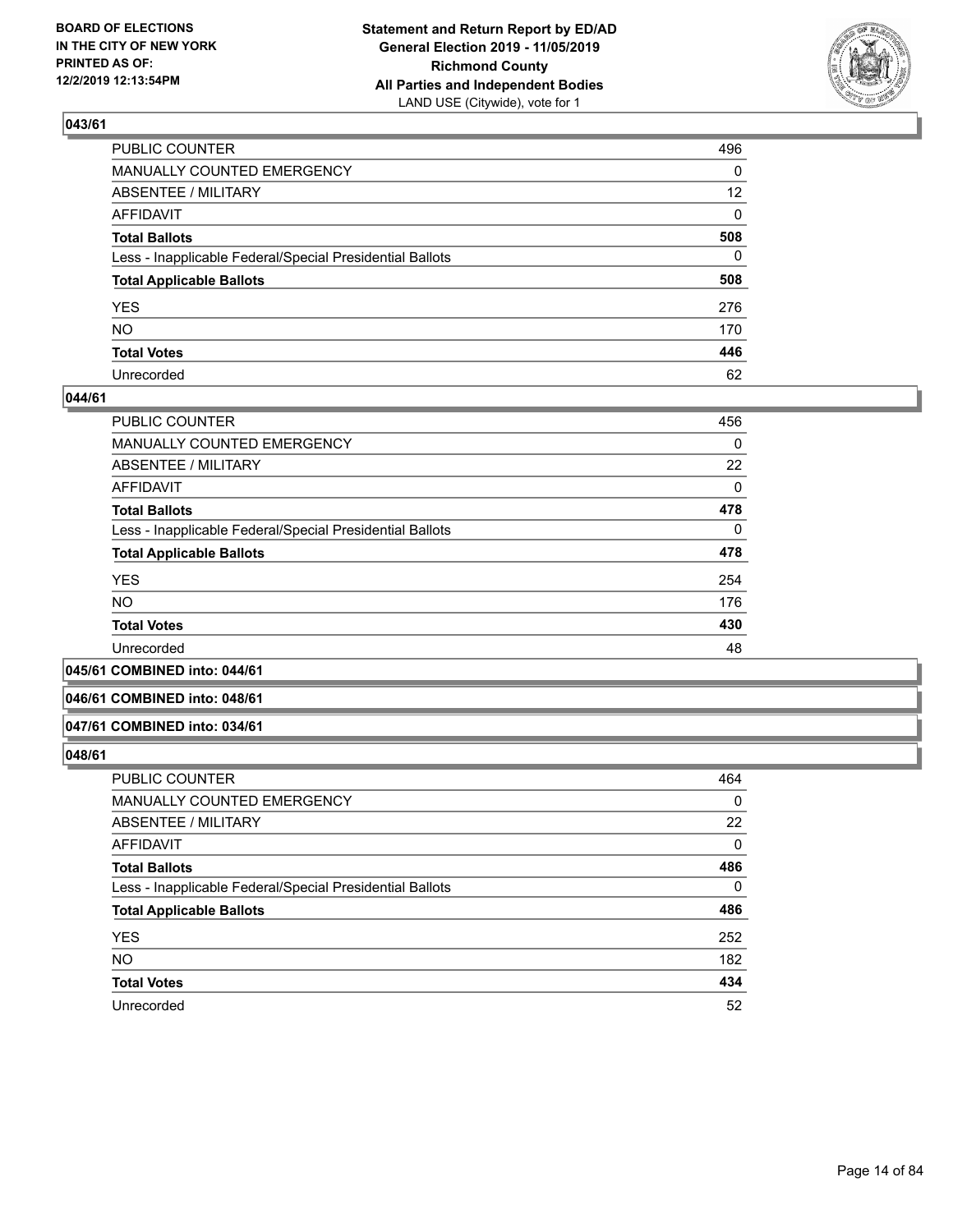

| PUBLIC COUNTER                                           | 279          |
|----------------------------------------------------------|--------------|
| MANUALLY COUNTED EMERGENCY                               | $\Omega$     |
| ABSENTEE / MILITARY                                      | 21           |
| AFFIDAVIT                                                |              |
| Total Ballots                                            | 301          |
| Less - Inapplicable Federal/Special Presidential Ballots | $\mathbf{0}$ |
| <b>Total Applicable Ballots</b>                          | 301          |
| YES                                                      | 219          |
| NO.                                                      | 34           |
| <b>Total Votes</b>                                       | 253          |
| Unrecorded                                               | 48           |

#### **050/61**

| <b>PUBLIC COUNTER</b>                                    | 226      |
|----------------------------------------------------------|----------|
| <b>MANUALLY COUNTED EMERGENCY</b>                        | 0        |
| ABSENTEE / MILITARY                                      | 9        |
| AFFIDAVIT                                                | $\Omega$ |
| <b>Total Ballots</b>                                     | 235      |
| Less - Inapplicable Federal/Special Presidential Ballots | $\Omega$ |
| <b>Total Applicable Ballots</b>                          | 235      |
| <b>YES</b>                                               | 163      |
| <b>NO</b>                                                | 47       |
| <b>Total Votes</b>                                       | 210      |
| Unrecorded                                               | 25       |
|                                                          |          |

#### **051/61 COMBINED into: 049/61**

| <b>PUBLIC COUNTER</b>                                    | 215 |
|----------------------------------------------------------|-----|
| <b>MANUALLY COUNTED EMERGENCY</b>                        | 0   |
| ABSENTEE / MILITARY                                      | 7   |
| <b>AFFIDAVIT</b>                                         | 0   |
| <b>Total Ballots</b>                                     | 222 |
| Less - Inapplicable Federal/Special Presidential Ballots | 0   |
| <b>Total Applicable Ballots</b>                          | 222 |
| <b>YES</b>                                               | 156 |
| <b>NO</b>                                                | 55  |
| <b>Total Votes</b>                                       | 211 |
| Unrecorded                                               | 11  |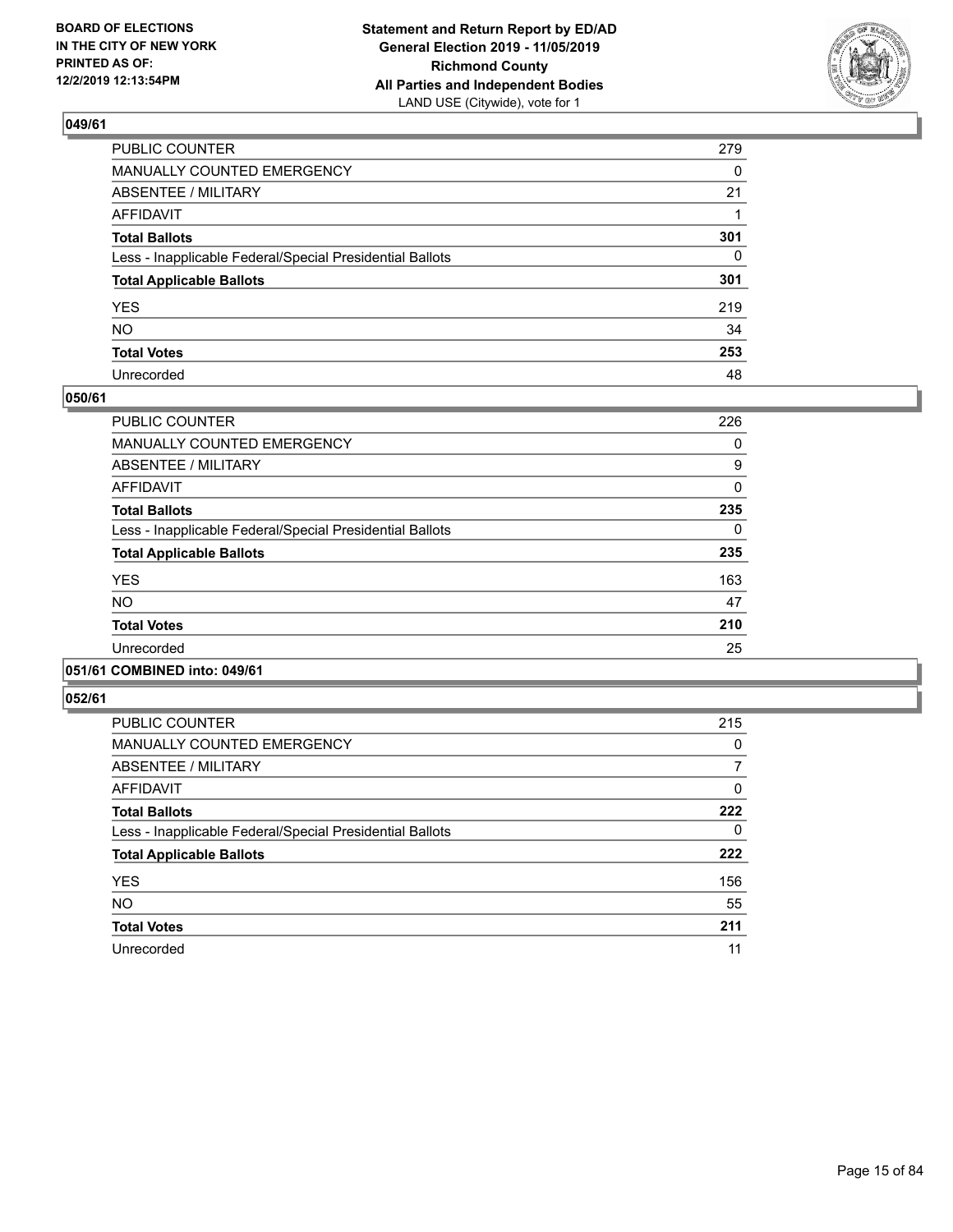

| PUBLIC COUNTER                                           | 161          |
|----------------------------------------------------------|--------------|
| MANUALLY COUNTED EMERGENCY                               | $\mathbf{0}$ |
| ABSENTEE / MILITARY                                      | 7            |
| AFFIDAVIT                                                |              |
| Total Ballots                                            | 169          |
| Less - Inapplicable Federal/Special Presidential Ballots | 0            |
| <b>Total Applicable Ballots</b>                          | 169          |
| YES                                                      | 98           |
| NO.                                                      | 22           |
| <b>Total Votes</b>                                       | 120          |
| Unrecorded                                               | 49           |

### **054/61**

| PUBLIC COUNTER                                           | 103 |
|----------------------------------------------------------|-----|
| MANUALLY COUNTED EMERGENCY                               | 0   |
| ABSENTEE / MILITARY                                      | 48  |
| AFFIDAVIT                                                |     |
| <b>Total Ballots</b>                                     | 152 |
| Less - Inapplicable Federal/Special Presidential Ballots | 0   |
| <b>Total Applicable Ballots</b>                          | 152 |
| <b>YES</b>                                               | 82  |
| <b>NO</b>                                                | 13  |
| <b>Total Votes</b>                                       | 95  |
| Unrecorded                                               | 57  |

| <b>PUBLIC COUNTER</b>                                    | 164      |
|----------------------------------------------------------|----------|
| <b>MANUALLY COUNTED EMERGENCY</b>                        | $\Omega$ |
| ABSENTEE / MILITARY                                      | 8        |
| AFFIDAVIT                                                | 0        |
| <b>Total Ballots</b>                                     | 172      |
| Less - Inapplicable Federal/Special Presidential Ballots | $\Omega$ |
| <b>Total Applicable Ballots</b>                          | 172      |
| <b>YES</b>                                               | 115      |
| <b>NO</b>                                                | 13       |
| <b>Total Votes</b>                                       | 128      |
| Unrecorded                                               | 44       |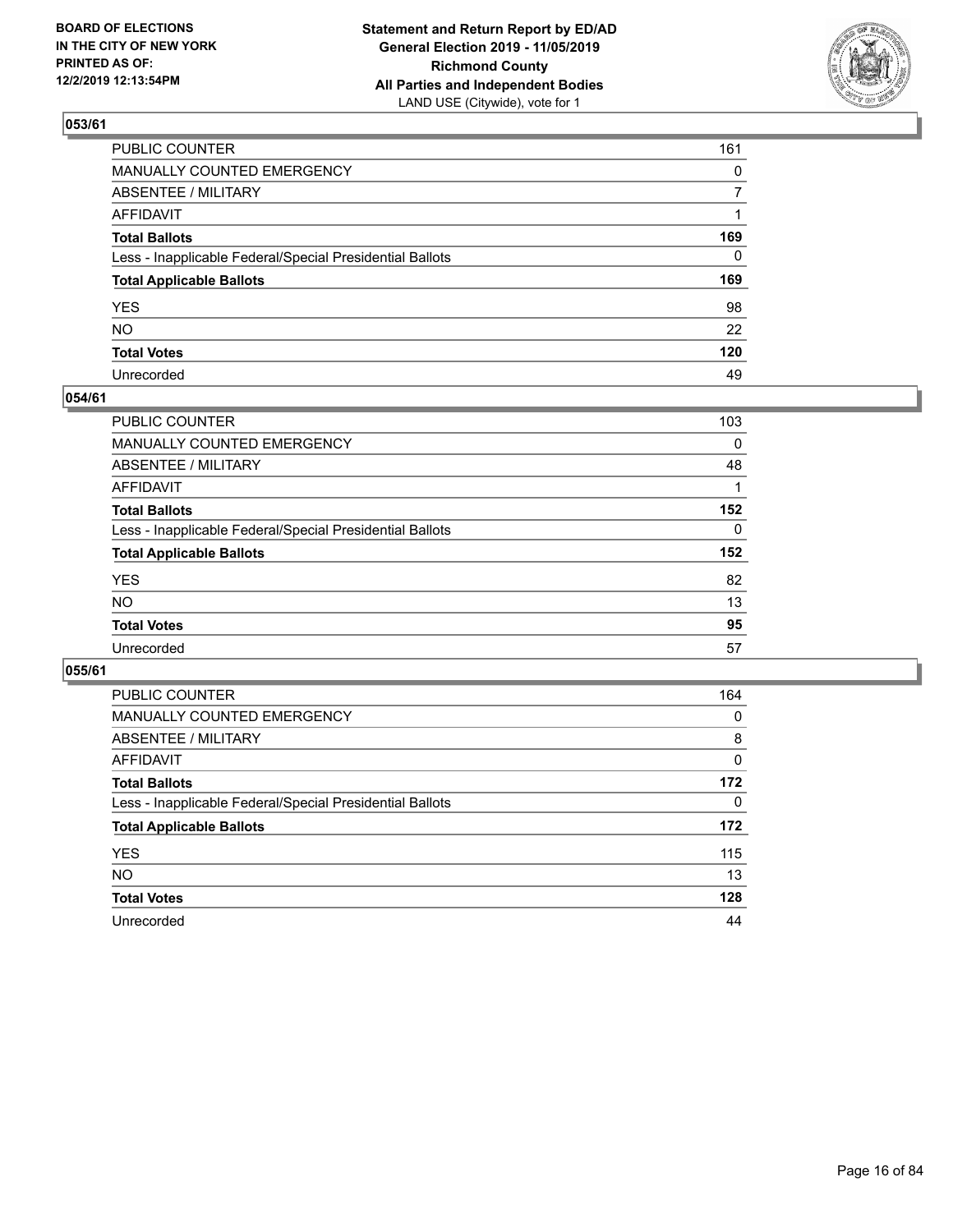

| PUBLIC COUNTER                                           | 132            |
|----------------------------------------------------------|----------------|
| MANUALLY COUNTED EMERGENCY                               | $\mathbf{0}$   |
| ABSENTEE / MILITARY                                      | 10             |
| AFFIDAVIT                                                | $\overline{2}$ |
| Total Ballots                                            | 144            |
| Less - Inapplicable Federal/Special Presidential Ballots | $\Omega$       |
| <b>Total Applicable Ballots</b>                          | 144            |
| YES                                                      | 101            |
| NO.                                                      | 24             |
| <b>Total Votes</b>                                       | 125            |
| Unrecorded                                               | 19             |

### **057/61**

| <b>PUBLIC COUNTER</b>                                    | 184      |
|----------------------------------------------------------|----------|
| <b>MANUALLY COUNTED EMERGENCY</b>                        | $\Omega$ |
| ABSENTEE / MILITARY                                      | 8        |
| AFFIDAVIT                                                | 0        |
| <b>Total Ballots</b>                                     | 192      |
| Less - Inapplicable Federal/Special Presidential Ballots | $\Omega$ |
| <b>Total Applicable Ballots</b>                          | 192      |
| <b>YES</b>                                               | 142      |
| <b>NO</b>                                                | 41       |
| <b>Total Votes</b>                                       | 183      |
| Unrecorded                                               | 9        |

| <b>PUBLIC COUNTER</b>                                    | 238 |
|----------------------------------------------------------|-----|
| <b>MANUALLY COUNTED EMERGENCY</b>                        | 0   |
| ABSENTEE / MILITARY                                      | 11  |
| AFFIDAVIT                                                | 0   |
| <b>Total Ballots</b>                                     | 249 |
| Less - Inapplicable Federal/Special Presidential Ballots | 0   |
| <b>Total Applicable Ballots</b>                          | 249 |
| <b>YES</b>                                               | 163 |
| <b>NO</b>                                                | 27  |
| <b>Total Votes</b>                                       | 190 |
| Unrecorded                                               | 59  |
| 059/61 COMBINED into: 058/61                             |     |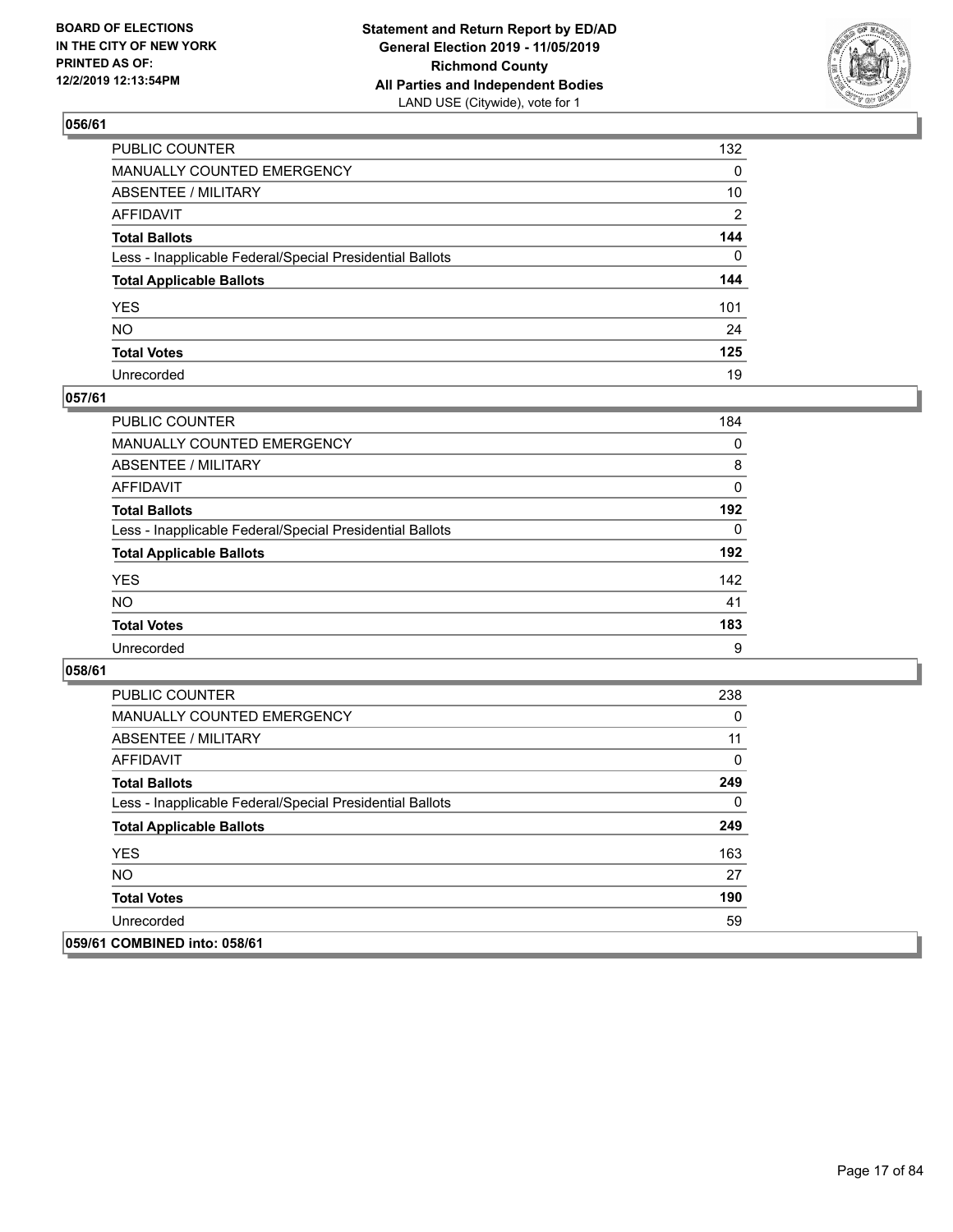

| PUBLIC COUNTER                                           | 144            |
|----------------------------------------------------------|----------------|
| MANUALLY COUNTED EMERGENCY                               | $\mathbf{0}$   |
| ABSENTEE / MILITARY                                      | $\overline{4}$ |
| AFFIDAVIT                                                |                |
| Total Ballots                                            | 149            |
| Less - Inapplicable Federal/Special Presidential Ballots | $\mathbf{0}$   |
| <b>Total Applicable Ballots</b>                          | 149            |
| YES                                                      | 96             |
| NO.                                                      | 36             |
| <b>Total Votes</b>                                       | 132            |
| Unrecorded                                               | 17             |

#### **061/61**

| PUBLIC COUNTER                                           | 120      |
|----------------------------------------------------------|----------|
| MANUALLY COUNTED EMERGENCY                               | 0        |
| ABSENTEE / MILITARY                                      | 4        |
| AFFIDAVIT                                                | $\Omega$ |
| <b>Total Ballots</b>                                     | 124      |
| Less - Inapplicable Federal/Special Presidential Ballots | 0        |
| <b>Total Applicable Ballots</b>                          | 124      |
| <b>YES</b>                                               | 83       |
| <b>NO</b>                                                | 13       |
| <b>Total Votes</b>                                       | 96       |
| Unrecorded                                               | 28       |

| <b>PUBLIC COUNTER</b>                                    | 178      |
|----------------------------------------------------------|----------|
| <b>MANUALLY COUNTED EMERGENCY</b>                        | $\Omega$ |
| ABSENTEE / MILITARY                                      | 5        |
| AFFIDAVIT                                                |          |
| <b>Total Ballots</b>                                     | 184      |
| Less - Inapplicable Federal/Special Presidential Ballots | $\Omega$ |
| <b>Total Applicable Ballots</b>                          | 184      |
| <b>YES</b>                                               | 111      |
| <b>NO</b>                                                | 56       |
| <b>Total Votes</b>                                       | 167      |
| Unrecorded                                               | 17       |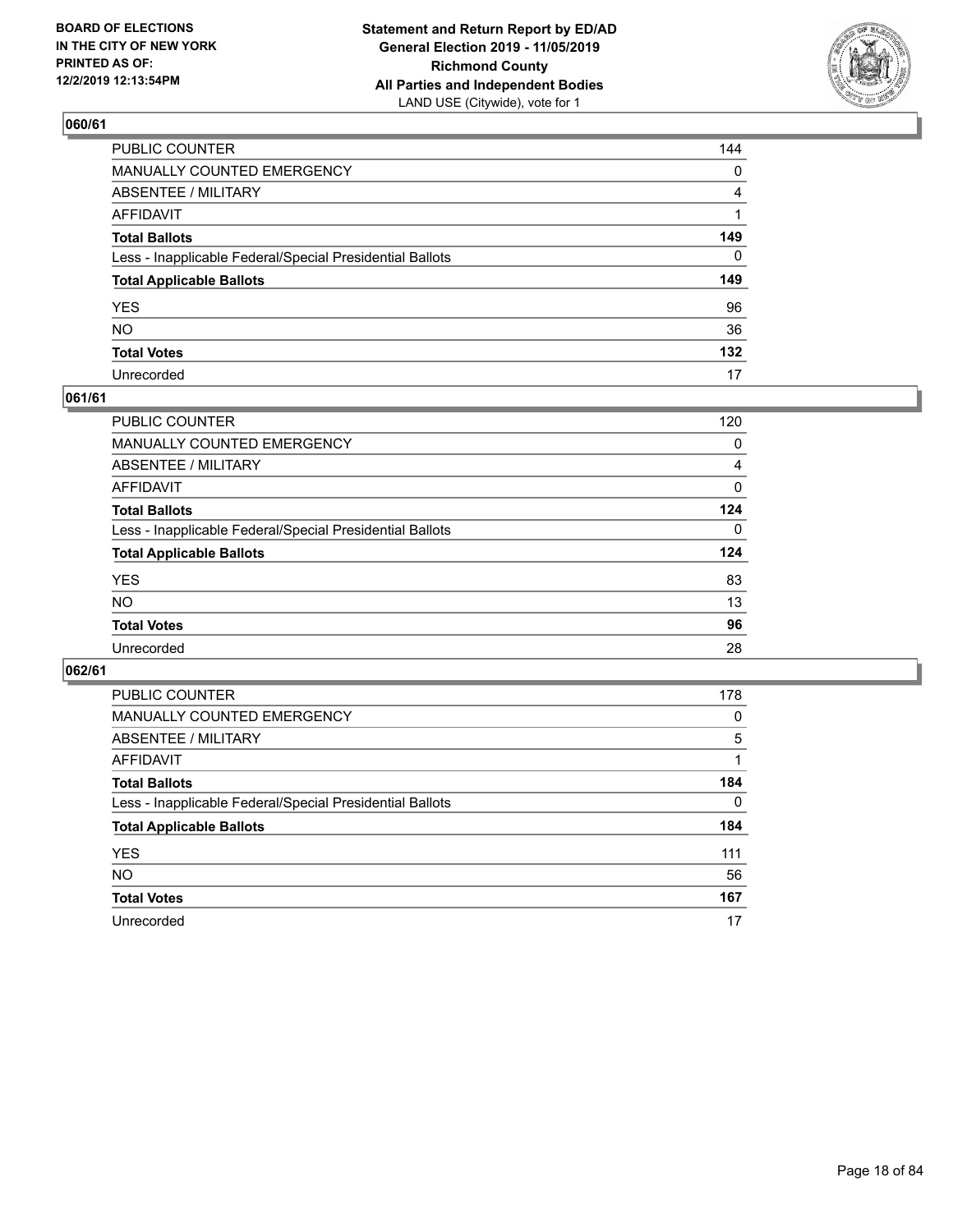

| PUBLIC COUNTER                                           | 52       |
|----------------------------------------------------------|----------|
| MANUALLY COUNTED EMERGENCY                               | 0        |
| <b>ABSENTEE / MILITARY</b>                               | 3        |
| <b>AFFIDAVIT</b>                                         | 0        |
| <b>Total Ballots</b>                                     | 55       |
| Less - Inapplicable Federal/Special Presidential Ballots | $\Omega$ |
| <b>Total Applicable Ballots</b>                          | 55       |
| <b>YES</b>                                               | 27       |
| <b>NO</b>                                                | 17       |
| <b>Total Votes</b>                                       | 44       |
| Unrecorded                                               | 11       |

#### **064/61 COMBINED into: 052/61**

#### **065/61**

| <b>PUBLIC COUNTER</b>                                    | 192            |
|----------------------------------------------------------|----------------|
| <b>MANUALLY COUNTED EMERGENCY</b>                        | 0              |
| ABSENTEE / MILITARY                                      | 12             |
| AFFIDAVIT                                                | $\overline{2}$ |
| <b>Total Ballots</b>                                     | 206            |
| Less - Inapplicable Federal/Special Presidential Ballots | $\Omega$       |
| <b>Total Applicable Ballots</b>                          | 206            |
| <b>YES</b>                                               | 127            |
| <b>NO</b>                                                | 37             |
| <b>Total Votes</b>                                       | 164            |
| Unrecorded                                               | 42             |

| <b>PUBLIC COUNTER</b>                                    | 202            |
|----------------------------------------------------------|----------------|
| MANUALLY COUNTED EMERGENCY                               | $\Omega$       |
| ABSENTEE / MILITARY                                      | 13             |
| AFFIDAVIT                                                | $\overline{2}$ |
| <b>Total Ballots</b>                                     | 217            |
| Less - Inapplicable Federal/Special Presidential Ballots | 0              |
| <b>Total Applicable Ballots</b>                          | 217            |
| <b>YES</b>                                               | 156            |
| <b>NO</b>                                                | 50             |
| <b>Total Votes</b>                                       | 206            |
| Unrecorded                                               | 11             |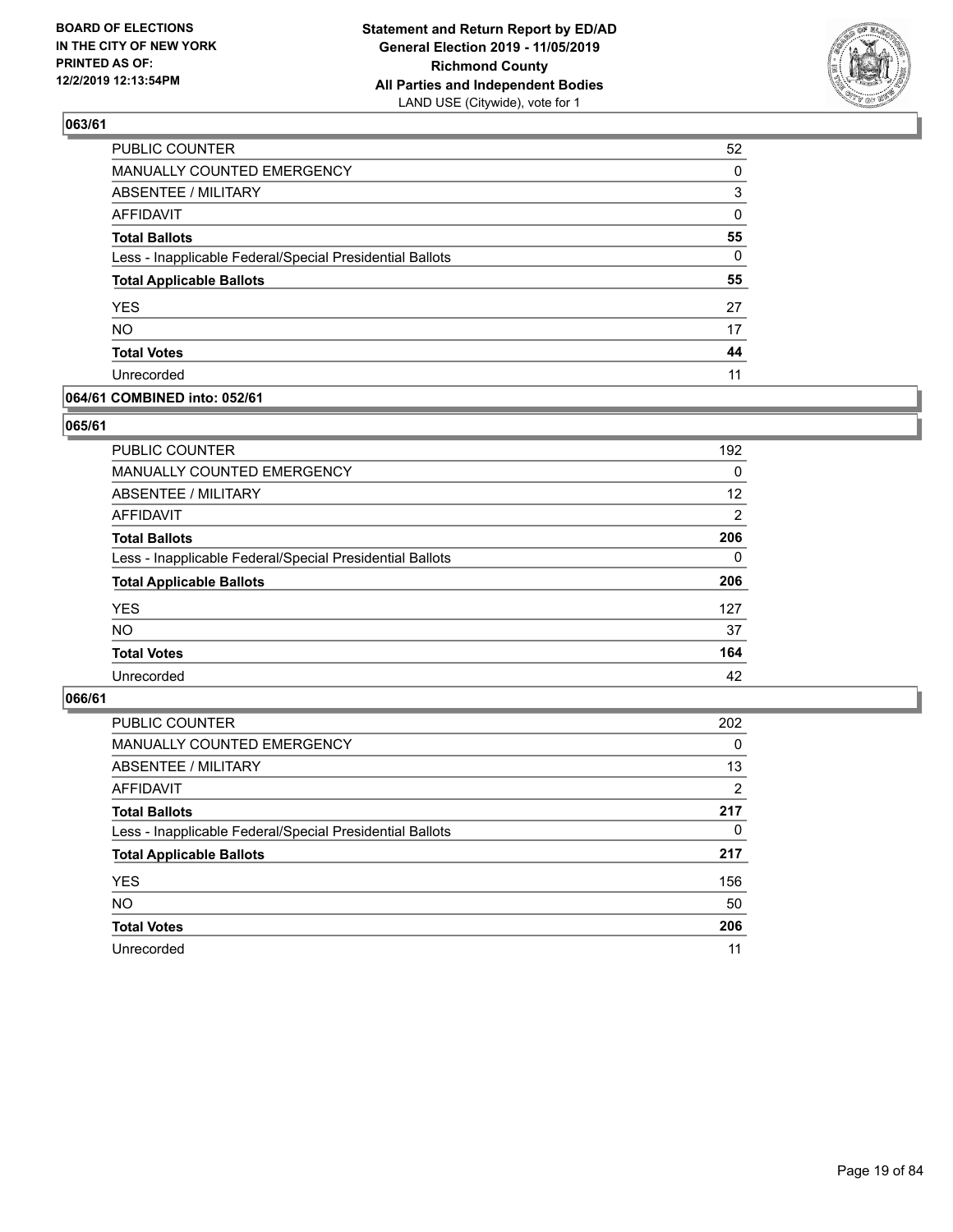

| PUBLIC COUNTER                                           | 178 |
|----------------------------------------------------------|-----|
| MANUALLY COUNTED EMERGENCY                               | 0   |
| ABSENTEE / MILITARY                                      | 10  |
| AFFIDAVIT                                                | 0   |
| Total Ballots                                            | 188 |
| Less - Inapplicable Federal/Special Presidential Ballots | 0   |
| <b>Total Applicable Ballots</b>                          | 188 |
| YES                                                      | 115 |
| NΟ                                                       | 36  |
| <b>Total Votes</b>                                       | 151 |
| Unrecorded                                               | 37  |

### **068/61**

| <b>PUBLIC COUNTER</b>                                    | 154      |
|----------------------------------------------------------|----------|
| <b>MANUALLY COUNTED EMERGENCY</b>                        | 0        |
| ABSENTEE / MILITARY                                      | 11       |
| AFFIDAVIT                                                | 0        |
| <b>Total Ballots</b>                                     | 165      |
| Less - Inapplicable Federal/Special Presidential Ballots | $\Omega$ |
| <b>Total Applicable Ballots</b>                          | 165      |
| <b>YES</b>                                               | 103      |
| <b>NO</b>                                                | 38       |
| <b>Total Votes</b>                                       | 141      |
| Unrecorded                                               | 24       |

| <b>PUBLIC COUNTER</b>                                    | 126      |
|----------------------------------------------------------|----------|
| MANUALLY COUNTED EMERGENCY                               | 0        |
| ABSENTEE / MILITARY                                      | 3        |
| AFFIDAVIT                                                | $\Omega$ |
| <b>Total Ballots</b>                                     | 129      |
| Less - Inapplicable Federal/Special Presidential Ballots | $\Omega$ |
| <b>Total Applicable Ballots</b>                          | 129      |
| <b>YES</b>                                               | 94       |
| <b>NO</b>                                                | 13       |
| <b>Total Votes</b>                                       | 107      |
| Unrecorded                                               | 22       |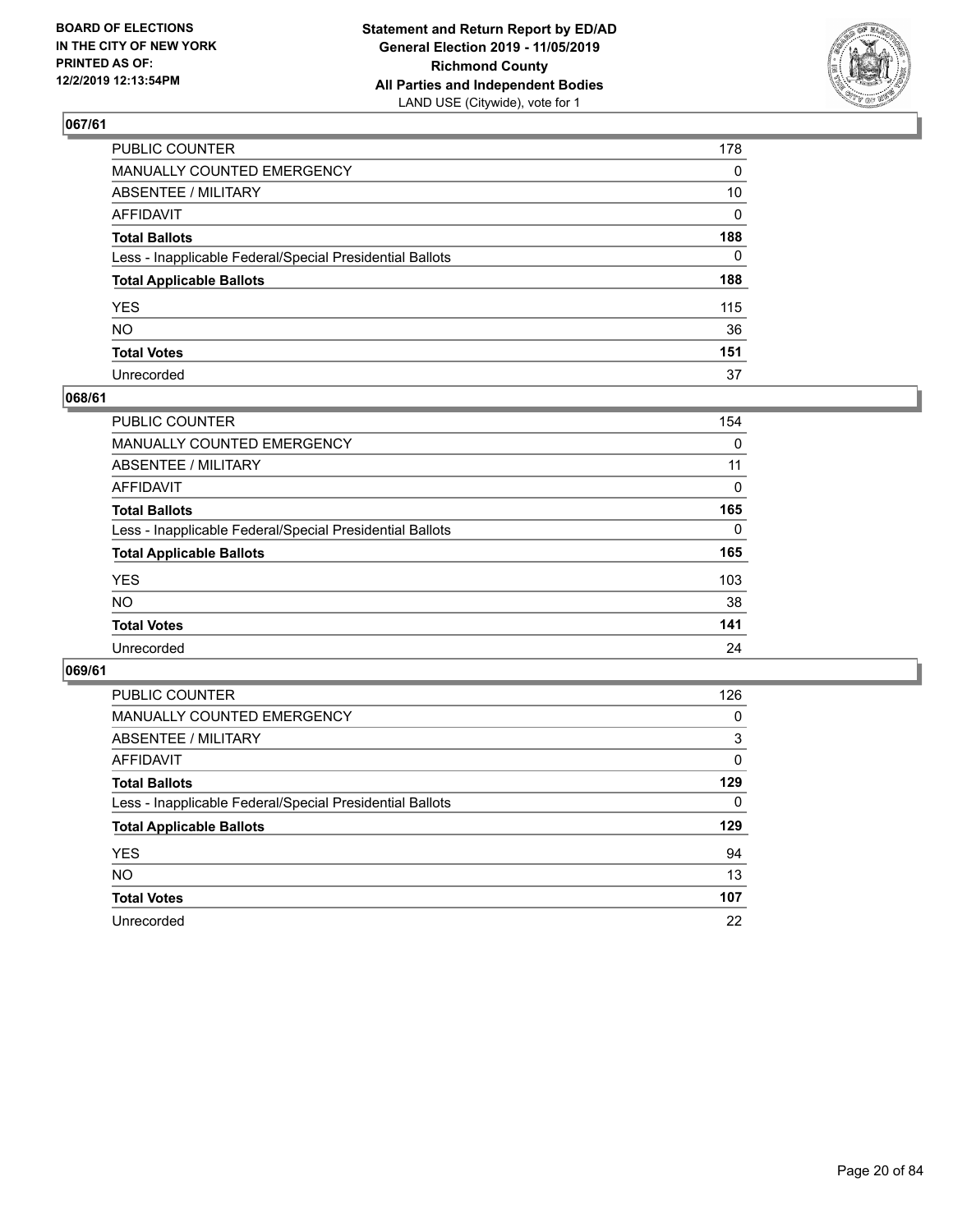

| PUBLIC COUNTER                                           | 112      |
|----------------------------------------------------------|----------|
| MANUALLY COUNTED EMERGENCY                               | $\Omega$ |
| <b>ABSENTEE / MILITARY</b>                               | 6        |
| AFFIDAVIT                                                |          |
| <b>Total Ballots</b>                                     | 119      |
| Less - Inapplicable Federal/Special Presidential Ballots | 0        |
| <b>Total Applicable Ballots</b>                          | 119      |
| <b>YES</b>                                               | 89       |
| <b>NO</b>                                                | 11       |
| <b>Total Votes</b>                                       | 100      |
| Unrecorded                                               | 19       |

#### **071/61 COMBINED into: 043/61**

#### **072/61 COMBINED into: 040/61**

#### **073/61**

| <b>PUBLIC COUNTER</b>                                    | 163 |
|----------------------------------------------------------|-----|
| <b>MANUALLY COUNTED EMERGENCY</b>                        | 0   |
| ABSENTEE / MILITARY                                      |     |
| AFFIDAVIT                                                | 0   |
| <b>Total Ballots</b>                                     | 164 |
| Less - Inapplicable Federal/Special Presidential Ballots | 0   |
| <b>Total Applicable Ballots</b>                          | 164 |
| <b>YES</b>                                               | 84  |
| <b>NO</b>                                                | 11  |
| <b>Total Votes</b>                                       | 95  |
| Unrecorded                                               | 69  |

#### **074/61 COMBINED into: 050/61**

| <b>PUBLIC COUNTER</b>                                    | 123 |
|----------------------------------------------------------|-----|
| MANUALLY COUNTED EMERGENCY                               | 0   |
| <b>ABSENTEE / MILITARY</b>                               | 6   |
| AFFIDAVIT                                                | 2   |
| <b>Total Ballots</b>                                     | 131 |
| Less - Inapplicable Federal/Special Presidential Ballots | 0   |
| <b>Total Applicable Ballots</b>                          | 131 |
| <b>YES</b>                                               | 90  |
| <b>NO</b>                                                | 24  |
| <b>Total Votes</b>                                       | 114 |
| Unrecorded                                               | 17  |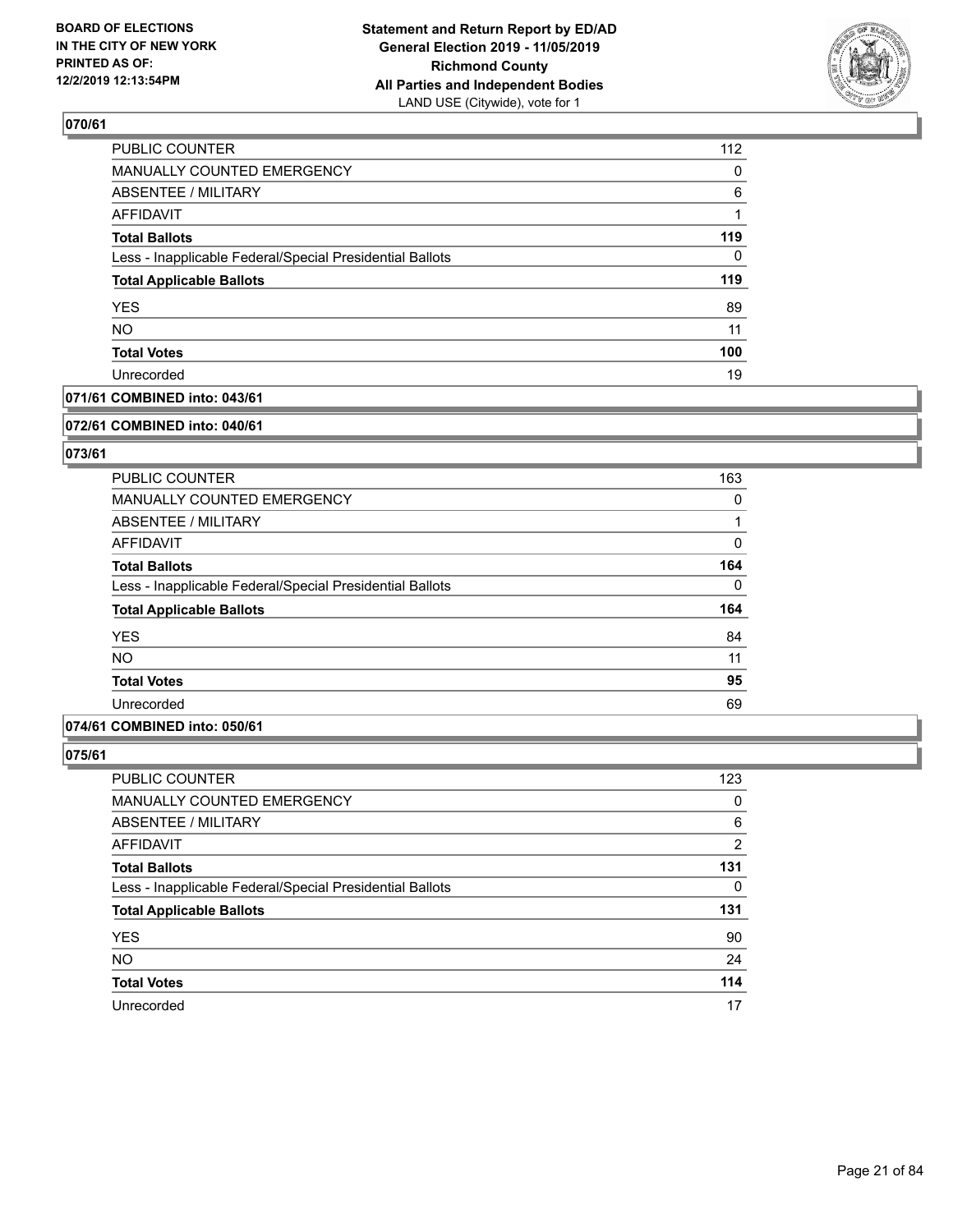

| <b>PUBLIC COUNTER</b>                                    | 224 |
|----------------------------------------------------------|-----|
| <b>MANUALLY COUNTED EMERGENCY</b>                        | 0   |
| ABSENTEE / MILITARY                                      | 5   |
| <b>AFFIDAVIT</b>                                         | 0   |
| <b>Total Ballots</b>                                     | 229 |
| Less - Inapplicable Federal/Special Presidential Ballots | 0   |
| <b>Total Applicable Ballots</b>                          | 229 |
| <b>YES</b>                                               | 126 |
| NO.                                                      | 57  |
| <b>Total Votes</b>                                       | 183 |
| Unrecorded                                               | 46  |
| 077/61 COMBINED into: 008/61                             |     |
| 078/61 COMBINED into: 006/61                             |     |
| 079/61 COMBINED into: 001/61                             |     |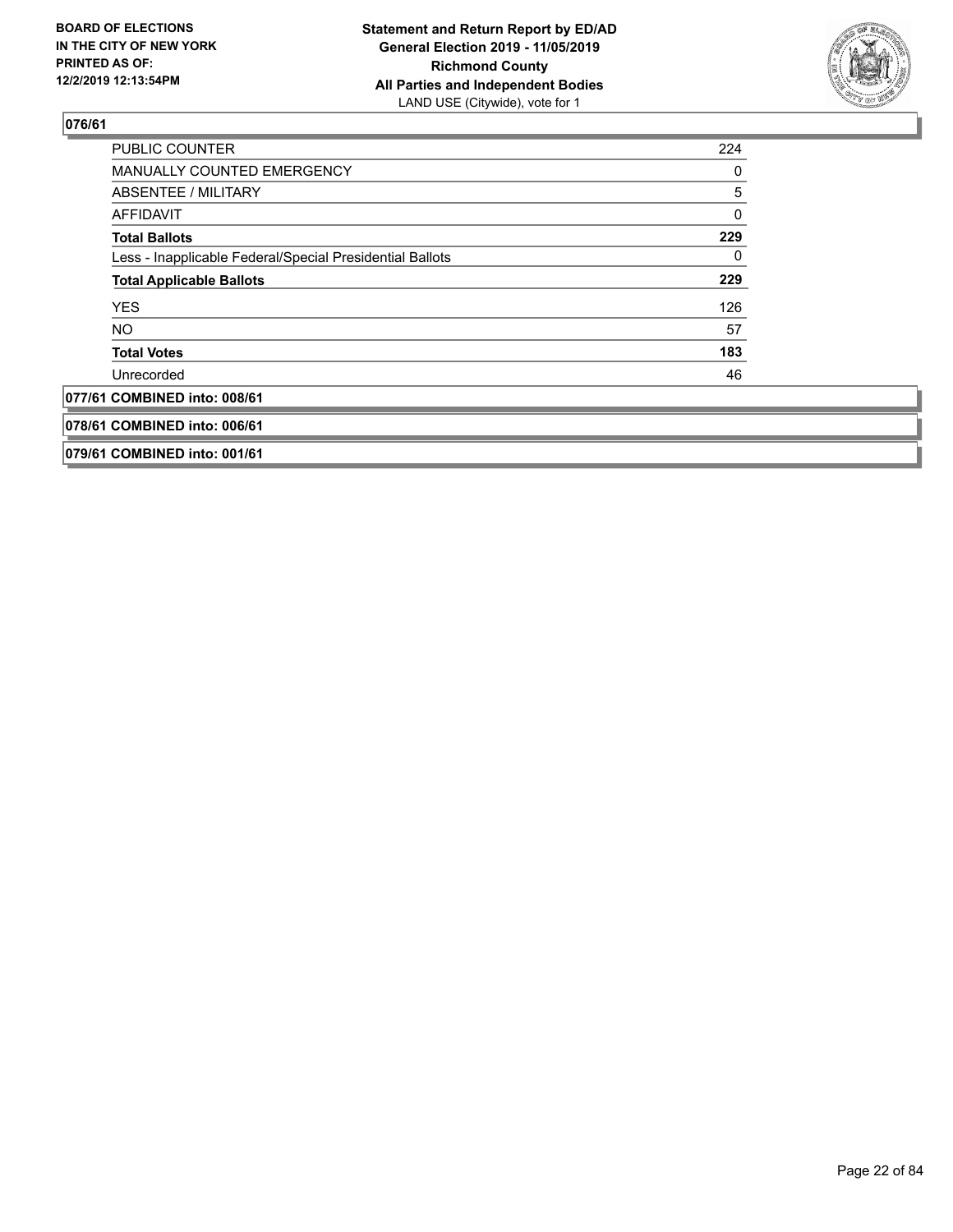

| PUBLIC COUNTER                                           | 217 |
|----------------------------------------------------------|-----|
| MANUALLY COUNTED EMERGENCY                               | 0   |
| ABSENTEE / MILITARY                                      | 6   |
| AFFIDAVIT                                                | 2   |
| Total Ballots                                            | 225 |
| Less - Inapplicable Federal/Special Presidential Ballots | 0   |
| <b>Total Applicable Ballots</b>                          | 225 |
| YES                                                      | 122 |
| NO.                                                      | 79  |
| <b>Total Votes</b>                                       | 201 |
| Unrecorded                                               | 24  |

### **002/62**

| PUBLIC COUNTER                                           | 316 |
|----------------------------------------------------------|-----|
| <b>MANUALLY COUNTED EMERGENCY</b>                        | 0   |
| ABSENTEE / MILITARY                                      | 6   |
| AFFIDAVIT                                                | 4   |
| <b>Total Ballots</b>                                     | 326 |
| Less - Inapplicable Federal/Special Presidential Ballots | 0   |
| <b>Total Applicable Ballots</b>                          | 326 |
| <b>YES</b>                                               | 176 |
| <b>NO</b>                                                | 111 |
| <b>Total Votes</b>                                       | 287 |
| Unrecorded                                               | 39  |

| <b>PUBLIC COUNTER</b>                                    | 320 |
|----------------------------------------------------------|-----|
| <b>MANUALLY COUNTED EMERGENCY</b>                        | 0   |
| ABSENTEE / MILITARY                                      | 0   |
| AFFIDAVIT                                                | 0   |
| <b>Total Ballots</b>                                     | 320 |
| Less - Inapplicable Federal/Special Presidential Ballots | 0   |
| <b>Total Applicable Ballots</b>                          | 320 |
| <b>YES</b>                                               | 158 |
| NO.                                                      | 128 |
| <b>Total Votes</b>                                       | 286 |
| Unrecorded                                               | 34  |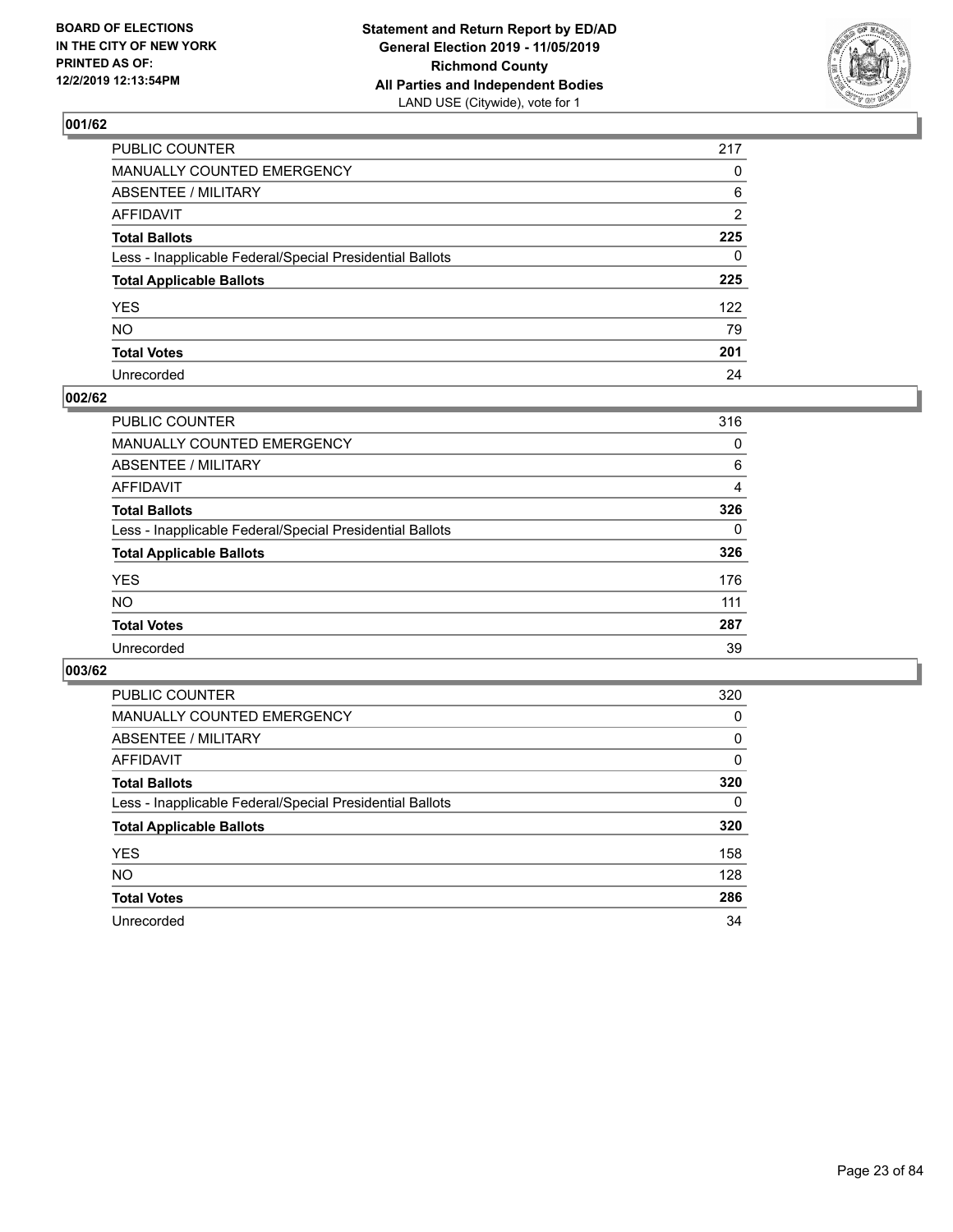

| PUBLIC COUNTER                                           | 229 |
|----------------------------------------------------------|-----|
| MANUALLY COUNTED EMERGENCY                               | 0   |
| ABSENTEE / MILITARY                                      | 5   |
| AFFIDAVIT                                                | 1   |
| Total Ballots                                            | 235 |
| Less - Inapplicable Federal/Special Presidential Ballots | 0   |
| <b>Total Applicable Ballots</b>                          | 235 |
| YES                                                      | 127 |
| NO.                                                      | 88  |
| <b>Total Votes</b>                                       | 215 |
| Unrecorded                                               | 20  |

#### **005/62**

| <b>PUBLIC COUNTER</b>                                    | 204      |
|----------------------------------------------------------|----------|
| <b>MANUALLY COUNTED EMERGENCY</b>                        | 0        |
| ABSENTEE / MILITARY                                      | 3        |
| AFFIDAVIT                                                | 2        |
| <b>Total Ballots</b>                                     | 209      |
| Less - Inapplicable Federal/Special Presidential Ballots | $\Omega$ |
| <b>Total Applicable Ballots</b>                          | 209      |
| <b>YES</b>                                               | 110      |
| <b>NO</b>                                                | 67       |
| <b>Total Votes</b>                                       | 177      |
| Unrecorded                                               | 32       |

| <b>PUBLIC COUNTER</b>                                    | 216 |
|----------------------------------------------------------|-----|
| MANUALLY COUNTED EMERGENCY                               | 0   |
| ABSENTEE / MILITARY                                      | 6   |
| AFFIDAVIT                                                |     |
| <b>Total Ballots</b>                                     | 223 |
| Less - Inapplicable Federal/Special Presidential Ballots | 0   |
| <b>Total Applicable Ballots</b>                          | 223 |
| <b>YES</b>                                               | 128 |
| NO.                                                      | 75  |
| <b>Total Votes</b>                                       | 203 |
| Unrecorded                                               | 20  |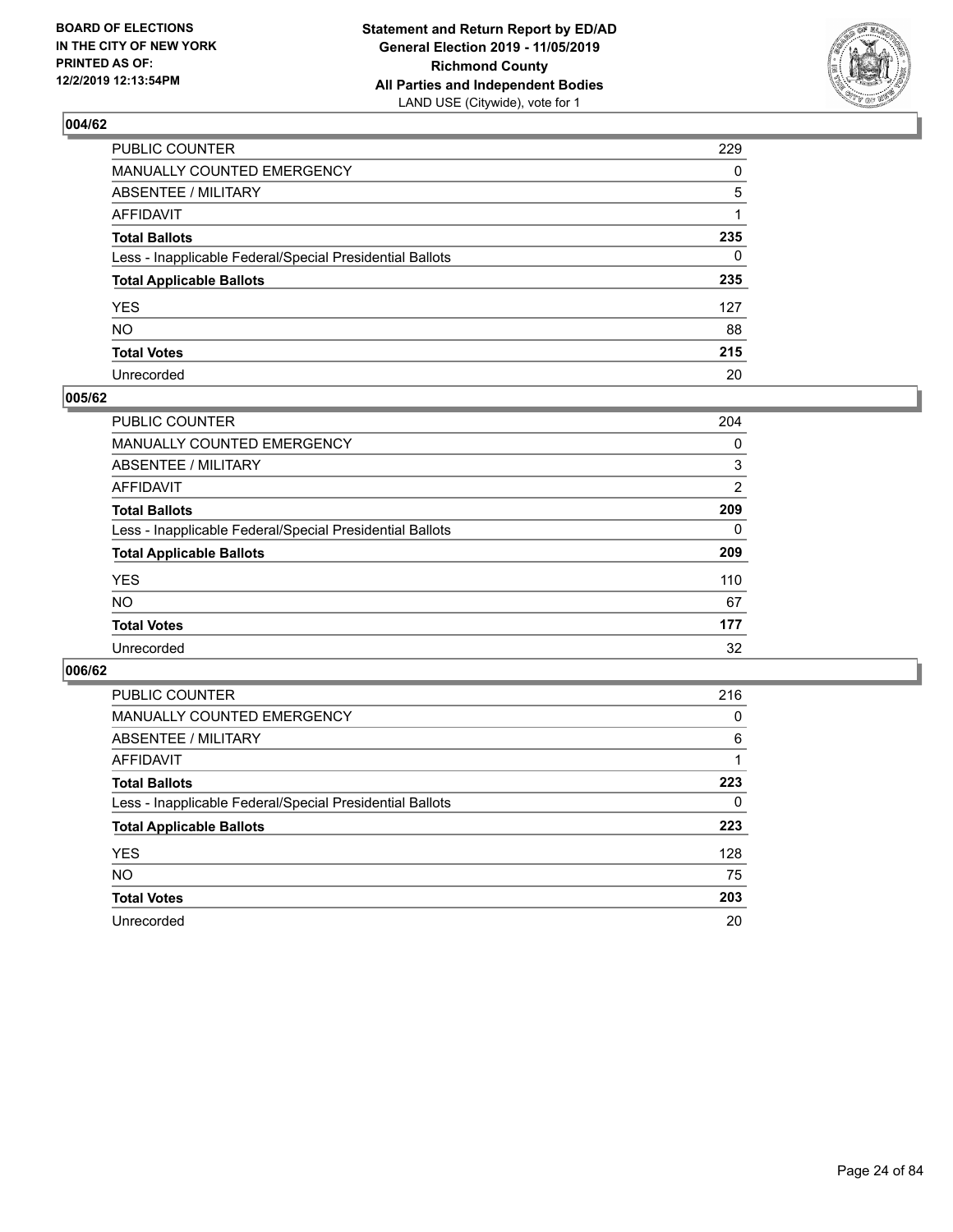

| PUBLIC COUNTER                                           | 229            |
|----------------------------------------------------------|----------------|
| MANUALLY COUNTED EMERGENCY                               | $\mathbf{0}$   |
| ABSENTEE / MILITARY                                      | $\overline{7}$ |
| AFFIDAVIT                                                | $\Omega$       |
| Total Ballots                                            | 236            |
| Less - Inapplicable Federal/Special Presidential Ballots | $\Omega$       |
| <b>Total Applicable Ballots</b>                          | 236            |
| YES                                                      | 116            |
| NΟ                                                       | 109            |
| <b>Total Votes</b>                                       | 225            |
| Unrecorded                                               | 11             |

#### **008/62**

| <b>PUBLIC COUNTER</b>                                    | 178      |
|----------------------------------------------------------|----------|
| <b>MANUALLY COUNTED EMERGENCY</b>                        | $\Omega$ |
| ABSENTEE / MILITARY                                      | 3        |
| AFFIDAVIT                                                | 4        |
| <b>Total Ballots</b>                                     | 185      |
| Less - Inapplicable Federal/Special Presidential Ballots | $\Omega$ |
| <b>Total Applicable Ballots</b>                          | 185      |
| <b>YES</b>                                               | 93       |
| <b>NO</b>                                                | 72       |
| <b>Total Votes</b>                                       | 165      |
| Unrecorded                                               | 20       |

| <b>PUBLIC COUNTER</b>                                    | 146 |
|----------------------------------------------------------|-----|
| <b>MANUALLY COUNTED EMERGENCY</b>                        | 0   |
| ABSENTEE / MILITARY                                      | 3   |
| AFFIDAVIT                                                | 0   |
| <b>Total Ballots</b>                                     | 149 |
| Less - Inapplicable Federal/Special Presidential Ballots | 0   |
| <b>Total Applicable Ballots</b>                          | 149 |
| <b>YES</b>                                               | 80  |
| NO.                                                      | 45  |
| <b>Total Votes</b>                                       | 125 |
| Unrecorded                                               | 24  |
| 010/62 COMBINED into: 003/62                             |     |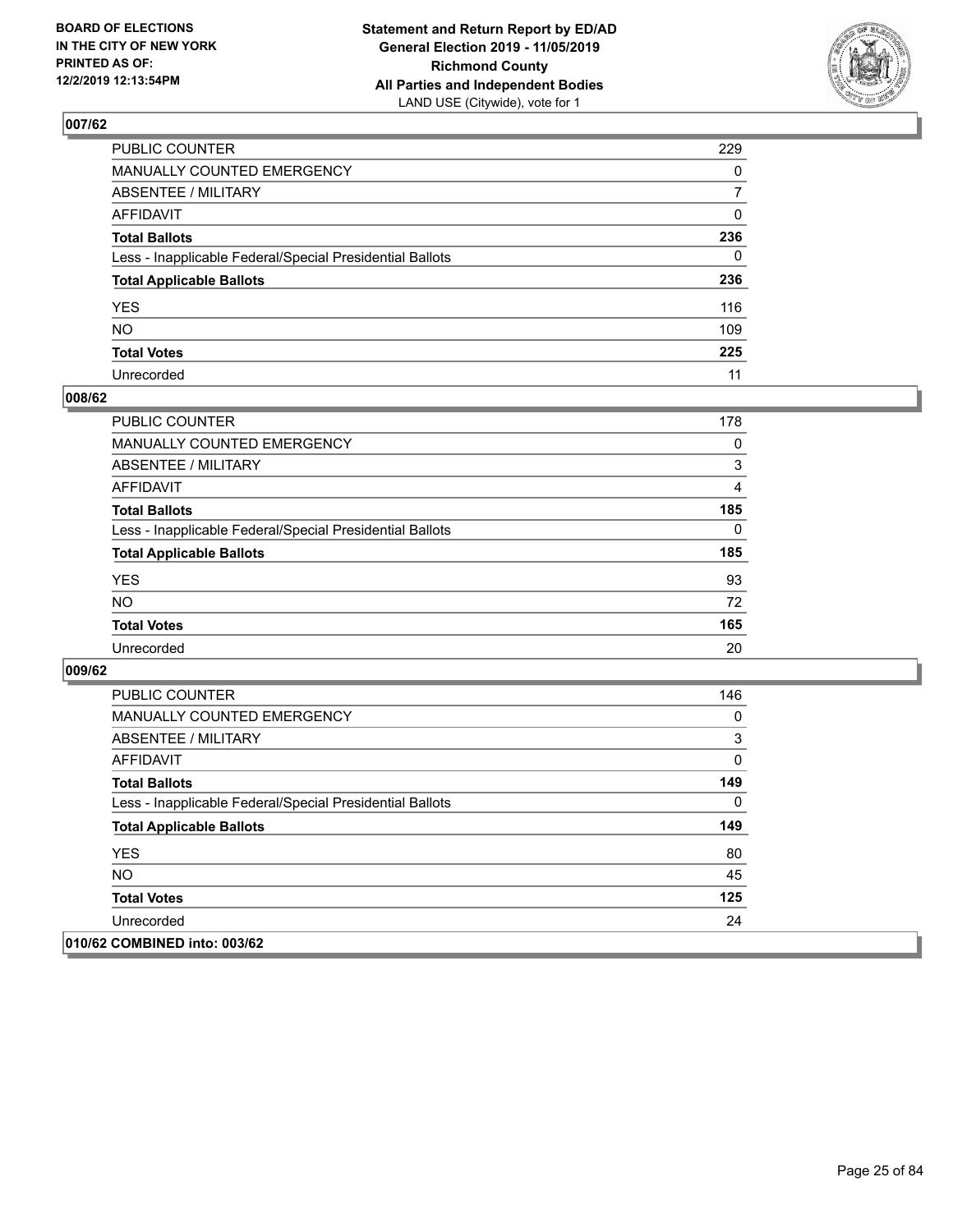

| PUBLIC COUNTER                                           | 222          |
|----------------------------------------------------------|--------------|
| MANUALLY COUNTED EMERGENCY                               | $\mathbf{0}$ |
| ABSENTEE / MILITARY                                      | 3            |
| AFFIDAVIT                                                |              |
| Total Ballots                                            | 226          |
| Less - Inapplicable Federal/Special Presidential Ballots | 0            |
| <b>Total Applicable Ballots</b>                          | 226          |
| YES                                                      | 113          |
| NΟ                                                       | 86           |
| <b>Total Votes</b>                                       | 199          |
| Unrecorded                                               | 27           |

## **012/62**

| <b>PUBLIC COUNTER</b>                                    | 268 |
|----------------------------------------------------------|-----|
| MANUALLY COUNTED EMERGENCY                               | 0   |
| ABSENTEE / MILITARY                                      | 4   |
| AFFIDAVIT                                                |     |
| <b>Total Ballots</b>                                     | 273 |
| Less - Inapplicable Federal/Special Presidential Ballots | 0   |
| <b>Total Applicable Ballots</b>                          | 273 |
| <b>YES</b>                                               | 142 |
| <b>NO</b>                                                | 111 |
| <b>Total Votes</b>                                       | 253 |
| Unrecorded                                               | 20  |

| <b>PUBLIC COUNTER</b>                                    | 312 |
|----------------------------------------------------------|-----|
| <b>MANUALLY COUNTED EMERGENCY</b>                        | 0   |
| ABSENTEE / MILITARY                                      | 7   |
| AFFIDAVIT                                                | 5   |
| <b>Total Ballots</b>                                     | 324 |
| Less - Inapplicable Federal/Special Presidential Ballots | 0   |
| <b>Total Applicable Ballots</b>                          | 324 |
| <b>YES</b>                                               | 169 |
| NO.                                                      | 115 |
| <b>Total Votes</b>                                       | 284 |
| Unrecorded                                               | 40  |
| 014/62 COMBINED into: 013/62                             |     |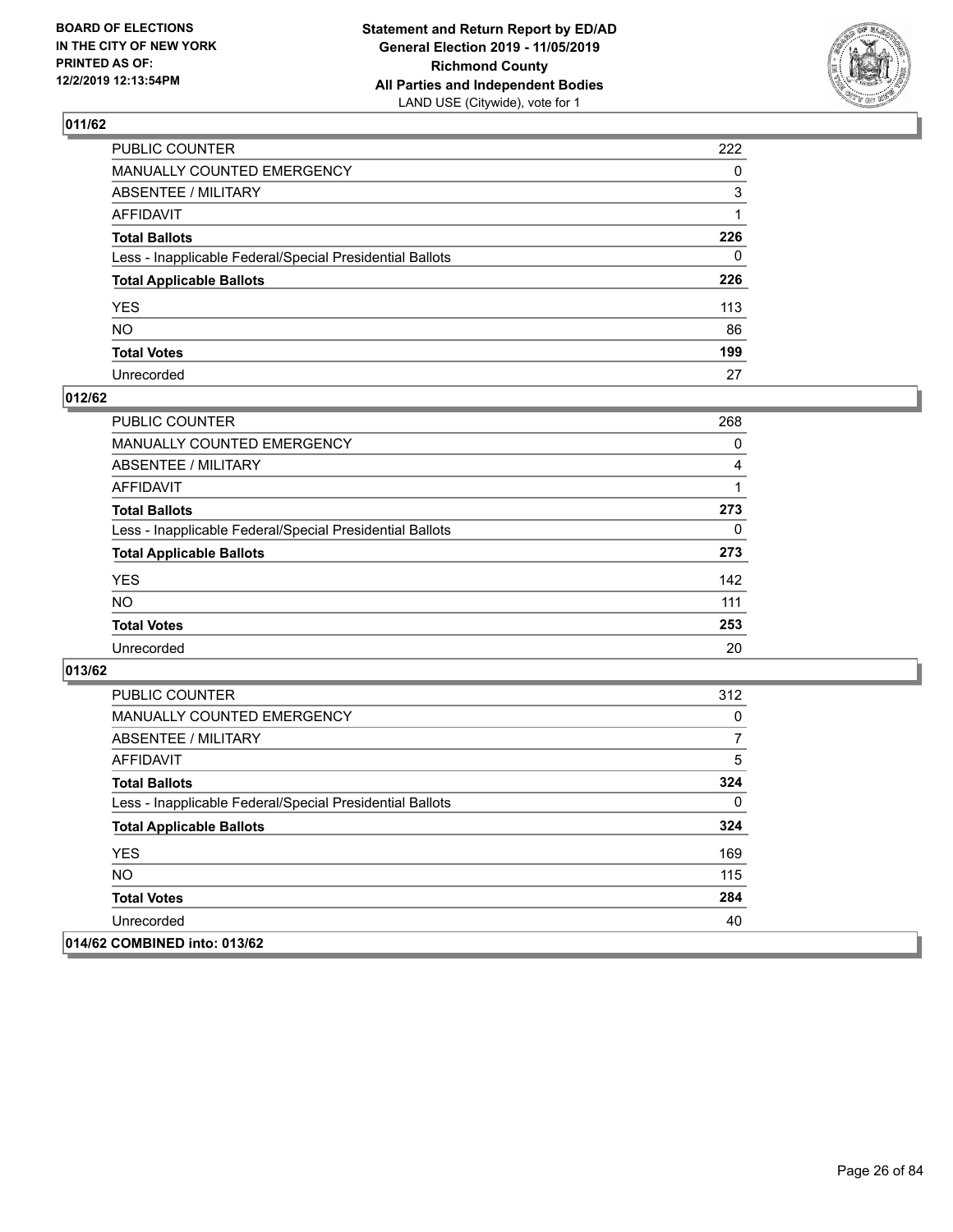

| PUBLIC COUNTER                                           | 323          |
|----------------------------------------------------------|--------------|
| MANUALLY COUNTED EMERGENCY                               | $\mathbf{0}$ |
| ABSENTEE / MILITARY                                      | 6            |
| AFFIDAVIT                                                | 3            |
| Total Ballots                                            | 332          |
| Less - Inapplicable Federal/Special Presidential Ballots | $\mathbf{0}$ |
| <b>Total Applicable Ballots</b>                          | 332          |
| YES                                                      | 166          |
| NO.                                                      | 130          |
| <b>Total Votes</b>                                       | 296          |
| Unrecorded                                               | 36           |

#### **016/62**

| <b>PUBLIC COUNTER</b>                                    | 313 |
|----------------------------------------------------------|-----|
| <b>MANUALLY COUNTED EMERGENCY</b>                        | 0   |
| ABSENTEE / MILITARY                                      | 5   |
| <b>AFFIDAVIT</b>                                         | 3   |
| <b>Total Ballots</b>                                     | 321 |
| Less - Inapplicable Federal/Special Presidential Ballots | 0   |
| <b>Total Applicable Ballots</b>                          | 321 |
| <b>YES</b>                                               | 160 |
| <b>NO</b>                                                | 130 |
| <b>Total Votes</b>                                       | 290 |
| Unrecorded                                               | 31  |
|                                                          |     |

#### **017/62 COMBINED into: 015/62**

#### **018/62 COMBINED into: 016/62**

#### **019/62 COMBINED into: 012/62**

| <b>PUBLIC COUNTER</b>                                    | 366 |
|----------------------------------------------------------|-----|
| MANUALLY COUNTED EMERGENCY                               | 0   |
| ABSENTEE / MILITARY                                      | 10  |
| AFFIDAVIT                                                |     |
| <b>Total Ballots</b>                                     | 377 |
| Less - Inapplicable Federal/Special Presidential Ballots | 0   |
| <b>Total Applicable Ballots</b>                          | 377 |
| <b>YES</b>                                               | 192 |
| <b>NO</b>                                                | 150 |
| <b>Total Votes</b>                                       | 342 |
| Unrecorded                                               | 35  |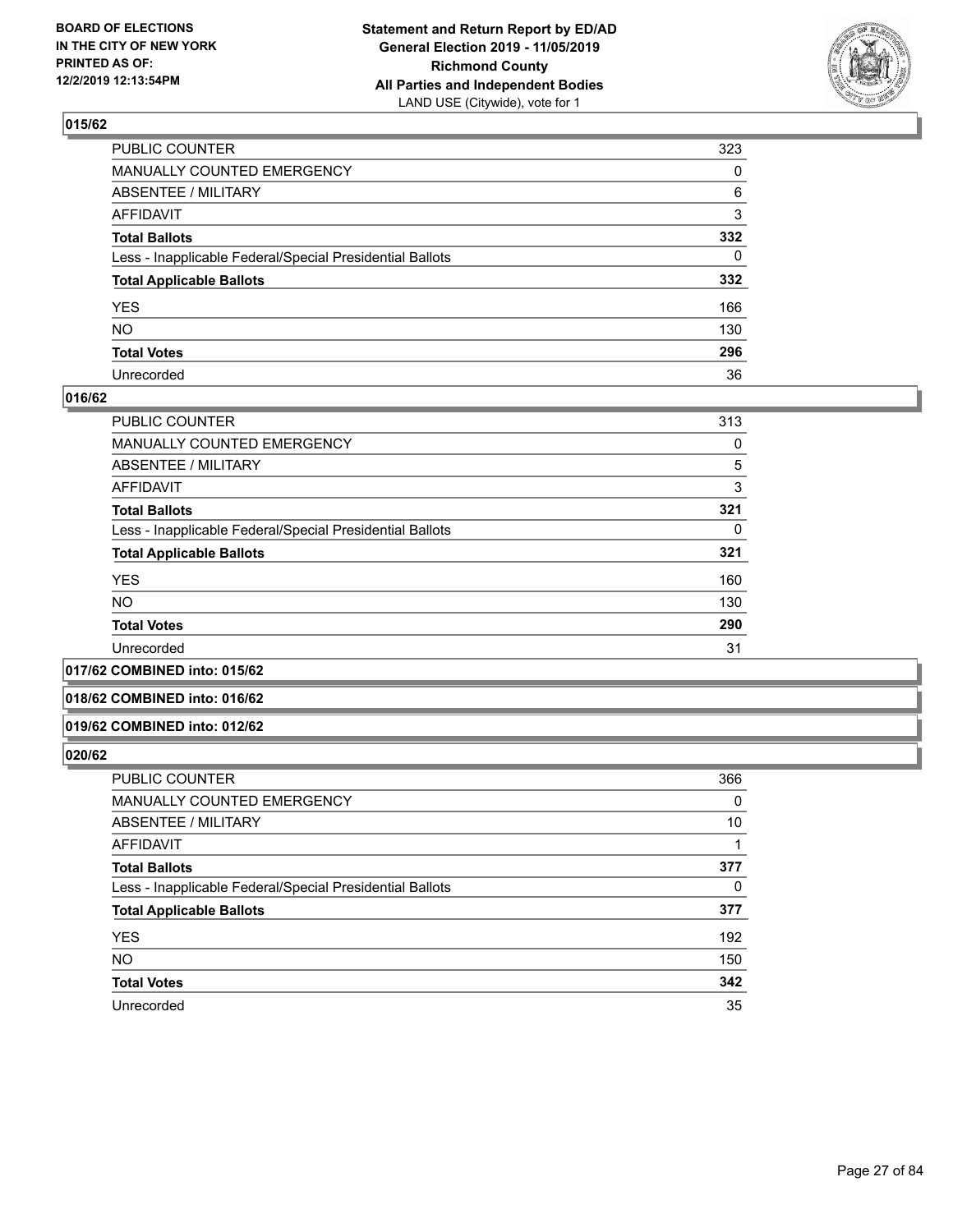

| PUBLIC COUNTER                                           | 330            |
|----------------------------------------------------------|----------------|
| MANUALLY COUNTED EMERGENCY                               | $\mathbf{0}$   |
| ABSENTEE / MILITARY                                      | 14             |
| AFFIDAVIT                                                | $\overline{2}$ |
| Total Ballots                                            | 346            |
| Less - Inapplicable Federal/Special Presidential Ballots | $\Omega$       |
| <b>Total Applicable Ballots</b>                          | 346            |
| YES                                                      | 187            |
| NO.                                                      | 115            |
| <b>Total Votes</b>                                       | 302            |
| Unrecorded                                               | 44             |

#### **022/62**

| <b>PUBLIC COUNTER</b>                                    | 397            |
|----------------------------------------------------------|----------------|
| <b>MANUALLY COUNTED EMERGENCY</b>                        |                |
| ABSENTEE / MILITARY                                      | 21             |
| AFFIDAVIT                                                | $\overline{2}$ |
| <b>Total Ballots</b>                                     | 421            |
| Less - Inapplicable Federal/Special Presidential Ballots | 0              |
| <b>Total Applicable Ballots</b>                          | 421            |
| <b>YES</b>                                               | 213            |
| <b>NO</b>                                                | 172            |
| <b>Total Votes</b>                                       | 385            |
| Unrecorded                                               | 36             |

**023/62 COMBINED into: 020/62**

#### **024/62 COMBINED into: 021/62**

#### **025/62 COMBINED into: 022/62**

| <b>PUBLIC COUNTER</b>                                    | 184      |
|----------------------------------------------------------|----------|
| <b>MANUALLY COUNTED EMERGENCY</b>                        | 0        |
| ABSENTEE / MILITARY                                      | 10       |
| AFFIDAVIT                                                | 3        |
| <b>Total Ballots</b>                                     | 197      |
| Less - Inapplicable Federal/Special Presidential Ballots | $\Omega$ |
| <b>Total Applicable Ballots</b>                          | 197      |
| <b>YES</b>                                               | 123      |
| <b>NO</b>                                                | 59       |
| <b>Total Votes</b>                                       | 182      |
| Unrecorded                                               | 15       |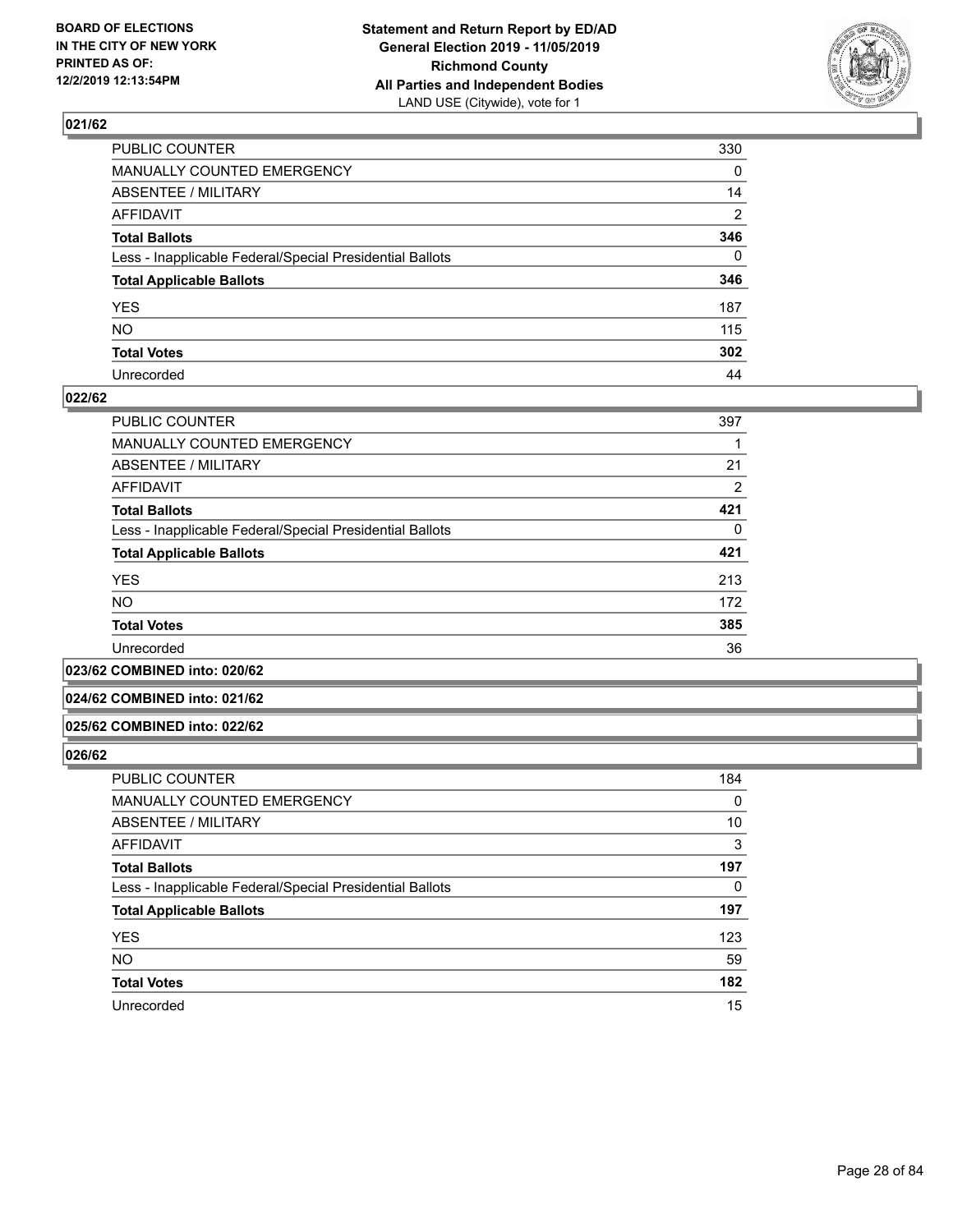

| PUBLIC COUNTER                                           | 237          |
|----------------------------------------------------------|--------------|
| MANUALLY COUNTED EMERGENCY                               | $\mathbf{0}$ |
| ABSENTEE / MILITARY                                      | 4            |
| AFFIDAVIT                                                | 0            |
| Total Ballots                                            | 241          |
| Less - Inapplicable Federal/Special Presidential Ballots | $\mathbf{0}$ |
| <b>Total Applicable Ballots</b>                          | 241          |
| YES                                                      | 132          |
| NO.                                                      | 87           |
| <b>Total Votes</b>                                       | 219          |
| Unrecorded                                               | 22           |

#### **028/62**

| PUBLIC COUNTER                                           | 194      |
|----------------------------------------------------------|----------|
| <b>MANUALLY COUNTED EMERGENCY</b>                        | 0        |
| ABSENTEE / MILITARY                                      | 5        |
| AFFIDAVIT                                                | $\Omega$ |
| <b>Total Ballots</b>                                     | 199      |
| Less - Inapplicable Federal/Special Presidential Ballots | 0        |
| <b>Total Applicable Ballots</b>                          | 199      |
| <b>YES</b>                                               | 102      |
| <b>NO</b>                                                | 68       |
| <b>Total Votes</b>                                       | 170      |
| Unrecorded                                               | 29       |

| <b>PUBLIC COUNTER</b>                                    | 123 |
|----------------------------------------------------------|-----|
| MANUALLY COUNTED EMERGENCY                               | 0   |
| ABSENTEE / MILITARY                                      | 4   |
| AFFIDAVIT                                                | 0   |
| <b>Total Ballots</b>                                     | 127 |
| Less - Inapplicable Federal/Special Presidential Ballots | 0   |
| <b>Total Applicable Ballots</b>                          | 127 |
| <b>YES</b>                                               | 59  |
| NO.                                                      | 49  |
| <b>Total Votes</b>                                       | 108 |
| Unrecorded                                               | 19  |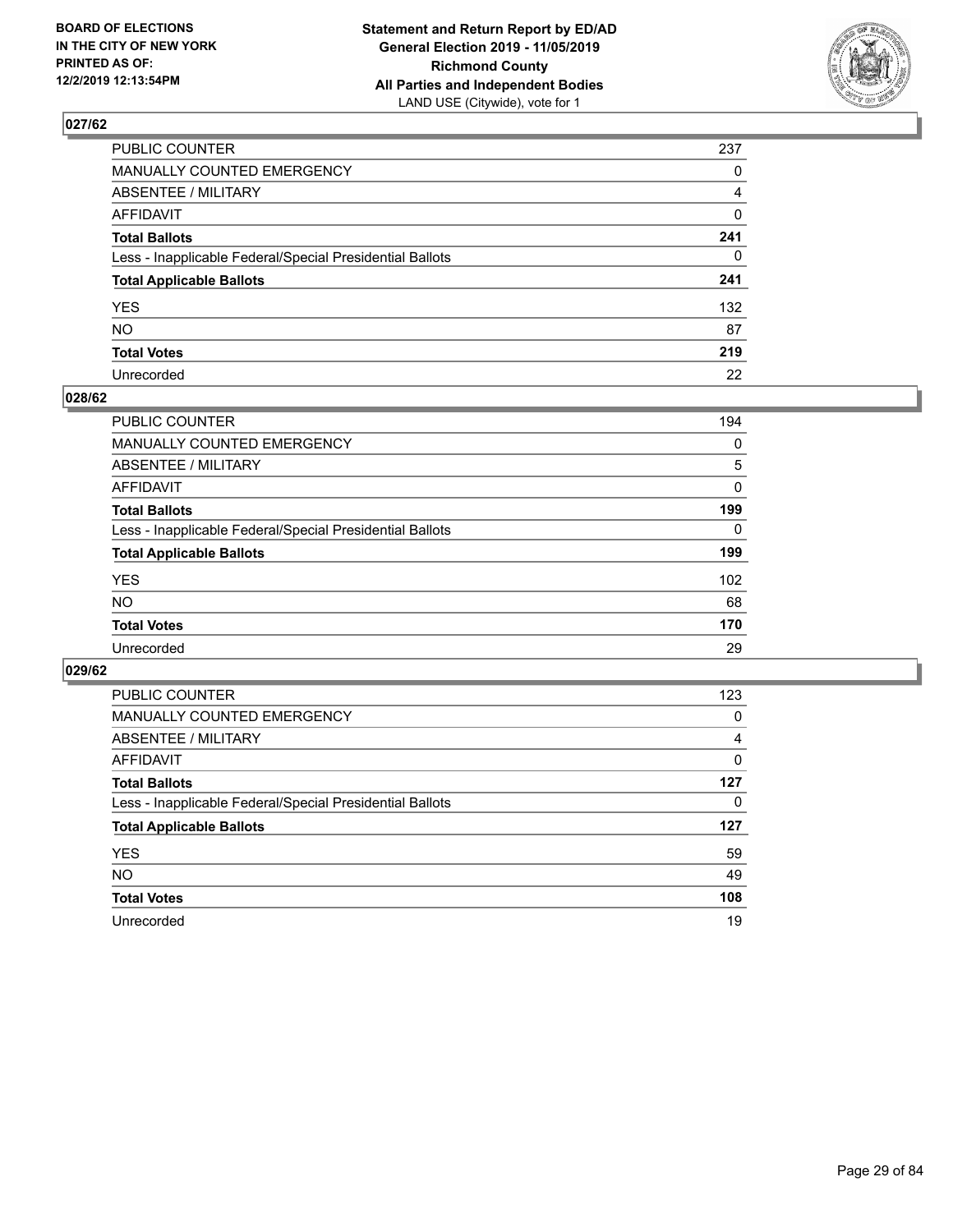

| PUBLIC COUNTER                                           | 210            |
|----------------------------------------------------------|----------------|
| MANUALLY COUNTED EMERGENCY                               | $\mathbf{0}$   |
| ABSENTEE / MILITARY                                      | 5              |
| AFFIDAVIT                                                | $\overline{2}$ |
| Total Ballots                                            | 217            |
| Less - Inapplicable Federal/Special Presidential Ballots | $\mathbf{0}$   |
| <b>Total Applicable Ballots</b>                          | 217            |
| YES                                                      | 115            |
| NΟ                                                       | 70             |
| <b>Total Votes</b>                                       | 185            |
| Unrecorded                                               | 32             |

#### **031/62**

| <b>PUBLIC COUNTER</b>                                    | 222      |
|----------------------------------------------------------|----------|
| MANUALLY COUNTED EMERGENCY                               | 0        |
| ABSENTEE / MILITARY                                      | 9        |
| AFFIDAVIT                                                |          |
| <b>Total Ballots</b>                                     | 232      |
| Less - Inapplicable Federal/Special Presidential Ballots | $\Omega$ |
| <b>Total Applicable Ballots</b>                          | 232      |
| <b>YES</b>                                               | 113      |
| <b>NO</b>                                                | 95       |
| <b>Total Votes</b>                                       | 208      |
| Unrecorded                                               | 24       |

| <b>PUBLIC COUNTER</b>                                    | 192      |
|----------------------------------------------------------|----------|
| <b>MANUALLY COUNTED EMERGENCY</b>                        | 0        |
| ABSENTEE / MILITARY                                      | 11       |
| AFFIDAVIT                                                | $\Omega$ |
| <b>Total Ballots</b>                                     | 203      |
| Less - Inapplicable Federal/Special Presidential Ballots | $\Omega$ |
| <b>Total Applicable Ballots</b>                          | 203      |
| <b>YES</b>                                               | 109      |
| NO.                                                      | 74       |
| <b>Total Votes</b>                                       | 183      |
| Unrecorded                                               | 20       |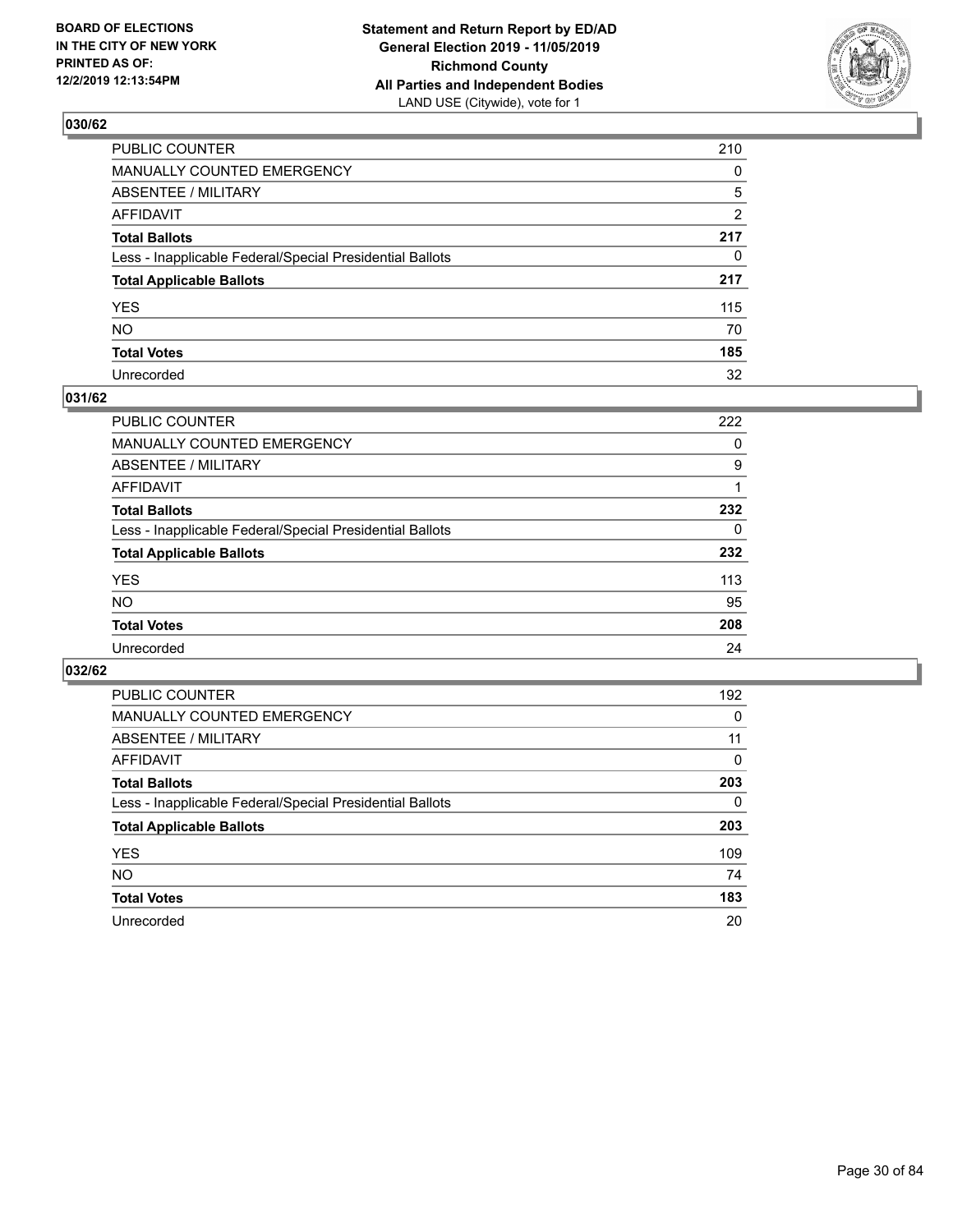

| PUBLIC COUNTER                                           | 193          |
|----------------------------------------------------------|--------------|
| MANUALLY COUNTED EMERGENCY                               | $\mathbf{0}$ |
| ABSENTEE / MILITARY                                      | 3            |
| AFFIDAVIT                                                | $\mathbf{0}$ |
| Total Ballots                                            | 196          |
| Less - Inapplicable Federal/Special Presidential Ballots | $\Omega$     |
| <b>Total Applicable Ballots</b>                          | 196          |
| YES                                                      | 104          |
| NO.                                                      | 68           |
| <b>Total Votes</b>                                       | 172          |
| Unrecorded                                               | 24           |

#### **034/62**

| <b>PUBLIC COUNTER</b>                                    | 205 |
|----------------------------------------------------------|-----|
| <b>MANUALLY COUNTED EMERGENCY</b>                        | 0   |
| ABSENTEE / MILITARY                                      |     |
| AFFIDAVIT                                                | 0   |
| <b>Total Ballots</b>                                     | 206 |
| Less - Inapplicable Federal/Special Presidential Ballots | 0   |
| <b>Total Applicable Ballots</b>                          | 206 |
| <b>YES</b>                                               | 105 |
| <b>NO</b>                                                | 82  |
| <b>Total Votes</b>                                       | 187 |
| Unrecorded                                               | 19  |

| <b>PUBLIC COUNTER</b>                                    | 421 |
|----------------------------------------------------------|-----|
| <b>MANUALLY COUNTED EMERGENCY</b>                        | 0   |
| ABSENTEE / MILITARY                                      | 5   |
| AFFIDAVIT                                                | 1   |
| <b>Total Ballots</b>                                     | 427 |
| Less - Inapplicable Federal/Special Presidential Ballots | 0   |
| <b>Total Applicable Ballots</b>                          | 427 |
| <b>YES</b>                                               | 223 |
| NO.                                                      | 153 |
| <b>Total Votes</b>                                       | 376 |
| Unrecorded                                               | 51  |
| 036/62 COMBINED into: 035/62                             |     |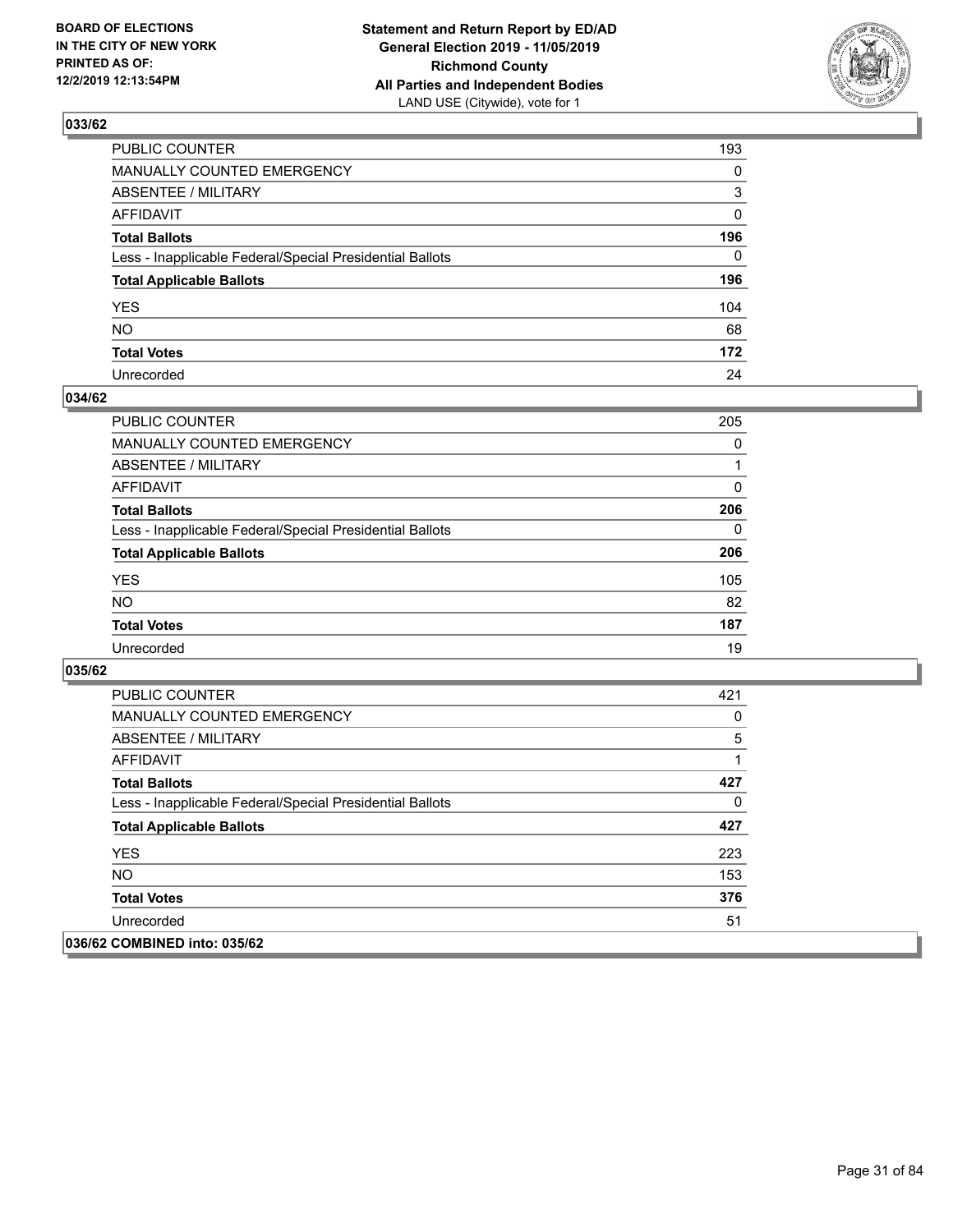

| PUBLIC COUNTER                                           | 263          |
|----------------------------------------------------------|--------------|
| MANUALLY COUNTED EMERGENCY                               | $\Omega$     |
| ABSENTEE / MILITARY                                      | 5            |
| AFFIDAVIT                                                | $\mathbf{0}$ |
| Total Ballots                                            | 268          |
| Less - Inapplicable Federal/Special Presidential Ballots | $\mathbf{0}$ |
| <b>Total Applicable Ballots</b>                          | 268          |
| YES                                                      | 138          |
| NO.                                                      | 107          |
| <b>Total Votes</b>                                       | 245          |
| Unrecorded                                               | 23           |

#### **038/62**

| <b>PUBLIC COUNTER</b>                                    | 275      |
|----------------------------------------------------------|----------|
| MANUALLY COUNTED EMERGENCY                               | 0        |
| ABSENTEE / MILITARY                                      | 5        |
| AFFIDAVIT                                                | $\Omega$ |
| <b>Total Ballots</b>                                     | 280      |
| Less - Inapplicable Federal/Special Presidential Ballots | $\Omega$ |
| <b>Total Applicable Ballots</b>                          | 280      |
| <b>YES</b>                                               | 168      |
| <b>NO</b>                                                | 100      |
| <b>Total Votes</b>                                       | 268      |
| Unrecorded                                               | 12       |

| <b>PUBLIC COUNTER</b>                                    | 261      |
|----------------------------------------------------------|----------|
| MANUALLY COUNTED EMERGENCY                               | 0        |
| ABSENTEE / MILITARY                                      | $\Omega$ |
| AFFIDAVIT                                                |          |
| <b>Total Ballots</b>                                     | 262      |
| Less - Inapplicable Federal/Special Presidential Ballots | 0        |
| <b>Total Applicable Ballots</b>                          | 262      |
| <b>YES</b>                                               | 114      |
| NO.                                                      | 120      |
| <b>Total Votes</b>                                       | 234      |
| Unrecorded                                               | 28       |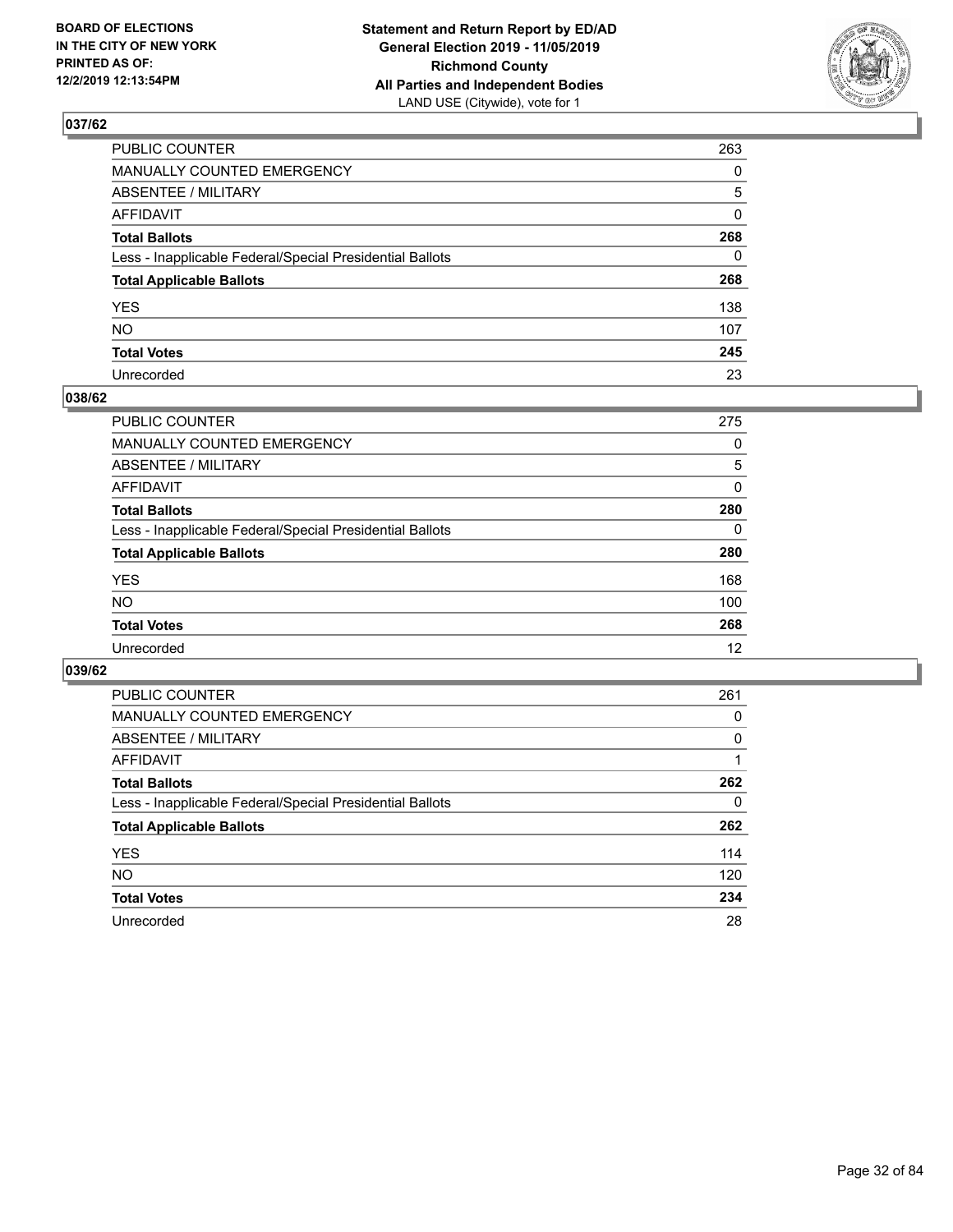

| PUBLIC COUNTER                                           | 207          |
|----------------------------------------------------------|--------------|
| MANUALLY COUNTED EMERGENCY                               | $\Omega$     |
| ABSENTEE / MILITARY                                      | 3            |
| AFFIDAVIT                                                |              |
| Total Ballots                                            | 211          |
| Less - Inapplicable Federal/Special Presidential Ballots | $\mathbf{0}$ |
| <b>Total Applicable Ballots</b>                          | 211          |
| YES                                                      | 121          |
| NO.                                                      | 76           |
| <b>Total Votes</b>                                       | 197          |
| Unrecorded                                               | 14           |

#### **041/62**

| <b>PUBLIC COUNTER</b>                                    | 219      |
|----------------------------------------------------------|----------|
| <b>MANUALLY COUNTED EMERGENCY</b>                        | 0        |
| ABSENTEE / MILITARY                                      | 10       |
| AFFIDAVIT                                                | $\Omega$ |
| <b>Total Ballots</b>                                     | 229      |
| Less - Inapplicable Federal/Special Presidential Ballots | $\Omega$ |
| <b>Total Applicable Ballots</b>                          | 229      |
| <b>YES</b>                                               | 137      |
| <b>NO</b>                                                | 80       |
| <b>Total Votes</b>                                       | 217      |
| Unrecorded                                               | 12       |

| <b>PUBLIC COUNTER</b>                                    | 231      |
|----------------------------------------------------------|----------|
| MANUALLY COUNTED EMERGENCY                               | 0        |
| ABSENTEE / MILITARY                                      | 12       |
| AFFIDAVIT                                                |          |
| <b>Total Ballots</b>                                     | 244      |
| Less - Inapplicable Federal/Special Presidential Ballots | $\Omega$ |
| <b>Total Applicable Ballots</b>                          | 244      |
| <b>YES</b>                                               | 130      |
| NO.                                                      | 98       |
| <b>Total Votes</b>                                       | 228      |
| Unrecorded                                               | 16       |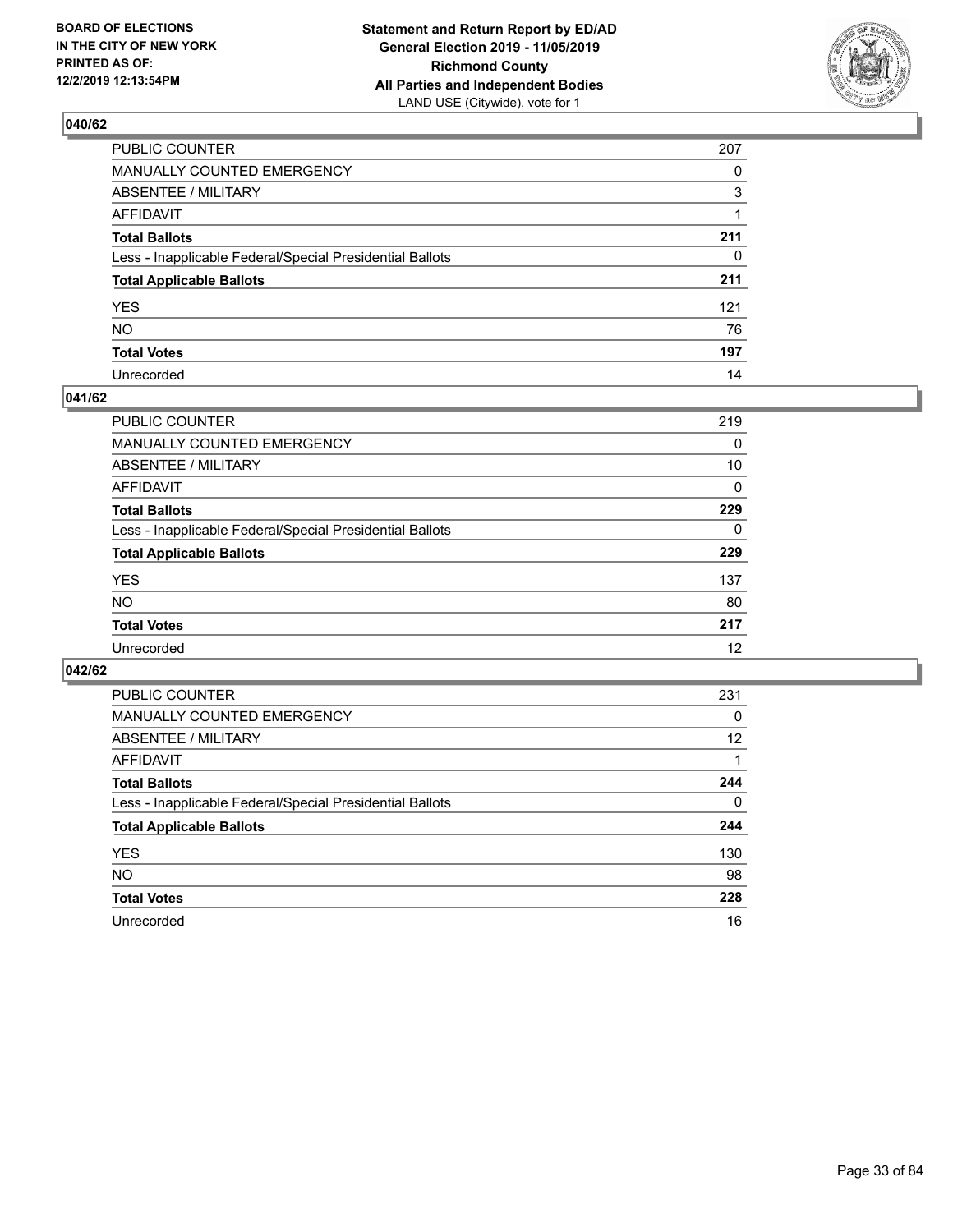

| PUBLIC COUNTER                                           | 233          |
|----------------------------------------------------------|--------------|
| MANUALLY COUNTED EMERGENCY                               | $\mathbf{0}$ |
| ABSENTEE / MILITARY                                      | 3            |
| AFFIDAVIT                                                | 3            |
| Total Ballots                                            | 239          |
| Less - Inapplicable Federal/Special Presidential Ballots | 0            |
| <b>Total Applicable Ballots</b>                          | 239          |
| YES                                                      | 124          |
| NO.                                                      | 90           |
| <b>Total Votes</b>                                       | 214          |
| Unrecorded                                               | 25           |

#### **044/62**

| <b>PUBLIC COUNTER</b>                                    | 370      |
|----------------------------------------------------------|----------|
| <b>MANUALLY COUNTED EMERGENCY</b>                        | 0        |
| ABSENTEE / MILITARY                                      | 11       |
| <b>AFFIDAVIT</b>                                         | 3        |
| <b>Total Ballots</b>                                     | 384      |
| Less - Inapplicable Federal/Special Presidential Ballots | $\Omega$ |
| <b>Total Applicable Ballots</b>                          | 384      |
| <b>YES</b>                                               | 171      |
| <b>NO</b>                                                | 146      |
| <b>Total Votes</b>                                       | 317      |
| Unrecorded                                               | 67       |
|                                                          |          |

#### **045/62 COMBINED into: 044/62**

| <b>PUBLIC COUNTER</b>                                    | 238 |
|----------------------------------------------------------|-----|
| <b>MANUALLY COUNTED EMERGENCY</b>                        | 0   |
| ABSENTEE / MILITARY                                      | 11  |
| AFFIDAVIT                                                |     |
| <b>Total Ballots</b>                                     | 250 |
| Less - Inapplicable Federal/Special Presidential Ballots | 0   |
| <b>Total Applicable Ballots</b>                          | 250 |
| <b>YES</b>                                               | 108 |
| <b>NO</b>                                                | 95  |
| <b>Total Votes</b>                                       | 203 |
| Unrecorded                                               | 47  |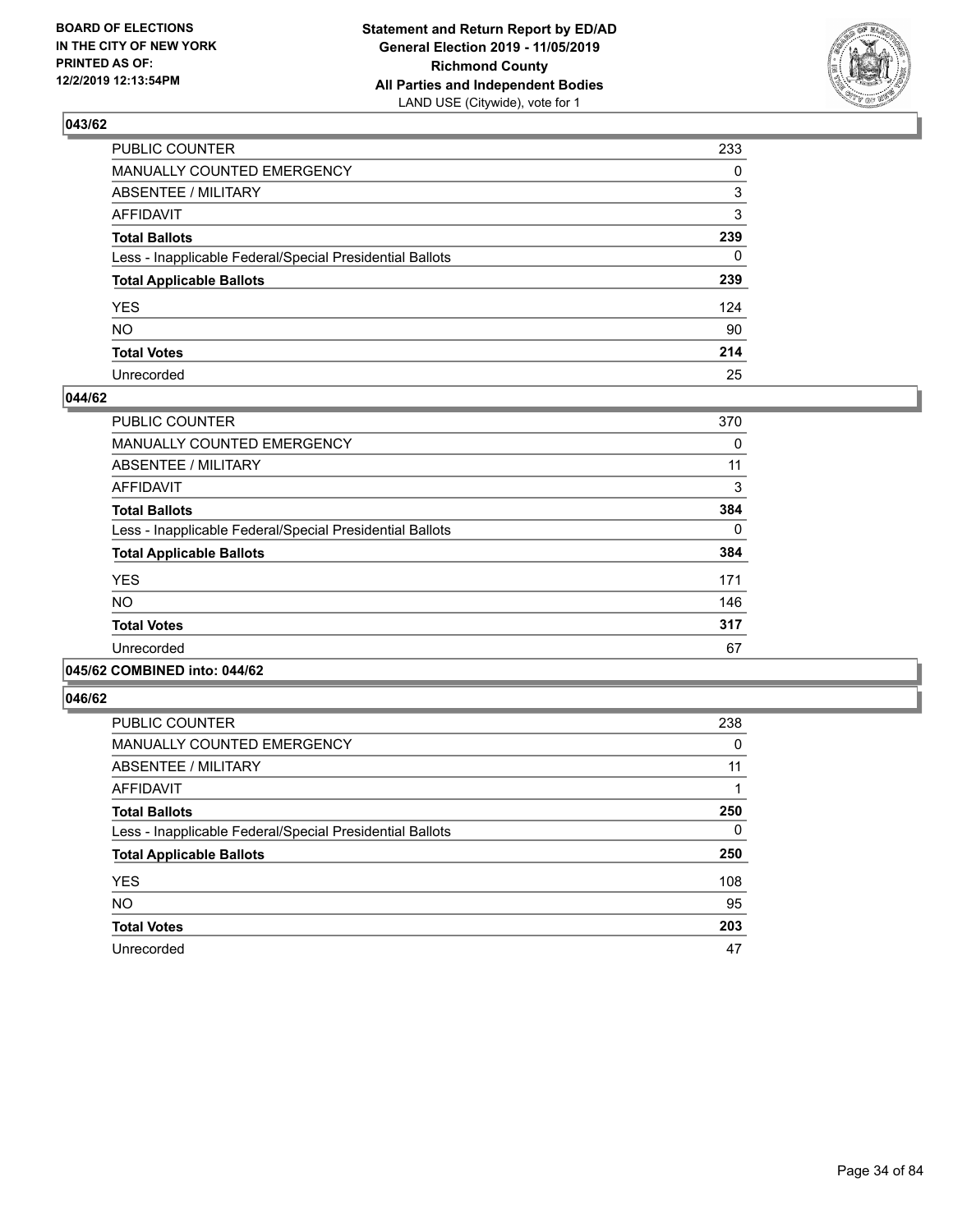

| PUBLIC COUNTER                                           | 365      |
|----------------------------------------------------------|----------|
| MANUALLY COUNTED EMERGENCY                               | $\Omega$ |
| ABSENTEE / MILITARY                                      | 13       |
| AFFIDAVIT                                                | 2        |
| Total Ballots                                            | 380      |
| Less - Inapplicable Federal/Special Presidential Ballots | 0        |
| <b>Total Applicable Ballots</b>                          | 380      |
| YES                                                      | 174      |
| NO.                                                      | 161      |
| <b>Total Votes</b>                                       | 335      |
| Unrecorded                                               | 45       |

#### **048/62**

| PUBLIC COUNTER                                           | 170      |
|----------------------------------------------------------|----------|
| MANUALLY COUNTED EMERGENCY                               | 0        |
| ABSENTEE / MILITARY                                      | 2        |
| AFFIDAVIT                                                | $\Omega$ |
| <b>Total Ballots</b>                                     | 172      |
| Less - Inapplicable Federal/Special Presidential Ballots | $\Omega$ |
| <b>Total Applicable Ballots</b>                          | 172      |
| <b>YES</b>                                               | 94       |
| <b>NO</b>                                                | 62       |
| <b>Total Votes</b>                                       | 156      |
| Unrecorded                                               | 16       |

| <b>PUBLIC COUNTER</b>                                    | 250      |
|----------------------------------------------------------|----------|
| MANUALLY COUNTED EMERGENCY                               | $\Omega$ |
| ABSENTEE / MILITARY                                      | 9        |
| AFFIDAVIT                                                | 2        |
| <b>Total Ballots</b>                                     | 261      |
| Less - Inapplicable Federal/Special Presidential Ballots | 0        |
| <b>Total Applicable Ballots</b>                          | 261      |
| <b>YES</b>                                               | 143      |
| NO.                                                      | 93       |
| <b>Total Votes</b>                                       | 236      |
| Unrecorded                                               | 25       |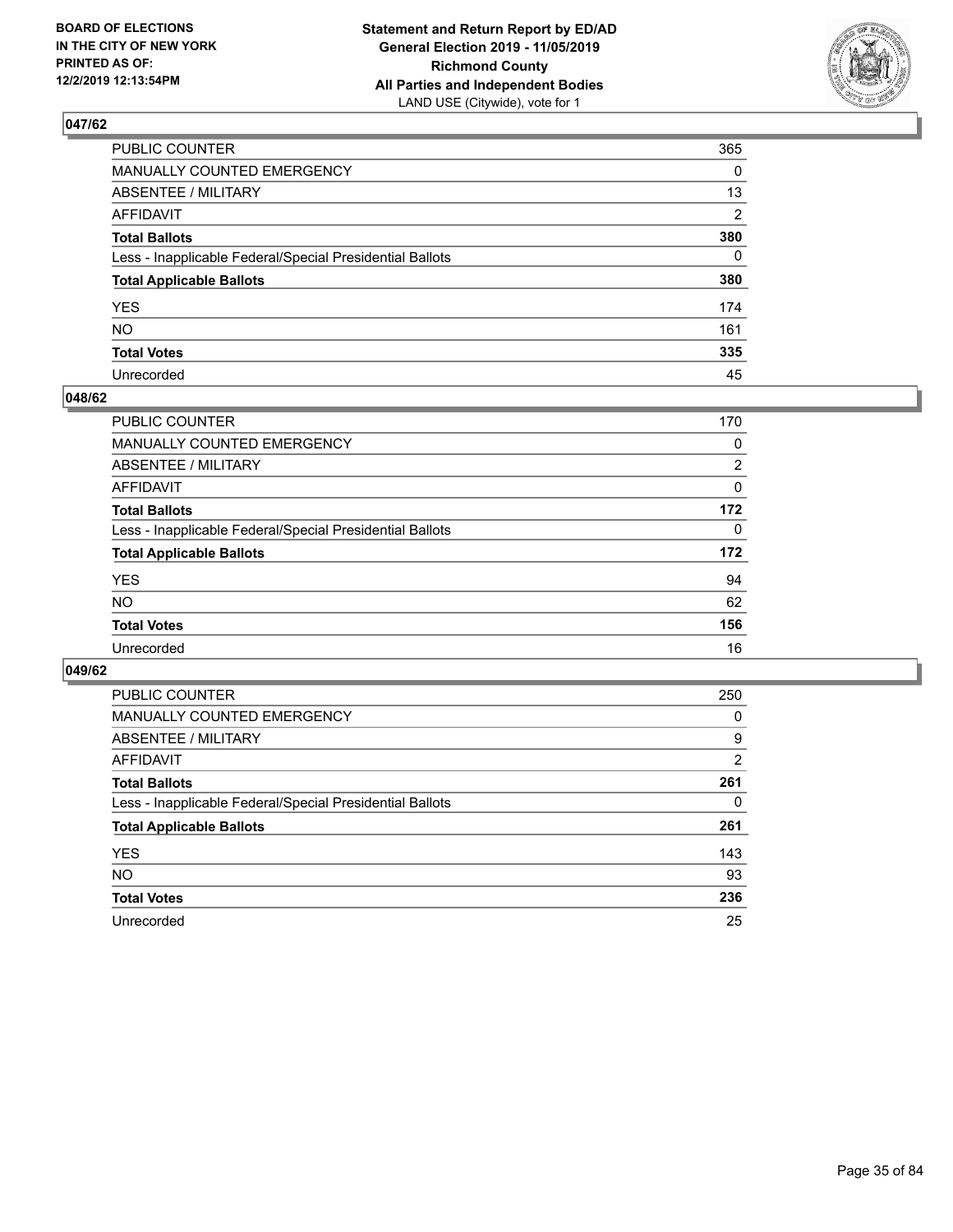

| PUBLIC COUNTER                                           | 267          |
|----------------------------------------------------------|--------------|
| MANUALLY COUNTED EMERGENCY                               | $\Omega$     |
| ABSENTEE / MILITARY                                      |              |
| AFFIDAVIT                                                | $\Omega$     |
| Total Ballots                                            | 268          |
| Less - Inapplicable Federal/Special Presidential Ballots | $\mathbf{0}$ |
| <b>Total Applicable Ballots</b>                          | 268          |
| YES                                                      | 130          |
| NO.                                                      | 100          |
| <b>Total Votes</b>                                       | 230          |
| Unrecorded                                               | 38           |

#### **051/62**

| <b>PUBLIC COUNTER</b>                                    | 190      |
|----------------------------------------------------------|----------|
| <b>MANUALLY COUNTED EMERGENCY</b>                        | 0        |
| ABSENTEE / MILITARY                                      | 11       |
| AFFIDAVIT                                                | $\Omega$ |
| <b>Total Ballots</b>                                     | 201      |
| Less - Inapplicable Federal/Special Presidential Ballots | $\Omega$ |
| <b>Total Applicable Ballots</b>                          | 201      |
| <b>YES</b>                                               | 107      |
| <b>NO</b>                                                | 79       |
| <b>Total Votes</b>                                       | 186      |
| Unrecorded                                               | 15       |

| <b>PUBLIC COUNTER</b>                                    | 229 |
|----------------------------------------------------------|-----|
| MANUALLY COUNTED EMERGENCY                               | 0   |
| ABSENTEE / MILITARY                                      | 10  |
| AFFIDAVIT                                                |     |
| <b>Total Ballots</b>                                     | 240 |
| Less - Inapplicable Federal/Special Presidential Ballots | 0   |
| <b>Total Applicable Ballots</b>                          | 240 |
| <b>YES</b>                                               | 130 |
| <b>NO</b>                                                | 92  |
| <b>Total Votes</b>                                       | 222 |
| Unrecorded                                               | 18  |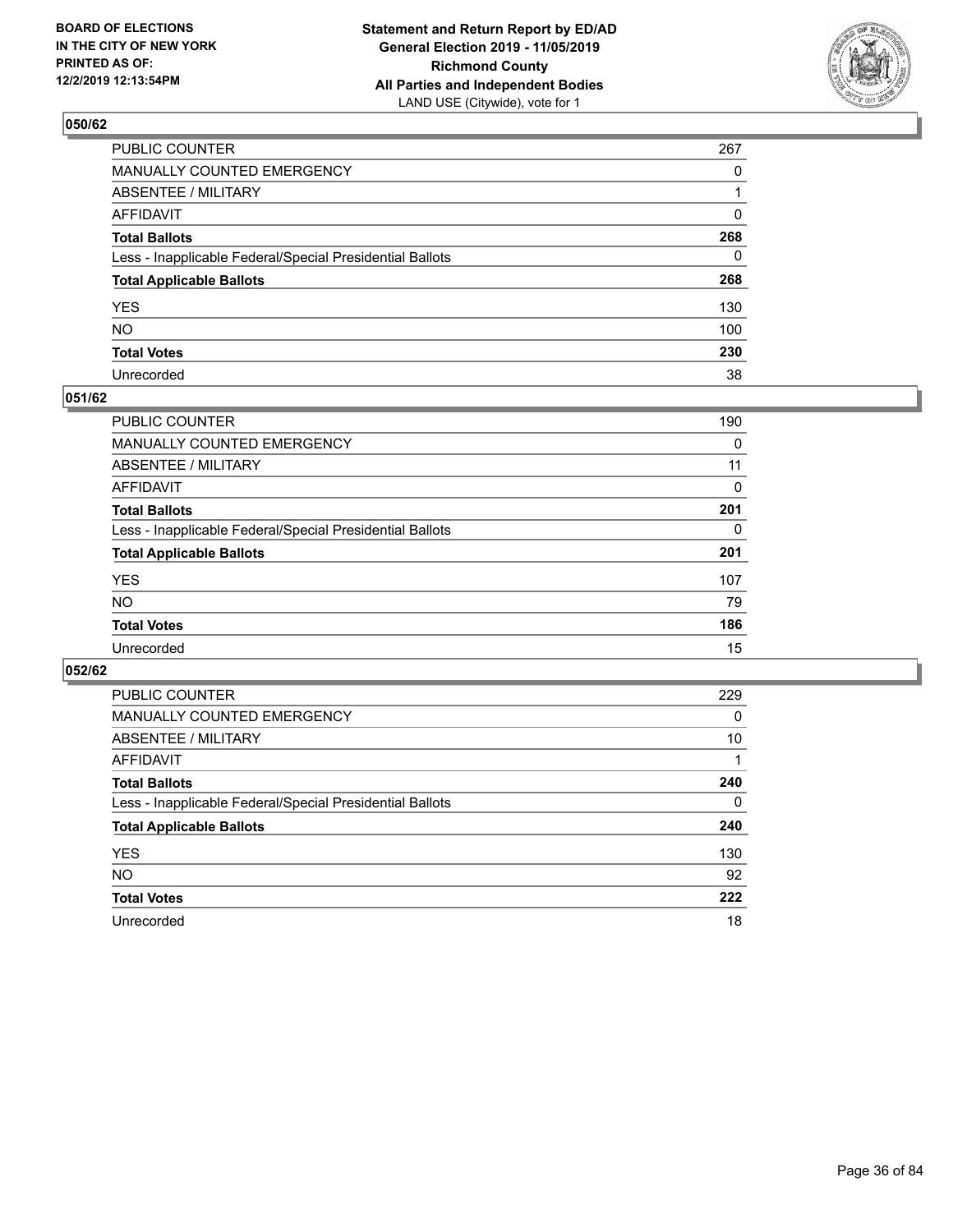

| PUBLIC COUNTER                                           | 228          |
|----------------------------------------------------------|--------------|
| MANUALLY COUNTED EMERGENCY                               | $\mathbf{0}$ |
| ABSENTEE / MILITARY                                      | 2            |
| AFFIDAVIT                                                |              |
| Total Ballots                                            | 231          |
| Less - Inapplicable Federal/Special Presidential Ballots | $\mathbf{0}$ |
| <b>Total Applicable Ballots</b>                          | 231          |
| YES                                                      | 129          |
| NO.                                                      | 87           |
| <b>Total Votes</b>                                       | 216          |
| Unrecorded                                               | 15           |

### **054/62**

| <b>PUBLIC COUNTER</b>                                    | 180      |
|----------------------------------------------------------|----------|
| <b>MANUALLY COUNTED EMERGENCY</b>                        | 0        |
| ABSENTEE / MILITARY                                      | 9        |
| AFFIDAVIT                                                | 0        |
| <b>Total Ballots</b>                                     | 189      |
| Less - Inapplicable Federal/Special Presidential Ballots | $\Omega$ |
| <b>Total Applicable Ballots</b>                          | 189      |
| <b>YES</b>                                               | 109      |
| <b>NO</b>                                                | 62       |
| <b>Total Votes</b>                                       | 171      |
| Unrecorded                                               | 18       |

| PUBLIC COUNTER                                           | 221      |
|----------------------------------------------------------|----------|
| <b>MANUALLY COUNTED EMERGENCY</b>                        | 0        |
| ABSENTEE / MILITARY                                      |          |
| AFFIDAVIT                                                | $\Omega$ |
| <b>Total Ballots</b>                                     | 228      |
| Less - Inapplicable Federal/Special Presidential Ballots | 0        |
| <b>Total Applicable Ballots</b>                          | 228      |
| <b>YES</b>                                               | 125      |
| <b>NO</b>                                                | 90       |
| <b>Total Votes</b>                                       | 215      |
| Unrecorded                                               | 13       |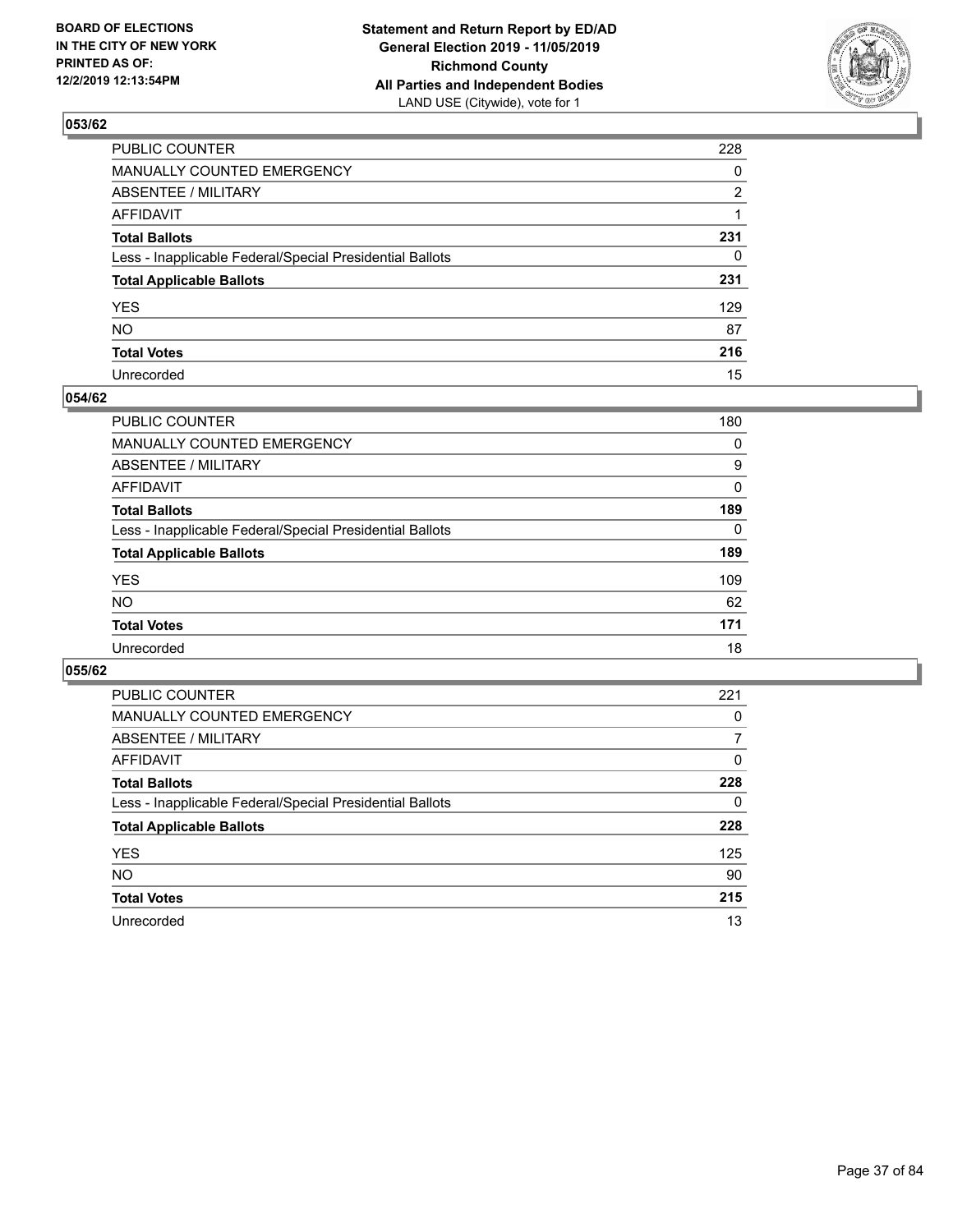

| PUBLIC COUNTER                                           | 197            |
|----------------------------------------------------------|----------------|
| MANUALLY COUNTED EMERGENCY                               | $\mathbf{0}$   |
| ABSENTEE / MILITARY                                      | 3              |
| AFFIDAVIT                                                | $\overline{2}$ |
| Total Ballots                                            | 202            |
| Less - Inapplicable Federal/Special Presidential Ballots | $\Omega$       |
| <b>Total Applicable Ballots</b>                          | 202            |
| YES                                                      | 114            |
| NΟ                                                       | 67             |
| <b>Total Votes</b>                                       | 181            |
| Unrecorded                                               | 21             |

### **057/62**

| <b>PUBLIC COUNTER</b>                                    | 192      |
|----------------------------------------------------------|----------|
| <b>MANUALLY COUNTED EMERGENCY</b>                        | 0        |
| ABSENTEE / MILITARY                                      | 7        |
| AFFIDAVIT                                                | $\Omega$ |
| <b>Total Ballots</b>                                     | 199      |
| Less - Inapplicable Federal/Special Presidential Ballots | $\Omega$ |
| <b>Total Applicable Ballots</b>                          | 199      |
| <b>YES</b>                                               | 105      |
| <b>NO</b>                                                | 80       |
| <b>Total Votes</b>                                       | 185      |
| Unrecorded                                               | 14       |

| PUBLIC COUNTER                                           | 217      |
|----------------------------------------------------------|----------|
| MANUALLY COUNTED EMERGENCY                               | 0        |
| ABSENTEE / MILITARY                                      | 6        |
| AFFIDAVIT                                                | $\Omega$ |
| <b>Total Ballots</b>                                     | 223      |
| Less - Inapplicable Federal/Special Presidential Ballots | 0        |
| <b>Total Applicable Ballots</b>                          | 223      |
| <b>YES</b>                                               | 121      |
| <b>NO</b>                                                | 75       |
| <b>Total Votes</b>                                       | 196      |
| Unrecorded                                               | 27       |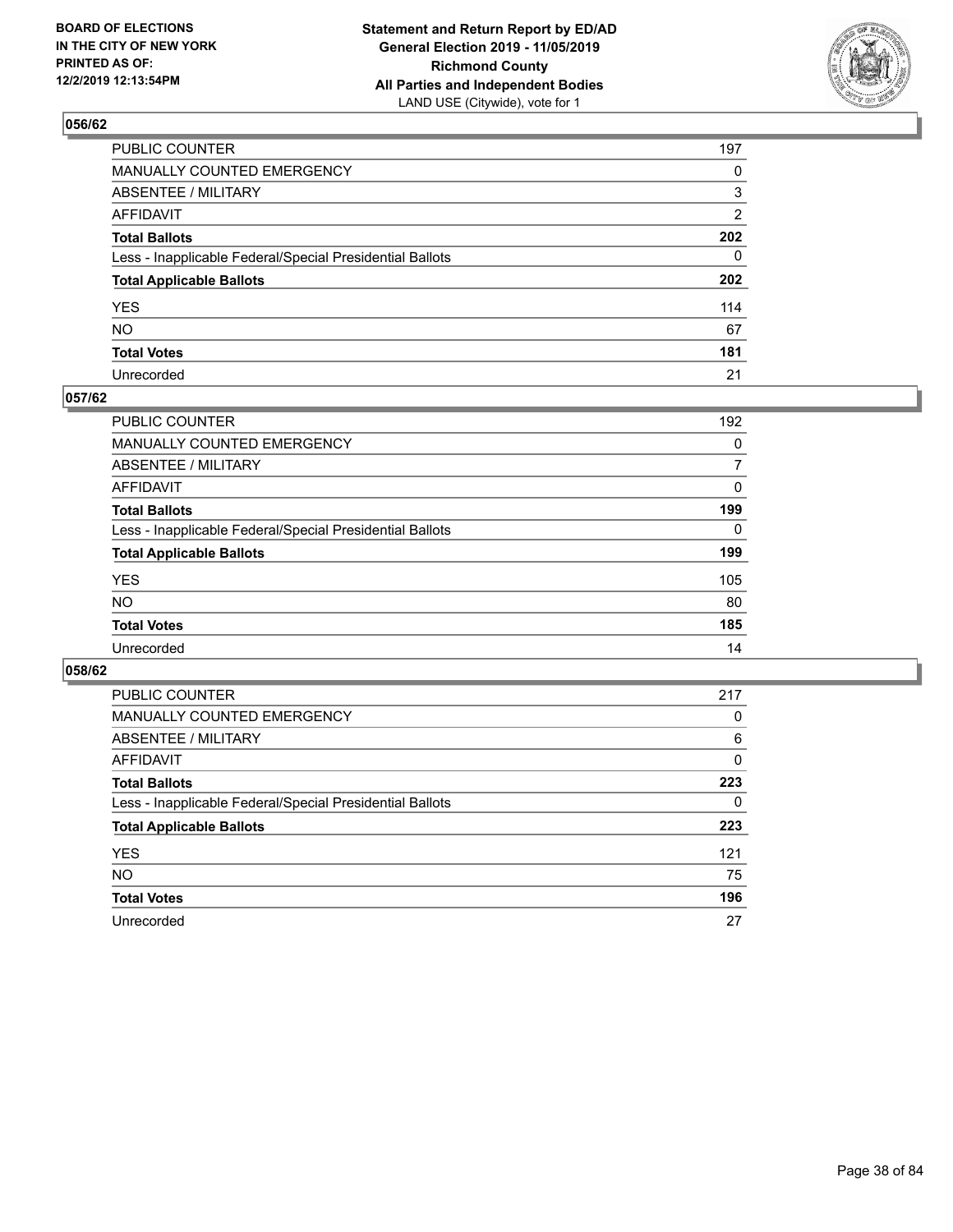

| PUBLIC COUNTER                                           | 175          |
|----------------------------------------------------------|--------------|
| MANUALLY COUNTED EMERGENCY                               | $\mathbf{0}$ |
| ABSENTEE / MILITARY                                      | 17           |
| AFFIDAVIT                                                | 2            |
| Total Ballots                                            | 194          |
| Less - Inapplicable Federal/Special Presidential Ballots | $\Omega$     |
| <b>Total Applicable Ballots</b>                          | 194          |
| YES                                                      | 88           |
| NO.                                                      | 86           |
| <b>Total Votes</b>                                       | 174          |
| Unrecorded                                               | 20           |

### **060/62**

| <b>PUBLIC COUNTER</b>                                    | 249 |
|----------------------------------------------------------|-----|
| MANUALLY COUNTED EMERGENCY                               | 0   |
| ABSENTEE / MILITARY                                      | 8   |
| AFFIDAVIT                                                | 0   |
| <b>Total Ballots</b>                                     | 257 |
| Less - Inapplicable Federal/Special Presidential Ballots | 0   |
| <b>Total Applicable Ballots</b>                          | 257 |
| <b>YES</b>                                               | 129 |
| <b>NO</b>                                                | 91  |
| <b>Total Votes</b>                                       | 220 |
| Unrecorded                                               | 37  |

| PUBLIC COUNTER                                           | 253      |
|----------------------------------------------------------|----------|
| MANUALLY COUNTED EMERGENCY                               | 0        |
| ABSENTEE / MILITARY                                      |          |
| AFFIDAVIT                                                | $\Omega$ |
| <b>Total Ballots</b>                                     | 254      |
| Less - Inapplicable Federal/Special Presidential Ballots | $\Omega$ |
| <b>Total Applicable Ballots</b>                          | 254      |
| <b>YES</b>                                               | 137      |
| <b>NO</b>                                                | 91       |
| <b>Total Votes</b>                                       | 228      |
| Unrecorded                                               | 26       |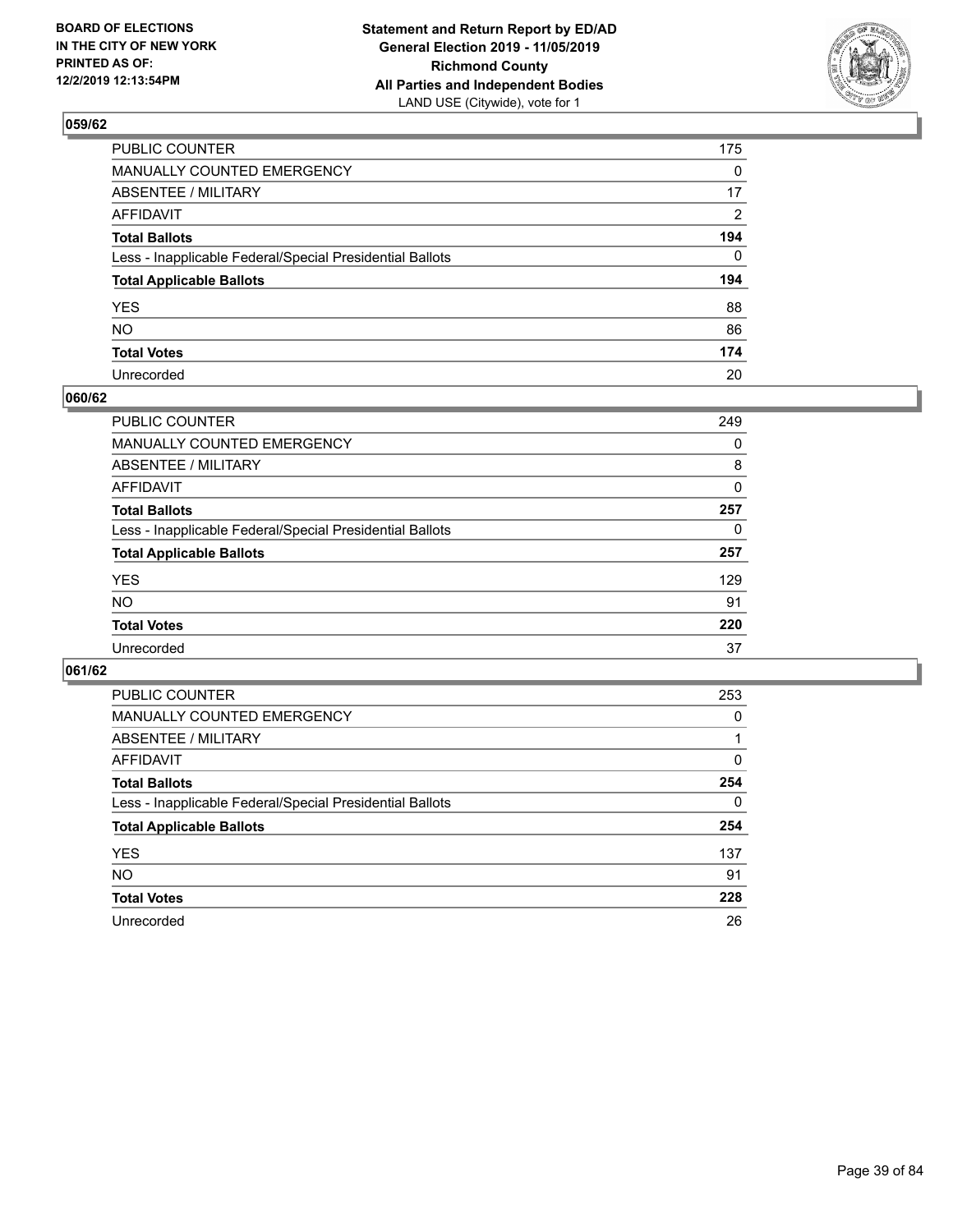

| PUBLIC COUNTER                                           | 213            |
|----------------------------------------------------------|----------------|
| MANUALLY COUNTED EMERGENCY                               | $\mathbf{0}$   |
| ABSENTEE / MILITARY                                      | $\overline{7}$ |
| AFFIDAVIT                                                | 2              |
| Total Ballots                                            | 222            |
| Less - Inapplicable Federal/Special Presidential Ballots | $\mathbf{0}$   |
| <b>Total Applicable Ballots</b>                          | 222            |
| YES                                                      | 118            |
| NΟ                                                       | 85             |
| <b>Total Votes</b>                                       | 203            |
| Unrecorded                                               | 19             |

### **063/62**

| PUBLIC COUNTER                                           | 388      |
|----------------------------------------------------------|----------|
| <b>MANUALLY COUNTED EMERGENCY</b>                        | 0        |
| <b>ABSENTEE / MILITARY</b>                               | 12       |
| AFFIDAVIT                                                | 2        |
| <b>Total Ballots</b>                                     | 402      |
| Less - Inapplicable Federal/Special Presidential Ballots | $\Omega$ |
| <b>Total Applicable Ballots</b>                          | 402      |
| <b>YES</b>                                               | 202      |
| <b>NO</b>                                                | 145      |
| <b>Total Votes</b>                                       | 347      |
| Unrecorded                                               | 55       |

| PUBLIC COUNTER                                           | 116      |
|----------------------------------------------------------|----------|
| MANUALLY COUNTED EMERGENCY                               | 0        |
| ABSENTEE / MILITARY                                      | 9        |
| AFFIDAVIT                                                |          |
| <b>Total Ballots</b>                                     | 126      |
| Less - Inapplicable Federal/Special Presidential Ballots | $\Omega$ |
| <b>Total Applicable Ballots</b>                          | 126      |
| <b>YES</b>                                               | 88       |
| <b>NO</b>                                                | 31       |
| <b>Total Votes</b>                                       | 119      |
| Unrecorded                                               | 7        |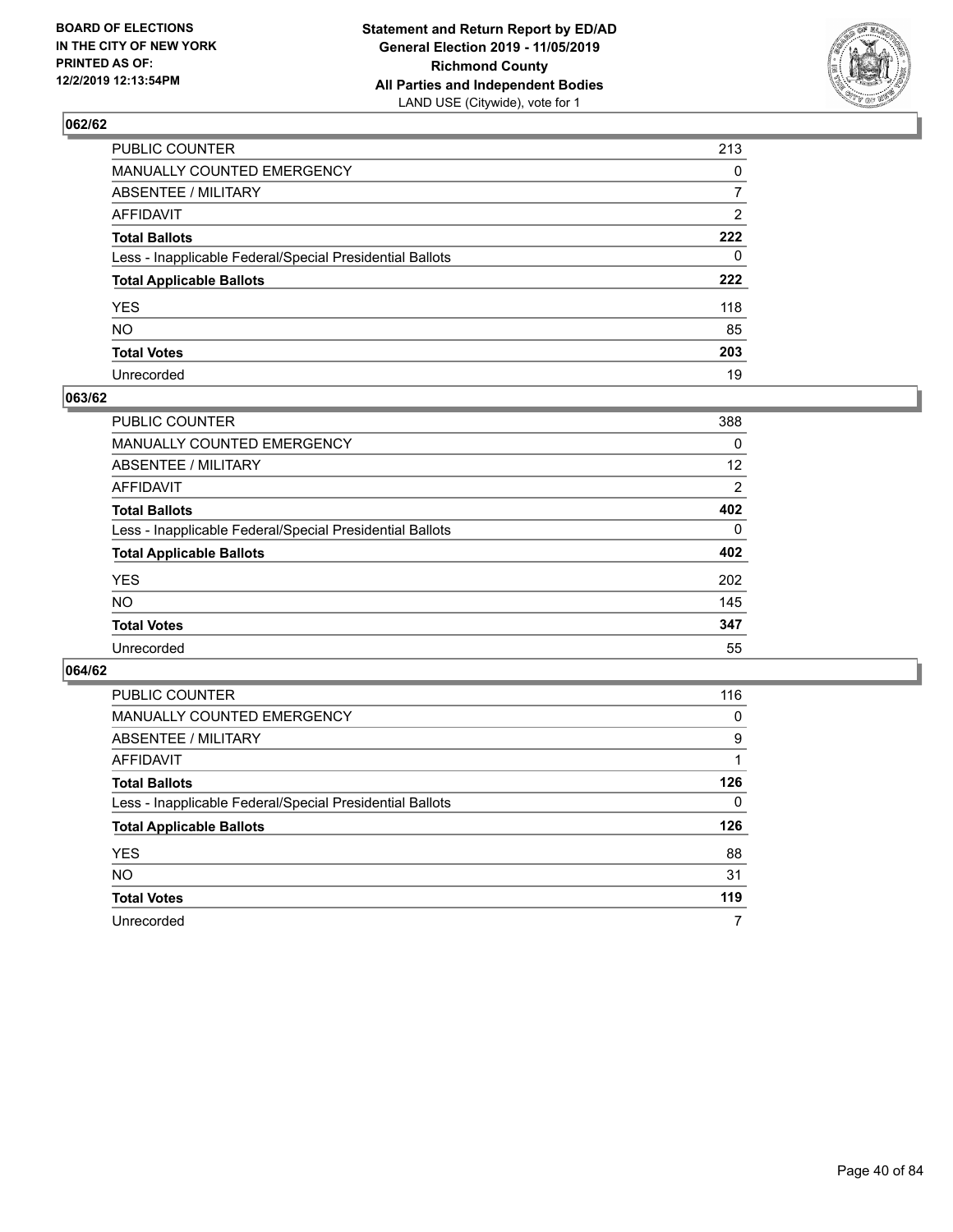

| PUBLIC COUNTER                                           | 286          |
|----------------------------------------------------------|--------------|
| MANUALLY COUNTED EMERGENCY                               | $\mathbf{0}$ |
| ABSENTEE / MILITARY                                      | 7            |
| AFFIDAVIT                                                |              |
| Total Ballots                                            | 294          |
| Less - Inapplicable Federal/Special Presidential Ballots | $\mathbf{0}$ |
| <b>Total Applicable Ballots</b>                          | 294          |
| YES                                                      | 156          |
| NO.                                                      | 93           |
| <b>Total Votes</b>                                       | 249          |
| Unrecorded                                               | 45           |

### **066/62**

| <b>PUBLIC COUNTER</b>                                    | 427      |
|----------------------------------------------------------|----------|
| <b>MANUALLY COUNTED EMERGENCY</b>                        | 0        |
| ABSENTEE / MILITARY                                      | 11       |
| AFFIDAVIT                                                | 0        |
| <b>Total Ballots</b>                                     | 438      |
| Less - Inapplicable Federal/Special Presidential Ballots | $\Omega$ |
| <b>Total Applicable Ballots</b>                          | 438      |
| <b>YES</b>                                               | 265      |
| <b>NO</b>                                                | 141      |
| <b>Total Votes</b>                                       | 406      |
| Unrecorded                                               | 32       |

| PUBLIC COUNTER                                           | 403      |
|----------------------------------------------------------|----------|
| MANUALLY COUNTED EMERGENCY                               | $\Omega$ |
| ABSENTEE / MILITARY                                      | 15       |
| AFFIDAVIT                                                | $\Omega$ |
| <b>Total Ballots</b>                                     | 418      |
| Less - Inapplicable Federal/Special Presidential Ballots | $\Omega$ |
| <b>Total Applicable Ballots</b>                          | 418      |
| <b>YES</b>                                               | 225      |
| NO.                                                      | 161      |
| <b>Total Votes</b>                                       | 386      |
| Unrecorded                                               | 32       |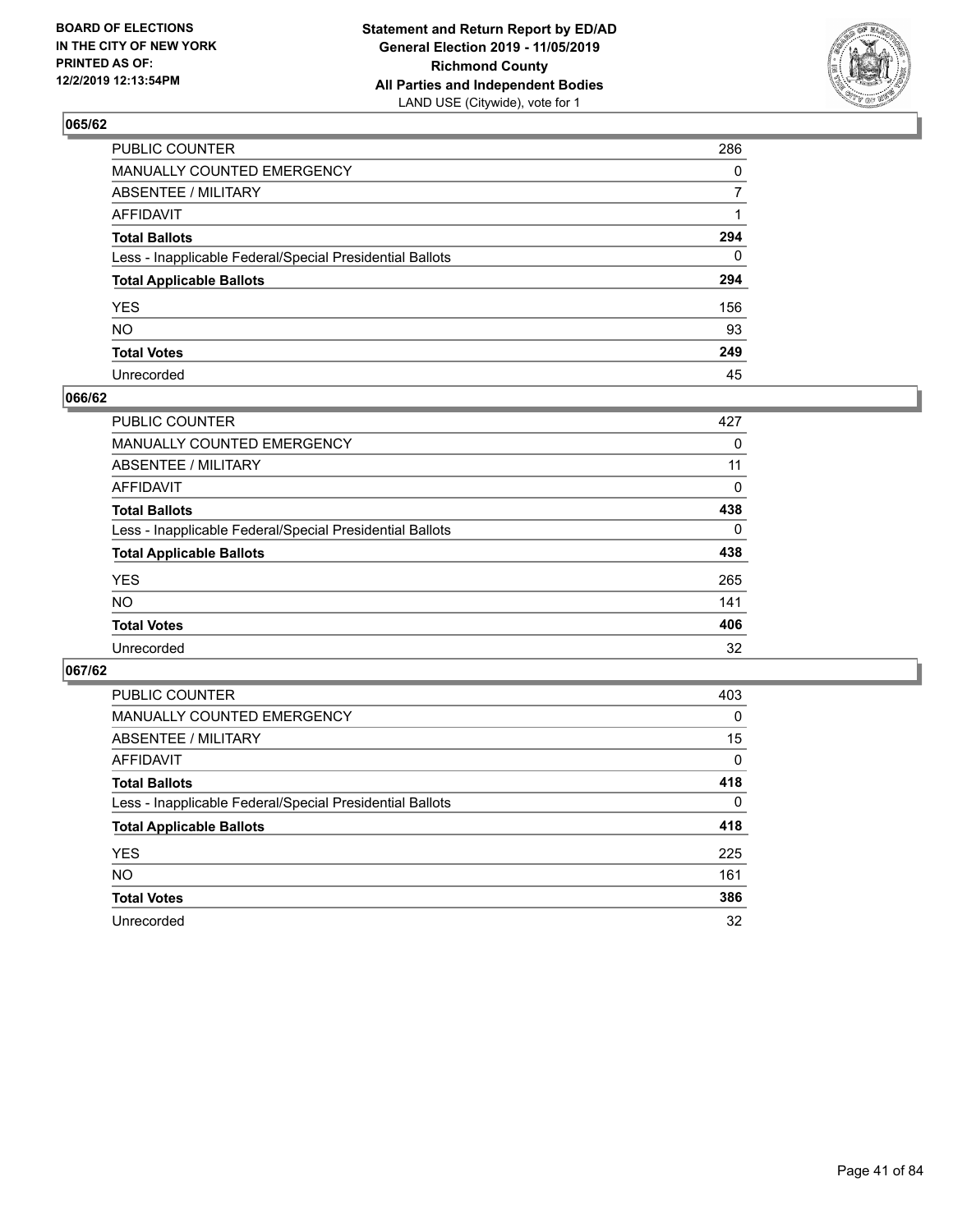

| PUBLIC COUNTER                                           | 392      |
|----------------------------------------------------------|----------|
| MANUALLY COUNTED EMERGENCY                               | 5        |
| <b>ABSENTEE / MILITARY</b>                               | 11       |
| <b>AFFIDAVIT</b>                                         | 1        |
| <b>Total Ballots</b>                                     | 409      |
| Less - Inapplicable Federal/Special Presidential Ballots | $\Omega$ |
| <b>Total Applicable Ballots</b>                          | 409      |
| <b>YES</b>                                               | 241      |
| <b>NO</b>                                                | 140      |
| <b>Total Votes</b>                                       | 381      |
| Unrecorded                                               | 28       |

### **069/62 COMBINED into: 066/62**

#### **070/62**

| <b>PUBLIC COUNTER</b>                                    | 111            |
|----------------------------------------------------------|----------------|
| <b>MANUALLY COUNTED EMERGENCY</b>                        | 0              |
| ABSENTEE / MILITARY                                      | 4              |
| AFFIDAVIT                                                | $\overline{2}$ |
| <b>Total Ballots</b>                                     | 117            |
| Less - Inapplicable Federal/Special Presidential Ballots | 0              |
| <b>Total Applicable Ballots</b>                          | 117            |
| <b>YES</b>                                               | 70             |
| <b>NO</b>                                                | 32             |
| <b>Total Votes</b>                                       | 102            |
| Unrecorded                                               | 15             |
|                                                          |                |

### **071/62 COMBINED into: 063/62**

| PUBLIC COUNTER                                           | 159 |
|----------------------------------------------------------|-----|
| <b>MANUALLY COUNTED EMERGENCY</b>                        | 0   |
| ABSENTEE / MILITARY                                      |     |
| AFFIDAVIT                                                |     |
| <b>Total Ballots</b>                                     | 161 |
| Less - Inapplicable Federal/Special Presidential Ballots | 0   |
| <b>Total Applicable Ballots</b>                          | 161 |
| <b>YES</b>                                               | 104 |
| NO.                                                      | 43  |
| <b>Total Votes</b>                                       | 147 |
| Unrecorded                                               | 14  |
| 073/62 COMBINED into: 068/62                             |     |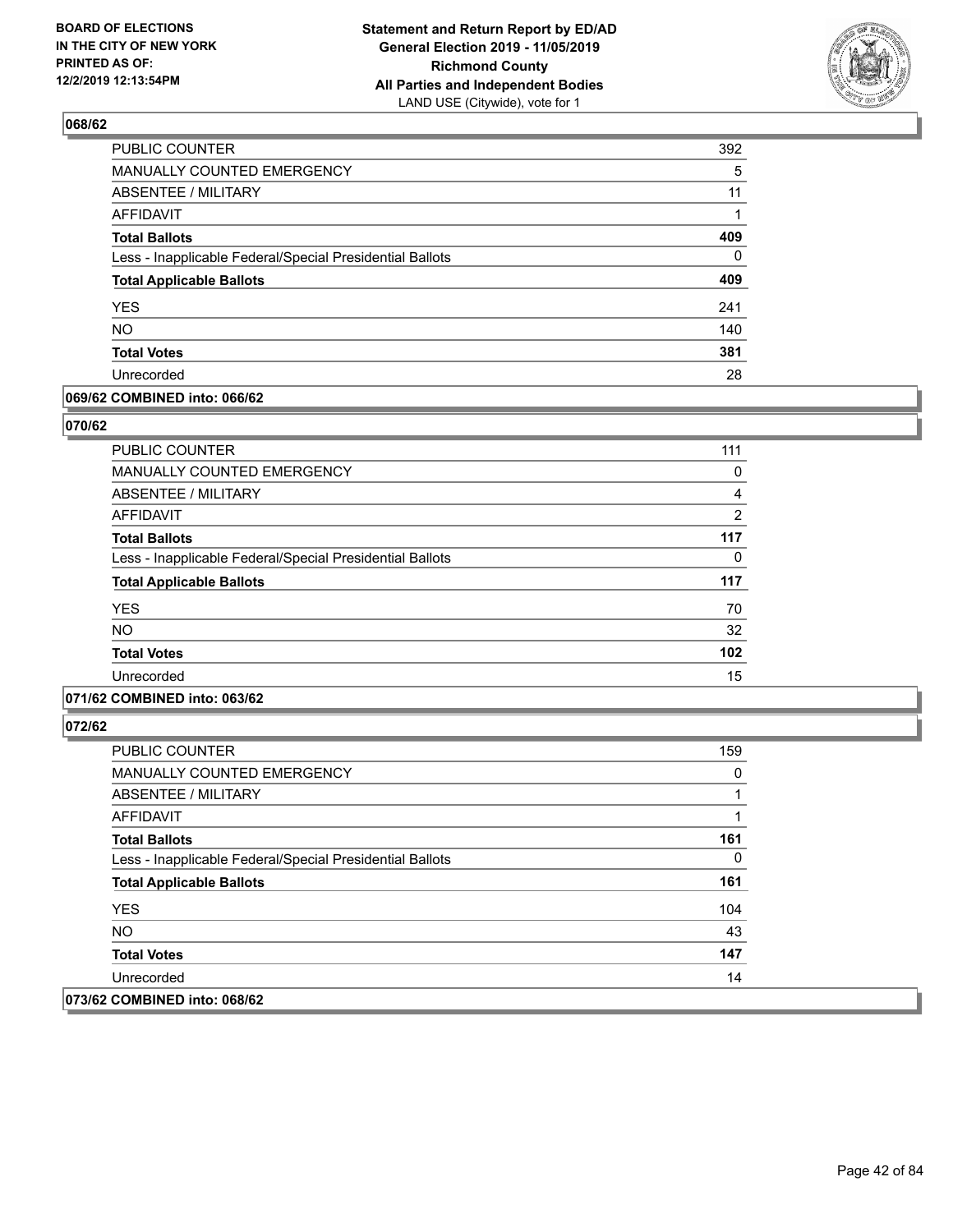

| PUBLIC COUNTER                                           | 285          |
|----------------------------------------------------------|--------------|
| MANUALLY COUNTED EMERGENCY                               | $\mathbf{0}$ |
| ABSENTEE / MILITARY                                      | 15           |
| AFFIDAVIT                                                | 0            |
| Total Ballots                                            | 300          |
| Less - Inapplicable Federal/Special Presidential Ballots | 0            |
| <b>Total Applicable Ballots</b>                          | 300          |
| YES                                                      | 150          |
| NO.                                                      | 107          |
| <b>Total Votes</b>                                       | 257          |
| Unrecorded                                               | 43           |

### **075/62**

| <b>PUBLIC COUNTER</b>                                    | 177      |
|----------------------------------------------------------|----------|
| <b>MANUALLY COUNTED EMERGENCY</b>                        | 0        |
| ABSENTEE / MILITARY                                      | 8        |
| AFFIDAVIT                                                |          |
| <b>Total Ballots</b>                                     | 186      |
| Less - Inapplicable Federal/Special Presidential Ballots | $\Omega$ |
| <b>Total Applicable Ballots</b>                          | 186      |
| <b>YES</b>                                               | 112      |
| <b>NO</b>                                                | 52       |
| <b>Total Votes</b>                                       | 164      |
| Unrecorded                                               | 22       |

| PUBLIC COUNTER                                           | 200 |
|----------------------------------------------------------|-----|
| MANUALLY COUNTED EMERGENCY                               | 0   |
| ABSENTEE / MILITARY                                      |     |
| AFFIDAVIT                                                |     |
| <b>Total Ballots</b>                                     | 202 |
| Less - Inapplicable Federal/Special Presidential Ballots | 0   |
| <b>Total Applicable Ballots</b>                          | 202 |
| <b>YES</b>                                               | 108 |
| <b>NO</b>                                                | 81  |
| <b>Total Votes</b>                                       | 189 |
| Unrecorded                                               | 13  |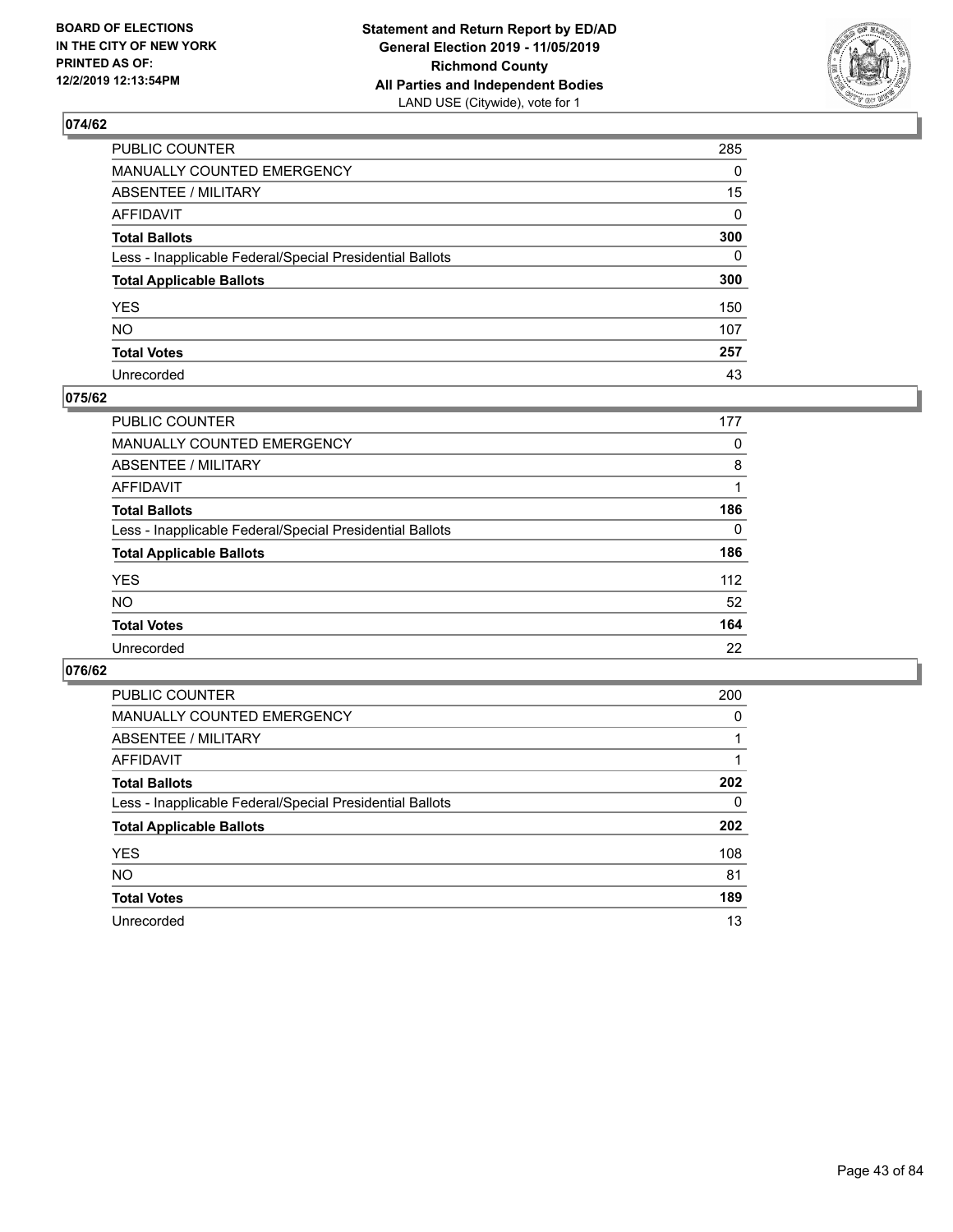

| PUBLIC COUNTER                                           | 234             |
|----------------------------------------------------------|-----------------|
| MANUALLY COUNTED EMERGENCY                               | $\mathbf{0}$    |
| ABSENTEE / MILITARY                                      | 12 <sup>2</sup> |
| AFFIDAVIT                                                |                 |
| Total Ballots                                            | 247             |
| Less - Inapplicable Federal/Special Presidential Ballots | $\mathbf{0}$    |
| <b>Total Applicable Ballots</b>                          | 247             |
| YES                                                      | 112             |
| NΟ                                                       | 92              |
| <b>Total Votes</b>                                       | 204             |
| Unrecorded                                               | 43              |

### **078/62**

| <b>PUBLIC COUNTER</b>                                    | 219 |
|----------------------------------------------------------|-----|
| MANUALLY COUNTED EMERGENCY                               | 0   |
| ABSENTEE / MILITARY                                      | 7   |
| AFFIDAVIT                                                | 4   |
| <b>Total Ballots</b>                                     | 230 |
| Less - Inapplicable Federal/Special Presidential Ballots | 0   |
| <b>Total Applicable Ballots</b>                          | 230 |
| <b>YES</b>                                               | 113 |
| <b>NO</b>                                                | 89  |
| <b>Total Votes</b>                                       | 202 |
| Unrecorded                                               | 28  |

| PUBLIC COUNTER                                           | 308      |
|----------------------------------------------------------|----------|
| MANUALLY COUNTED EMERGENCY                               | 0        |
| ABSENTEE / MILITARY                                      | 11       |
| AFFIDAVIT                                                |          |
| <b>Total Ballots</b>                                     | 320      |
| Less - Inapplicable Federal/Special Presidential Ballots | $\Omega$ |
| <b>Total Applicable Ballots</b>                          | 320      |
| <b>YES</b>                                               | 166      |
| <b>NO</b>                                                | 123      |
| <b>Total Votes</b>                                       | 289      |
| Unrecorded                                               | 31       |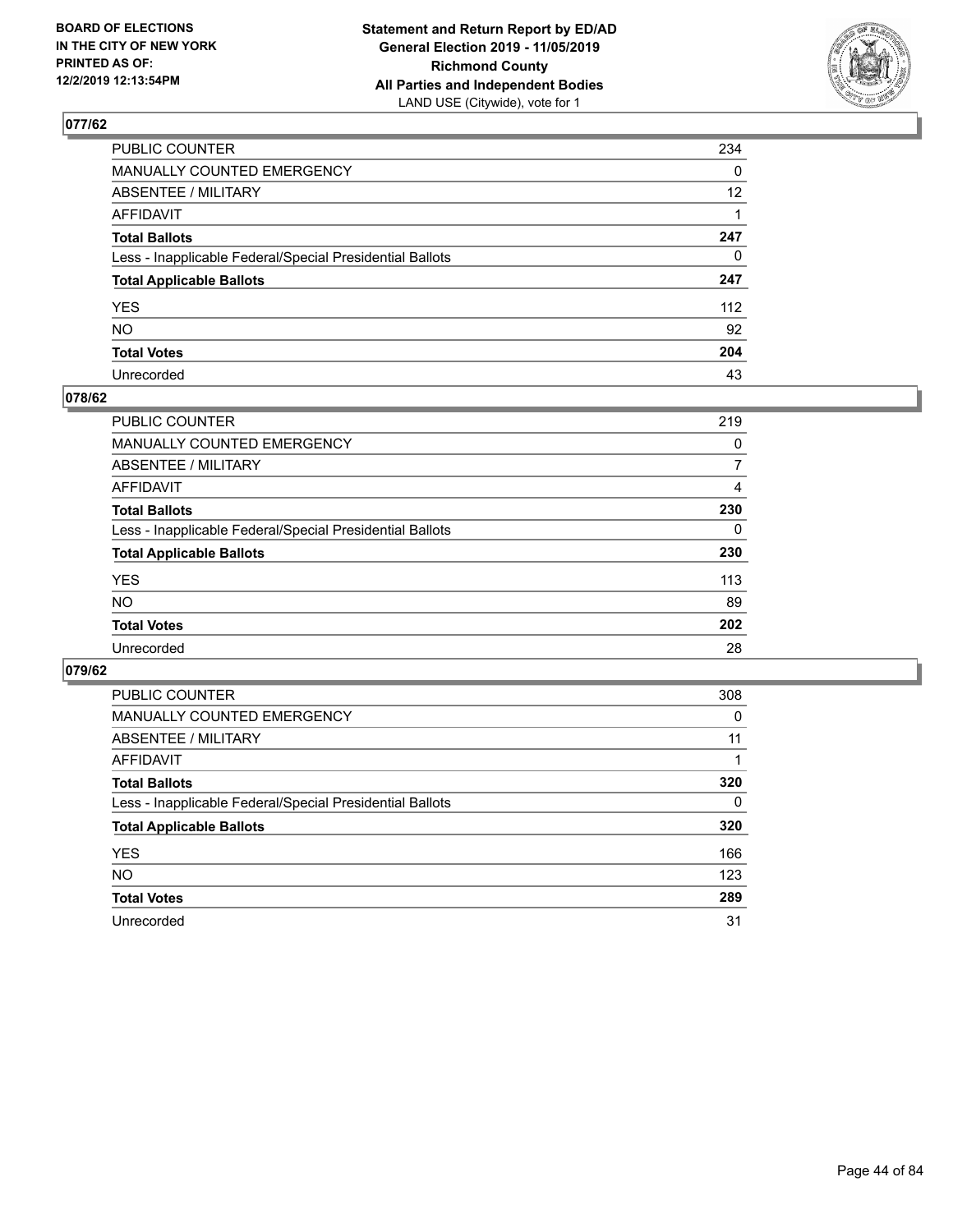

| PUBLIC COUNTER                                           | 155            |
|----------------------------------------------------------|----------------|
| MANUALLY COUNTED EMERGENCY                               | $\mathbf{0}$   |
| ABSENTEE / MILITARY                                      | 4              |
| AFFIDAVIT                                                | $\overline{2}$ |
| Total Ballots                                            | 161            |
| Less - Inapplicable Federal/Special Presidential Ballots | $\mathbf{0}$   |
| <b>Total Applicable Ballots</b>                          | 161            |
| YES                                                      | 93             |
| NO.                                                      | 47             |
| <b>Total Votes</b>                                       | 140            |
| Unrecorded                                               | 21             |

### **081/62**

| PUBLIC COUNTER                                           | 167      |
|----------------------------------------------------------|----------|
| <b>MANUALLY COUNTED EMERGENCY</b>                        | 0        |
| ABSENTEE / MILITARY                                      | 11       |
| <b>AFFIDAVIT</b>                                         | 0        |
| <b>Total Ballots</b>                                     | 178      |
| Less - Inapplicable Federal/Special Presidential Ballots | $\Omega$ |
| <b>Total Applicable Ballots</b>                          | 178      |
| <b>YES</b>                                               | 93       |
| <b>NO</b>                                                | 68       |
| <b>Total Votes</b>                                       | 161      |
| Unrecorded                                               | 17       |
|                                                          |          |

#### **082/62 COMBINED into: 079/62**

| <b>PUBLIC COUNTER</b>                                    | 172 |
|----------------------------------------------------------|-----|
| <b>MANUALLY COUNTED EMERGENCY</b>                        | 0   |
| ABSENTEE / MILITARY                                      |     |
| <b>AFFIDAVIT</b>                                         | 0   |
| <b>Total Ballots</b>                                     | 173 |
| Less - Inapplicable Federal/Special Presidential Ballots | 0   |
| <b>Total Applicable Ballots</b>                          | 173 |
| <b>YES</b>                                               | 74  |
| <b>NO</b>                                                | 87  |
| <b>Total Votes</b>                                       | 161 |
| Unrecorded                                               | 12  |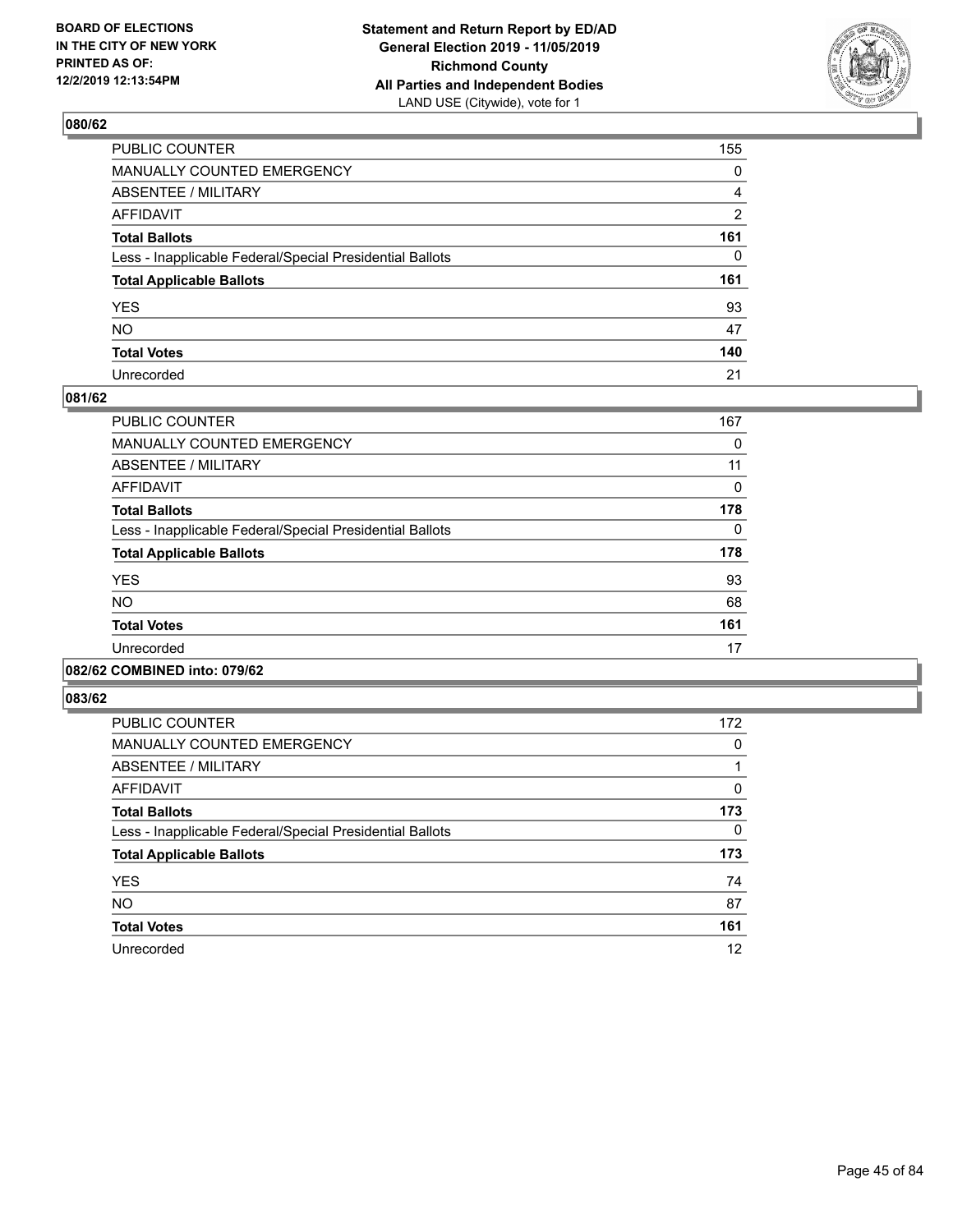

| <b>PUBLIC COUNTER</b>                                    | 227 |
|----------------------------------------------------------|-----|
| <b>MANUALLY COUNTED EMERGENCY</b>                        | 0   |
| ABSENTEE / MILITARY                                      | 3   |
| AFFIDAVIT                                                | 0   |
| <b>Total Ballots</b>                                     | 230 |
| Less - Inapplicable Federal/Special Presidential Ballots | 0   |
| <b>Total Applicable Ballots</b>                          | 230 |
| <b>YES</b>                                               | 121 |
| NO.                                                      | 87  |
| <b>Total Votes</b>                                       | 208 |
| Unrecorded                                               | 22  |
| 085/62 COMBINED into: 067/62                             |     |
| 086/62 COMBINED into: 047/62                             |     |
| 087/62 COMBINED into: 054/62                             |     |
| 088/62 COMBINED into: 054/62                             |     |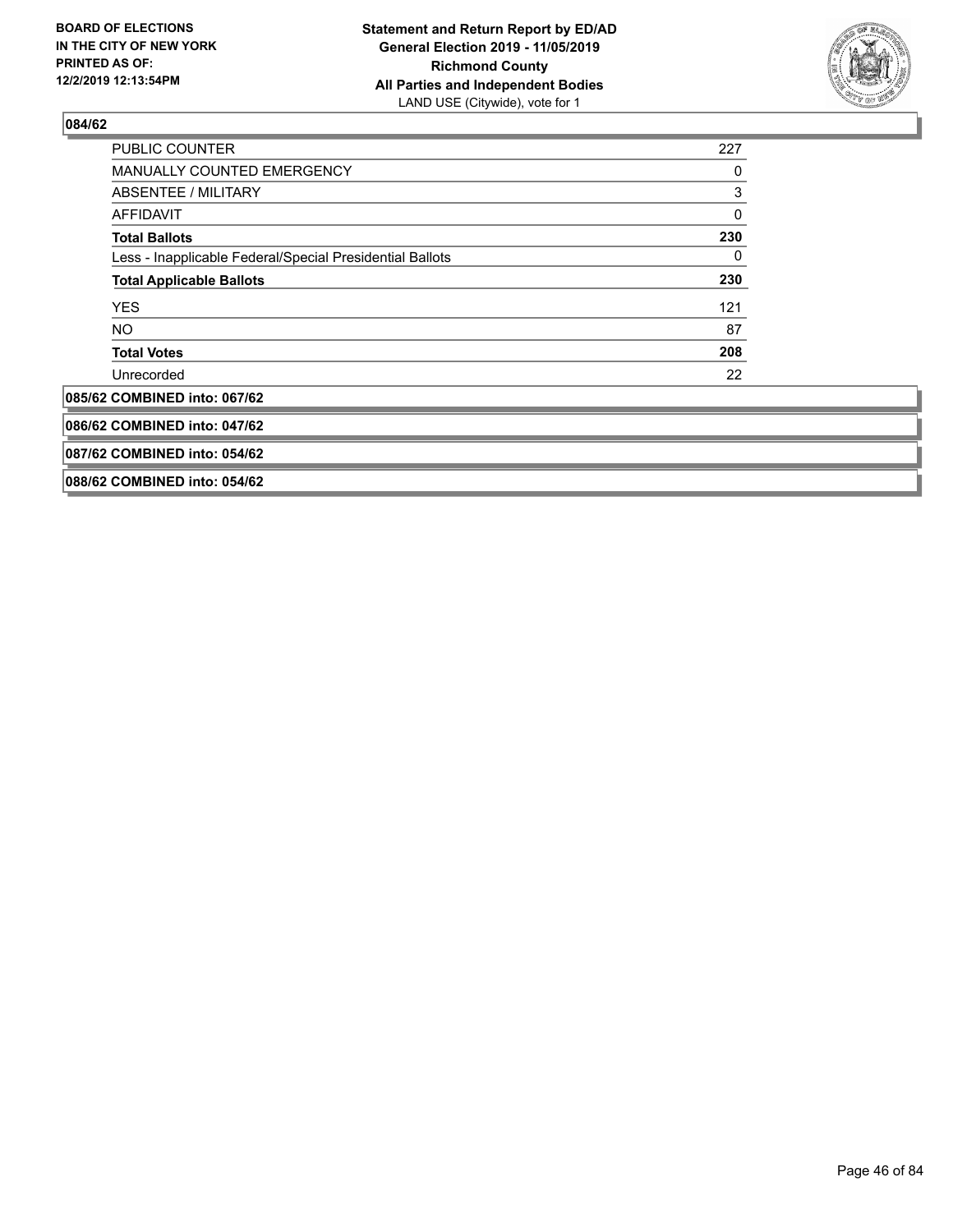

| PUBLIC COUNTER                                           | 355          |
|----------------------------------------------------------|--------------|
| MANUALLY COUNTED EMERGENCY                               | $\mathbf{0}$ |
| ABSENTEE / MILITARY                                      | 9            |
| AFFIDAVIT                                                | $\Omega$     |
| Total Ballots                                            | 364          |
| Less - Inapplicable Federal/Special Presidential Ballots | $\Omega$     |
| <b>Total Applicable Ballots</b>                          | 364          |
| YES                                                      | 216          |
| NO.                                                      | 120          |
| <b>Total Votes</b>                                       | 336          |
| Unrecorded                                               | 28           |

### **002/63**

| <b>PUBLIC COUNTER</b>                                    | 176      |
|----------------------------------------------------------|----------|
| <b>MANUALLY COUNTED EMERGENCY</b>                        | 0        |
| ABSENTEE / MILITARY                                      | 8        |
| <b>AFFIDAVIT</b>                                         |          |
| <b>Total Ballots</b>                                     | 185      |
| Less - Inapplicable Federal/Special Presidential Ballots | $\Omega$ |
| <b>Total Applicable Ballots</b>                          | 185      |
| <b>YES</b>                                               | 108      |
| <b>NO</b>                                                | 54       |
| <b>Total Votes</b>                                       | 162      |
| Unrecorded                                               | 23       |
|                                                          |          |

### **003/63 COMBINED into: 001/63**

| <b>PUBLIC COUNTER</b>                                    | 161          |
|----------------------------------------------------------|--------------|
| <b>MANUALLY COUNTED EMERGENCY</b>                        | 0            |
| ABSENTEE / MILITARY                                      | 9            |
| <b>AFFIDAVIT</b>                                         | $\mathbf{0}$ |
| <b>Total Ballots</b>                                     | 170          |
| Less - Inapplicable Federal/Special Presidential Ballots | 0            |
| <b>Total Applicable Ballots</b>                          | 170          |
| <b>YES</b>                                               | 83           |
| <b>NO</b>                                                | 69           |
| <b>Total Votes</b>                                       | 152          |
| Unrecorded                                               | 18           |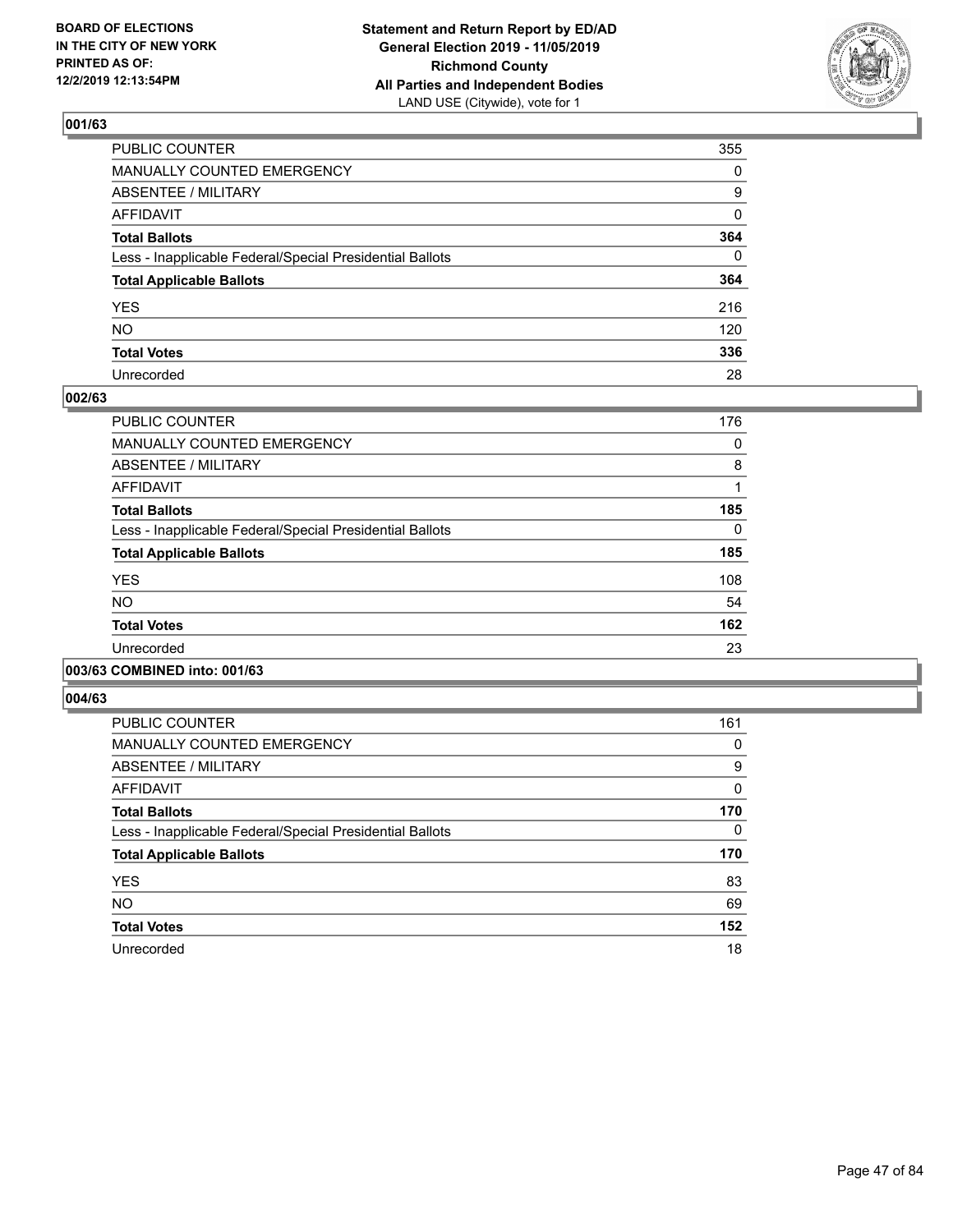

| PUBLIC COUNTER                                           | 317      |
|----------------------------------------------------------|----------|
| MANUALLY COUNTED EMERGENCY                               | 0        |
| <b>ABSENTEE / MILITARY</b>                               | 14       |
| <b>AFFIDAVIT</b>                                         | 0        |
| <b>Total Ballots</b>                                     | 331      |
| Less - Inapplicable Federal/Special Presidential Ballots | $\Omega$ |
| <b>Total Applicable Ballots</b>                          | 331      |
| <b>YES</b>                                               | 176      |
| <b>NO</b>                                                | 118      |
| <b>Total Votes</b>                                       | 294      |
| Unrecorded                                               | 37       |

### **006/63 COMBINED into: 005/63**

#### **007/63**

| PUBLIC COUNTER                                           | 295      |
|----------------------------------------------------------|----------|
| MANUALLY COUNTED EMERGENCY                               | 0        |
| ABSENTEE / MILITARY                                      | 6        |
| AFFIDAVIT                                                | 2        |
| <b>Total Ballots</b>                                     | 303      |
| Less - Inapplicable Federal/Special Presidential Ballots | $\Omega$ |
| <b>Total Applicable Ballots</b>                          | 303      |
| <b>YES</b>                                               | 165      |
| <b>NO</b>                                                | 93       |
| <b>Total Votes</b>                                       | 258      |
| Unrecorded                                               | 45       |

| <b>PUBLIC COUNTER</b>                                    | 152      |
|----------------------------------------------------------|----------|
| MANUALLY COUNTED EMERGENCY                               | $\Omega$ |
| ABSENTEE / MILITARY                                      | 8        |
| AFFIDAVIT                                                | $\Omega$ |
| <b>Total Ballots</b>                                     | 160      |
| Less - Inapplicable Federal/Special Presidential Ballots | 0        |
| <b>Total Applicable Ballots</b>                          | 160      |
| <b>YES</b>                                               | 96       |
| <b>NO</b>                                                | 51       |
| <b>Total Votes</b>                                       | 147      |
| Unrecorded                                               | 13       |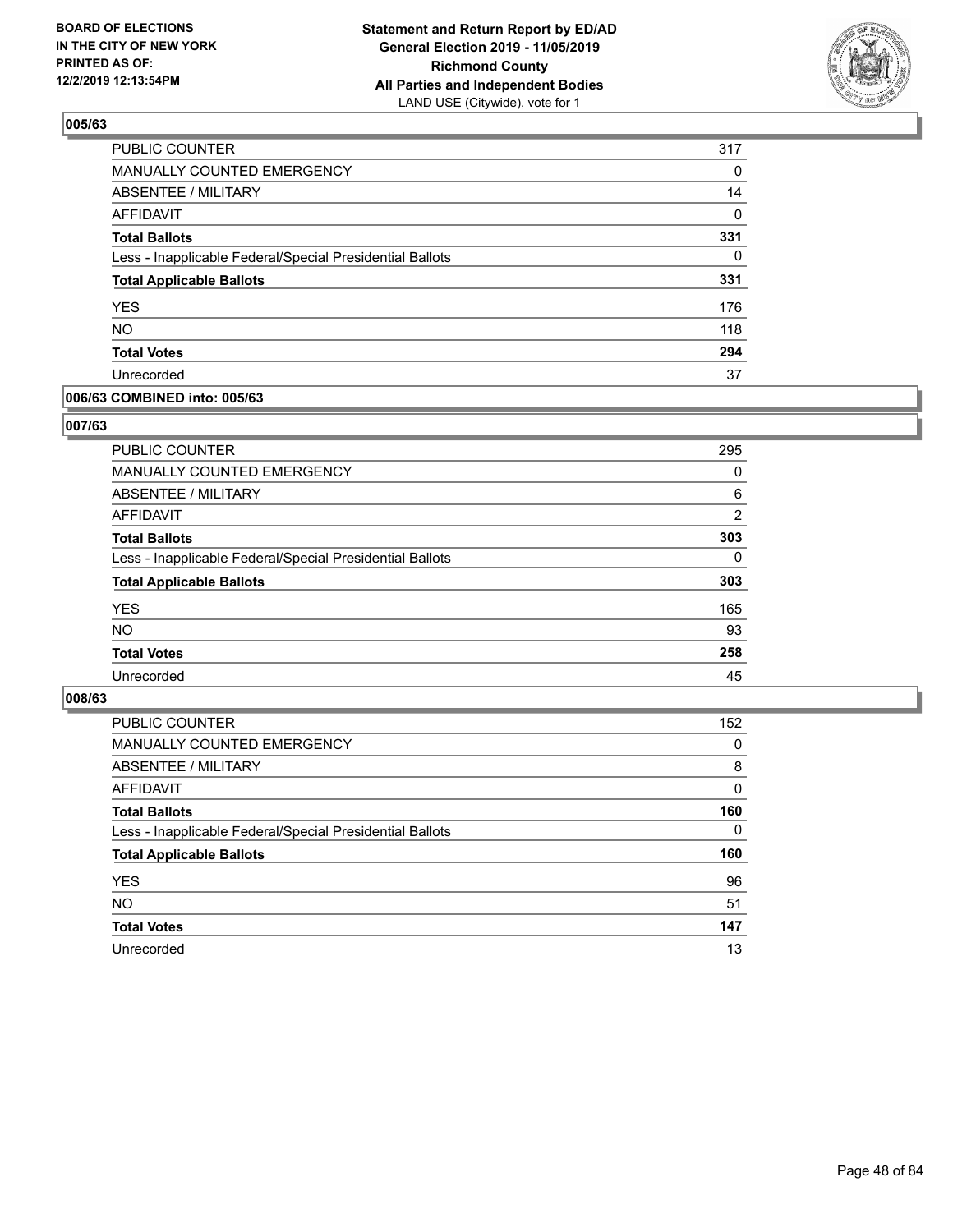

| PUBLIC COUNTER                                           | 14              |
|----------------------------------------------------------|-----------------|
| MANUALLY COUNTED EMERGENCY                               | 0               |
| ABSENTEE / MILITARY                                      | 2               |
| AFFIDAVIT                                                | 0               |
| Total Ballots                                            | 16              |
| Less - Inapplicable Federal/Special Presidential Ballots | 0               |
| <b>Total Applicable Ballots</b>                          | 16              |
| YES                                                      | 12 <sup>2</sup> |
| NO.                                                      | 3               |
| <b>Total Votes</b>                                       | 15              |
| Unrecorded                                               |                 |

## **010/63**

| <b>PUBLIC COUNTER</b>                                    | 187      |
|----------------------------------------------------------|----------|
| MANUALLY COUNTED EMERGENCY                               | 0        |
| ABSENTEE / MILITARY                                      | 21       |
| AFFIDAVIT                                                | 0        |
| <b>Total Ballots</b>                                     | 208      |
| Less - Inapplicable Federal/Special Presidential Ballots | $\Omega$ |
| <b>Total Applicable Ballots</b>                          | 208      |
| <b>YES</b>                                               | 146      |
| <b>NO</b>                                                | 42       |
| <b>Total Votes</b>                                       | 188      |
| Unrecorded                                               | 20       |

| <b>PUBLIC COUNTER</b>                                    | 291          |
|----------------------------------------------------------|--------------|
| <b>MANUALLY COUNTED EMERGENCY</b>                        | $\Omega$     |
| ABSENTEE / MILITARY                                      | 23           |
| AFFIDAVIT                                                | 2            |
| <b>Total Ballots</b>                                     | 316          |
| Less - Inapplicable Federal/Special Presidential Ballots | $\mathbf{0}$ |
| <b>Total Applicable Ballots</b>                          | 316          |
| <b>YES</b>                                               | 184          |
| NO.                                                      | 86           |
| <b>Total Votes</b>                                       | 270          |
| Unrecorded                                               | 46           |
| 012/63 COMBINED into: 011/63                             |              |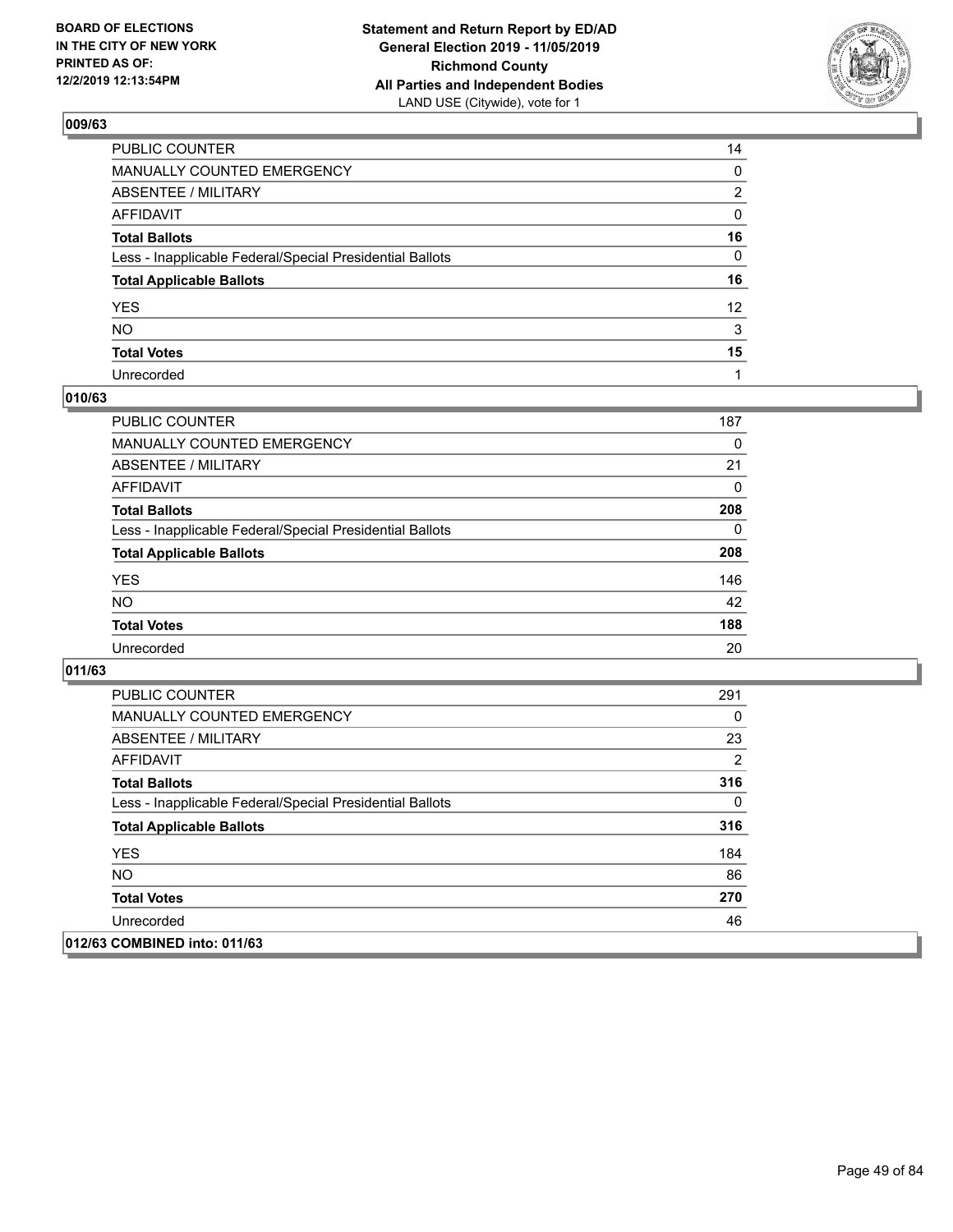

| PUBLIC COUNTER                                           | 209          |
|----------------------------------------------------------|--------------|
| MANUALLY COUNTED EMERGENCY                               | $\mathbf{0}$ |
| ABSENTEE / MILITARY                                      | 6            |
| AFFIDAVIT                                                | 0            |
| Total Ballots                                            | 215          |
| Less - Inapplicable Federal/Special Presidential Ballots | 0            |
| <b>Total Applicable Ballots</b>                          | 215          |
| YES                                                      | 107          |
| NO.                                                      | 65           |
| <b>Total Votes</b>                                       | 172          |
| Unrecorded                                               | 43           |

### **014/63**

| <b>PUBLIC COUNTER</b>                                    | 151      |
|----------------------------------------------------------|----------|
| <b>MANUALLY COUNTED EMERGENCY</b>                        | 0        |
| ABSENTEE / MILITARY                                      | 9        |
| AFFIDAVIT                                                | 0        |
| <b>Total Ballots</b>                                     | 160      |
| Less - Inapplicable Federal/Special Presidential Ballots | $\Omega$ |
| <b>Total Applicable Ballots</b>                          | 160      |
| <b>YES</b>                                               | 88       |
| <b>NO</b>                                                | 30       |
| <b>Total Votes</b>                                       | 118      |
| Unrecorded                                               | 42       |

| PUBLIC COUNTER                                           | 188            |
|----------------------------------------------------------|----------------|
| MANUALLY COUNTED EMERGENCY                               | 0              |
| ABSENTEE / MILITARY                                      | 3              |
| AFFIDAVIT                                                | $\overline{2}$ |
| <b>Total Ballots</b>                                     | 193            |
| Less - Inapplicable Federal/Special Presidential Ballots | 0              |
| <b>Total Applicable Ballots</b>                          | 193            |
| <b>YES</b>                                               | 94             |
| NO.                                                      | 60             |
| <b>Total Votes</b>                                       | 154            |
|                                                          |                |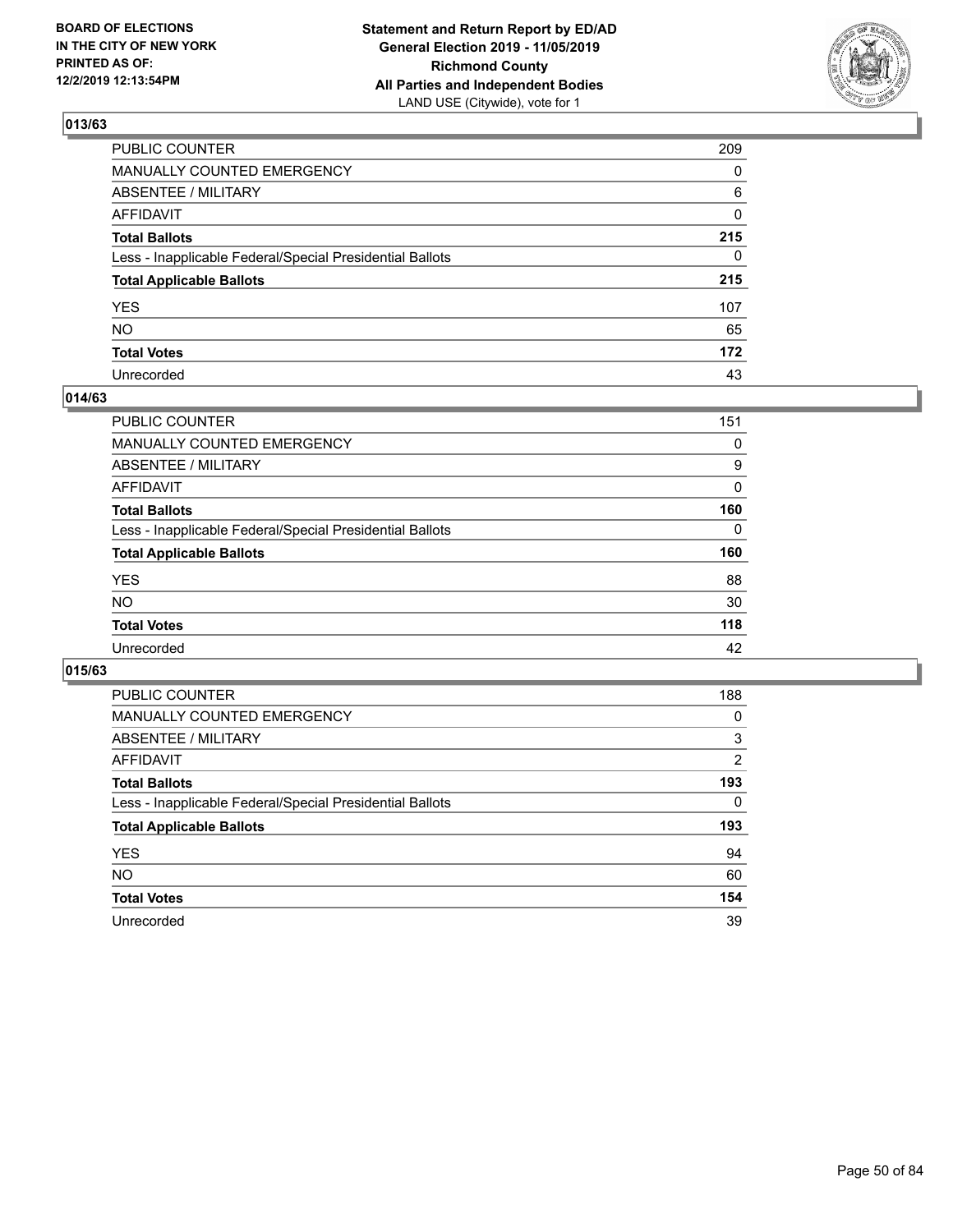

| PUBLIC COUNTER                                           | 255      |
|----------------------------------------------------------|----------|
| MANUALLY COUNTED EMERGENCY                               | 0        |
| <b>ABSENTEE / MILITARY</b>                               | 10       |
| <b>AFFIDAVIT</b>                                         | 0        |
| <b>Total Ballots</b>                                     | 265      |
| Less - Inapplicable Federal/Special Presidential Ballots | $\Omega$ |
| <b>Total Applicable Ballots</b>                          | 265      |
| <b>YES</b>                                               | 145      |
| <b>NO</b>                                                | 83       |
| <b>Total Votes</b>                                       | 228      |
| Unrecorded                                               | 37       |

### **017/63 COMBINED into: 010/63**

### **018/63**

| <b>PUBLIC COUNTER</b>                                    | 364 |
|----------------------------------------------------------|-----|
| <b>MANUALLY COUNTED EMERGENCY</b>                        | 0   |
| ABSENTEE / MILITARY                                      | 8   |
| <b>AFFIDAVIT</b>                                         |     |
| <b>Total Ballots</b>                                     | 373 |
| Less - Inapplicable Federal/Special Presidential Ballots | 0   |
| <b>Total Applicable Ballots</b>                          | 373 |
| <b>YES</b>                                               | 214 |
| <b>NO</b>                                                | 131 |
| <b>Total Votes</b>                                       | 345 |
| Unrecorded                                               | 28  |
|                                                          |     |

### **019/63 COMBINED into: 018/63**

| PUBLIC COUNTER                                           | 146      |
|----------------------------------------------------------|----------|
| <b>MANUALLY COUNTED EMERGENCY</b>                        | 0        |
| ABSENTEE / MILITARY                                      | 37       |
| AFFIDAVIT                                                | 0        |
| <b>Total Ballots</b>                                     | 183      |
| Less - Inapplicable Federal/Special Presidential Ballots | $\Omega$ |
| <b>Total Applicable Ballots</b>                          | 183      |
| <b>YES</b>                                               | 80       |
| <b>NO</b>                                                | 65       |
| <b>Total Votes</b>                                       | 145      |
| Unrecorded                                               | 38       |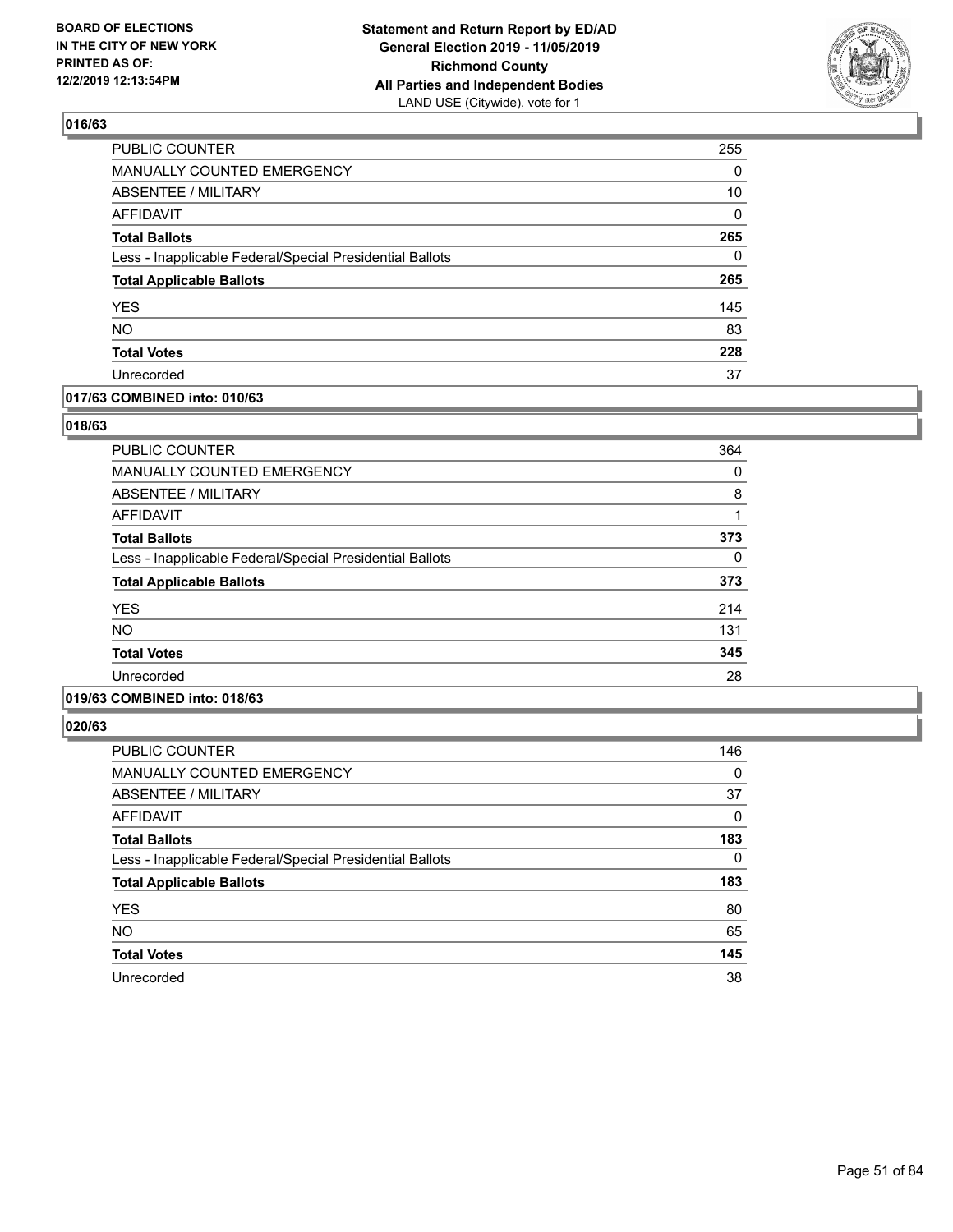

| PUBLIC COUNTER                                           | 131            |
|----------------------------------------------------------|----------------|
| MANUALLY COUNTED EMERGENCY                               | $\mathbf{0}$   |
| ABSENTEE / MILITARY                                      | $\overline{7}$ |
| AFFIDAVIT                                                | 0              |
| Total Ballots                                            | 138            |
| Less - Inapplicable Federal/Special Presidential Ballots | $\mathbf{0}$   |
| <b>Total Applicable Ballots</b>                          | 138            |
| YES                                                      | 67             |
| NO.                                                      | 42             |
| <b>Total Votes</b>                                       | 109            |
| Unrecorded                                               | 29             |

### **022/63**

| PUBLIC COUNTER                                           | 176      |
|----------------------------------------------------------|----------|
| MANUALLY COUNTED EMERGENCY                               | 0        |
| ABSENTEE / MILITARY                                      | 8        |
| AFFIDAVIT                                                | $\Omega$ |
| <b>Total Ballots</b>                                     | 184      |
| Less - Inapplicable Federal/Special Presidential Ballots | $\Omega$ |
| <b>Total Applicable Ballots</b>                          | 184      |
| <b>YES</b>                                               | 105      |
| <b>NO</b>                                                | 40       |
| <b>Total Votes</b>                                       | 145      |
| Unrecorded                                               | 39       |

| PUBLIC COUNTER                                           | 148            |
|----------------------------------------------------------|----------------|
| MANUALLY COUNTED EMERGENCY                               | 0              |
| ABSENTEE / MILITARY                                      | $\overline{2}$ |
| AFFIDAVIT                                                | $\Omega$       |
| <b>Total Ballots</b>                                     | 150            |
| Less - Inapplicable Federal/Special Presidential Ballots | $\Omega$       |
| <b>Total Applicable Ballots</b>                          | 150            |
| <b>YES</b>                                               | 76             |
| <b>NO</b>                                                | 43             |
| <b>Total Votes</b>                                       | 119            |
|                                                          |                |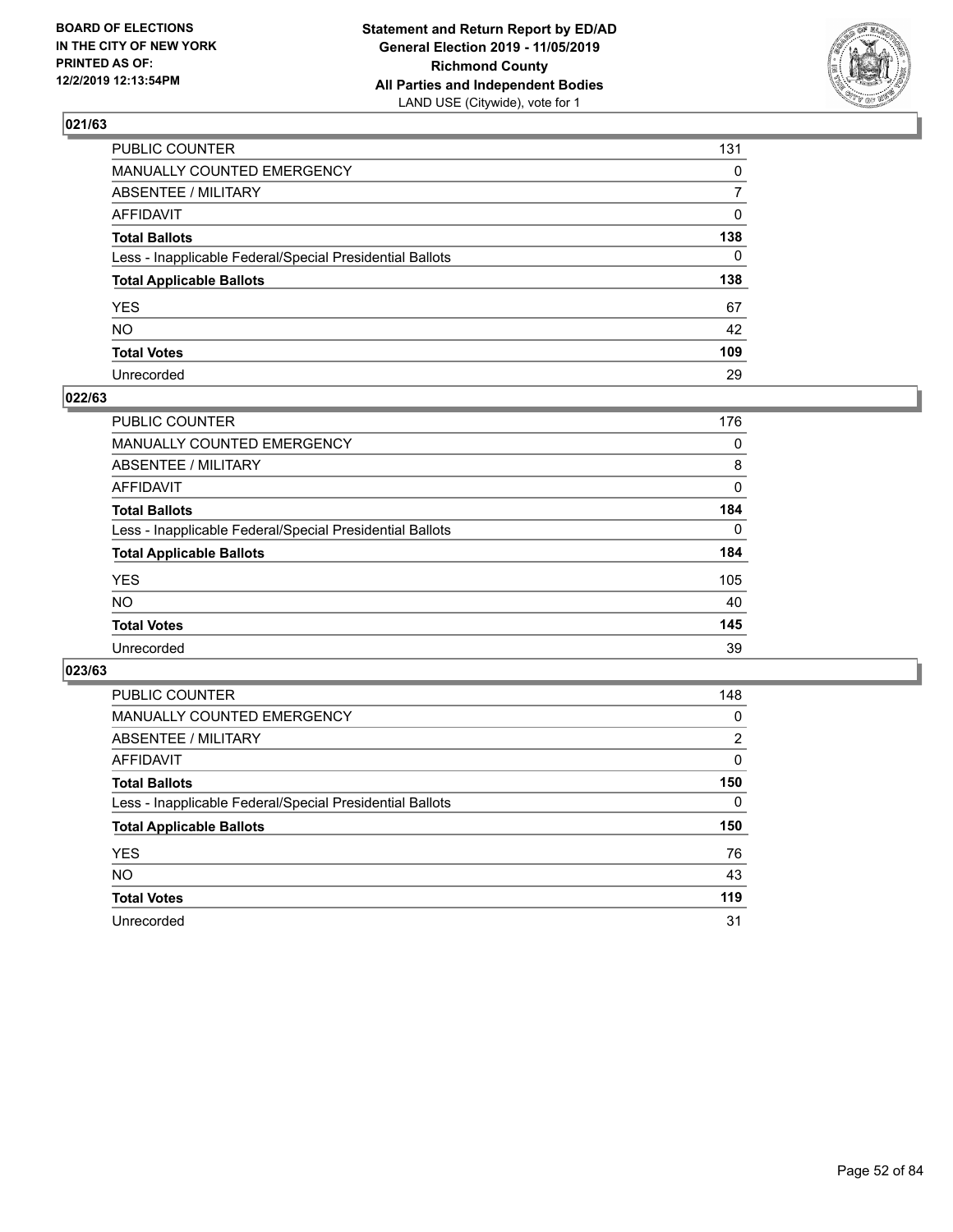

| PUBLIC COUNTER                                           | 314      |
|----------------------------------------------------------|----------|
| <b>MANUALLY COUNTED EMERGENCY</b>                        | 0        |
| <b>ABSENTEE / MILITARY</b>                               | 4        |
| <b>AFFIDAVIT</b>                                         |          |
| <b>Total Ballots</b>                                     | 319      |
| Less - Inapplicable Federal/Special Presidential Ballots | $\Omega$ |
| <b>Total Applicable Ballots</b>                          | 319      |
| <b>YES</b>                                               | 151      |
| <b>NO</b>                                                | 117      |
| <b>Total Votes</b>                                       | 268      |
| Unrecorded                                               | 51       |

### **025/63 COMBINED into: 024/63**

#### **026/63**

| <b>PUBLIC COUNTER</b>                                    | 230      |
|----------------------------------------------------------|----------|
| <b>MANUALLY COUNTED EMERGENCY</b>                        | 0        |
| ABSENTEE / MILITARY                                      | 5        |
| AFFIDAVIT                                                | 3        |
| <b>Total Ballots</b>                                     | 238      |
| Less - Inapplicable Federal/Special Presidential Ballots | $\Omega$ |
| <b>Total Applicable Ballots</b>                          | 238      |
| <b>YES</b>                                               | 104      |
| <b>NO</b>                                                | 88       |
| <b>Total Votes</b>                                       | 192      |
| Unrecorded                                               | 46       |

| <b>PUBLIC COUNTER</b>                                    | 256 |
|----------------------------------------------------------|-----|
| MANUALLY COUNTED EMERGENCY                               | 0   |
| ABSENTEE / MILITARY                                      | 15  |
| AFFIDAVIT                                                | 4   |
| <b>Total Ballots</b>                                     | 275 |
| Less - Inapplicable Federal/Special Presidential Ballots | 0   |
| <b>Total Applicable Ballots</b>                          | 275 |
| <b>YES</b>                                               | 149 |
| NO.                                                      | 108 |
| <b>Total Votes</b>                                       | 257 |
| Unrecorded                                               | 18  |
| 028/63 COMBINED into: 016/63                             |     |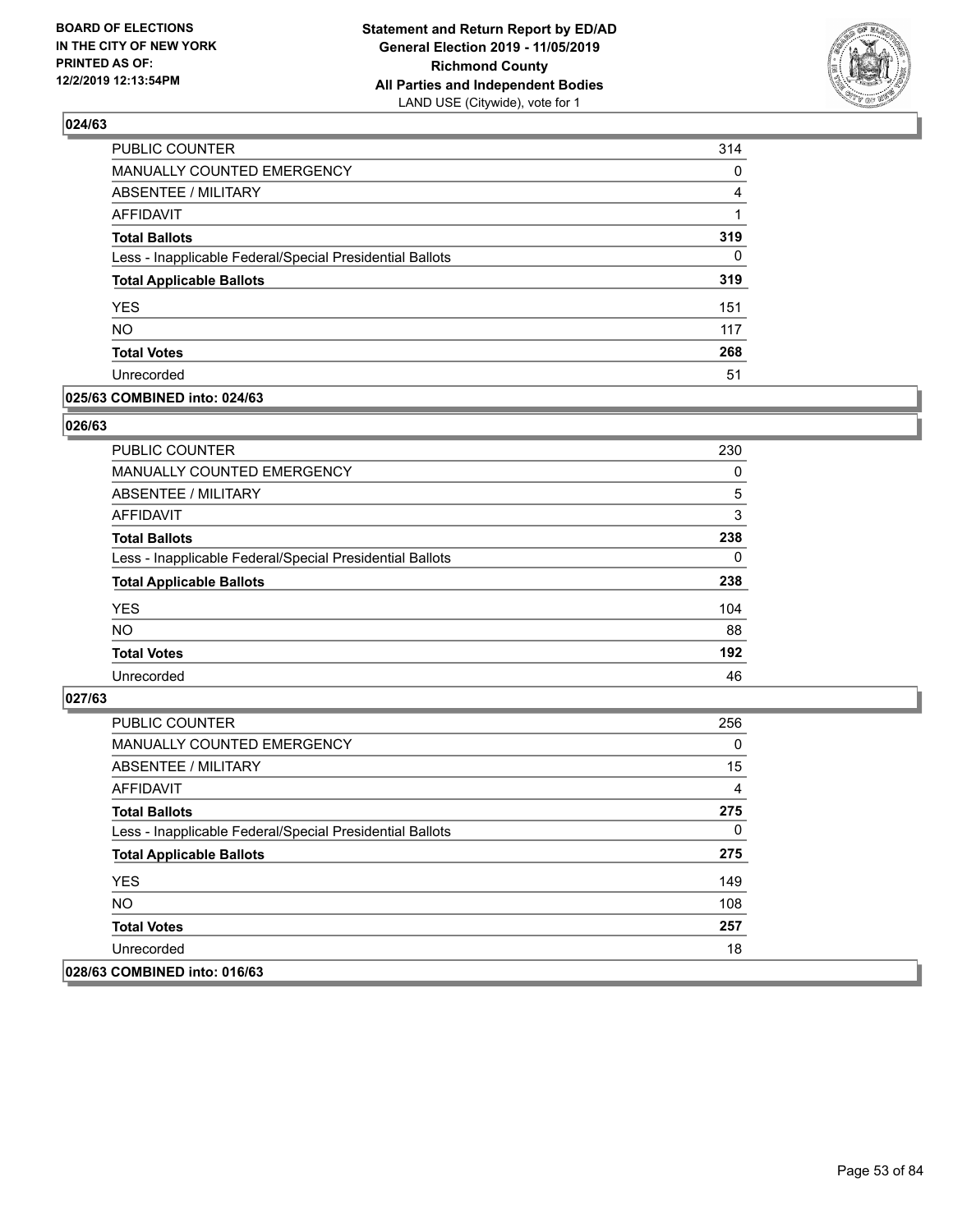

| PUBLIC COUNTER                                           | 347      |
|----------------------------------------------------------|----------|
| MANUALLY COUNTED EMERGENCY                               | $\Omega$ |
| ABSENTEE / MILITARY                                      | 9        |
| AFFIDAVIT                                                | $\Omega$ |
| Total Ballots                                            | 356      |
| Less - Inapplicable Federal/Special Presidential Ballots | $\Omega$ |
| <b>Total Applicable Ballots</b>                          | 356      |
| YES                                                      | 203      |
| NO.                                                      | 129      |
| <b>Total Votes</b>                                       | 332      |
| Unrecorded                                               | 24       |

### **030/63**

| PUBLIC COUNTER                                           | 165 |
|----------------------------------------------------------|-----|
| <b>MANUALLY COUNTED EMERGENCY</b>                        | 0   |
| ABSENTEE / MILITARY                                      | 9   |
| AFFIDAVIT                                                |     |
| <b>Total Ballots</b>                                     | 175 |
| Less - Inapplicable Federal/Special Presidential Ballots | 0   |
| <b>Total Applicable Ballots</b>                          | 175 |
| <b>YES</b>                                               | 96  |
| <b>NO</b>                                                | 48  |
| <b>Total Votes</b>                                       | 144 |
| Unrecorded                                               | 31  |

| PUBLIC COUNTER                                           | 209 |
|----------------------------------------------------------|-----|
| MANUALLY COUNTED EMERGENCY                               | 0   |
| ABSENTEE / MILITARY                                      | 11  |
| AFFIDAVIT                                                |     |
| <b>Total Ballots</b>                                     | 221 |
| Less - Inapplicable Federal/Special Presidential Ballots | 0   |
| <b>Total Applicable Ballots</b>                          | 221 |
| <b>YES</b>                                               | 149 |
| NO.                                                      | 53  |
| <b>Total Votes</b>                                       | 202 |
| Unrecorded                                               | 19  |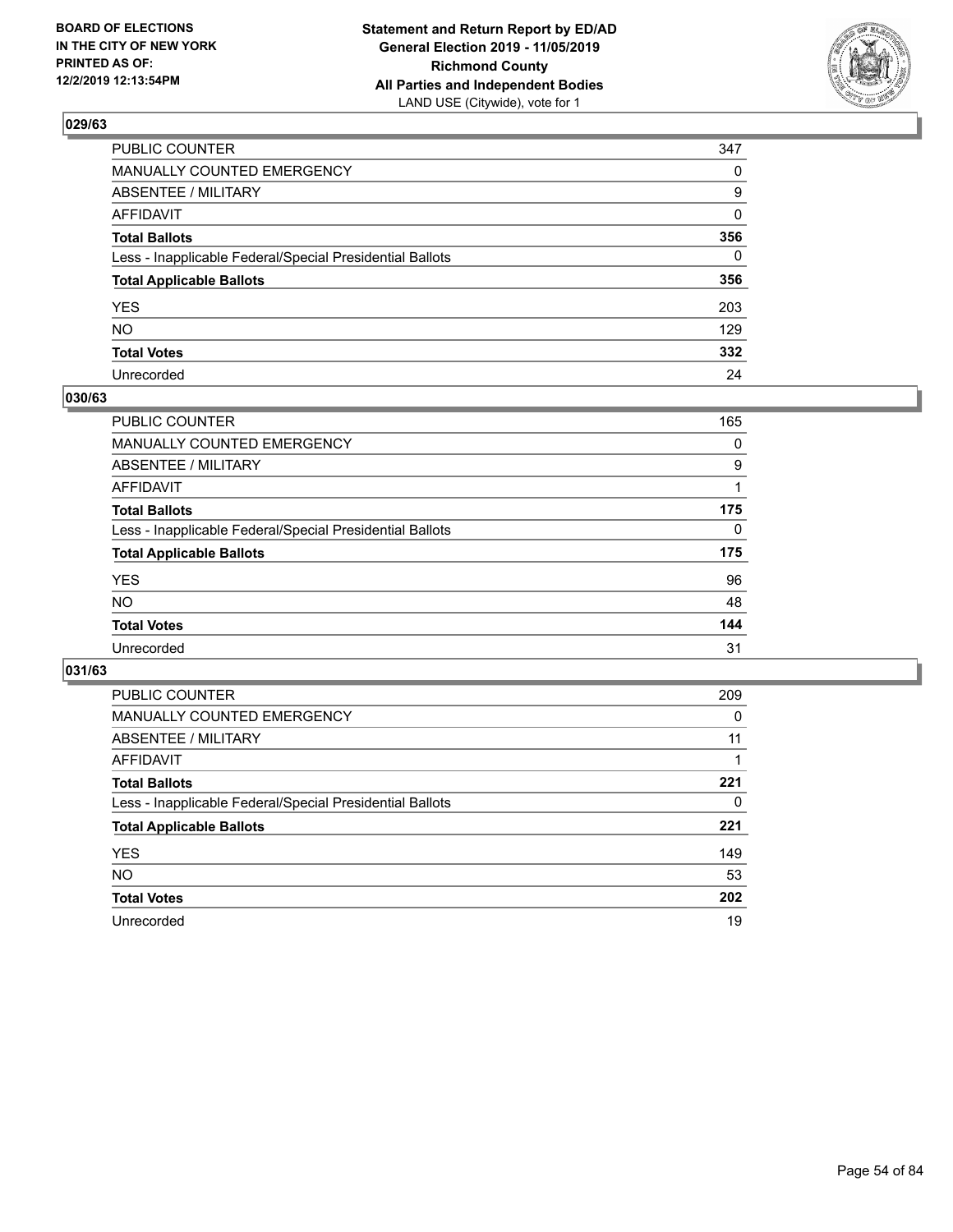

| PUBLIC COUNTER                                           | 165            |
|----------------------------------------------------------|----------------|
| MANUALLY COUNTED EMERGENCY                               | $\mathbf{0}$   |
| ABSENTEE / MILITARY                                      | $\overline{7}$ |
| AFFIDAVIT                                                | 2              |
| Total Ballots                                            | 174            |
| Less - Inapplicable Federal/Special Presidential Ballots | $\Omega$       |
| <b>Total Applicable Ballots</b>                          | 174            |
| YES                                                      | 100            |
| NO.                                                      | 54             |
| <b>Total Votes</b>                                       | 154            |
| Unrecorded                                               | 20             |

### **033/63**

| <b>PUBLIC COUNTER</b>                                    | 249      |
|----------------------------------------------------------|----------|
| MANUALLY COUNTED EMERGENCY                               | 0        |
| ABSENTEE / MILITARY                                      | 9        |
| AFFIDAVIT                                                | $\Omega$ |
| <b>Total Ballots</b>                                     | 258      |
| Less - Inapplicable Federal/Special Presidential Ballots | $\Omega$ |
| <b>Total Applicable Ballots</b>                          | 258      |
| <b>YES</b>                                               | 142      |
| <b>NO</b>                                                | 86       |
| <b>Total Votes</b>                                       | 228      |
| Unrecorded                                               | 30       |

| PUBLIC COUNTER                                           | 195 |
|----------------------------------------------------------|-----|
| MANUALLY COUNTED EMERGENCY                               | 0   |
| ABSENTEE / MILITARY                                      | 10  |
| AFFIDAVIT                                                |     |
| <b>Total Ballots</b>                                     | 206 |
| Less - Inapplicable Federal/Special Presidential Ballots | 0   |
| <b>Total Applicable Ballots</b>                          | 206 |
| <b>YES</b>                                               | 97  |
| NO.                                                      | 83  |
|                                                          |     |
| <b>Total Votes</b>                                       | 180 |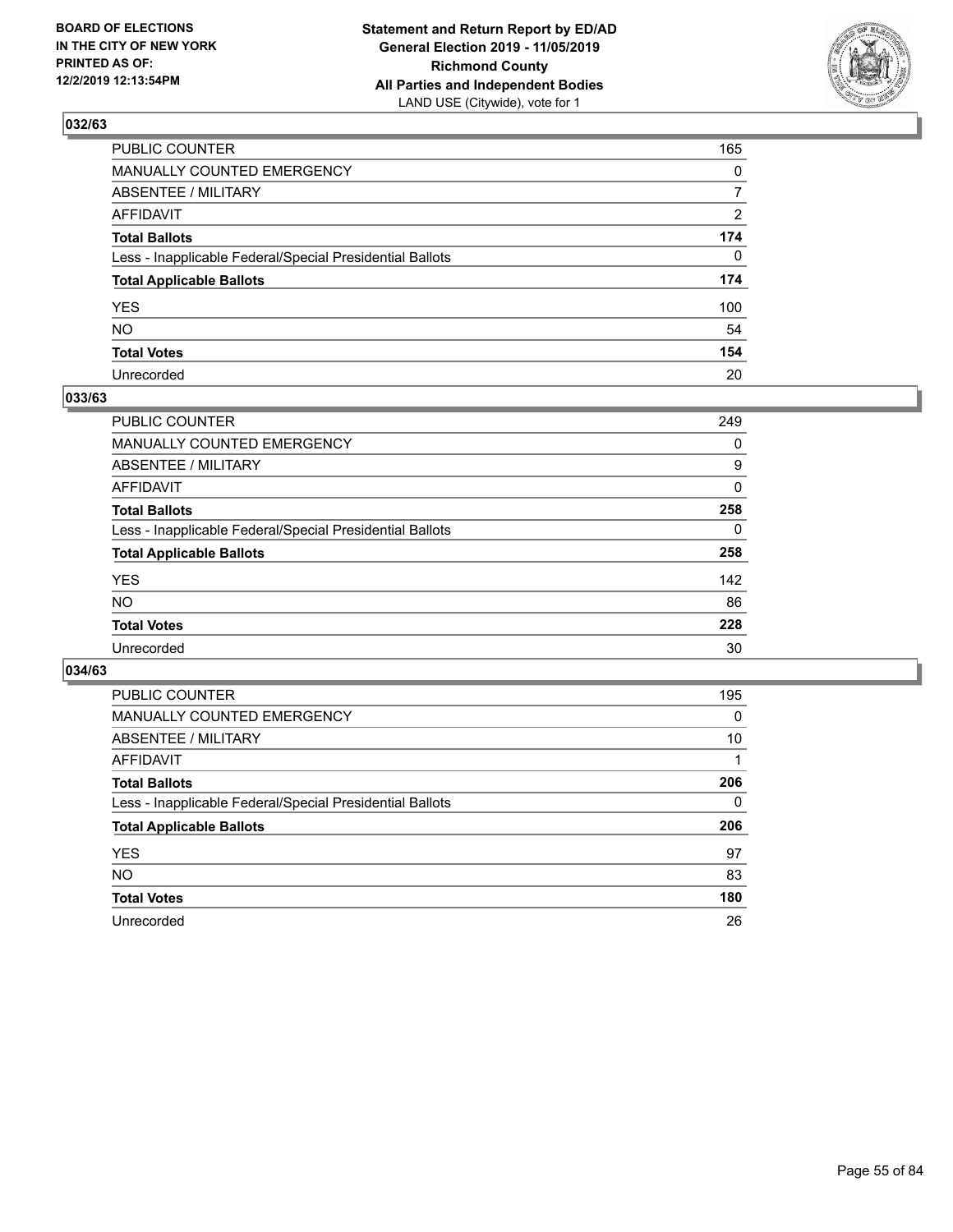

| PUBLIC COUNTER                                           | 262          |
|----------------------------------------------------------|--------------|
| MANUALLY COUNTED EMERGENCY                               | $\mathbf{0}$ |
| ABSENTEE / MILITARY                                      | 15           |
| AFFIDAVIT                                                |              |
| Total Ballots                                            | 278          |
| Less - Inapplicable Federal/Special Presidential Ballots | $\mathbf{0}$ |
| <b>Total Applicable Ballots</b>                          | 278          |
| YES                                                      | 144          |
| NO.                                                      | 105          |
| <b>Total Votes</b>                                       | 249          |
| Unrecorded                                               | 29           |

### **036/63**

| <b>PUBLIC COUNTER</b>                                    | 282      |
|----------------------------------------------------------|----------|
| MANUALLY COUNTED EMERGENCY                               | 0        |
| ABSENTEE / MILITARY                                      | 4        |
| AFFIDAVIT                                                |          |
| <b>Total Ballots</b>                                     | 287      |
| Less - Inapplicable Federal/Special Presidential Ballots | $\Omega$ |
| <b>Total Applicable Ballots</b>                          | 287      |
| <b>YES</b>                                               | 161      |
| <b>NO</b>                                                | 93       |
| <b>Total Votes</b>                                       | 254      |
| Unrecorded                                               | 33       |

| PUBLIC COUNTER                                           | 229      |
|----------------------------------------------------------|----------|
| <b>MANUALLY COUNTED EMERGENCY</b>                        | 0        |
| ABSENTEE / MILITARY                                      | 14       |
| AFFIDAVIT                                                | 6        |
| <b>Total Ballots</b>                                     | 249      |
| Less - Inapplicable Federal/Special Presidential Ballots | $\Omega$ |
| <b>Total Applicable Ballots</b>                          | 249      |
| <b>YES</b>                                               | 161      |
| <b>NO</b>                                                | 47       |
| <b>Total Votes</b>                                       | 208      |
| Unrecorded                                               | 41       |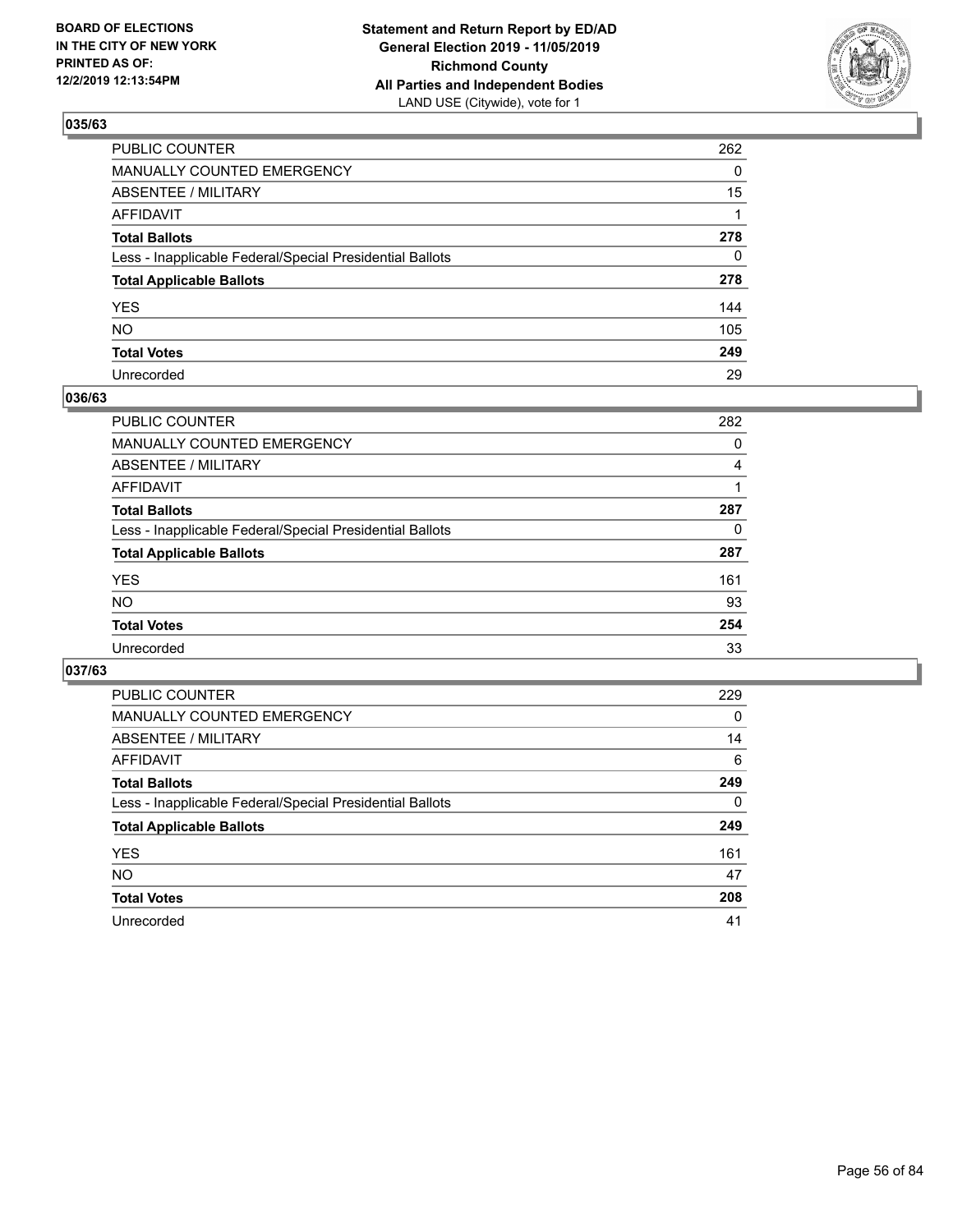

| PUBLIC COUNTER                                           | 186          |
|----------------------------------------------------------|--------------|
| MANUALLY COUNTED EMERGENCY                               | $\mathbf{0}$ |
| ABSENTEE / MILITARY                                      | 6            |
| AFFIDAVIT                                                | 3            |
| Total Ballots                                            | 195          |
| Less - Inapplicable Federal/Special Presidential Ballots | 0            |
| <b>Total Applicable Ballots</b>                          | 195          |
| YES                                                      | 125          |
| NO.                                                      | 39           |
| <b>Total Votes</b>                                       | 164          |
| Unrecorded                                               | 31           |

### **039/63**

| <b>PUBLIC COUNTER</b>                                    | 103            |
|----------------------------------------------------------|----------------|
| <b>MANUALLY COUNTED EMERGENCY</b>                        | 0              |
| ABSENTEE / MILITARY                                      | $\overline{2}$ |
| <b>AFFIDAVIT</b>                                         | $\Omega$       |
| <b>Total Ballots</b>                                     | 105            |
| Less - Inapplicable Federal/Special Presidential Ballots | $\Omega$       |
| <b>Total Applicable Ballots</b>                          | 105            |
| <b>YES</b>                                               | 79             |
| <b>NO</b>                                                | 16             |
| <b>Total Votes</b>                                       | 95             |
| Unrecorded                                               | 10             |
|                                                          |                |

### **040/63 COMBINED into: 037/63**

| PUBLIC COUNTER                                           | 79       |
|----------------------------------------------------------|----------|
| MANUALLY COUNTED EMERGENCY                               | 0        |
| ABSENTEE / MILITARY                                      | 6        |
| AFFIDAVIT                                                | 0        |
| <b>Total Ballots</b>                                     | 85       |
| Less - Inapplicable Federal/Special Presidential Ballots | $\Omega$ |
| <b>Total Applicable Ballots</b>                          | 85       |
| <b>YES</b>                                               | 68       |
| <b>NO</b>                                                | 7        |
| <b>Total Votes</b>                                       | 75       |
| Unrecorded                                               | 10       |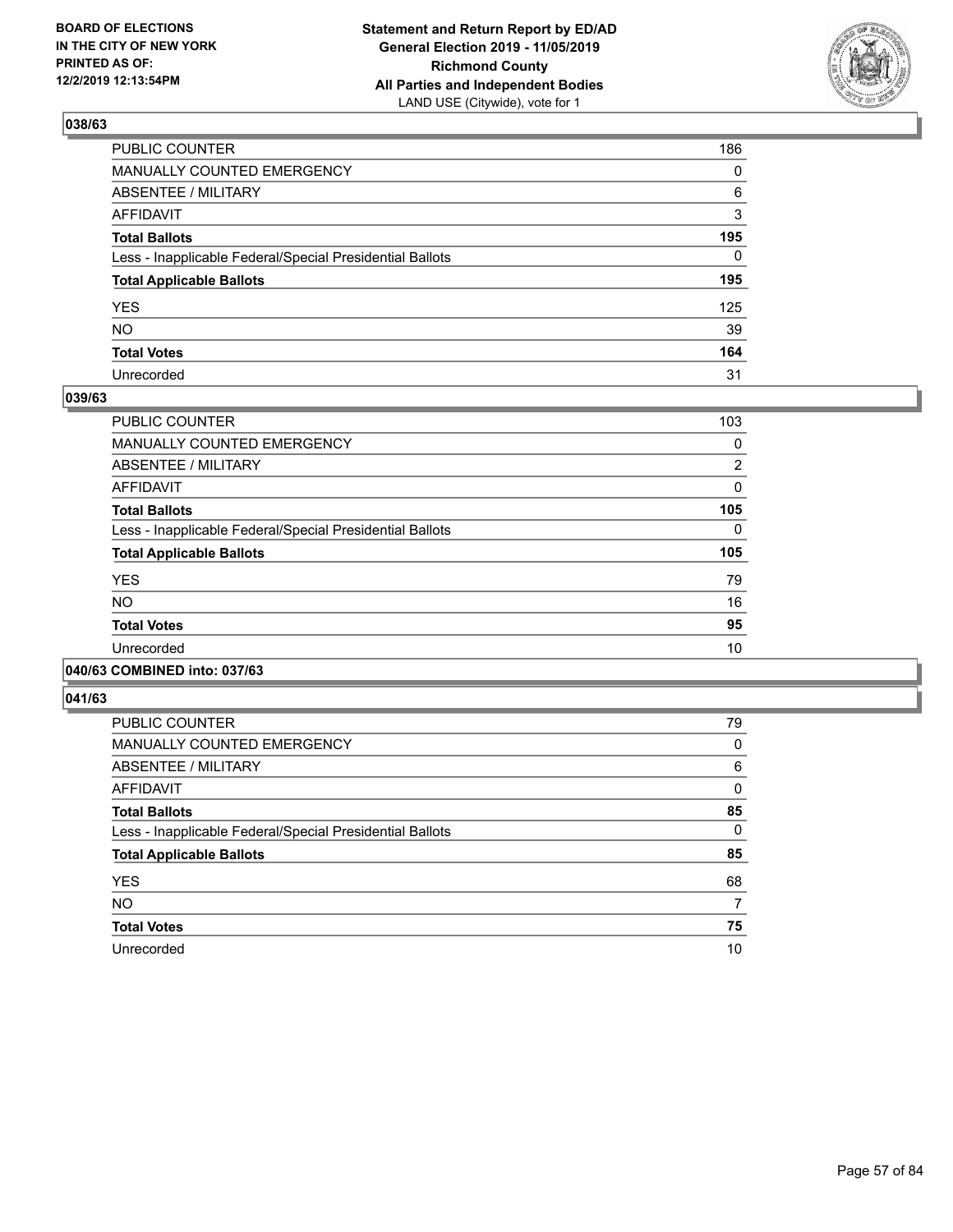

| PUBLIC COUNTER                                           | 108 |
|----------------------------------------------------------|-----|
| MANUALLY COUNTED EMERGENCY                               | 0   |
| ABSENTEE / MILITARY                                      | 4   |
| AFFIDAVIT                                                | 0   |
| Total Ballots                                            | 112 |
| Less - Inapplicable Federal/Special Presidential Ballots | 0   |
| <b>Total Applicable Ballots</b>                          | 112 |
| YES                                                      | 68  |
| NO.                                                      | 13  |
| <b>Total Votes</b>                                       | 81  |
| Unrecorded                                               | 31  |

### **043/63**

| <b>PUBLIC COUNTER</b>                                    | 163      |
|----------------------------------------------------------|----------|
| <b>MANUALLY COUNTED EMERGENCY</b>                        | 0        |
| ABSENTEE / MILITARY                                      | 3        |
| AFFIDAVIT                                                |          |
| <b>Total Ballots</b>                                     | 167      |
| Less - Inapplicable Federal/Special Presidential Ballots | $\Omega$ |
| <b>Total Applicable Ballots</b>                          | 167      |
| <b>YES</b>                                               | 109      |
| <b>NO</b>                                                | 25       |
| <b>Total Votes</b>                                       | 134      |
| Unrecorded                                               | 33       |

| PUBLIC COUNTER                                           | 172      |
|----------------------------------------------------------|----------|
| MANUALLY COUNTED EMERGENCY                               | 0        |
| ABSENTEE / MILITARY                                      | 8        |
| AFFIDAVIT                                                | $\Omega$ |
| <b>Total Ballots</b>                                     | 180      |
| Less - Inapplicable Federal/Special Presidential Ballots | $\Omega$ |
| <b>Total Applicable Ballots</b>                          | 180      |
| <b>YES</b>                                               | 112      |
| <b>NO</b>                                                | 23       |
| <b>Total Votes</b>                                       | 135      |
| Unrecorded                                               | 45       |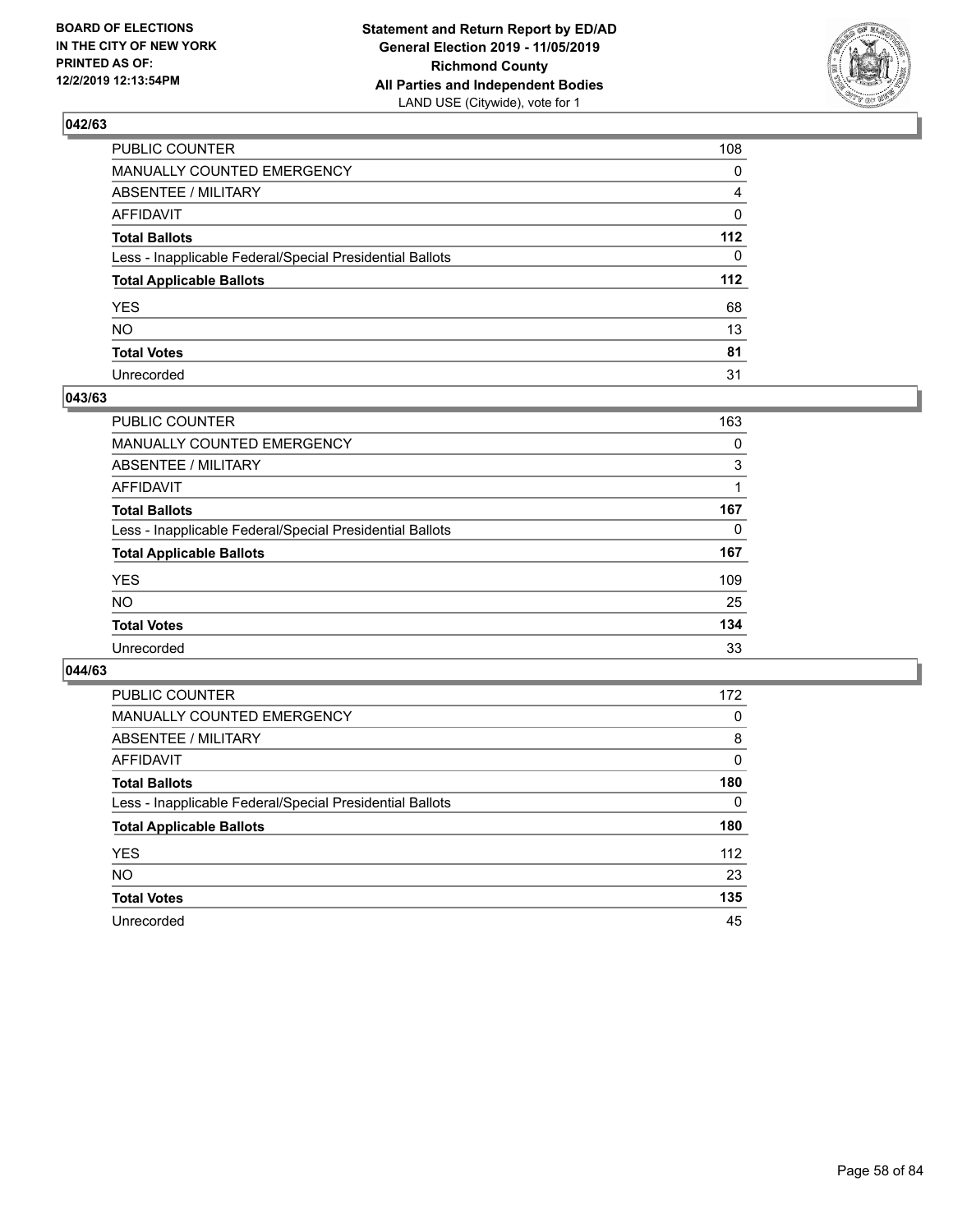

| PUBLIC COUNTER                                           | 126          |
|----------------------------------------------------------|--------------|
| MANUALLY COUNTED EMERGENCY                               | $\mathbf{0}$ |
| ABSENTEE / MILITARY                                      | 11           |
| AFFIDAVIT                                                | 0            |
| Total Ballots                                            | 137          |
| Less - Inapplicable Federal/Special Presidential Ballots | $\mathbf{0}$ |
| <b>Total Applicable Ballots</b>                          | 137          |
| YES                                                      | 84           |
| NO.                                                      | 16           |
| <b>Total Votes</b>                                       | 100          |
| Unrecorded                                               | 37           |

### **046/63**

| <b>PUBLIC COUNTER</b>                                    | 387            |
|----------------------------------------------------------|----------------|
| <b>MANUALLY COUNTED EMERGENCY</b>                        | 0              |
| ABSENTEE / MILITARY                                      | 15             |
| <b>AFFIDAVIT</b>                                         | $\overline{2}$ |
| <b>Total Ballots</b>                                     | 404            |
| Less - Inapplicable Federal/Special Presidential Ballots | $\Omega$       |
| <b>Total Applicable Ballots</b>                          | 404            |
| <b>YES</b>                                               | 229            |
| N <sub>O</sub>                                           | 126            |
| <b>Total Votes</b>                                       | 355            |
| Unrecorded                                               | 49             |
|                                                          |                |

#### **047/63 COMBINED into: 046/63**

| <b>PUBLIC COUNTER</b>                                    | 182            |
|----------------------------------------------------------|----------------|
| <b>MANUALLY COUNTED EMERGENCY</b>                        | 0              |
| ABSENTEE / MILITARY                                      | 9              |
| <b>AFFIDAVIT</b>                                         | $\overline{2}$ |
| <b>Total Ballots</b>                                     | 193            |
| Less - Inapplicable Federal/Special Presidential Ballots | 0              |
| <b>Total Applicable Ballots</b>                          | 193            |
| <b>YES</b>                                               | 107            |
| <b>NO</b>                                                | 62             |
| <b>Total Votes</b>                                       | 169            |
| Unrecorded                                               | 24             |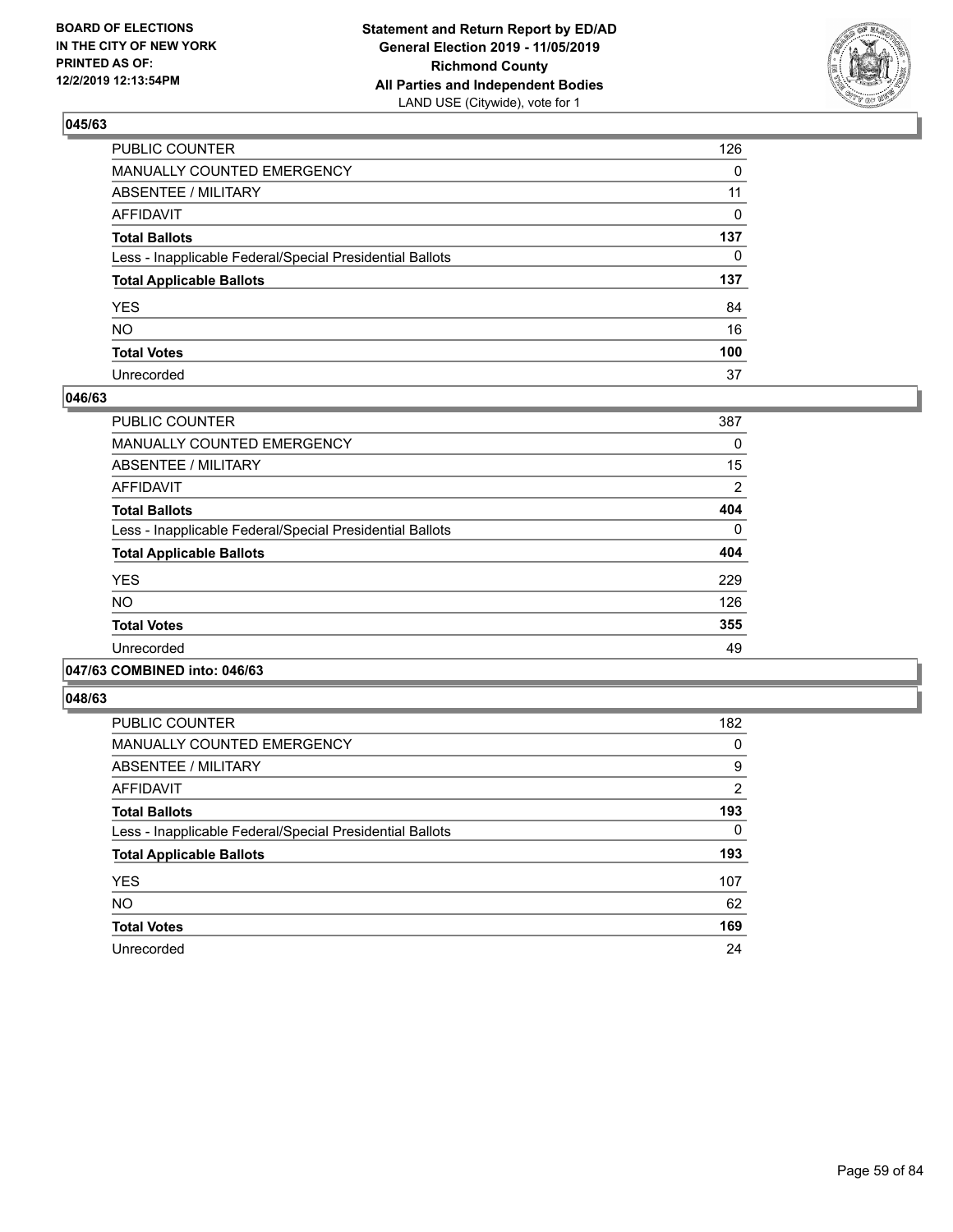

| PUBLIC COUNTER                                           | 385          |
|----------------------------------------------------------|--------------|
| MANUALLY COUNTED EMERGENCY                               | $\mathbf{0}$ |
| ABSENTEE / MILITARY                                      | 24           |
| AFFIDAVIT                                                | 3            |
| Total Ballots                                            | 412          |
| Less - Inapplicable Federal/Special Presidential Ballots | $\Omega$     |
| <b>Total Applicable Ballots</b>                          | 412          |
| YES                                                      | 217          |
| NO.                                                      | 158          |
| <b>Total Votes</b>                                       | 375          |
| Unrecorded                                               | 37           |

### **050/63**

| <b>PUBLIC COUNTER</b>                                    | 187      |
|----------------------------------------------------------|----------|
| <b>MANUALLY COUNTED EMERGENCY</b>                        | 0        |
| ABSENTEE / MILITARY                                      | 7        |
| <b>AFFIDAVIT</b>                                         |          |
| <b>Total Ballots</b>                                     | 195      |
| Less - Inapplicable Federal/Special Presidential Ballots | $\Omega$ |
| <b>Total Applicable Ballots</b>                          | 195      |
| <b>YES</b>                                               | 113      |
| <b>NO</b>                                                | 48       |
| <b>Total Votes</b>                                       | 161      |
| Unrecorded                                               | 34       |
|                                                          |          |

## **051/63 COMBINED into: 049/63**

| <b>PUBLIC COUNTER</b>                                    | 244 |
|----------------------------------------------------------|-----|
| <b>MANUALLY COUNTED EMERGENCY</b>                        | 0   |
| ABSENTEE / MILITARY                                      | 3   |
| <b>AFFIDAVIT</b>                                         | 0   |
| <b>Total Ballots</b>                                     | 247 |
| Less - Inapplicable Federal/Special Presidential Ballots | 0   |
| <b>Total Applicable Ballots</b>                          | 247 |
| <b>YES</b>                                               | 142 |
| <b>NO</b>                                                | 77  |
| <b>Total Votes</b>                                       | 219 |
| Unrecorded                                               | 28  |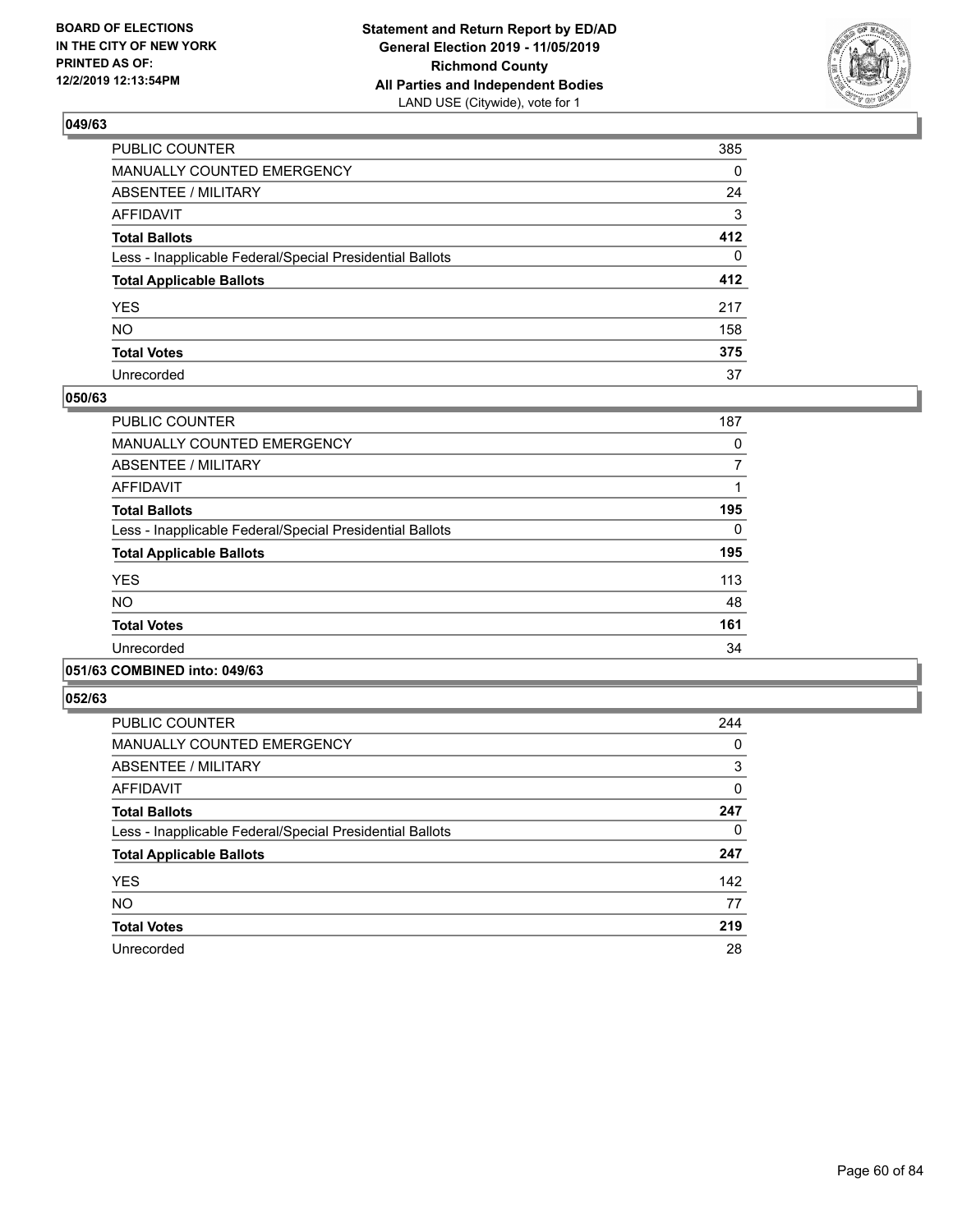

| PUBLIC COUNTER                                           | 210          |
|----------------------------------------------------------|--------------|
| MANUALLY COUNTED EMERGENCY                               | $\mathbf{0}$ |
| ABSENTEE / MILITARY                                      | 17           |
| AFFIDAVIT                                                |              |
| Total Ballots                                            | 228          |
| Less - Inapplicable Federal/Special Presidential Ballots | $\mathbf{0}$ |
| <b>Total Applicable Ballots</b>                          | 228          |
| YES                                                      | 119          |
| NΟ                                                       | 57           |
| <b>Total Votes</b>                                       | 176          |
| Unrecorded                                               | 52           |

### **054/63**

| <b>PUBLIC COUNTER</b>                                    | 196            |
|----------------------------------------------------------|----------------|
| <b>MANUALLY COUNTED EMERGENCY</b>                        | $\Omega$       |
| ABSENTEE / MILITARY                                      | 29             |
| AFFIDAVIT                                                | $\overline{2}$ |
| <b>Total Ballots</b>                                     | 227            |
| Less - Inapplicable Federal/Special Presidential Ballots | 0              |
| <b>Total Applicable Ballots</b>                          | 227            |
| <b>YES</b>                                               | 122            |
| <b>NO</b>                                                | 68             |
| <b>Total Votes</b>                                       | 190            |
| Unrecorded                                               | 37             |

| <b>PUBLIC COUNTER</b>                                    | 161 |
|----------------------------------------------------------|-----|
| <b>MANUALLY COUNTED EMERGENCY</b>                        | 0   |
| ABSENTEE / MILITARY                                      | 8   |
| AFFIDAVIT                                                | 0   |
| <b>Total Ballots</b>                                     | 169 |
| Less - Inapplicable Federal/Special Presidential Ballots | 0   |
| <b>Total Applicable Ballots</b>                          | 169 |
| <b>YES</b>                                               | 98  |
| NO.                                                      | 49  |
| <b>Total Votes</b>                                       | 147 |
| Unrecorded                                               | 22  |
| 056/63 COMBINED into: 057/63                             |     |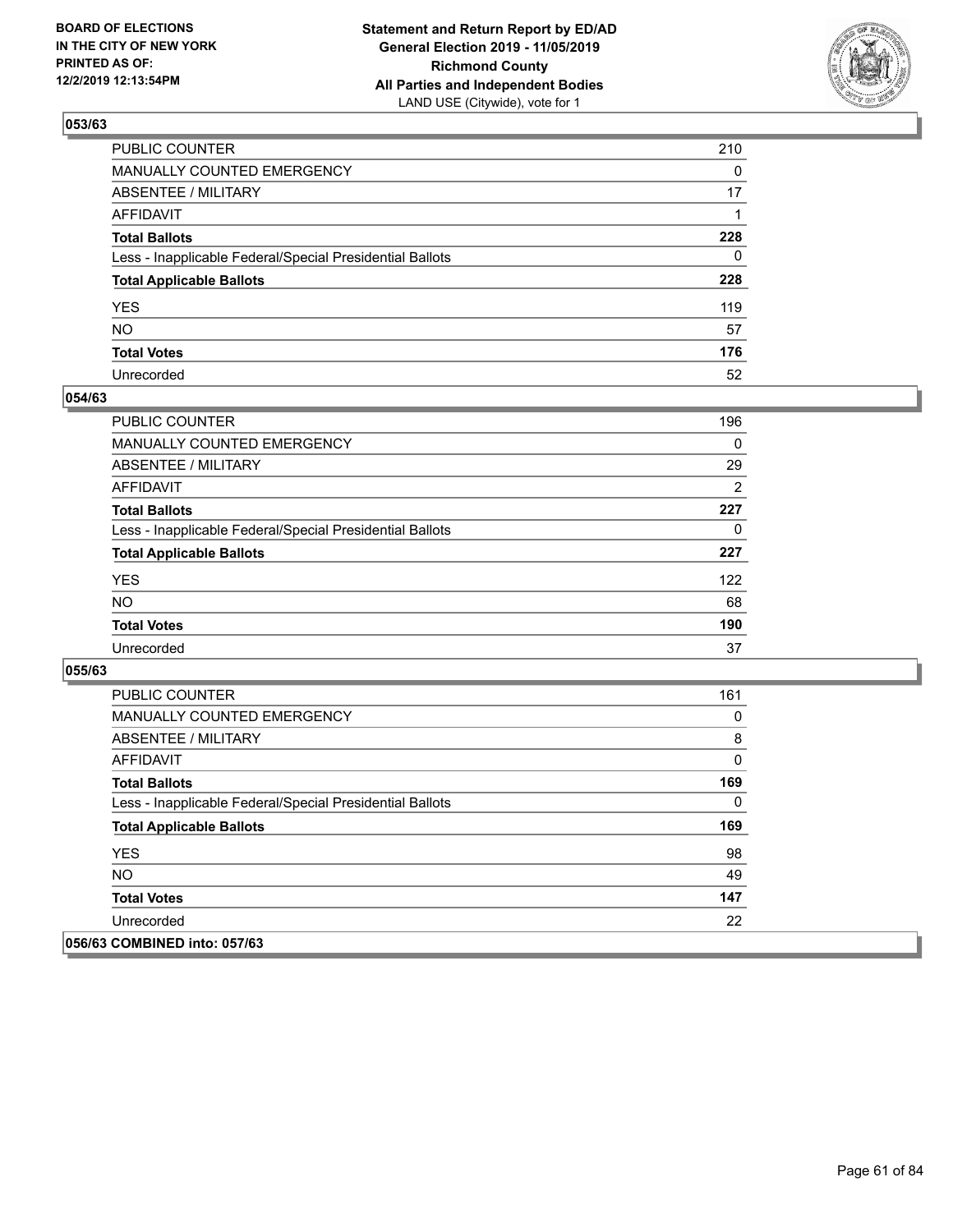

| PUBLIC COUNTER                                           | 379            |
|----------------------------------------------------------|----------------|
| MANUALLY COUNTED EMERGENCY                               | $\mathbf{0}$   |
| ABSENTEE / MILITARY                                      | 6              |
| AFFIDAVIT                                                | $\overline{2}$ |
| Total Ballots                                            | 387            |
| Less - Inapplicable Federal/Special Presidential Ballots | $\mathbf{0}$   |
| <b>Total Applicable Ballots</b>                          | 387            |
| YES                                                      | 187            |
| NO.                                                      | 157            |
| <b>Total Votes</b>                                       | 344            |
| Unrecorded                                               | 43             |

### **058/63**

| <b>PUBLIC COUNTER</b>                                    | 181      |
|----------------------------------------------------------|----------|
| <b>MANUALLY COUNTED EMERGENCY</b>                        | $\Omega$ |
| ABSENTEE / MILITARY                                      | 5        |
| AFFIDAVIT                                                | $\Omega$ |
| <b>Total Ballots</b>                                     | 186      |
| Less - Inapplicable Federal/Special Presidential Ballots | $\Omega$ |
| <b>Total Applicable Ballots</b>                          | 186      |
| <b>YES</b>                                               | 85       |
| <b>NO</b>                                                | 83       |
| <b>Total Votes</b>                                       | 168      |
| Unrecorded                                               | 18       |

| <b>PUBLIC COUNTER</b>                                    | 368      |
|----------------------------------------------------------|----------|
| <b>MANUALLY COUNTED EMERGENCY</b>                        | $\Omega$ |
| ABSENTEE / MILITARY                                      | 8        |
| AFFIDAVIT                                                |          |
| <b>Total Ballots</b>                                     | 377      |
| Less - Inapplicable Federal/Special Presidential Ballots | $\Omega$ |
| <b>Total Applicable Ballots</b>                          | 377      |
| <b>YES</b>                                               | 200      |
| NO.                                                      | 133      |
| <b>Total Votes</b>                                       | 333      |
| Unrecorded                                               | 44       |
| 060/63 COMBINED into: 082/63                             |          |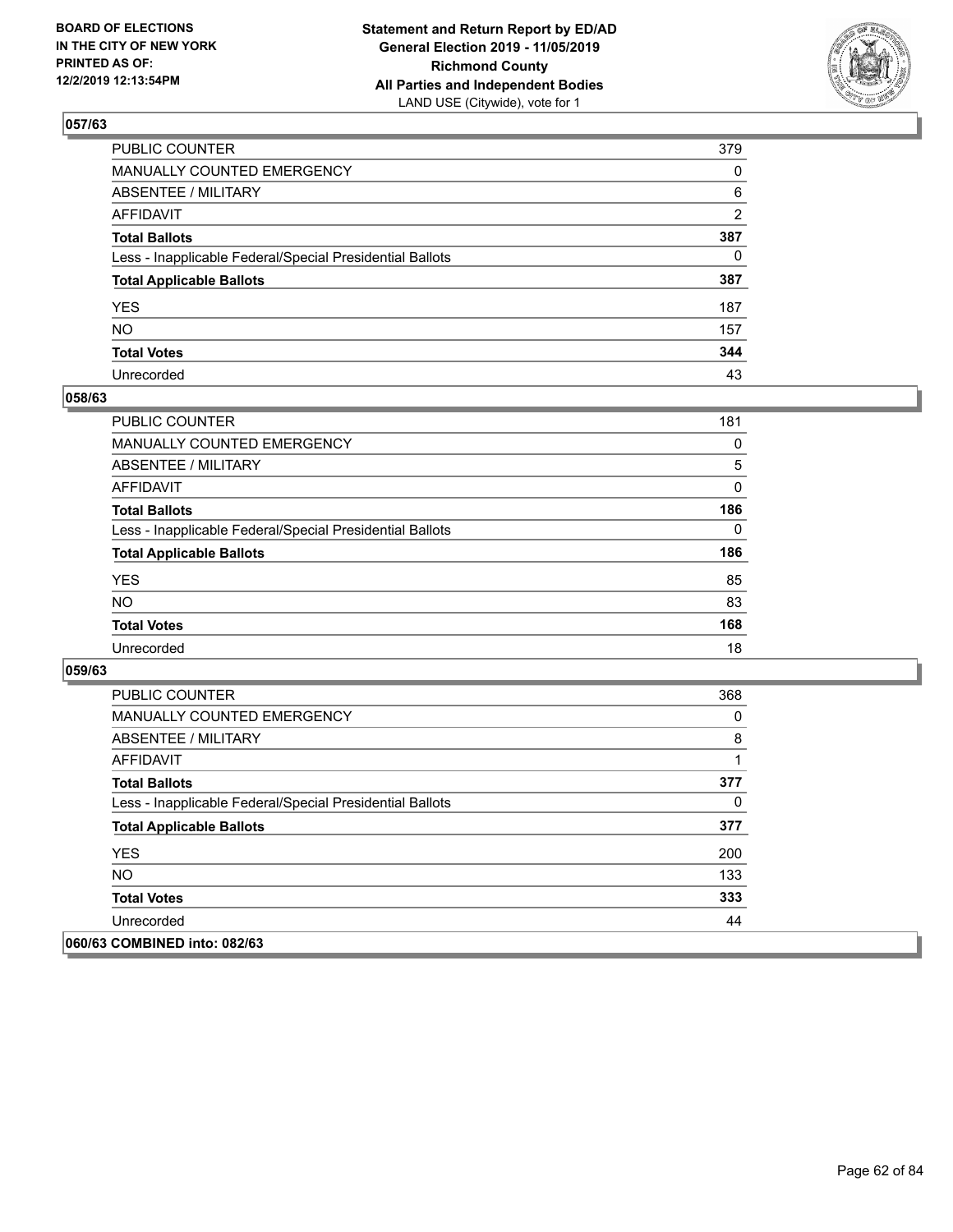

| PUBLIC COUNTER                                           | 234 |
|----------------------------------------------------------|-----|
| MANUALLY COUNTED EMERGENCY                               | 0   |
| ABSENTEE / MILITARY                                      | 18  |
| AFFIDAVIT                                                | 0   |
| Total Ballots                                            | 252 |
| Less - Inapplicable Federal/Special Presidential Ballots | 0   |
| <b>Total Applicable Ballots</b>                          | 252 |
| YES                                                      | 170 |
| NO.                                                      | 65  |
| <b>Total Votes</b>                                       | 235 |
| Unrecorded                                               | 17  |

### **062/63**

| <b>PUBLIC COUNTER</b>                                    | 338      |
|----------------------------------------------------------|----------|
| MANUALLY COUNTED EMERGENCY                               | 0        |
| ABSENTEE / MILITARY                                      | 16       |
| AFFIDAVIT                                                | 0        |
| <b>Total Ballots</b>                                     | 354      |
| Less - Inapplicable Federal/Special Presidential Ballots | $\Omega$ |
| <b>Total Applicable Ballots</b>                          | 354      |
| <b>YES</b>                                               | 213      |
| <b>NO</b>                                                | 103      |
| <b>Total Votes</b>                                       | 316      |
| Unrecorded                                               | 38       |

| <b>PUBLIC COUNTER</b>                                    | 296 |
|----------------------------------------------------------|-----|
| MANUALLY COUNTED EMERGENCY                               | 0   |
| ABSENTEE / MILITARY                                      | 10  |
| AFFIDAVIT                                                | 0   |
| <b>Total Ballots</b>                                     | 306 |
| Less - Inapplicable Federal/Special Presidential Ballots | 0   |
| <b>Total Applicable Ballots</b>                          | 306 |
| <b>YES</b>                                               | 185 |
| NO.                                                      | 96  |
| <b>Total Votes</b>                                       | 281 |
| Unrecorded                                               | 25  |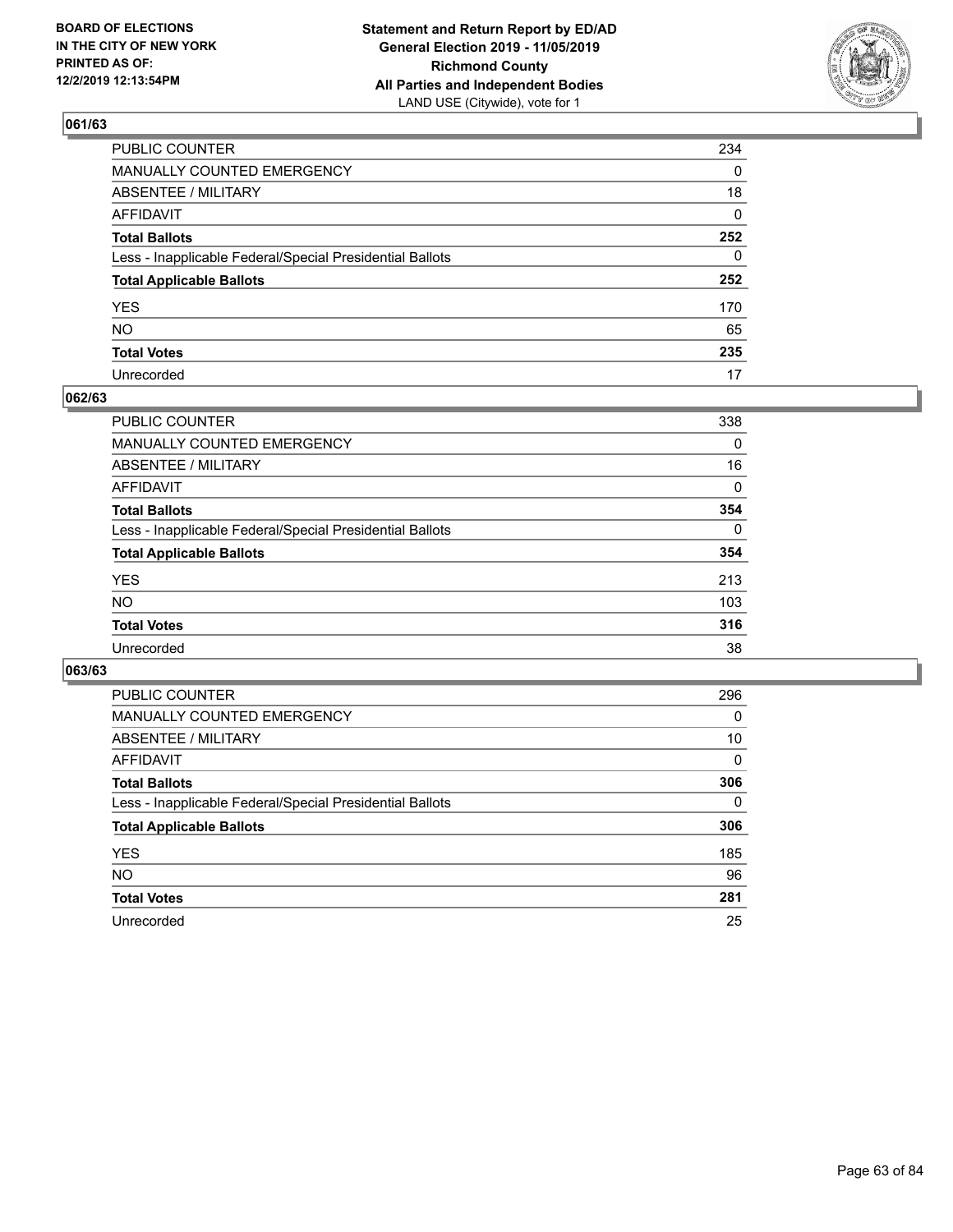

| PUBLIC COUNTER                                           | 531 |
|----------------------------------------------------------|-----|
| MANUALLY COUNTED EMERGENCY                               | 0   |
| ABSENTEE / MILITARY                                      | 13  |
| AFFIDAVIT                                                | 3   |
| Total Ballots                                            | 547 |
| Less - Inapplicable Federal/Special Presidential Ballots | 0   |
| <b>Total Applicable Ballots</b>                          | 547 |
| YES                                                      | 322 |
| NO.                                                      | 190 |
| <b>Total Votes</b>                                       | 512 |
| Unrecorded                                               | 35  |

### **065/63**

| <b>PUBLIC COUNTER</b>                                    | 247      |
|----------------------------------------------------------|----------|
| <b>MANUALLY COUNTED EMERGENCY</b>                        | 0        |
| ABSENTEE / MILITARY                                      | 2        |
| <b>AFFIDAVIT</b>                                         | 0        |
| <b>Total Ballots</b>                                     | 249      |
| Less - Inapplicable Federal/Special Presidential Ballots | $\Omega$ |
| <b>Total Applicable Ballots</b>                          | 249      |
| <b>YES</b>                                               | 142      |
| <b>NO</b>                                                | 88       |
| <b>Total Votes</b>                                       | 230      |
| Unrecorded                                               | 19       |
|                                                          |          |

### **066/63 COMBINED into: 064/63**

**067/63** 

| <b>PUBLIC COUNTER</b>                                    | 284 |
|----------------------------------------------------------|-----|
| <b>MANUALLY COUNTED EMERGENCY</b>                        | 0   |
| ABSENTEE / MILITARY                                      | 7   |
| AFFIDAVIT                                                | 0   |
| <b>Total Ballots</b>                                     | 291 |
| Less - Inapplicable Federal/Special Presidential Ballots | 0   |
| <b>Total Applicable Ballots</b>                          | 291 |
| <b>YES</b>                                               | 154 |
| NO.                                                      | 107 |
| <b>Total Votes</b>                                       | 261 |
| Unrecorded                                               | 30  |
| 068/63 COMBINED into: 053/63                             |     |

**069/63 COMBINED into: 083/63**

**070/63 COMBINED into: 052/63**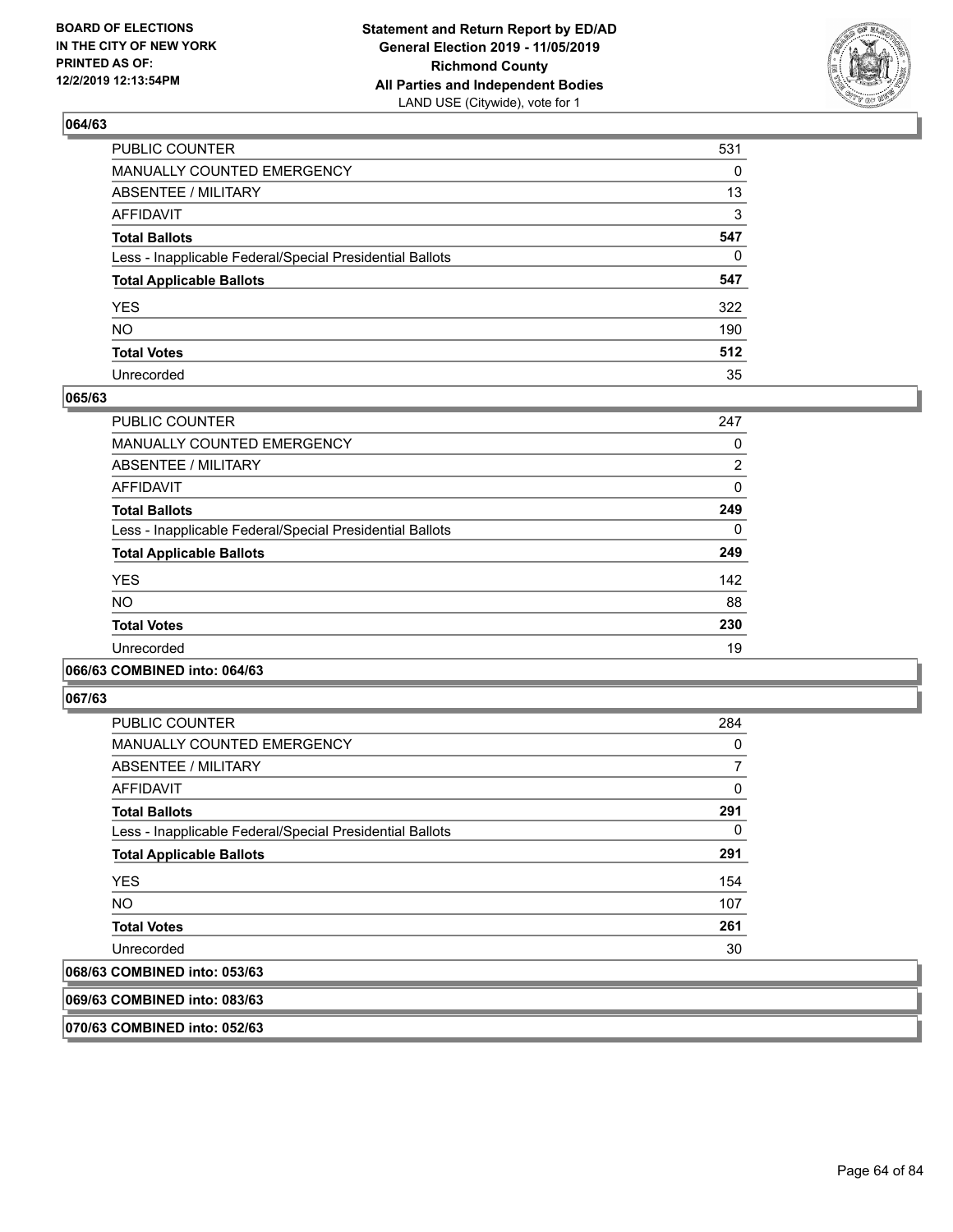

| PUBLIC COUNTER                                           | 119          |
|----------------------------------------------------------|--------------|
| MANUALLY COUNTED EMERGENCY                               | 0            |
| ABSENTEE / MILITARY                                      | 2            |
| AFFIDAVIT                                                |              |
| Total Ballots                                            | 122          |
| Less - Inapplicable Federal/Special Presidential Ballots | $\mathbf{0}$ |
| <b>Total Applicable Ballots</b>                          | 122          |
| YES                                                      | 70           |
| NO.                                                      | 18           |
| <b>Total Votes</b>                                       | 88           |
| Unrecorded                                               | 34           |

### **072/63**

| <b>PUBLIC COUNTER</b>                                    | 233 |
|----------------------------------------------------------|-----|
| <b>MANUALLY COUNTED EMERGENCY</b>                        | 0   |
| ABSENTEE / MILITARY                                      | 4   |
| AFFIDAVIT                                                |     |
| <b>Total Ballots</b>                                     | 238 |
| Less - Inapplicable Federal/Special Presidential Ballots | 0   |
| <b>Total Applicable Ballots</b>                          | 238 |
| <b>YES</b>                                               | 156 |
| <b>NO</b>                                                | 65  |
| <b>Total Votes</b>                                       | 221 |
| Unrecorded                                               | 17  |

| <b>PUBLIC COUNTER</b>                                    | 181 |
|----------------------------------------------------------|-----|
| <b>MANUALLY COUNTED EMERGENCY</b>                        | 0   |
| ABSENTEE / MILITARY                                      | 6   |
| AFFIDAVIT                                                | 0   |
| <b>Total Ballots</b>                                     | 187 |
| Less - Inapplicable Federal/Special Presidential Ballots | 0   |
| <b>Total Applicable Ballots</b>                          | 187 |
| <b>YES</b>                                               | 102 |
| NO.                                                      | 59  |
| <b>Total Votes</b>                                       | 161 |
| Unrecorded                                               | 26  |
| 074/63 COMBINED into: 062/63                             |     |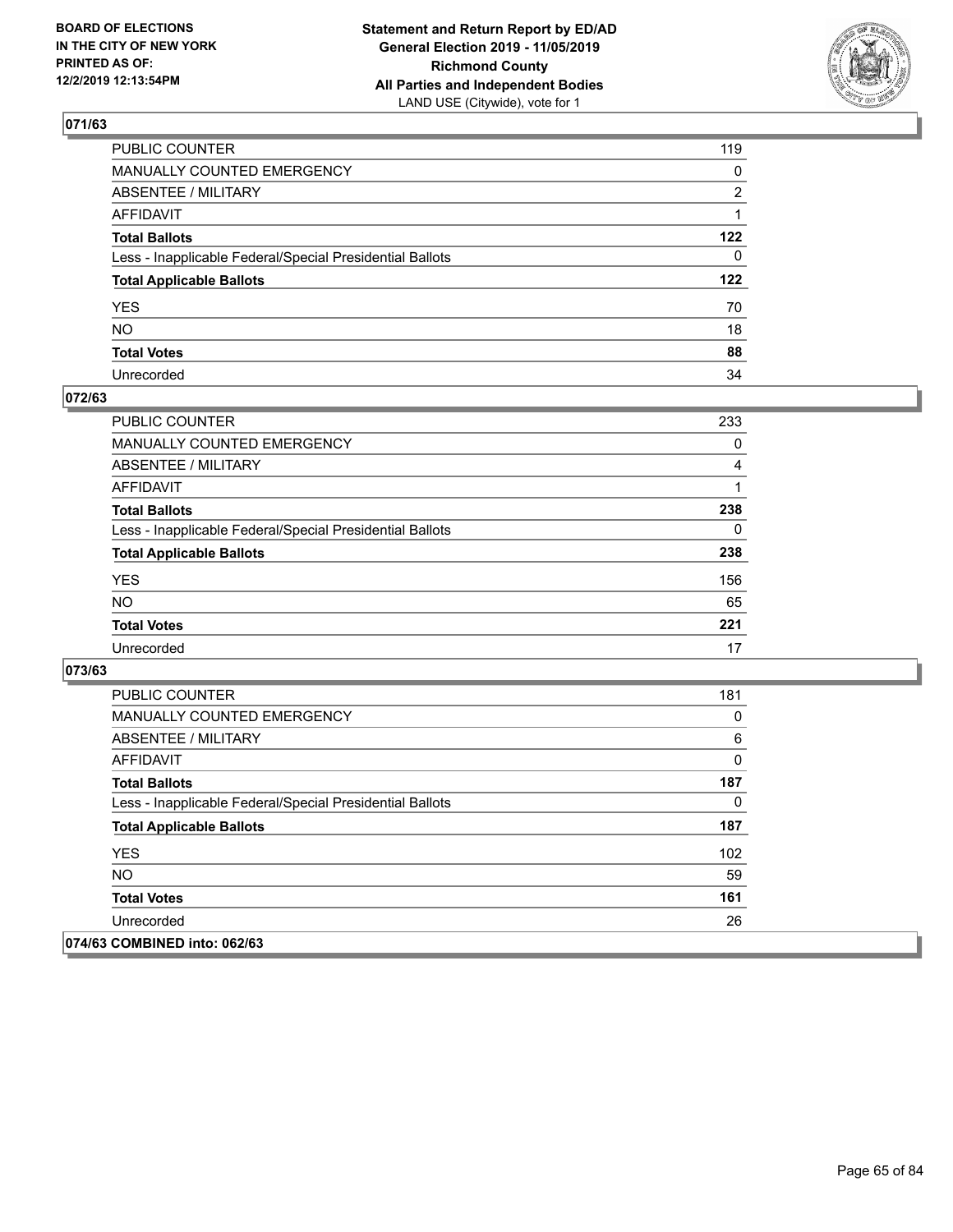

| PUBLIC COUNTER                                           | 79           |
|----------------------------------------------------------|--------------|
| MANUALLY COUNTED EMERGENCY                               | $\mathbf{0}$ |
| ABSENTEE / MILITARY                                      | 5            |
| AFFIDAVIT                                                | 0            |
| Total Ballots                                            | 84           |
| Less - Inapplicable Federal/Special Presidential Ballots | $\mathbf{0}$ |
| <b>Total Applicable Ballots</b>                          | 84           |
| YES                                                      | 40           |
| NO.                                                      | 15           |
| <b>Total Votes</b>                                       | 55           |
| Unrecorded                                               | 29           |

### **076/63**

| <b>PUBLIC COUNTER</b>                                    | 189      |
|----------------------------------------------------------|----------|
| <b>MANUALLY COUNTED EMERGENCY</b>                        | 0        |
| ABSENTEE / MILITARY                                      | 4        |
| AFFIDAVIT                                                | $\Omega$ |
| <b>Total Ballots</b>                                     | 193      |
| Less - Inapplicable Federal/Special Presidential Ballots | $\Omega$ |
| <b>Total Applicable Ballots</b>                          | 193      |
| <b>YES</b>                                               | 108      |
| <b>NO</b>                                                | 60       |
| <b>Total Votes</b>                                       | 168      |
| Unrecorded                                               | 25       |

### **077/63**

| <b>PUBLIC COUNTER</b>                                    | 142 |
|----------------------------------------------------------|-----|
| <b>MANUALLY COUNTED EMERGENCY</b>                        | 0   |
| ABSENTEE / MILITARY                                      | 6   |
| AFFIDAVIT                                                | 0   |
| <b>Total Ballots</b>                                     | 148 |
| Less - Inapplicable Federal/Special Presidential Ballots | 0   |
| <b>Total Applicable Ballots</b>                          | 148 |
| <b>YES</b>                                               | 76  |
| <b>NO</b>                                                | 43  |
| <b>Total Votes</b>                                       | 119 |
| Unrecorded                                               | 29  |
| 078/63 COMBINED into: 027/63                             |     |

**079/63 COMBINED into: 029/63**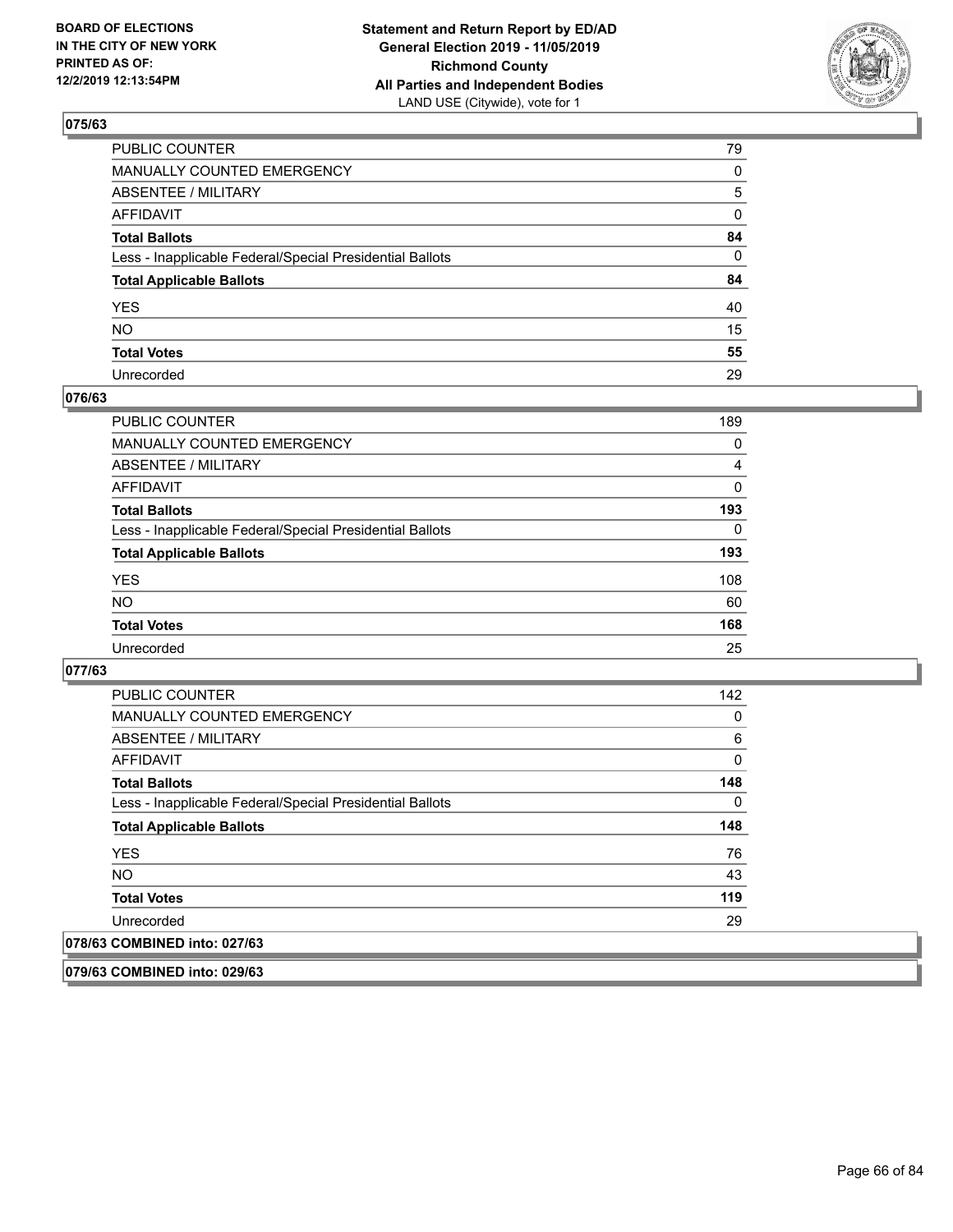

| PUBLIC COUNTER                                           | 151          |
|----------------------------------------------------------|--------------|
| MANUALLY COUNTED EMERGENCY                               | 0            |
| <b>ABSENTEE / MILITARY</b>                               | 4            |
| <b>AFFIDAVIT</b>                                         | 0            |
| <b>Total Ballots</b>                                     | 155          |
| Less - Inapplicable Federal/Special Presidential Ballots | $\mathbf{0}$ |
| <b>Total Applicable Ballots</b>                          | 155          |
| <b>YES</b>                                               | 101          |
| <b>NO</b>                                                | 28           |
| <b>Total Votes</b>                                       | 129          |
| Unrecorded                                               | 26           |

### **081/63 COMBINED into: 059/63**

#### **082/63**

| <b>PUBLIC COUNTER</b>                                    | 259      |
|----------------------------------------------------------|----------|
| MANUALLY COUNTED EMERGENCY                               | $\Omega$ |
| <b>ABSENTEE / MILITARY</b>                               | 8        |
| AFFIDAVIT                                                |          |
| <b>Total Ballots</b>                                     | 268      |
| Less - Inapplicable Federal/Special Presidential Ballots | $\Omega$ |
| <b>Total Applicable Ballots</b>                          | 268      |
| <b>YES</b>                                               | 157      |
| <b>NO</b>                                                | 79       |
| <b>Total Votes</b>                                       | 236      |
| Unrecorded                                               | 32       |
|                                                          |          |

| <b>PUBLIC COUNTER</b>                                    | 269      |
|----------------------------------------------------------|----------|
| MANUALLY COUNTED EMERGENCY                               | 0        |
| ABSENTEE / MILITARY                                      | 35       |
| AFFIDAVIT                                                | 5        |
| <b>Total Ballots</b>                                     | 309      |
| Less - Inapplicable Federal/Special Presidential Ballots | $\Omega$ |
| <b>Total Applicable Ballots</b>                          | 309      |
| <b>YES</b>                                               | 165      |
| <b>NO</b>                                                | 89       |
| <b>Total Votes</b>                                       | 254      |
| Unrecorded                                               | 55       |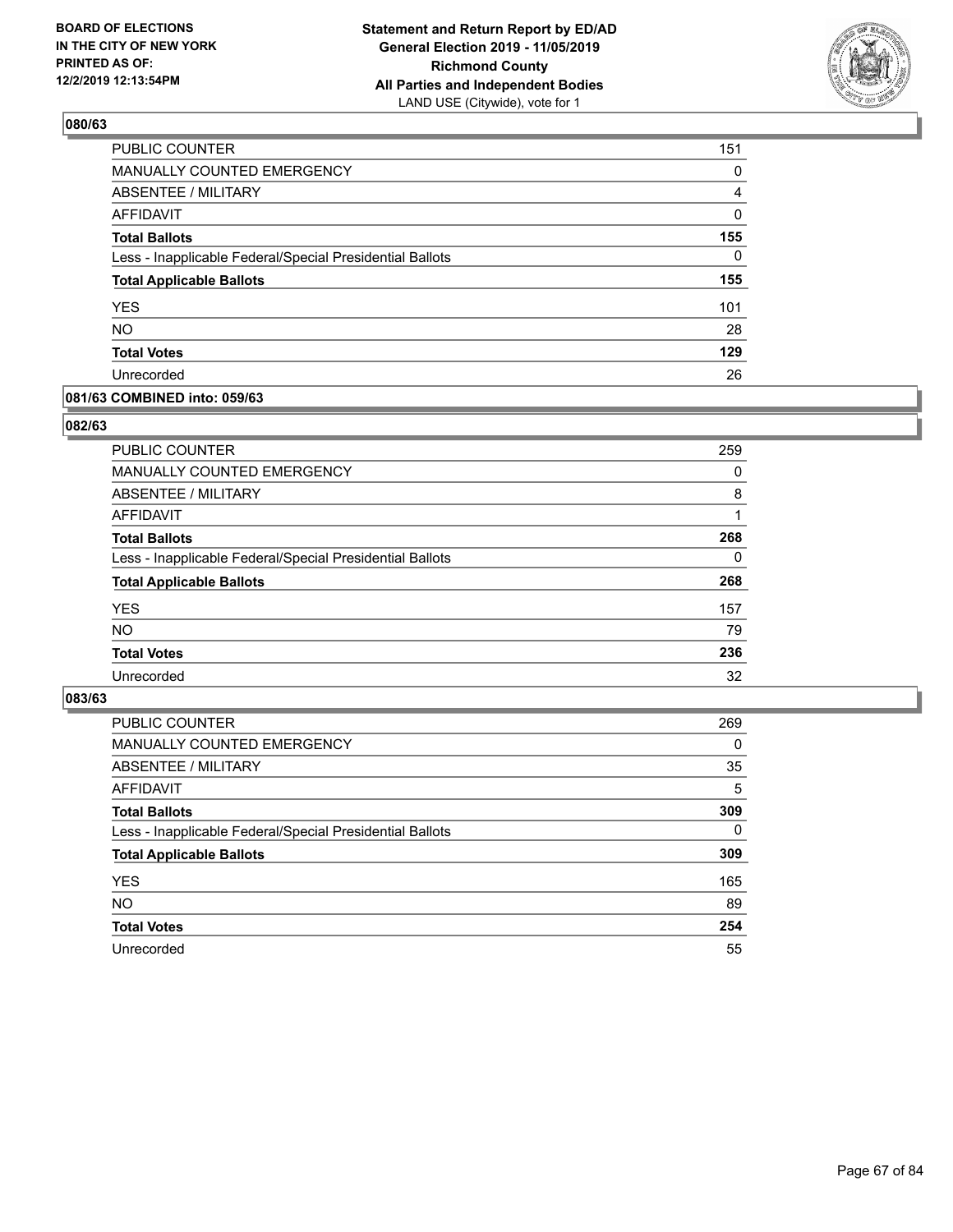

| <b>PUBLIC COUNTER</b>                                    | 168 |
|----------------------------------------------------------|-----|
| MANUALLY COUNTED EMERGENCY                               | 0   |
| ABSENTEE / MILITARY                                      | 9   |
| <b>AFFIDAVIT</b>                                         | 0   |
| <b>Total Ballots</b>                                     | 177 |
| Less - Inapplicable Federal/Special Presidential Ballots | 0   |
| <b>Total Applicable Ballots</b>                          | 177 |
| <b>YES</b>                                               | 101 |
| <b>NO</b>                                                | 43  |
| <b>Total Votes</b>                                       | 144 |
| Unrecorded                                               | 33  |
| 085/63 COMBINED into: 007/63                             |     |
| 086/63 COMBINED into: 009/63                             |     |
| 087/63 COMBINED into: 084/63                             |     |
| 088/63 COMBINED into: 009/63                             |     |
| 089/63 COMBINED into: 073/63                             |     |
| 090/63 COMBINED into: 009/63                             |     |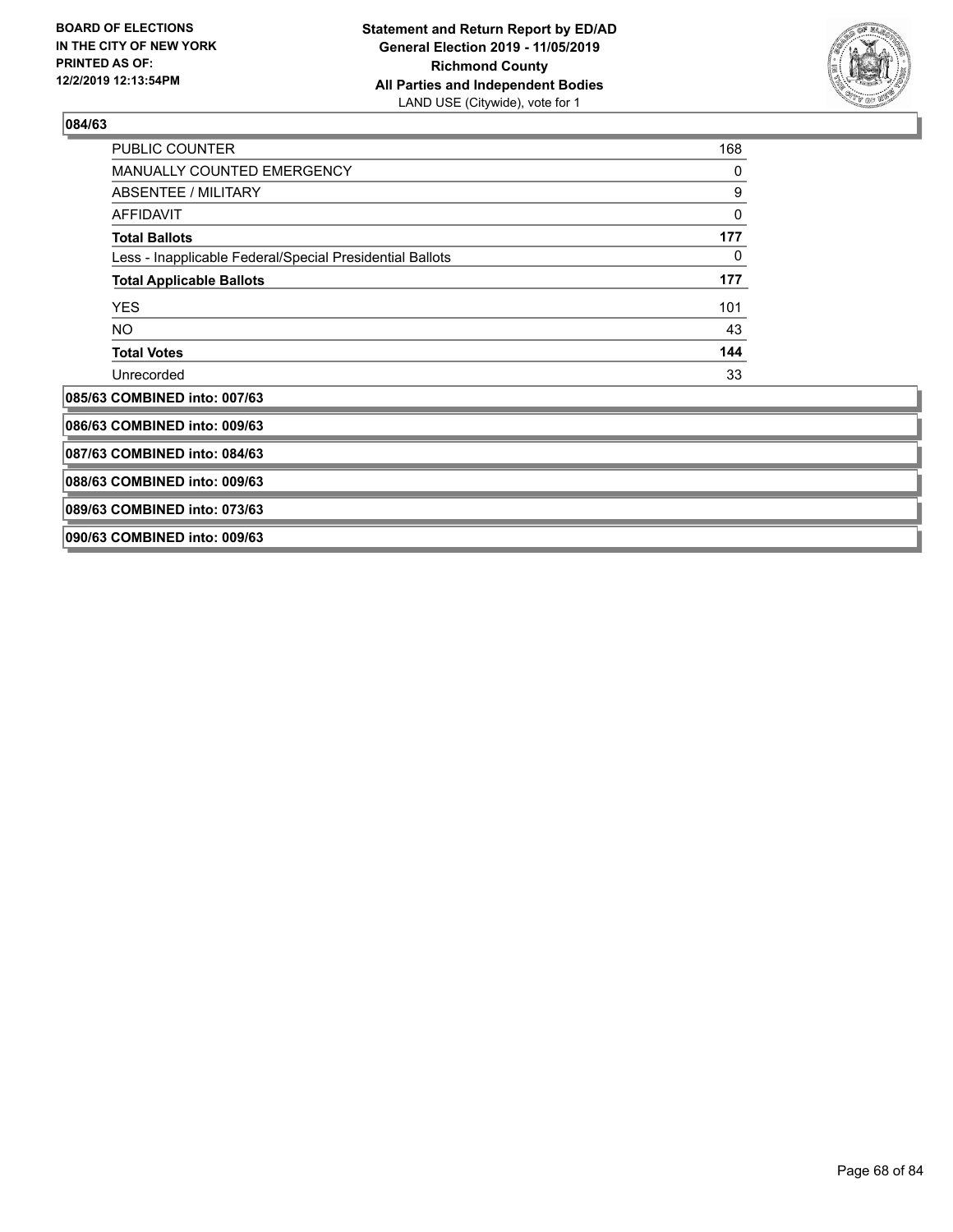

| PUBLIC COUNTER                                           | 154          |
|----------------------------------------------------------|--------------|
| MANUALLY COUNTED EMERGENCY                               | $\mathbf{0}$ |
| ABSENTEE / MILITARY                                      | 3            |
| AFFIDAVIT                                                | $\mathbf{0}$ |
| Total Ballots                                            | 157          |
| Less - Inapplicable Federal/Special Presidential Ballots | $\mathbf{0}$ |
| <b>Total Applicable Ballots</b>                          | 157          |
| YES                                                      | 91           |
| NO.                                                      | 47           |
| <b>Total Votes</b>                                       | 138          |
| Unrecorded                                               | 19           |

### **002/64**

| <b>PUBLIC COUNTER</b>                                    | 214      |
|----------------------------------------------------------|----------|
| <b>MANUALLY COUNTED EMERGENCY</b>                        | $\Omega$ |
| ABSENTEE / MILITARY                                      | 8        |
| AFFIDAVIT                                                | 0        |
| <b>Total Ballots</b>                                     | 222      |
| Less - Inapplicable Federal/Special Presidential Ballots | $\Omega$ |
| <b>Total Applicable Ballots</b>                          | 222      |
| <b>YES</b>                                               | 126      |
| <b>NO</b>                                                | 78       |
| <b>Total Votes</b>                                       | 204      |
| Unrecorded                                               | 18       |

| <b>PUBLIC COUNTER</b>                                    | 390      |
|----------------------------------------------------------|----------|
| <b>MANUALLY COUNTED EMERGENCY</b>                        | $\Omega$ |
| ABSENTEE / MILITARY                                      | 16       |
| AFFIDAVIT                                                | 3        |
| <b>Total Ballots</b>                                     | 409      |
| Less - Inapplicable Federal/Special Presidential Ballots | $\Omega$ |
| <b>Total Applicable Ballots</b>                          | 409      |
| <b>YES</b>                                               | 208      |
| NO.                                                      | 170      |
| <b>Total Votes</b>                                       | 378      |
| Unrecorded                                               | 31       |
| 004/64 COMBINED into: 003/64                             |          |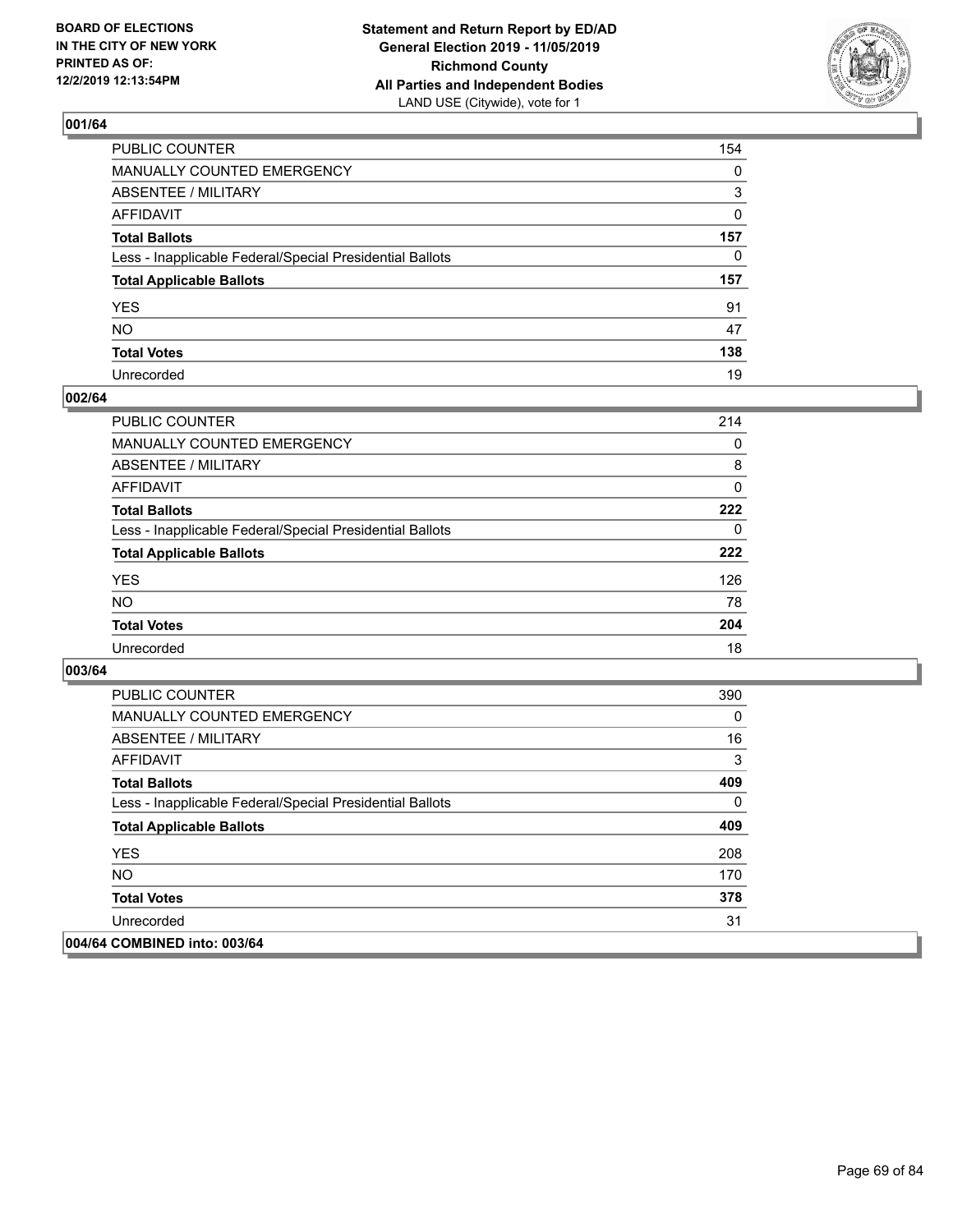

| PUBLIC COUNTER                                           | 429          |
|----------------------------------------------------------|--------------|
| MANUALLY COUNTED EMERGENCY                               | $\mathbf{0}$ |
| ABSENTEE / MILITARY                                      | 20           |
| AFFIDAVIT                                                | 6            |
| Total Ballots                                            | 455          |
| Less - Inapplicable Federal/Special Presidential Ballots | $\Omega$     |
| <b>Total Applicable Ballots</b>                          | 455          |
| YES                                                      | 248          |
| NO.                                                      | 152          |
| <b>Total Votes</b>                                       | 400          |
| Unrecorded                                               | 55           |

### **006/64**

| <b>PUBLIC COUNTER</b>                                    | 244            |
|----------------------------------------------------------|----------------|
| MANUALLY COUNTED EMERGENCY                               | $\Omega$       |
| ABSENTEE / MILITARY                                      | 6              |
| AFFIDAVIT                                                | $\overline{2}$ |
| <b>Total Ballots</b>                                     | 252            |
| Less - Inapplicable Federal/Special Presidential Ballots | $\Omega$       |
| <b>Total Applicable Ballots</b>                          | 252            |
| <b>YES</b>                                               | 138            |
| <b>NO</b>                                                | 90             |
| <b>Total Votes</b>                                       | 228            |
| Unrecorded                                               | 24             |

| <b>PUBLIC COUNTER</b>                                    | 248 |
|----------------------------------------------------------|-----|
| <b>MANUALLY COUNTED EMERGENCY</b>                        | 0   |
| ABSENTEE / MILITARY                                      | 7   |
| AFFIDAVIT                                                | 0   |
| <b>Total Ballots</b>                                     | 255 |
| Less - Inapplicable Federal/Special Presidential Ballots | 0   |
| <b>Total Applicable Ballots</b>                          | 255 |
| <b>YES</b>                                               | 151 |
| <b>NO</b>                                                | 85  |
| <b>Total Votes</b>                                       | 236 |
| Unrecorded                                               | 19  |
| 008/64 COMBINED into: 005/64                             |     |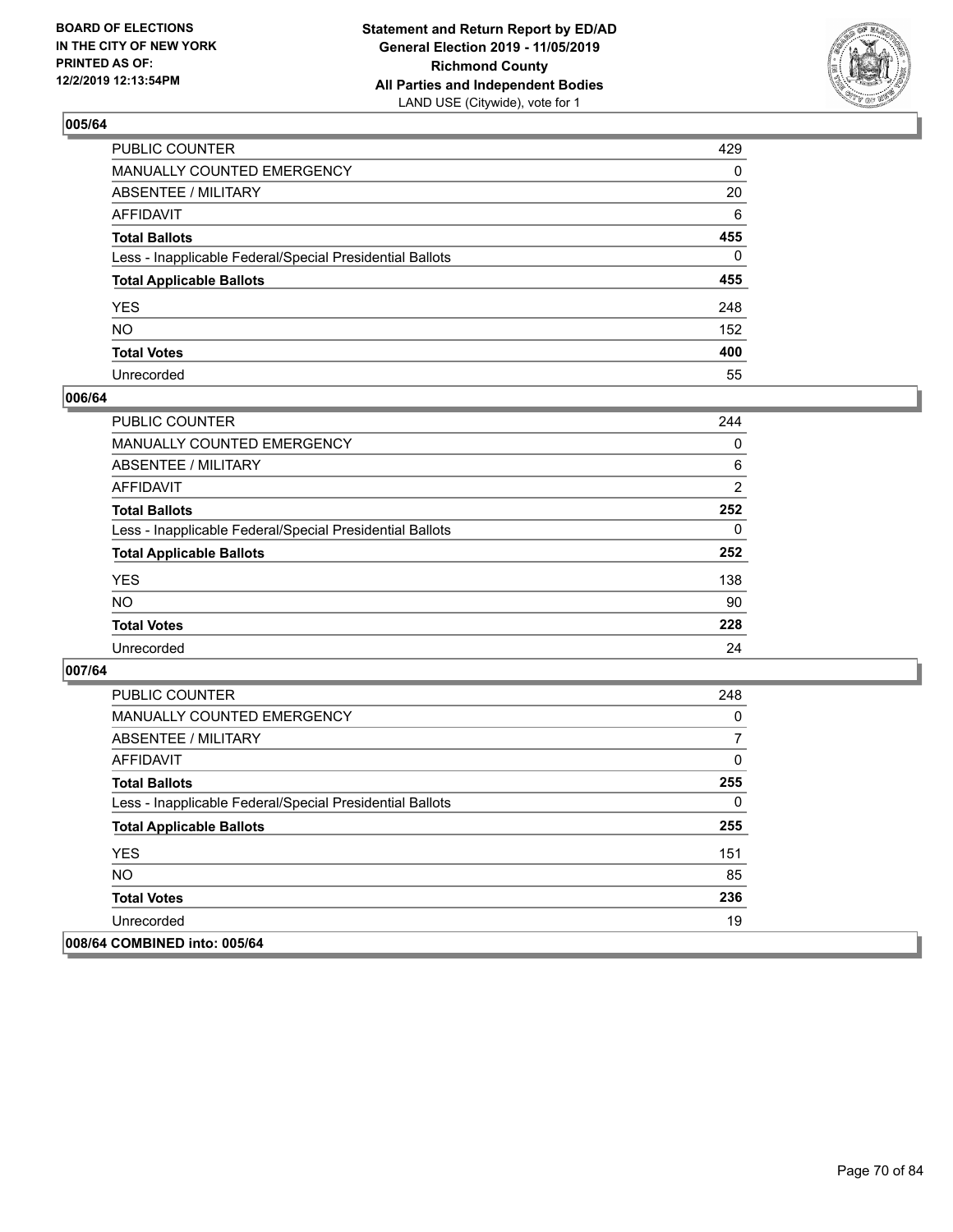

| PUBLIC COUNTER                                           | 321      |
|----------------------------------------------------------|----------|
| MANUALLY COUNTED EMERGENCY                               | 0        |
| <b>ABSENTEE / MILITARY</b>                               |          |
| <b>AFFIDAVIT</b>                                         |          |
| <b>Total Ballots</b>                                     | 329      |
| Less - Inapplicable Federal/Special Presidential Ballots | $\Omega$ |
| <b>Total Applicable Ballots</b>                          | 329      |
| <b>YES</b>                                               | 160      |
| <b>NO</b>                                                | 145      |
| <b>Total Votes</b>                                       | 305      |
| Unrecorded                                               | 24       |

### **010/64 COMBINED into: 009/64**

#### **011/64**

| PUBLIC COUNTER                                           | 296 |
|----------------------------------------------------------|-----|
| <b>MANUALLY COUNTED EMERGENCY</b>                        | 0   |
| ABSENTEE / MILITARY                                      | 10  |
| <b>AFFIDAVIT</b>                                         | 0   |
| <b>Total Ballots</b>                                     | 306 |
| Less - Inapplicable Federal/Special Presidential Ballots | 0   |
| <b>Total Applicable Ballots</b>                          | 306 |
| <b>YES</b>                                               | 161 |
| <b>NO</b>                                                | 103 |
| <b>Total Votes</b>                                       | 264 |
| Unrecorded                                               | 42  |
|                                                          |     |

## **012/64 COMBINED into: 011/64**

#### **013/64 COMBINED into: 011/64**

| <b>PUBLIC COUNTER</b>                                    | 409      |
|----------------------------------------------------------|----------|
| <b>MANUALLY COUNTED EMERGENCY</b>                        | 0        |
| ABSENTEE / MILITARY                                      | 17       |
| AFFIDAVIT                                                | 0        |
| <b>Total Ballots</b>                                     | 426      |
| Less - Inapplicable Federal/Special Presidential Ballots | $\Omega$ |
| <b>Total Applicable Ballots</b>                          | 426      |
| <b>YES</b>                                               | 230      |
| <b>NO</b>                                                | 170      |
| <b>Total Votes</b>                                       | 400      |
| Unrecorded                                               | 26       |
| 015/64 COMBINED into: 014/64                             |          |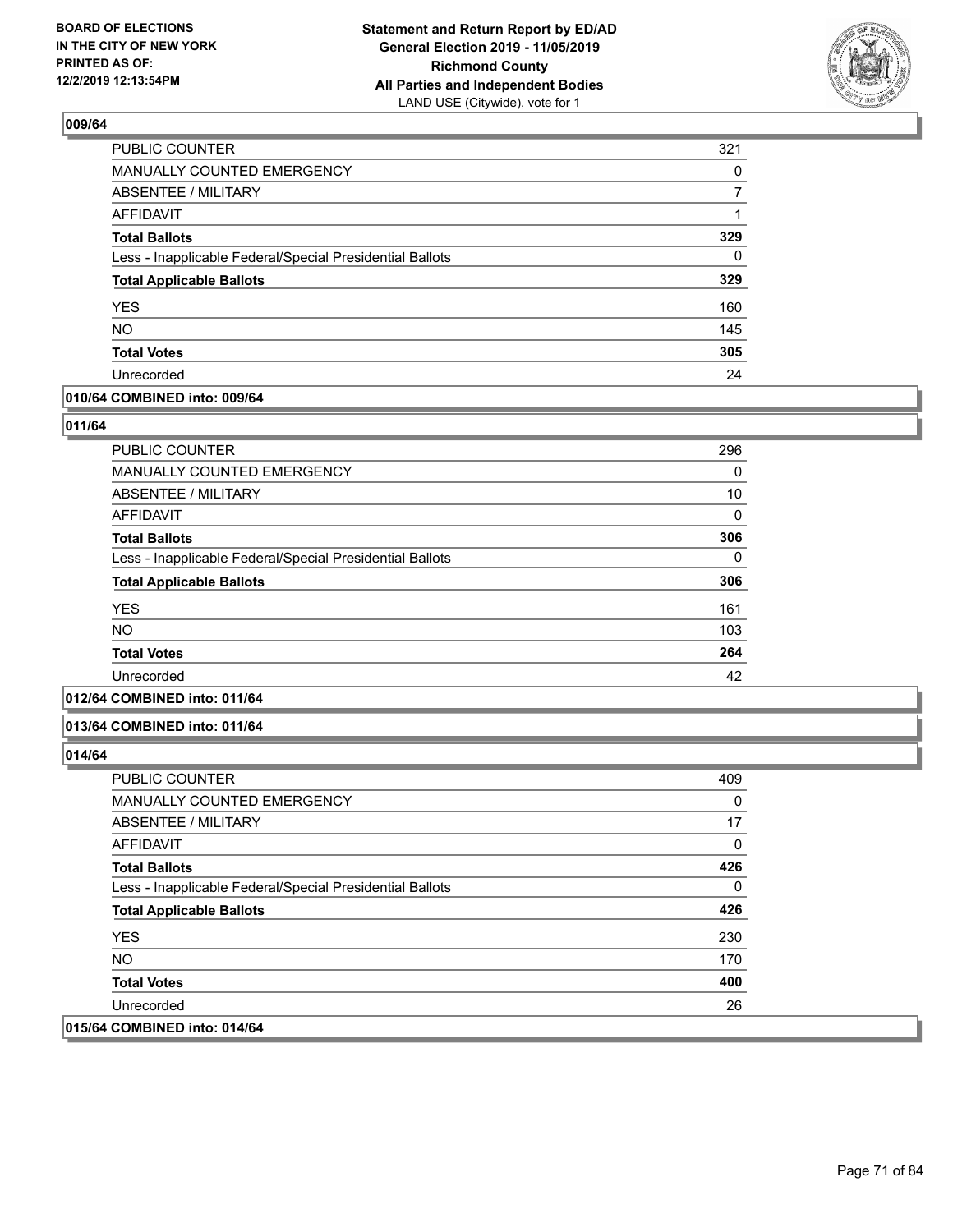

| <b>PUBLIC COUNTER</b>                                    | 436      |
|----------------------------------------------------------|----------|
| MANUALLY COUNTED EMERGENCY                               | 0        |
| ABSENTEE / MILITARY                                      | 23       |
| <b>AFFIDAVIT</b>                                         | 1        |
| <b>Total Ballots</b>                                     | 460      |
| Less - Inapplicable Federal/Special Presidential Ballots | $\Omega$ |
| <b>Total Applicable Ballots</b>                          | 460      |
| <b>YES</b>                                               | 264      |
| <b>NO</b>                                                | 138      |
| <b>Total Votes</b>                                       | 402      |
| Unrecorded                                               | 58       |

### **017/64 COMBINED into: 016/64**

### **018/64**

| <b>PUBLIC COUNTER</b>                                    | 145      |
|----------------------------------------------------------|----------|
| MANUALLY COUNTED EMERGENCY                               | $\Omega$ |
| ABSENTEE / MILITARY                                      | 8        |
| AFFIDAVIT                                                | $\Omega$ |
| <b>Total Ballots</b>                                     | 153      |
| Less - Inapplicable Federal/Special Presidential Ballots | $\Omega$ |
| <b>Total Applicable Ballots</b>                          | 153      |
| <b>YES</b>                                               | 90       |
| <b>NO</b>                                                | 42       |
| <b>Total Votes</b>                                       | 132      |
| Unrecorded                                               | 21       |
|                                                          |          |

| <b>PUBLIC COUNTER</b>                                    | 109      |
|----------------------------------------------------------|----------|
| MANUALLY COUNTED EMERGENCY                               | 0        |
| ABSENTEE / MILITARY                                      | 29       |
| AFFIDAVIT                                                |          |
| <b>Total Ballots</b>                                     | 139      |
| Less - Inapplicable Federal/Special Presidential Ballots | $\Omega$ |
| <b>Total Applicable Ballots</b>                          | 139      |
| <b>YES</b>                                               | 78       |
| <b>NO</b>                                                | 29       |
| <b>Total Votes</b>                                       | 107      |
| Unrecorded                                               | 32       |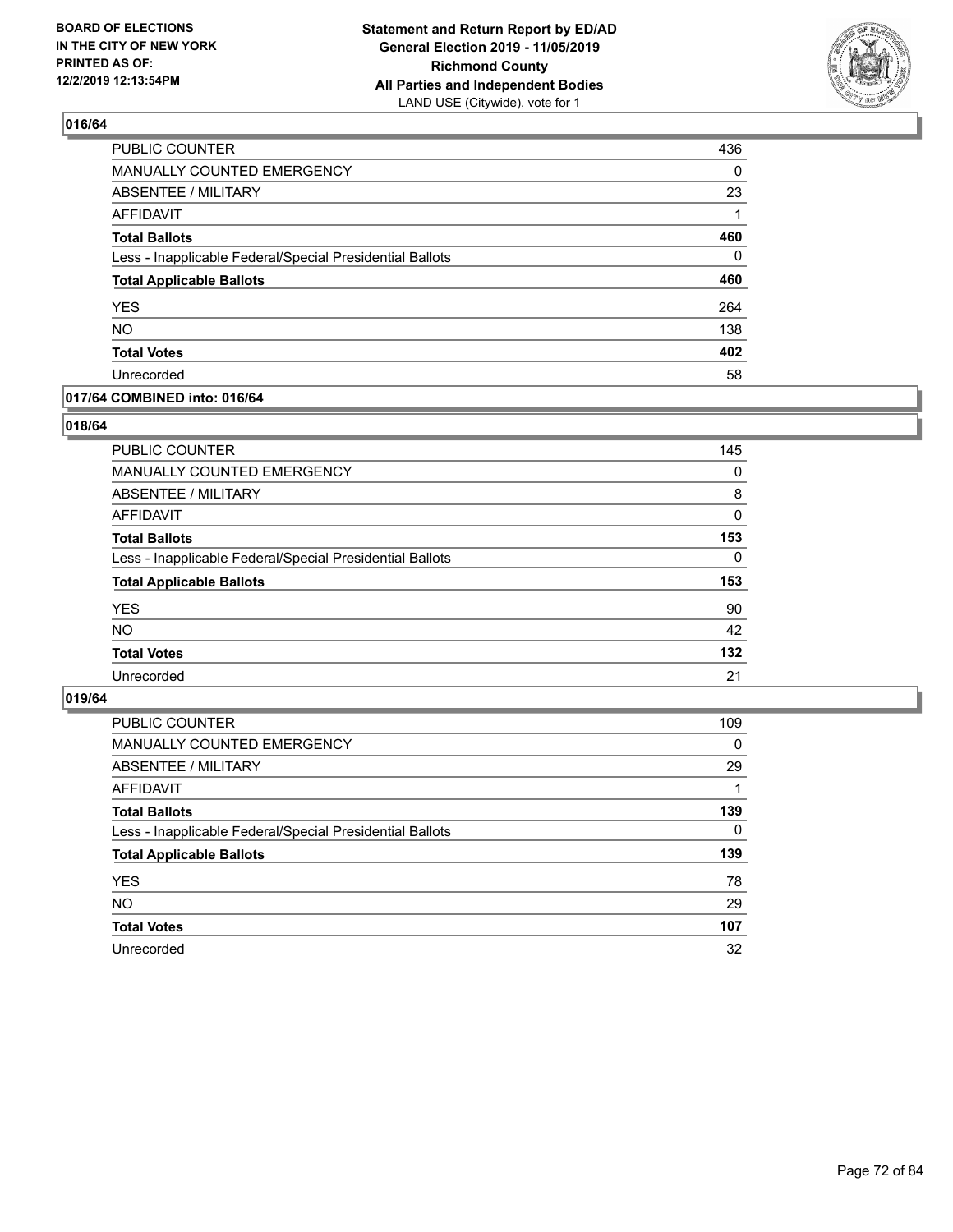

| PUBLIC COUNTER                                           | 149 |
|----------------------------------------------------------|-----|
| MANUALLY COUNTED EMERGENCY                               | 0   |
| ABSENTEE / MILITARY                                      | 5   |
| AFFIDAVIT                                                | 0   |
| Total Ballots                                            | 154 |
| Less - Inapplicable Federal/Special Presidential Ballots | 0   |
| <b>Total Applicable Ballots</b>                          | 154 |
| YES                                                      | 93  |
| NO.                                                      | 42  |
| <b>Total Votes</b>                                       | 135 |
| Unrecorded                                               | 19  |

#### **021/64**

| PUBLIC COUNTER                                           | 158      |
|----------------------------------------------------------|----------|
| MANUALLY COUNTED EMERGENCY                               | 0        |
| ABSENTEE / MILITARY                                      | 9        |
| AFFIDAVIT                                                | 2        |
| <b>Total Ballots</b>                                     | 169      |
| Less - Inapplicable Federal/Special Presidential Ballots | $\Omega$ |
| <b>Total Applicable Ballots</b>                          | 169      |
| <b>YES</b>                                               | 99       |
| <b>NO</b>                                                | 59       |
| <b>Total Votes</b>                                       | 158      |
| Unrecorded                                               | 11       |

| PUBLIC COUNTER                                           | 424      |
|----------------------------------------------------------|----------|
| MANUALLY COUNTED EMERGENCY                               | $\Omega$ |
| ABSENTEE / MILITARY                                      | 27       |
| AFFIDAVIT                                                |          |
| <b>Total Ballots</b>                                     | 452      |
| Less - Inapplicable Federal/Special Presidential Ballots | $\Omega$ |
| <b>Total Applicable Ballots</b>                          | 452      |
| <b>YES</b>                                               | 238      |
| NO.                                                      | 169      |
| <b>Total Votes</b>                                       | 407      |
| Unrecorded                                               | 45       |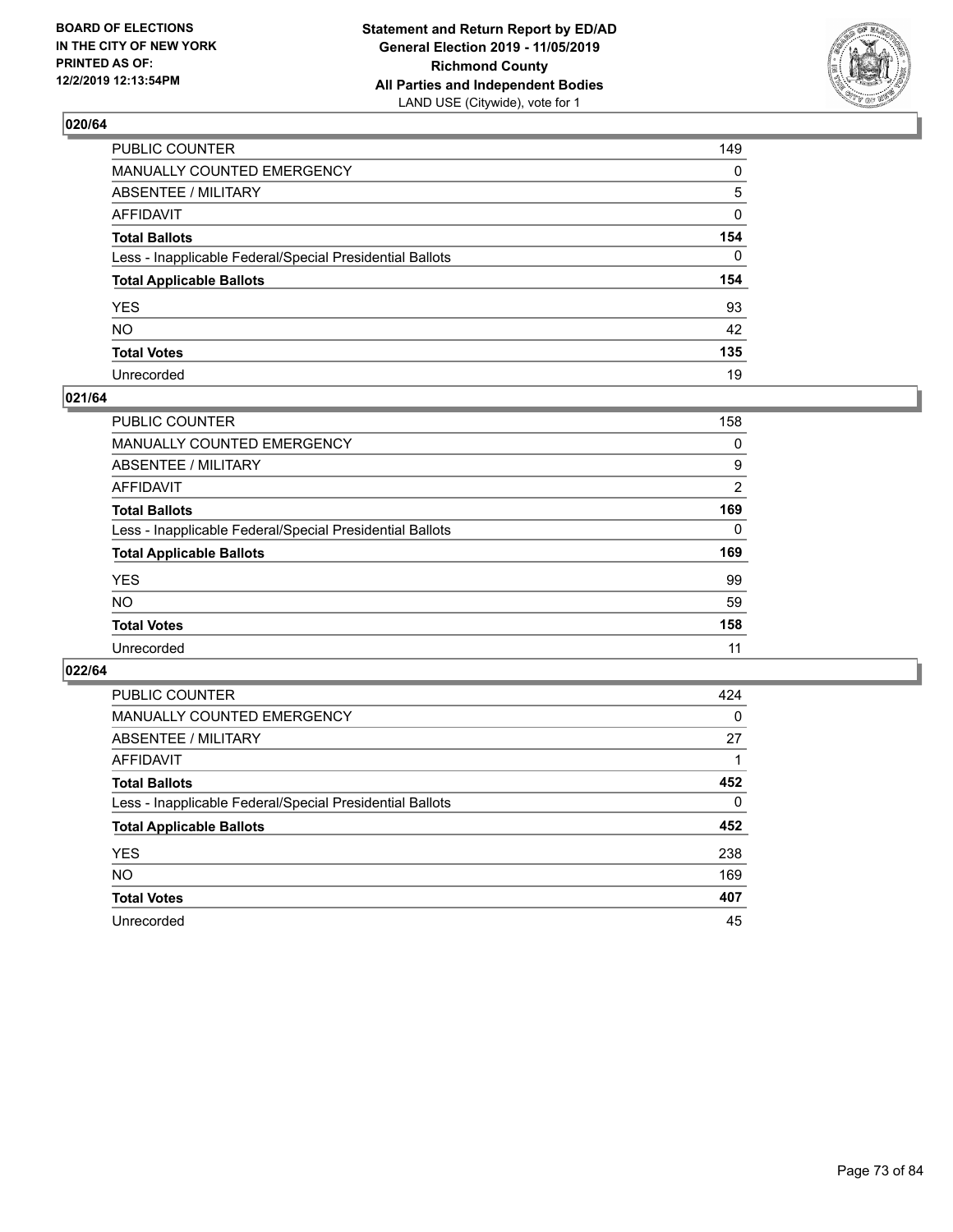

| PUBLIC COUNTER                                           | 352          |
|----------------------------------------------------------|--------------|
| MANUALLY COUNTED EMERGENCY                               | $\mathbf{0}$ |
| ABSENTEE / MILITARY                                      | 8            |
| AFFIDAVIT                                                | $\mathbf{0}$ |
| Total Ballots                                            | 360          |
| Less - Inapplicable Federal/Special Presidential Ballots | $\mathbf{0}$ |
| <b>Total Applicable Ballots</b>                          | 360          |
| YES                                                      | 212          |
| NO.                                                      | 110          |
| <b>Total Votes</b>                                       | 322          |
| Unrecorded                                               | 38           |

#### **024/64**

| PUBLIC COUNTER                                           | 288      |
|----------------------------------------------------------|----------|
| <b>MANUALLY COUNTED EMERGENCY</b>                        | $\Omega$ |
| <b>ABSENTEE / MILITARY</b>                               | 16       |
| <b>AFFIDAVIT</b>                                         |          |
| <b>Total Ballots</b>                                     | 305      |
| Less - Inapplicable Federal/Special Presidential Ballots | $\Omega$ |
| <b>Total Applicable Ballots</b>                          | 305      |
| <b>YES</b>                                               | 166      |
| <b>NO</b>                                                | 99       |
| <b>Total Votes</b>                                       | 265      |
| Unrecorded                                               | 40       |

| <b>PUBLIC COUNTER</b>                                    | 165      |
|----------------------------------------------------------|----------|
| <b>MANUALLY COUNTED EMERGENCY</b>                        | $\Omega$ |
| ABSENTEE / MILITARY                                      | 13       |
| AFFIDAVIT                                                | 2        |
| <b>Total Ballots</b>                                     | 180      |
| Less - Inapplicable Federal/Special Presidential Ballots | 0        |
| <b>Total Applicable Ballots</b>                          | 180      |
| <b>YES</b>                                               | 101      |
| NO.                                                      | 54       |
| <b>Total Votes</b>                                       | 155      |
| Unrecorded                                               | 25       |
| 026/64 COMBINED into: 023/64                             |          |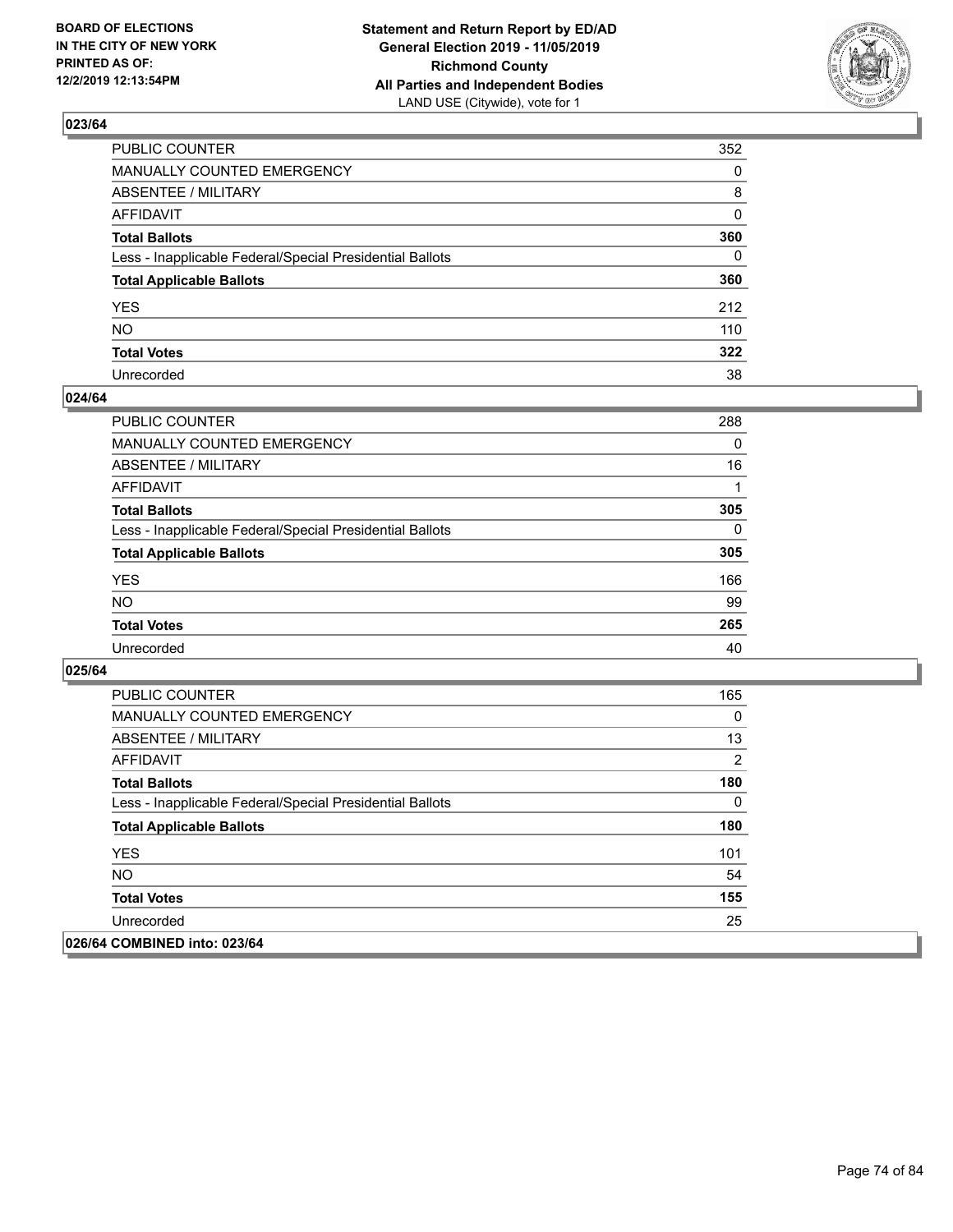

| PUBLIC COUNTER                                           | 150          |
|----------------------------------------------------------|--------------|
| MANUALLY COUNTED EMERGENCY                               | $\mathbf{0}$ |
| ABSENTEE / MILITARY                                      | 3            |
| AFFIDAVIT                                                | $\mathbf{0}$ |
| Total Ballots                                            | 153          |
| Less - Inapplicable Federal/Special Presidential Ballots | $\mathbf{0}$ |
| <b>Total Applicable Ballots</b>                          | 153          |
| YES                                                      | 76           |
| NO.                                                      | 61           |
| <b>Total Votes</b>                                       | 137          |
| Unrecorded                                               | 16           |

#### **028/64**

| PUBLIC COUNTER                                           | 300 |
|----------------------------------------------------------|-----|
| MANUALLY COUNTED EMERGENCY                               | 0   |
| ABSENTEE / MILITARY                                      | 5   |
| AFFIDAVIT                                                |     |
| <b>Total Ballots</b>                                     | 306 |
| Less - Inapplicable Federal/Special Presidential Ballots | 0   |
| <b>Total Applicable Ballots</b>                          | 306 |
| <b>YES</b>                                               | 161 |
| NO.                                                      | 98  |
| <b>Total Votes</b>                                       | 259 |
| Unrecorded                                               | 47  |
|                                                          |     |

#### **029/64 COMBINED into: 028/64**

| PUBLIC COUNTER                                           | 306 |
|----------------------------------------------------------|-----|
| <b>MANUALLY COUNTED EMERGENCY</b>                        | 0   |
| ABSENTEE / MILITARY                                      | 10  |
| AFFIDAVIT                                                | 2   |
| <b>Total Ballots</b>                                     | 318 |
| Less - Inapplicable Federal/Special Presidential Ballots | 0   |
| <b>Total Applicable Ballots</b>                          | 318 |
| <b>YES</b>                                               | 187 |
| NO.                                                      | 98  |
| <b>Total Votes</b>                                       | 285 |
| Unrecorded                                               | 33  |
| 031/64 COMBINED into: 030/64                             |     |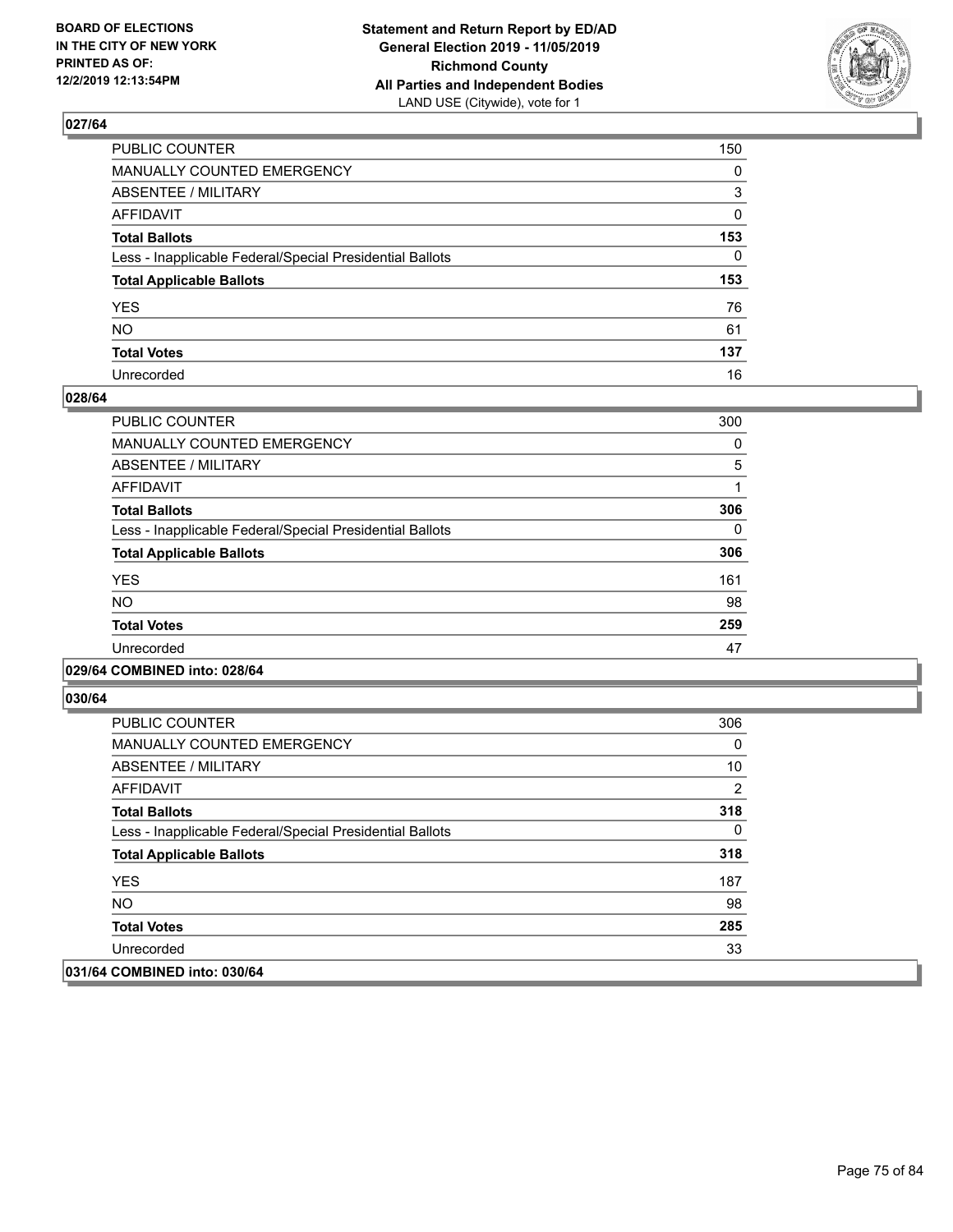

| PUBLIC COUNTER                                           | 323          |
|----------------------------------------------------------|--------------|
| MANUALLY COUNTED EMERGENCY                               | $\Omega$     |
| ABSENTEE / MILITARY                                      | 32           |
| AFFIDAVIT                                                | $\mathbf{0}$ |
| Total Ballots                                            | 355          |
| Less - Inapplicable Federal/Special Presidential Ballots | $\Omega$     |
| <b>Total Applicable Ballots</b>                          | 355          |
| YES                                                      | 196          |
| NO.                                                      | 100          |
| <b>Total Votes</b>                                       | 296          |
| Unrecorded                                               | 59           |

#### **033/64**

| PUBLIC COUNTER                                           | 147      |
|----------------------------------------------------------|----------|
| <b>MANUALLY COUNTED EMERGENCY</b>                        | 0        |
| ABSENTEE / MILITARY                                      | 6        |
| <b>AFFIDAVIT</b>                                         | 0        |
| <b>Total Ballots</b>                                     | 153      |
| Less - Inapplicable Federal/Special Presidential Ballots | $\Omega$ |
| <b>Total Applicable Ballots</b>                          | 153      |
| <b>YES</b>                                               | 71       |
| <b>NO</b>                                                | 67       |
| <b>Total Votes</b>                                       | 138      |
| Unrecorded                                               | 15       |
|                                                          |          |

# **034/64 COMBINED into: 032/64**

| PUBLIC COUNTER                                           | 169      |
|----------------------------------------------------------|----------|
| <b>MANUALLY COUNTED EMERGENCY</b>                        | 0        |
| ABSENTEE / MILITARY                                      | 11       |
| <b>AFFIDAVIT</b>                                         | $\Omega$ |
| <b>Total Ballots</b>                                     | 180      |
| Less - Inapplicable Federal/Special Presidential Ballots | 0        |
| <b>Total Applicable Ballots</b>                          | 180      |
| <b>YES</b>                                               | 119      |
| <b>NO</b>                                                | 38       |
| <b>Total Votes</b>                                       | 157      |
| Unrecorded                                               | 23       |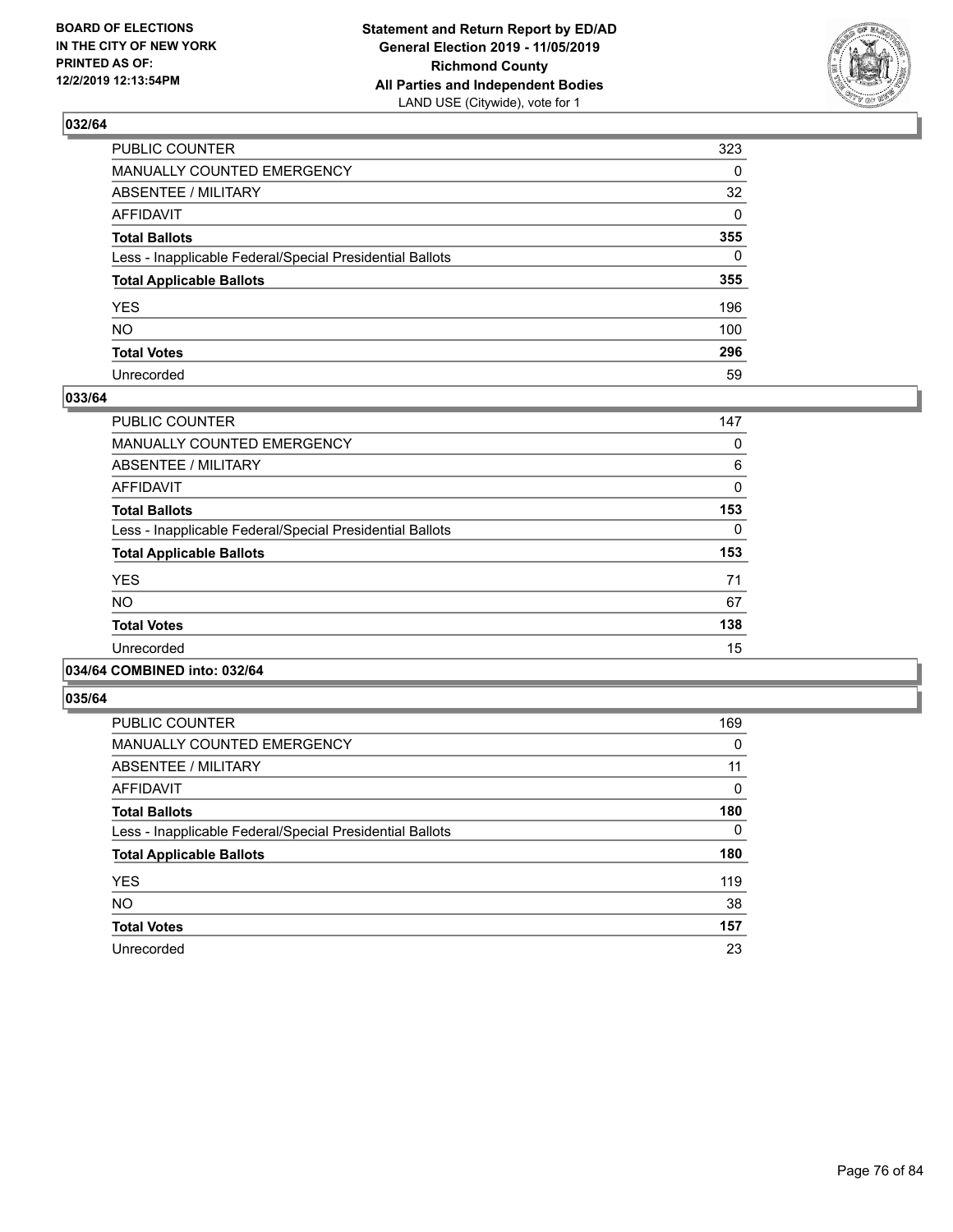

| PUBLIC COUNTER                                           | 320      |
|----------------------------------------------------------|----------|
| MANUALLY COUNTED EMERGENCY                               | $\Omega$ |
| ABSENTEE / MILITARY                                      | 13       |
| AFFIDAVIT                                                |          |
| Total Ballots                                            | 334      |
| Less - Inapplicable Federal/Special Presidential Ballots | $\Omega$ |
| <b>Total Applicable Ballots</b>                          | 334      |
| YES                                                      | 191      |
| NO.                                                      | 92       |
| <b>Total Votes</b>                                       | 283      |
| Unrecorded                                               | 51       |

### **037/64**

| PUBLIC COUNTER                                           | 290      |
|----------------------------------------------------------|----------|
| <b>MANUALLY COUNTED EMERGENCY</b>                        | 0        |
| <b>ABSENTEE / MILITARY</b>                               | 13       |
| <b>AFFIDAVIT</b>                                         |          |
| <b>Total Ballots</b>                                     | 304      |
| Less - Inapplicable Federal/Special Presidential Ballots | $\Omega$ |
| <b>Total Applicable Ballots</b>                          | 304      |
| <b>YES</b>                                               | 156      |
| <b>NO</b>                                                | 106      |
| <b>Total Votes</b>                                       | 262      |
| Unrecorded                                               | 42       |

| <b>PUBLIC COUNTER</b>                                    | 159 |
|----------------------------------------------------------|-----|
| <b>MANUALLY COUNTED EMERGENCY</b>                        | 0   |
| ABSENTEE / MILITARY                                      | 9   |
| AFFIDAVIT                                                | 2   |
| <b>Total Ballots</b>                                     | 170 |
| Less - Inapplicable Federal/Special Presidential Ballots | 0   |
| <b>Total Applicable Ballots</b>                          | 170 |
| <b>YES</b>                                               | 110 |
| NO.                                                      | 46  |
| <b>Total Votes</b>                                       | 156 |
| Unrecorded                                               | 14  |
| 039/64 COMBINED into: 037/64                             |     |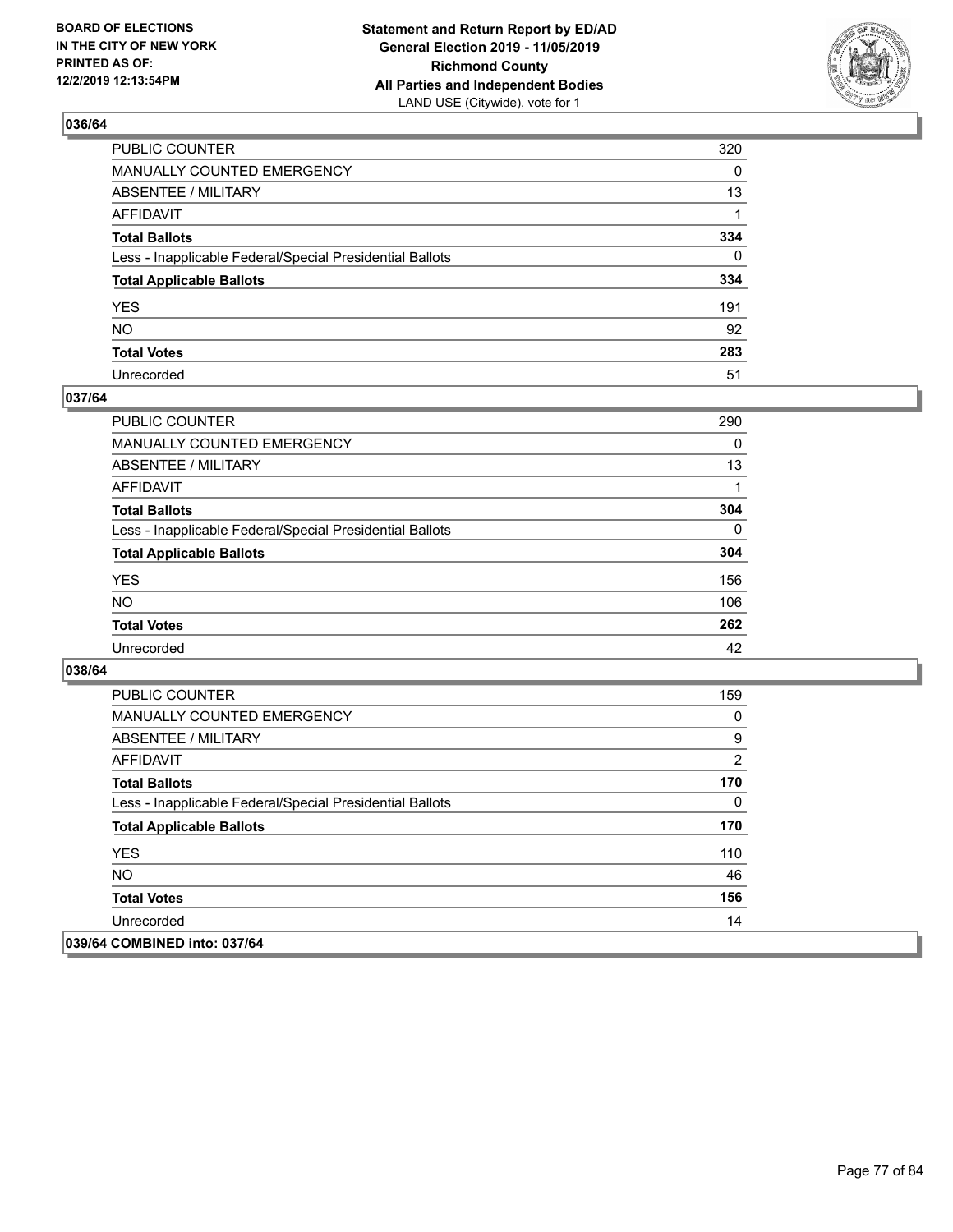

| PUBLIC COUNTER                                           | 138          |
|----------------------------------------------------------|--------------|
| MANUALLY COUNTED EMERGENCY                               | $\mathbf{0}$ |
| ABSENTEE / MILITARY                                      | 8            |
| AFFIDAVIT                                                |              |
| Total Ballots                                            | 147          |
| Less - Inapplicable Federal/Special Presidential Ballots | $\mathbf{0}$ |
| <b>Total Applicable Ballots</b>                          | 147          |
| YES                                                      | 105          |
| NO.                                                      | 21           |
| <b>Total Votes</b>                                       | 126          |
| Unrecorded                                               | 21           |

#### **041/64**

| PUBLIC COUNTER                                           | 247      |
|----------------------------------------------------------|----------|
| <b>MANUALLY COUNTED EMERGENCY</b>                        | 0        |
| ABSENTEE / MILITARY                                      | 5        |
| AFFIDAVIT                                                | 2        |
| <b>Total Ballots</b>                                     | 254      |
| Less - Inapplicable Federal/Special Presidential Ballots | $\Omega$ |
| <b>Total Applicable Ballots</b>                          | 254      |
| <b>YES</b>                                               | 155      |
| <b>NO</b>                                                | 79       |
| <b>Total Votes</b>                                       | 234      |
| Unrecorded                                               | 20       |

| PUBLIC COUNTER                                           | 128      |
|----------------------------------------------------------|----------|
| MANUALLY COUNTED EMERGENCY                               | 0        |
| ABSENTEE / MILITARY                                      | 5        |
| AFFIDAVIT                                                | $\Omega$ |
| <b>Total Ballots</b>                                     | 133      |
| Less - Inapplicable Federal/Special Presidential Ballots | $\Omega$ |
| <b>Total Applicable Ballots</b>                          | 133      |
| <b>YES</b>                                               | 83       |
| <b>NO</b>                                                | 40       |
| <b>Total Votes</b>                                       | 123      |
| Unrecorded                                               | 10       |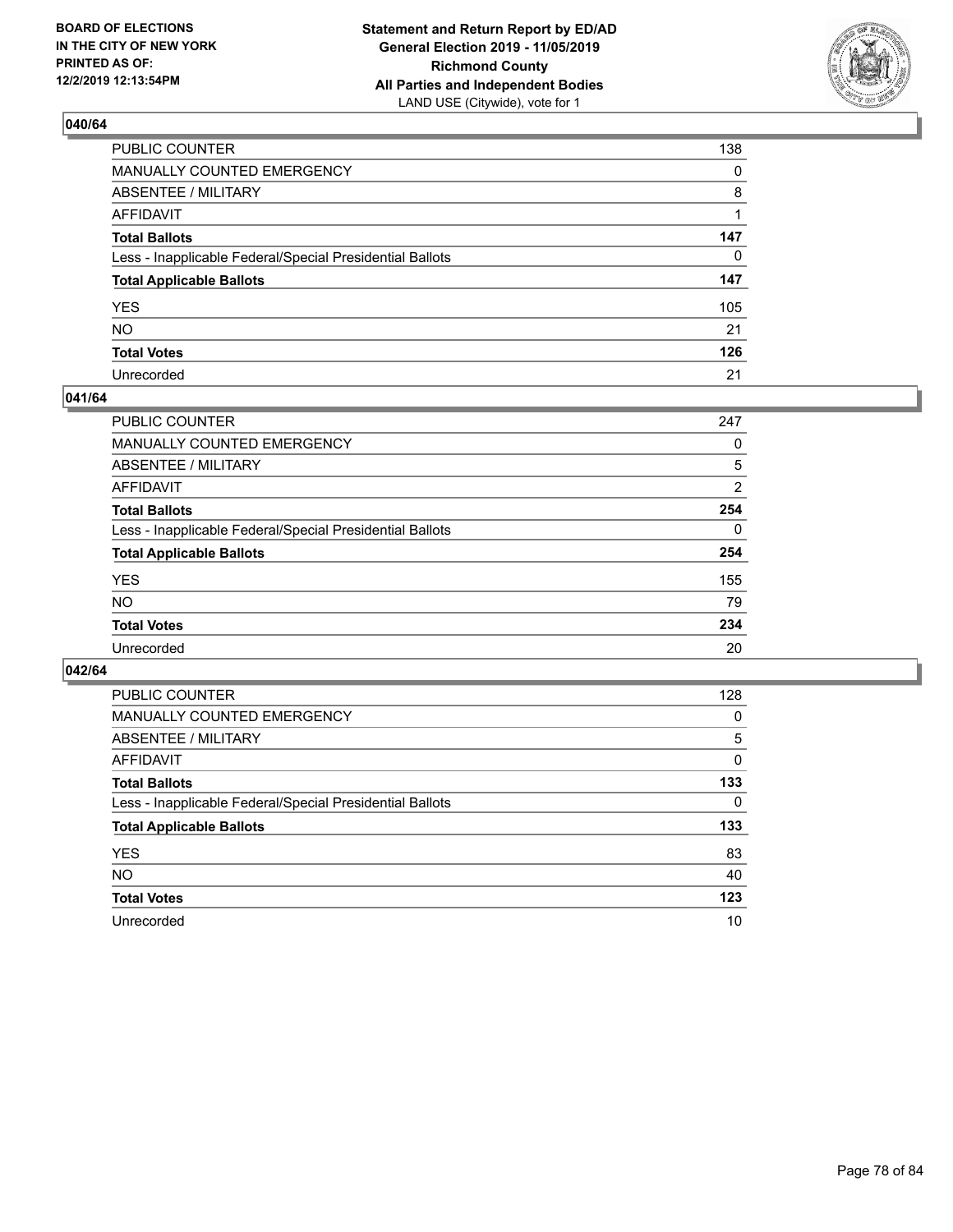

| PUBLIC COUNTER                                           | 214          |
|----------------------------------------------------------|--------------|
| MANUALLY COUNTED EMERGENCY                               | $\mathbf{0}$ |
| ABSENTEE / MILITARY                                      | 13           |
| AFFIDAVIT                                                |              |
| Total Ballots                                            | 228          |
| Less - Inapplicable Federal/Special Presidential Ballots | $\mathbf{0}$ |
| <b>Total Applicable Ballots</b>                          | 228          |
| YES                                                      | 149          |
| NO.                                                      | 41           |
| <b>Total Votes</b>                                       | 190          |
| Unrecorded                                               | 38           |

#### **044/64**

| PUBLIC COUNTER                                           | 144      |
|----------------------------------------------------------|----------|
| MANUALLY COUNTED EMERGENCY                               | 0        |
| ABSENTEE / MILITARY                                      | 5        |
| AFFIDAVIT                                                |          |
| <b>Total Ballots</b>                                     | 150      |
| Less - Inapplicable Federal/Special Presidential Ballots | $\Omega$ |
| <b>Total Applicable Ballots</b>                          | 150      |
| <b>YES</b>                                               | 92       |
| <b>NO</b>                                                | 26       |
| <b>Total Votes</b>                                       | 118      |
| Unrecorded                                               | 32       |
|                                                          |          |

#### **045/64 COMBINED into: 043/64**

#### **046/64 COMBINED into: 036/64**

| <b>PUBLIC COUNTER</b>                                    | 367      |
|----------------------------------------------------------|----------|
| <b>MANUALLY COUNTED EMERGENCY</b>                        | 0        |
| ABSENTEE / MILITARY                                      | 15       |
| <b>AFFIDAVIT</b>                                         | 0        |
| <b>Total Ballots</b>                                     | 382      |
| Less - Inapplicable Federal/Special Presidential Ballots | $\Omega$ |
| <b>Total Applicable Ballots</b>                          | 382      |
| <b>YES</b>                                               | 232      |
| <b>NO</b>                                                | 112      |
| <b>Total Votes</b>                                       | 344      |
| Unrecorded                                               | 38       |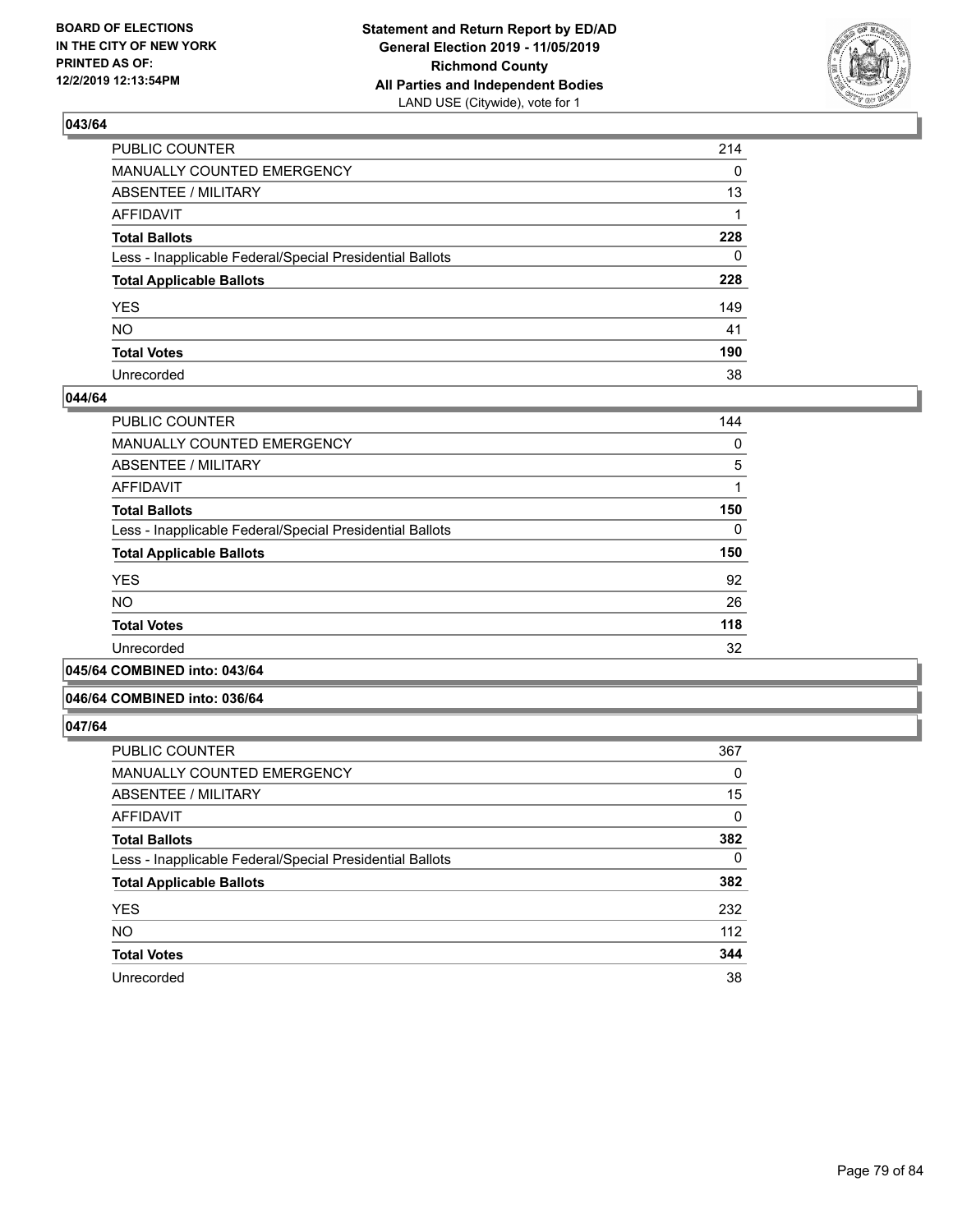

| PUBLIC COUNTER                                           | 211          |
|----------------------------------------------------------|--------------|
| MANUALLY COUNTED EMERGENCY                               | $\mathbf{0}$ |
| ABSENTEE / MILITARY                                      | 6            |
| AFFIDAVIT                                                | 0            |
| Total Ballots                                            | 217          |
| Less - Inapplicable Federal/Special Presidential Ballots | $\mathbf{0}$ |
| <b>Total Applicable Ballots</b>                          | 217          |
| YES                                                      | 116          |
| NΟ                                                       | 80           |
| <b>Total Votes</b>                                       | 196          |
| Unrecorded                                               | 21           |

#### **049/64**

| PUBLIC COUNTER                                           | 205      |
|----------------------------------------------------------|----------|
| MANUALLY COUNTED EMERGENCY                               | $\Omega$ |
| ABSENTEE / MILITARY                                      | 15       |
| AFFIDAVIT                                                |          |
| <b>Total Ballots</b>                                     | 221      |
| Less - Inapplicable Federal/Special Presidential Ballots | 0        |
| <b>Total Applicable Ballots</b>                          | 221      |
| <b>YES</b>                                               | 110      |
| NO.                                                      | 58       |
| <b>Total Votes</b>                                       | 168      |
| Unrecorded                                               | 53       |
|                                                          |          |

#### **050/64 COMBINED into: 047/64**

| PUBLIC COUNTER                                           | 303 |
|----------------------------------------------------------|-----|
| <b>MANUALLY COUNTED EMERGENCY</b>                        | 0   |
| ABSENTEE / MILITARY                                      | 8   |
| AFFIDAVIT                                                |     |
| <b>Total Ballots</b>                                     | 312 |
| Less - Inapplicable Federal/Special Presidential Ballots | 0   |
| <b>Total Applicable Ballots</b>                          | 312 |
| <b>YES</b>                                               | 208 |
| NO.                                                      | 77  |
| <b>Total Votes</b>                                       | 285 |
| Unrecorded                                               | 27  |
| 052/64 COMBINED into: 051/64                             |     |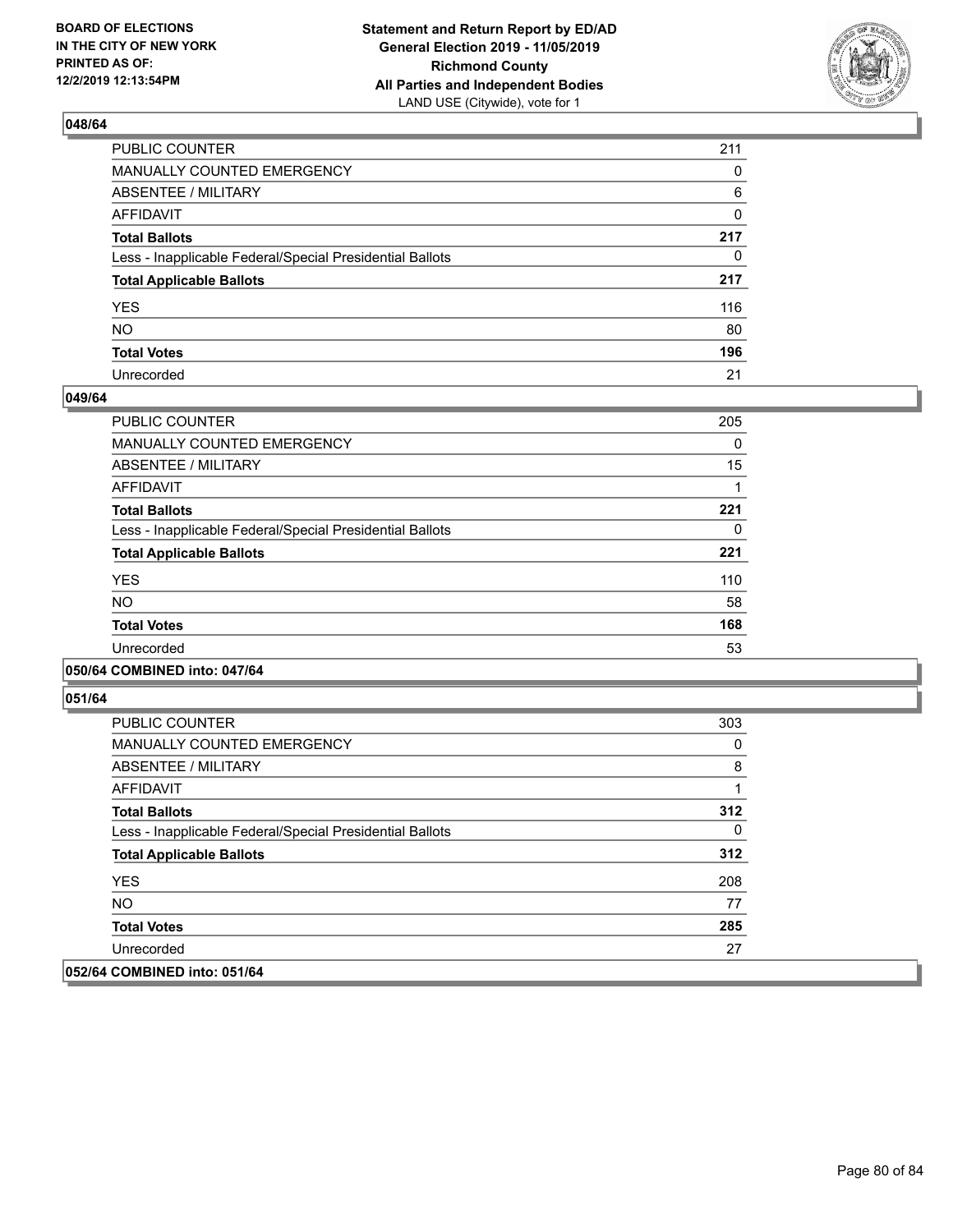

| PUBLIC COUNTER                                           | 266          |
|----------------------------------------------------------|--------------|
| MANUALLY COUNTED EMERGENCY                               | $\Omega$     |
| ABSENTEE / MILITARY                                      | 11           |
| AFFIDAVIT                                                | $\mathbf{0}$ |
| Total Ballots                                            | 277          |
| Less - Inapplicable Federal/Special Presidential Ballots | $\mathbf{0}$ |
| <b>Total Applicable Ballots</b>                          | 277          |
| YES                                                      | 169          |
| NO.                                                      | 70           |
| <b>Total Votes</b>                                       | 239          |
| Unrecorded                                               | 38           |

#### **054/64**

| <b>PUBLIC COUNTER</b>                                    | 229 |
|----------------------------------------------------------|-----|
| <b>MANUALLY COUNTED EMERGENCY</b>                        | 0   |
| ABSENTEE / MILITARY                                      | 9   |
| AFFIDAVIT                                                |     |
| <b>Total Ballots</b>                                     | 239 |
| Less - Inapplicable Federal/Special Presidential Ballots | 0   |
| <b>Total Applicable Ballots</b>                          | 239 |
| <b>YES</b>                                               | 123 |
| <b>NO</b>                                                | 89  |
| <b>Total Votes</b>                                       | 212 |
| Unrecorded                                               | 27  |

#### **055/64**

| PUBLIC COUNTER                                           | 176 |
|----------------------------------------------------------|-----|
| <b>MANUALLY COUNTED EMERGENCY</b>                        | 0   |
| ABSENTEE / MILITARY                                      | 6   |
| AFFIDAVIT                                                | 1   |
| <b>Total Ballots</b>                                     | 183 |
| Less - Inapplicable Federal/Special Presidential Ballots | 0   |
| <b>Total Applicable Ballots</b>                          | 183 |
| <b>YES</b>                                               | 108 |
| <b>NO</b>                                                | 57  |
| <b>Total Votes</b>                                       | 165 |
| Unrecorded                                               | 18  |
| 056/64 COMBINED into: 022/64                             |     |

**057/64 COMBINED into: 024/64**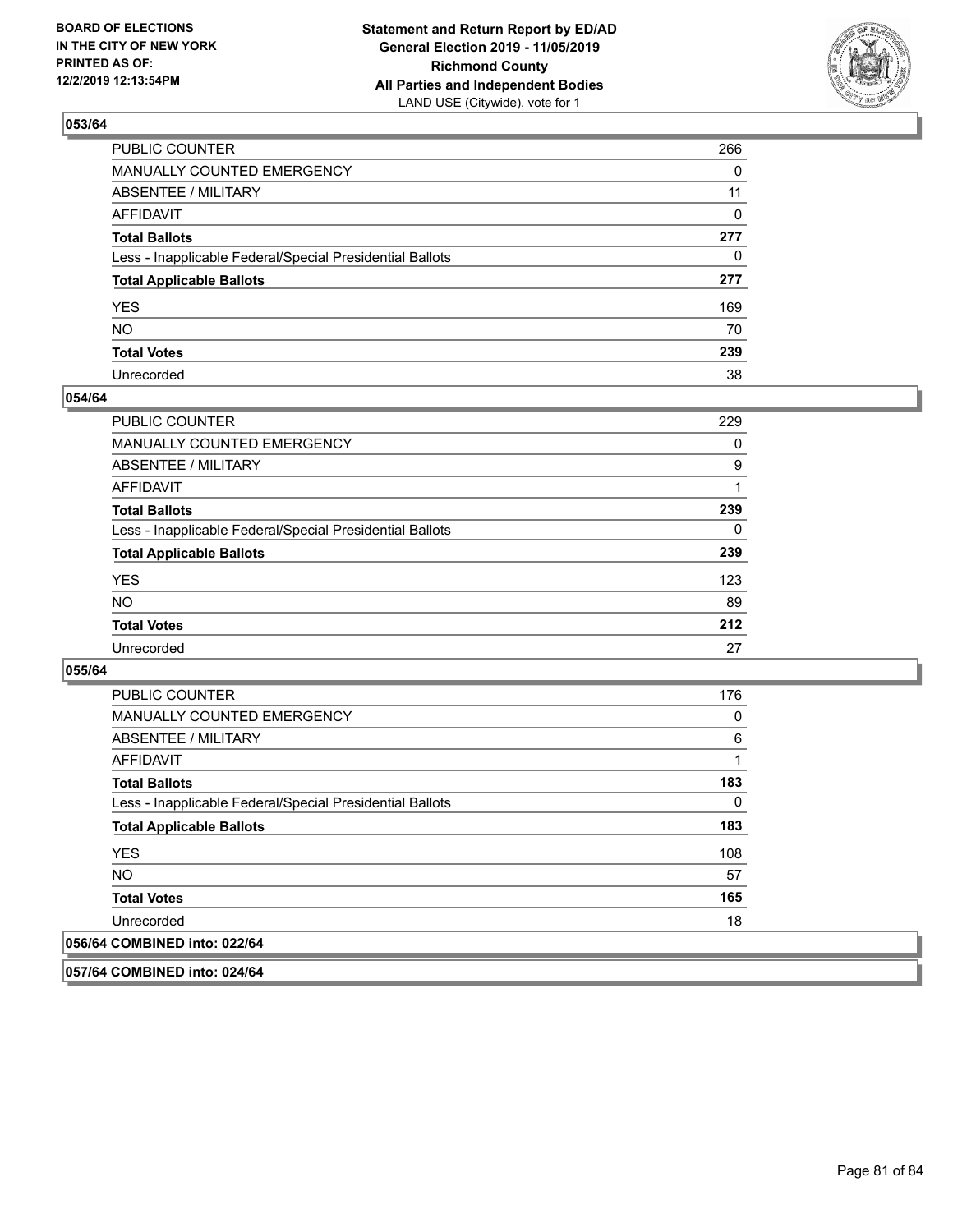

| PUBLIC COUNTER                                           | 175          |
|----------------------------------------------------------|--------------|
| MANUALLY COUNTED EMERGENCY                               | $\mathbf{0}$ |
| ABSENTEE / MILITARY                                      |              |
| AFFIDAVIT                                                |              |
| Total Ballots                                            | 177          |
| Less - Inapplicable Federal/Special Presidential Ballots | $\mathbf{0}$ |
| <b>Total Applicable Ballots</b>                          | 177          |
| YES                                                      | 98           |
| NO.                                                      | 63           |
| <b>Total Votes</b>                                       | 161          |
| Unrecorded                                               | 16           |

#### **059/64**

| PUBLIC COUNTER                                           | 138      |
|----------------------------------------------------------|----------|
| <b>MANUALLY COUNTED EMERGENCY</b>                        | 0        |
| ABSENTEE / MILITARY                                      | 4        |
| AFFIDAVIT                                                | $\Omega$ |
| <b>Total Ballots</b>                                     | 142      |
| Less - Inapplicable Federal/Special Presidential Ballots | $\Omega$ |
| <b>Total Applicable Ballots</b>                          | 142      |
| <b>YES</b>                                               | 76       |
| <b>NO</b>                                                | 45       |
| <b>Total Votes</b>                                       | 121      |
| Unrecorded                                               | 21       |
|                                                          |          |

#### **060/64 COMBINED into: 041/64**

#### **061/64 COMBINED into: 053/64**

| <b>PUBLIC COUNTER</b>                                    | 172      |
|----------------------------------------------------------|----------|
| <b>MANUALLY COUNTED EMERGENCY</b>                        | 0        |
| ABSENTEE / MILITARY                                      | 16       |
| AFFIDAVIT                                                | 0        |
| <b>Total Ballots</b>                                     | 188      |
| Less - Inapplicable Federal/Special Presidential Ballots | $\Omega$ |
| <b>Total Applicable Ballots</b>                          | 188      |
| <b>YES</b>                                               | 120      |
| <b>NO</b>                                                | 49       |
| <b>Total Votes</b>                                       | 169      |
| Unrecorded                                               | 19       |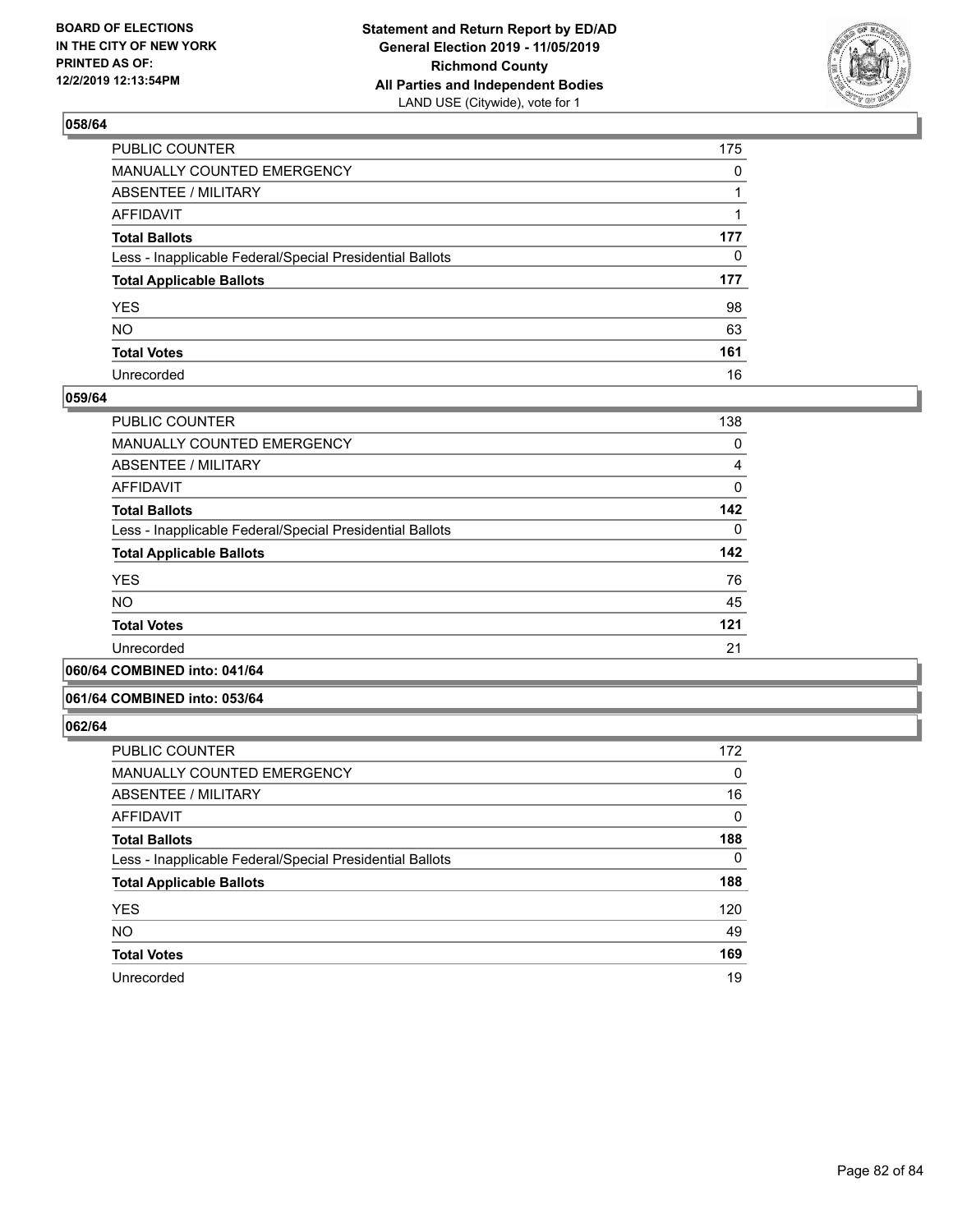

| <b>PUBLIC COUNTER</b>                                    | 166 |
|----------------------------------------------------------|-----|
| MANUALLY COUNTED EMERGENCY                               | 0   |
| <b>ABSENTEE / MILITARY</b>                               | 4   |
| <b>AFFIDAVIT</b>                                         | 1   |
| <b>Total Ballots</b>                                     | 171 |
| Less - Inapplicable Federal/Special Presidential Ballots | 0   |
| <b>Total Applicable Ballots</b>                          | 171 |
| <b>YES</b>                                               | 101 |
| NO.                                                      | 42  |
| <b>Total Votes</b>                                       | 143 |
| Unrecorded                                               | 28  |
| 064/64 COMBINED into: 009/63                             |     |
| 065/64 COMBINED into: 048/64                             |     |
| 066/64 COMBINED into: 009/63                             |     |
| 067/64 COMBINED into: 009/63                             |     |
| 068/64 COMBINED into: 009/63                             |     |
| 069/64 COMBINED into: 048/64                             |     |

**070/64 COMBINED into: 009/63**